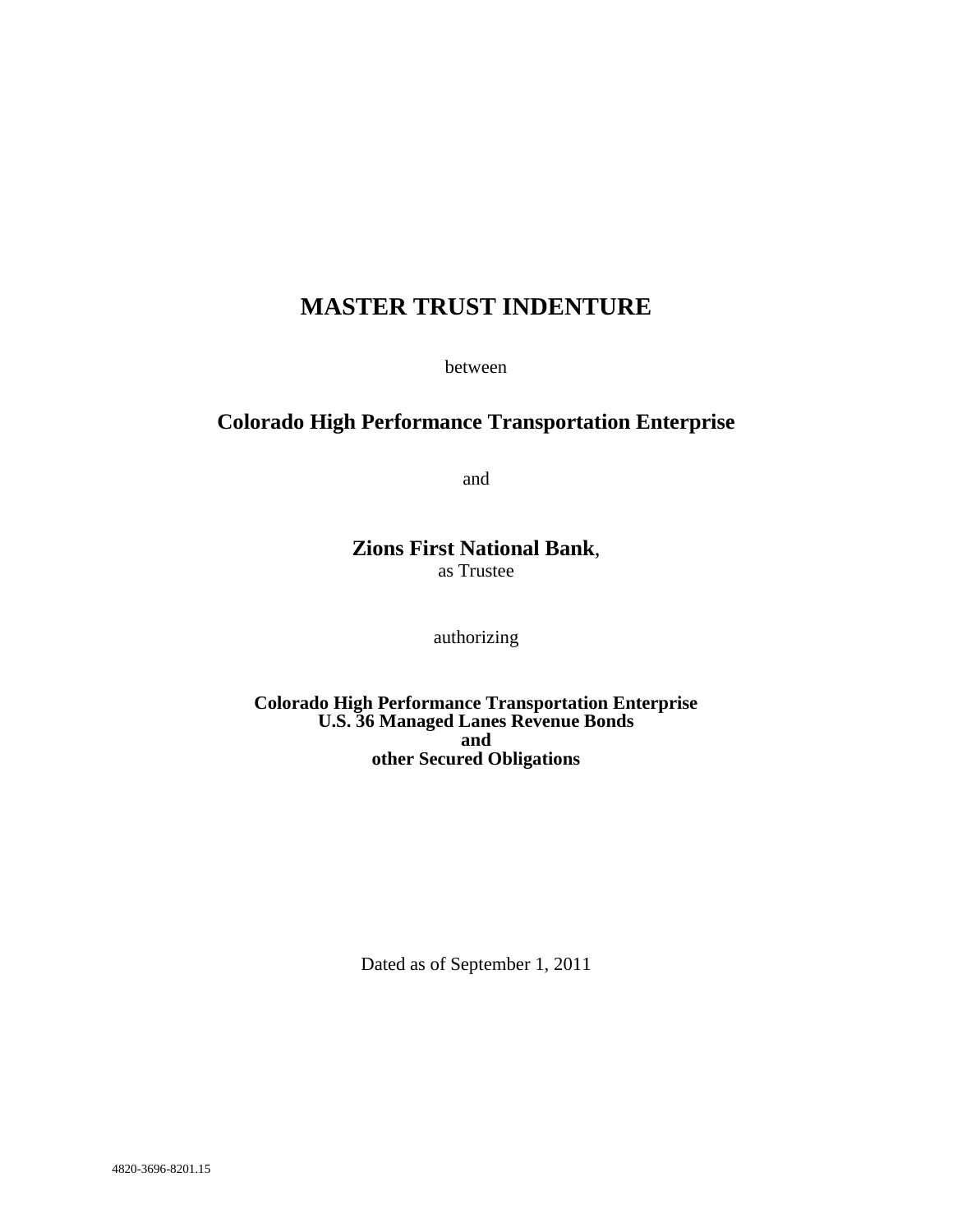## ARTICLE I SECURED OBLIGATONS

| Section 1.01. |                                                                       |  |
|---------------|-----------------------------------------------------------------------|--|
| Section 1.02. | Limitations on Sources of Payment of and Security for Certain Secured |  |
|               |                                                                       |  |
| Section 1.03. |                                                                       |  |
| Section 1.04. |                                                                       |  |
| Section 1.05. |                                                                       |  |
| Section 1.06. |                                                                       |  |
| Section 1.07. |                                                                       |  |
| Section 1.08. |                                                                       |  |
| Section 1.09. |                                                                       |  |

# ARTICLE II

## BONDS

| Section 2.01. |                                                                            |  |
|---------------|----------------------------------------------------------------------------|--|
| Section 2.02. |                                                                            |  |
| Section 2.03. |                                                                            |  |
| Section 2.04. |                                                                            |  |
| Section 2.05. | Registration of Bonds; Persons Treated as Owners; Transfer and Exchange of |  |
|               |                                                                            |  |
| Section 2.06. |                                                                            |  |
| Section 2.07. |                                                                            |  |
| Section 2.08. |                                                                            |  |
| Section 2.09. |                                                                            |  |
| Section 2.10. |                                                                            |  |
| Section 2.11. | Delivery of New Bonds upon Partial Redemption of Bonds 13                  |  |
| Section 2.12. |                                                                            |  |
| Section 2.13. |                                                                            |  |
| Section 2.14. |                                                                            |  |
|               |                                                                            |  |

## ARTICLE III

## SUBFUNDS, ACCOUNTS AND SUBACCOUNTS

| Section 3.01. |  |
|---------------|--|
| Section 3.02. |  |
| Section 3.03. |  |
| Section 3.04. |  |
| Section 3.05. |  |
| Section 3.06. |  |
| Section 3.07. |  |
| Section 3.08. |  |
| Section 3.09. |  |
| Section 3.10. |  |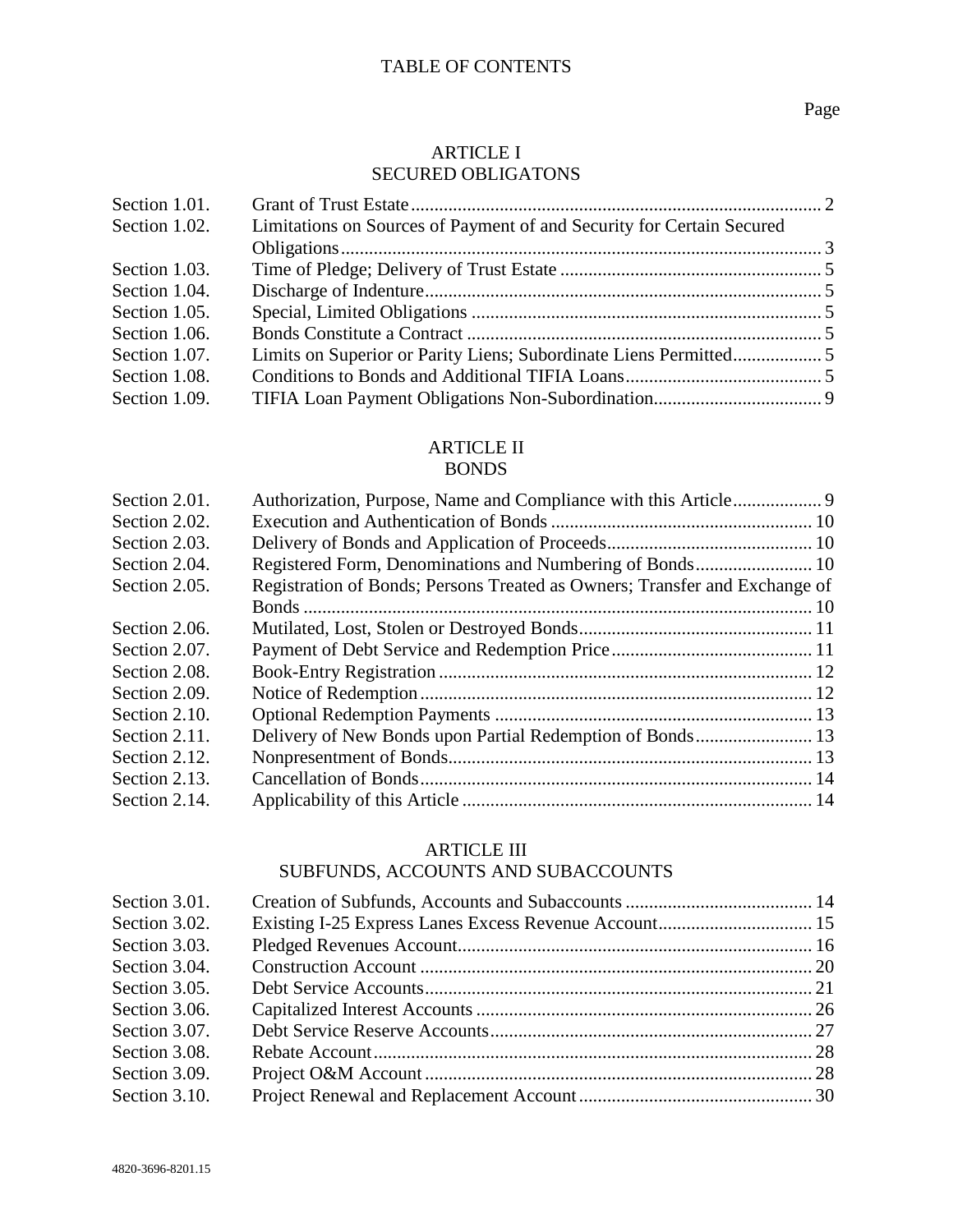| Section 3.11. |  |
|---------------|--|
| Section 3.12. |  |
| Section 3.13. |  |
| Section 3.14. |  |

## ARTICLE IV

## REPRESENTATIONS AND COVENANTS OF TRANSPORTATION ENTERPRISE

| Section 4.01. |                                                                  |  |
|---------------|------------------------------------------------------------------|--|
| Section 4.02. |                                                                  |  |
| Section 4.03. |                                                                  |  |
| Section 4.04. |                                                                  |  |
| Section 4.05. |                                                                  |  |
| Section 4.06. |                                                                  |  |
| Section 4.07. | Qualification as Government-Owned Business within CDOT and as an |  |
|               |                                                                  |  |
| Section 4.08. |                                                                  |  |
| Section 4.09. |                                                                  |  |
| Section 4.10. |                                                                  |  |
| Section 4.11. |                                                                  |  |
| Section 4.12. |                                                                  |  |
| Section 4.13. |                                                                  |  |
| Section 4.14. |                                                                  |  |
| Section 4.15. |                                                                  |  |
|               |                                                                  |  |

## ARTICLE V

## INDENTURE EVENTS OF DEFAULT AND REMEDIES

| Section 5.01. |                                                                          |  |
|---------------|--------------------------------------------------------------------------|--|
| Section 5.02. |                                                                          |  |
| Section 5.03. |                                                                          |  |
| Section 5.04. | Owners of Majority of Bond Ownership Rights and USDOT May Control        |  |
|               |                                                                          |  |
| Section 5.05. |                                                                          |  |
| Section 5.06. |                                                                          |  |
| Section 5.07. |                                                                          |  |
| Section 5.08. |                                                                          |  |
| Section 5.09. | Discontinuance of Proceedings on Indenture Event of Default; Position of |  |
|               |                                                                          |  |
| Section 5.10. |                                                                          |  |

## ARTICLE VI TRUSTEE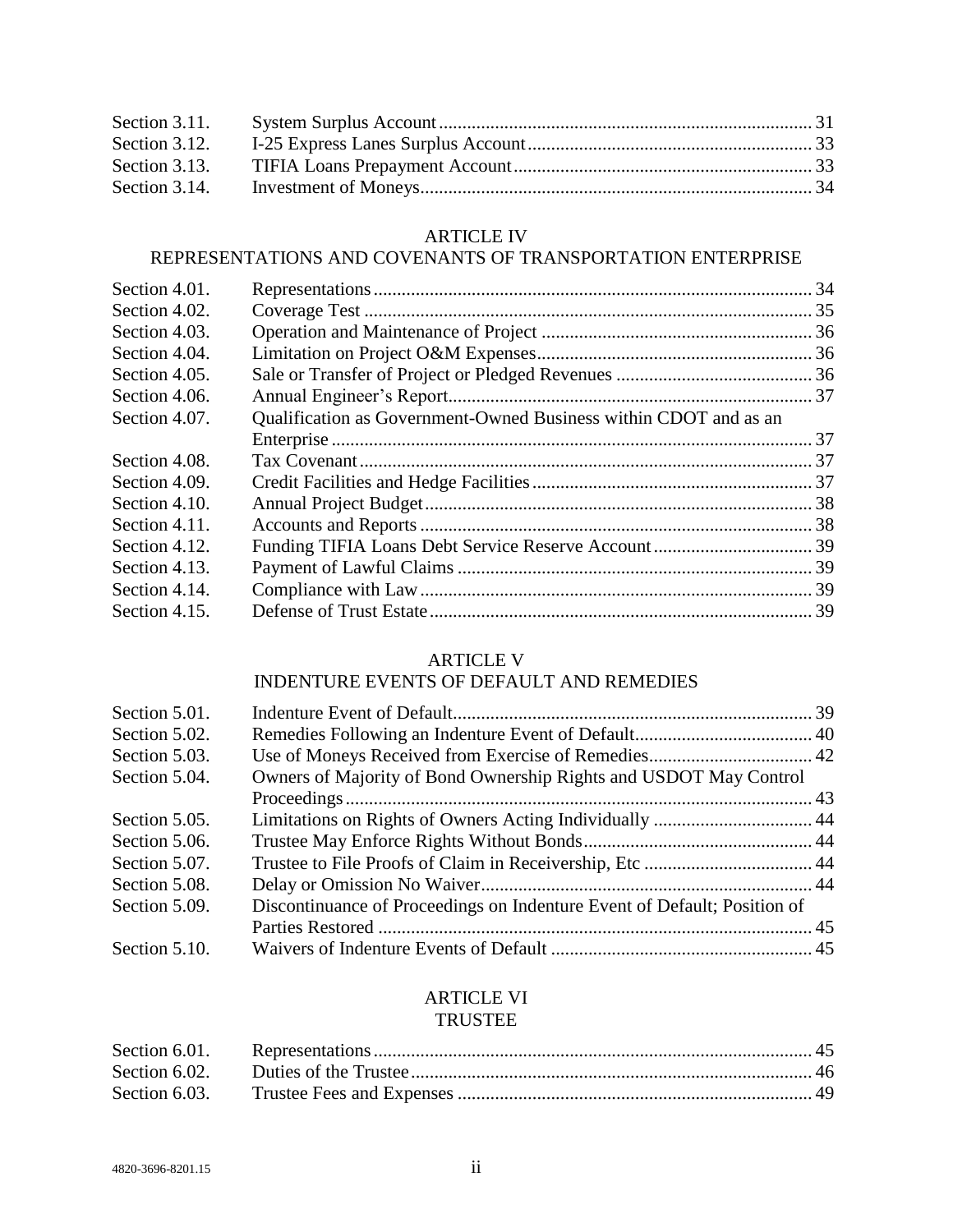| Section 6.04. |  |
|---------------|--|
| Section 6.05. |  |
| Section 6.06. |  |

## ARTICLE VII

## SUPPLEMENTAL INDENTURES AND AMENDMENTS TO CERTAIN AGREEMENTS

| Section 7.01. |                                                                  |  |
|---------------|------------------------------------------------------------------|--|
| Section 7.02. | Supplemental Indentures Requiring Consent of Secured Parties  52 |  |
| Section 7.03. |                                                                  |  |
| Section 7.04. | Amendment of 2011 TIFIA Loan Agreement, CDOT O&M Loan Agreement  |  |
|               |                                                                  |  |

## ARTICLE VIII

## DEFEASANCE

| Section 8.02. |                                                                         |  |
|---------------|-------------------------------------------------------------------------|--|
| Section 8.03. |                                                                         |  |
| Section 8.04. | Defeasance of Less than all Bonds of a Particular Series or Maturity 56 |  |

## ARTICLE IX

## MISCELLANEOUS

| Evidence of Signature of Owners and Ownership of Bonds  57<br>Colorado Governmental Immunity Act and Federal Torts Claims Act 60<br>APPENDIX B FORM OF CONSTRUCTION ACCOUNT REQUISITION  B-1 |
|----------------------------------------------------------------------------------------------------------------------------------------------------------------------------------------------|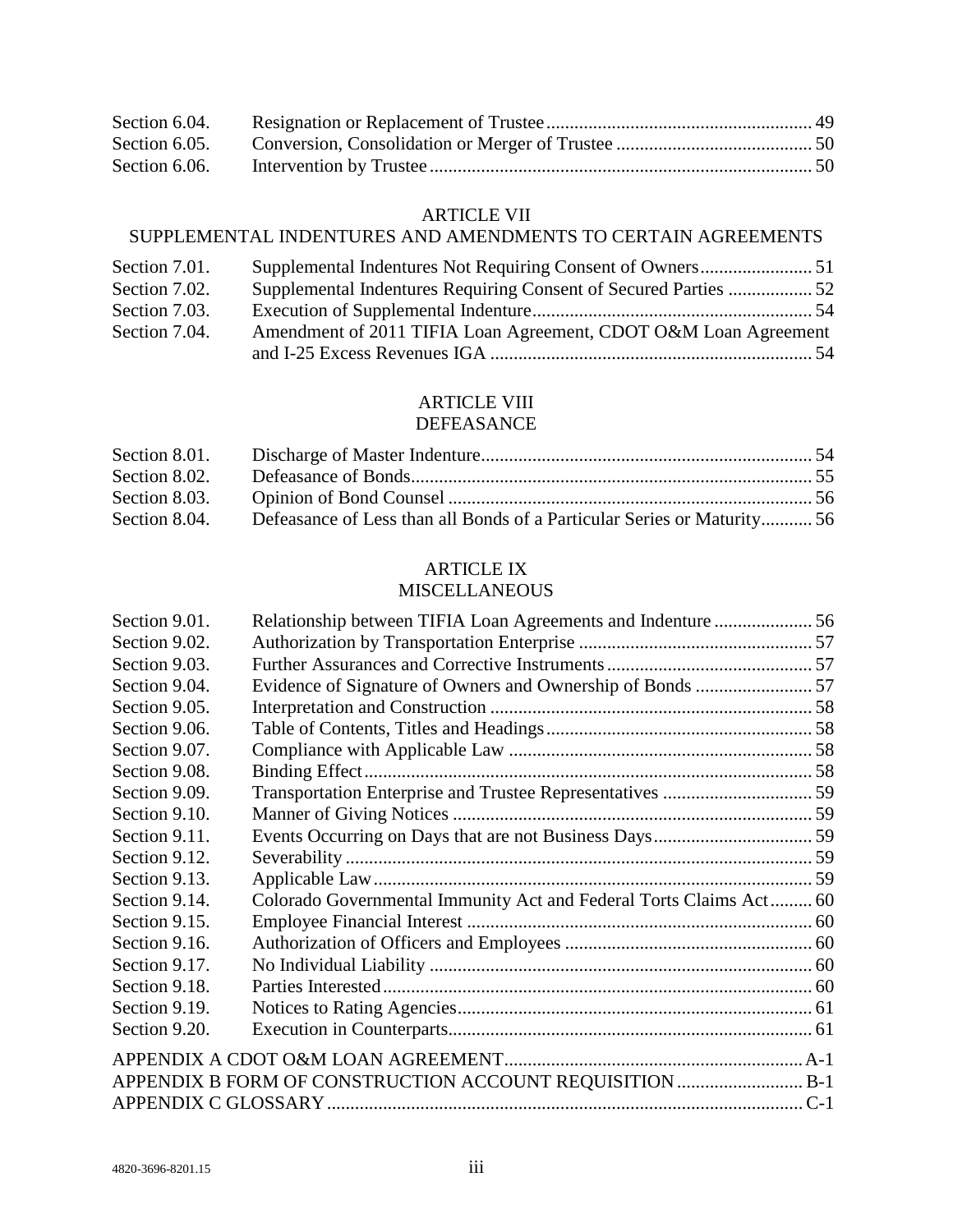### **MASTER TRUST INDENTURE**

**THIS MASTER TRUST INDENTURE** (this "Master Indenture") is dated as of September 1, 2011 and is entered into by and between the Colorado High Performance Transportation Enterprise (the "Transportation Enterprise") and Zions First National Bank, as trustee (the "Trustee"). *Capitalized terms used herein have the meanings assigned to them in the Glossary attached to this Master Indenture, as such Glossary is amended, supplemented and restated from time-to-time.*

#### RECITALS

A. The Transportation Enterprise is a government-owned business within the Colorado Department of Transportation created by the Funding Advancements for Surface Transportation and Economic Recovery Act of 2009, title 43, article 4, part 8, Colorado Revised Statutes, as amended ("FASTER"), for the purpose of financing Surface Transportation Infrastructure Projects.

B. The Transportation Enterprise is authorized by FASTER (a) to impose User Fees, the proceeds of which, together with other revenues received by the Transportation Enterprise, are required by FASTER to be deposited into the Transportation Enterprise Special Fund; (b) to issue Bonds payable from the Transportation Enterprise Special Fund for the purpose of financing Project Costs or refunding Outstanding Bonds or other financial obligations of the Transportation Enterprise; (c) to pledge all or a portion of the Transportation Enterprise Special Fund for the payment of bonds as defined in FASTER; and (d) to enter into contracts or agreements that are necessary or incidental to the exercise of its powers and performance of its duties, including trust indentures between the Transportation Enterprise and any commercial bank or trust company with full trust powers.

C. The Trustee is a commercial bank having full trust powers, is a national banking association, is duly organized, validly existing and in good standing under the laws of the United States, is duly qualified to do business in the State and is duly authorized under its articles of association, action of its board of directors and applicable law to enter into this Master Indenture, to accept the grant of the Trust Estate and to perform its obligations hereunder.

D. This Master Indenture is being entered into for the purposes of (a) authorizing the issuance of Bonds in one or more series for the purpose of financing Project Costs or refunding Outstanding Bonds or other financial obligations of the Transportation Enterprise; (b) pledging the Trust Estate to the Trustee for payment of the Bonds, any TIFIA Loan and the other Secured Obligations; (c) establishing the obligations of the Transportation Enterprise and the Trustee with respect to the Secured Obligations and the Trust Estate; and (d) providing for the administration of other moneys with respect to the Project that are not included in the Trust Estate.

E. Additional terms applicable to each Series of Bonds, any TIFIA Loan and other Secured Obligations will be set forth in Supplemental Indentures.

F. The Trustee has entered into this Master Indenture for and on behalf of the Secured Parties, and will, except as otherwise specifically provided herein, hold its rights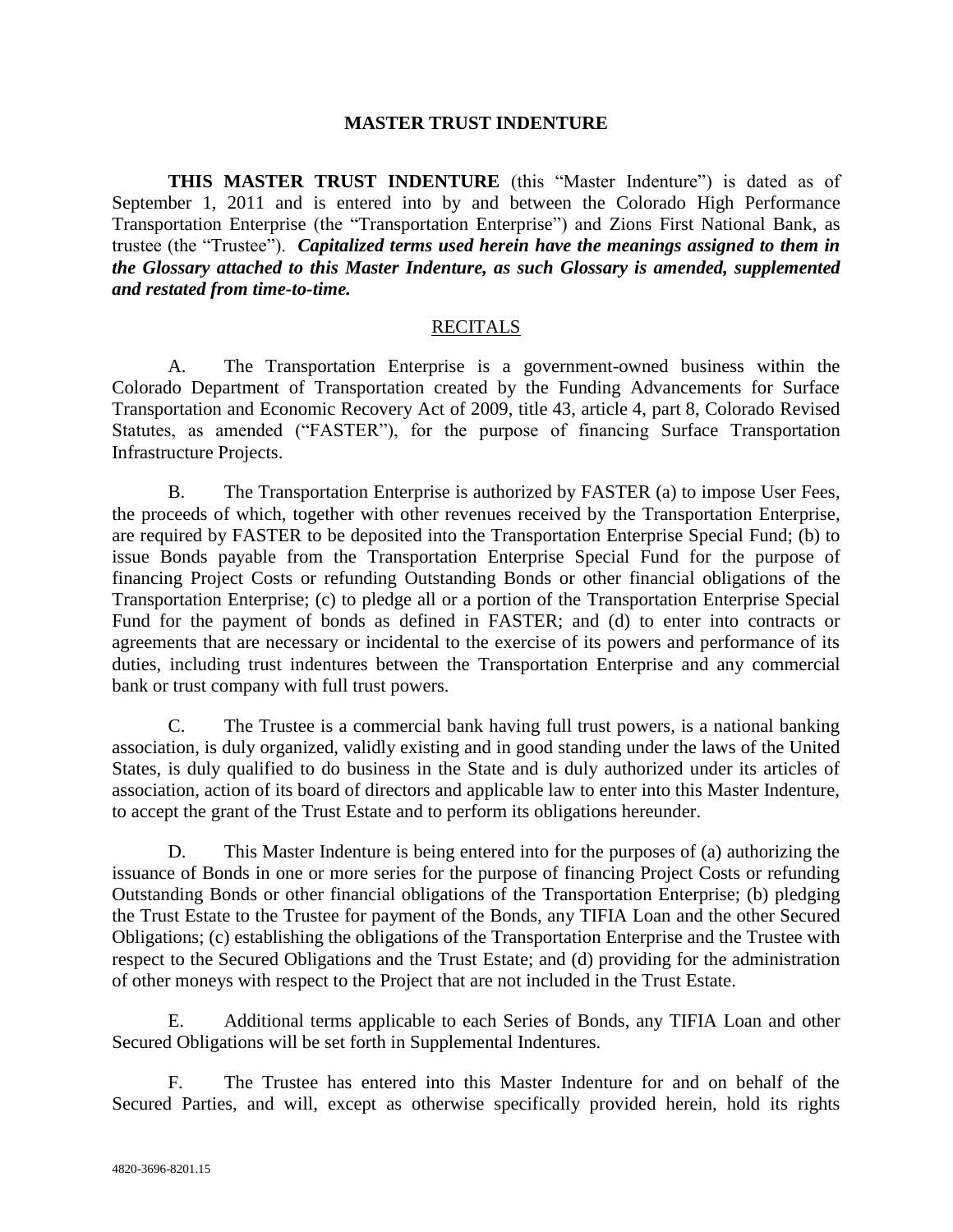hereunder, including its rights with respect to the Trust Estate, for the benefit of the Secured Parties, and will hold, invest and disburse all moneys received by it, in accordance with this Master Indenture.

#### AGREEMENT

For and in consideration of the mutual covenants and representations set forth herein, the Transportation Enterprise and the Trustee agree as follows:

#### **ARTICLE I**

#### **SECURED OBLIGATONS**

**Section 1.01. Grant of Trust Estate**. The Transportation Enterprise, in consideration of the premises, the purchase of the Bonds by the Owners, the agreement of USDOT to make one or more TIFIA Loans, the agreements of the providers under the Credit Facilities and Hedge Facilities, the agreement of the Trustee to serve as trustee under this Master Indenture and other good and valuable consideration, the receipt and sufficiency of which are hereby acknowledged, in order to secure the payment of (a) the Debt Service on and Redemption Price and Purchase Price of Outstanding Senior Bonds to the Owners thereof under this Master Indenture and amounts payable to the providers of Credit Facilities and Hedge Facilities that are payable on parity with the Debt Service on the Senior Bonds (the "Senior Bond Payment Obligations"), (b) the Debt Service on any TIFIA Loan to USDOT under this Master Indenture and any TIFIA Loan Agreement (the "TIFIA Loan Payment Obligations"), (c) the Debt Service on and Redemption Price and Purchase Price of Outstanding Junior Bonds to the Owners thereof under this Master Indenture and amounts payable to the providers of Credit Facilities and Hedge Facilities that are payable on parity with the Debt Service on the Junior Bonds (the "Junior Bond Payment Obligations"; and, together with the Senior Bond Payment Obligations, the "Bond Obligations‖), (d) amounts payable to any provider of a Credit Facility under this Master Indenture and the related Credit Facility that are not included in Senior Bond Payment Obligations or Junior Bond Payment Obligations (the "Subordinate Credit Facility Obligations"), (e) amounts payable to any provider of a Hedge Facility under this Master Indenture and the related Hedge Facility that are not included in Senior Bond Payment Obligations or Junior Bond Payment Obligations (the "Subordinate Hedge Facility Obligations") and (f) the fees and expenses payable to the Trustee for its services as trustee under this Master Indenture, subject to the terms of the compensation agreement between the Transportation Enterprise and the Trustee (the "Trustee Fees and Expenses") (the Senior Bond Payment Obligations, the TIFIA Loan Payment Obligations, the Junior Bond Payment Obligations, the Subordinate Credit Facility Obligations, the Subordinate Hedge Facility Obligations and the Trustee Fees and Expenses, collectively, are referred to as the "Secured Obligations"; the Owners of the Bonds, USDOT, the providers of the Credit Facilities and the Hedge Facilities in their capacities as providers of the Credit Facilities and Hedge Facilities and the Trustee in its capacity as Trustee hereunder are referred to, collectively, as the "Secured Parties" and, individually, as a "Secured Party"), to secure the performance and observance of all the covenants and conditions set forth in this Master Indenture and any Supplemental Indenture, and to declare the terms and conditions upon and subject to which the Bonds are issued, TIFIA Loans are entered into and the Secured Obligations are secured, has executed and delivered this Master Indenture and has, effective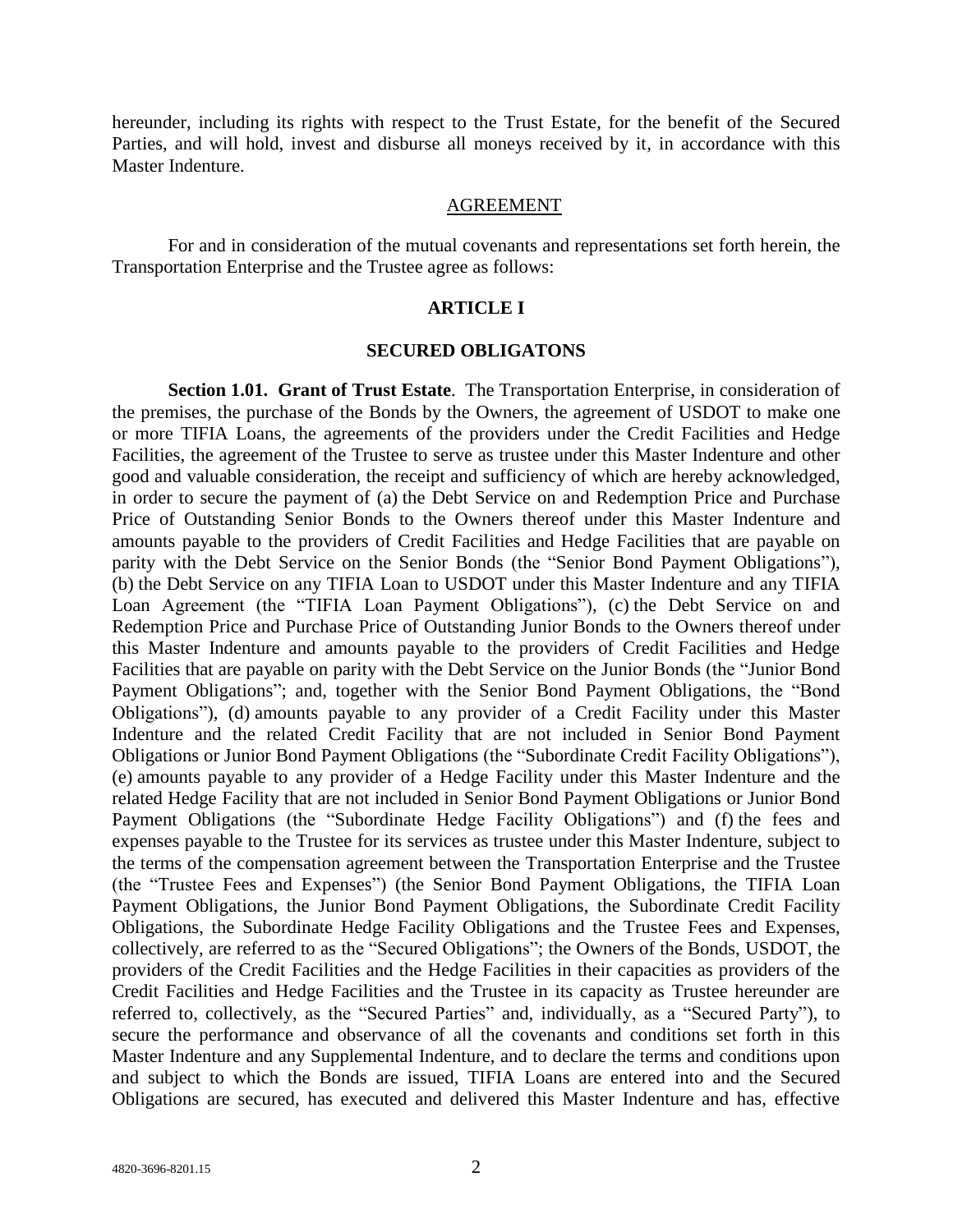when Bonds are first issued or a TIFIA Loan is first entered into, granted, assigned, pledged, bargained, sold, alienated, remised, released, conveyed, set over and confirmed, and by these presents does grant, assign, pledge, bargain, sell, alienate, remise, release, convey, set over and confirm unto the Trustee and to its successors and assigns forever, all and singular the following described property, franchises and income, including any title or interest therein acquired after these presents (referred to herein as the "Trust Estate"):

(a) the Pledged Revenues;

(b) all money from time-to-time held by the State Treasurer or the Trustee in the following Accounts and Subaccounts of the North Metro Express Lane System Subfund 1 of the Transportation Enterprise Special Fund: the Pledged Revenues Account, the Construction Account, the Senior Bonds Debt Service Account, the Junior Bonds Debt Service Account, the TIFIA Loans Debt Service Account, the Senior Bonds Capitalized Interest Account, the Junior Bonds Capitalized Interest Account, the Senior Bonds Debt Service Reserve Account, the TIFIA Loans Debt Service Reserve Account, the Junior Bonds Debt Service Reserve Account, the Pledged Revenues Subaccount of the Project O&M Account, the Pledged Revenues Subaccount of the Project Renewal and Replacement Account, the TIFIA Loans Prepayment Account and the System Surplus Account;

(c) all amounts payable to the Transportation Enterprise or the Trustee pursuant to any Credit Facility or Hedge Facility; and

(d) all of the Transportation Enterprise's rights, title and interest in the Pledged CDOT Agreements and the Tolling Agreement; and

(e) all other property, revenues, Accounts or Subaccounts from time to time hereafter by delivery or by writing of any kind specially granted, assigned or pledged as and for additional security hereunder, by the Transportation Enterprise or anyone else, in favor of the Trustee for the benefit of the Secured Parties, which is hereby authorized to receive all such property at any and all times and to hold and apply the same subject to the terms hereof.

**Section 1.02. Limitations on Sources of Payment of and Security for Certain Secured Obligations**. Notwithstanding any other provision hereof, the payment of the Secured Obligations is limited as follows:

(a) Moneys in the following Funds, Accounts and Subaccounts are not part of the Trust Estate and are not available for the payment of and do not secure any of the Secured Obligations: (i) the Existing I-25 Express Lanes Excess Revenue Account; (ii) the I-25 Express Lanes Surplus Account; (iii) the Existing I-25 Express Lanes Excess Revenue Subaccount of the Project O&M Account; (iv) the Existing I-25 Express Lanes Excess Revenue Subaccount of the Project Renewal and Replacement Account; and (v) the Transportation Enterprise Operating Fund.

(b) Except as otherwise provided in Section 5.03 hereof with respect to the use of moneys following an Indenture Event of Default: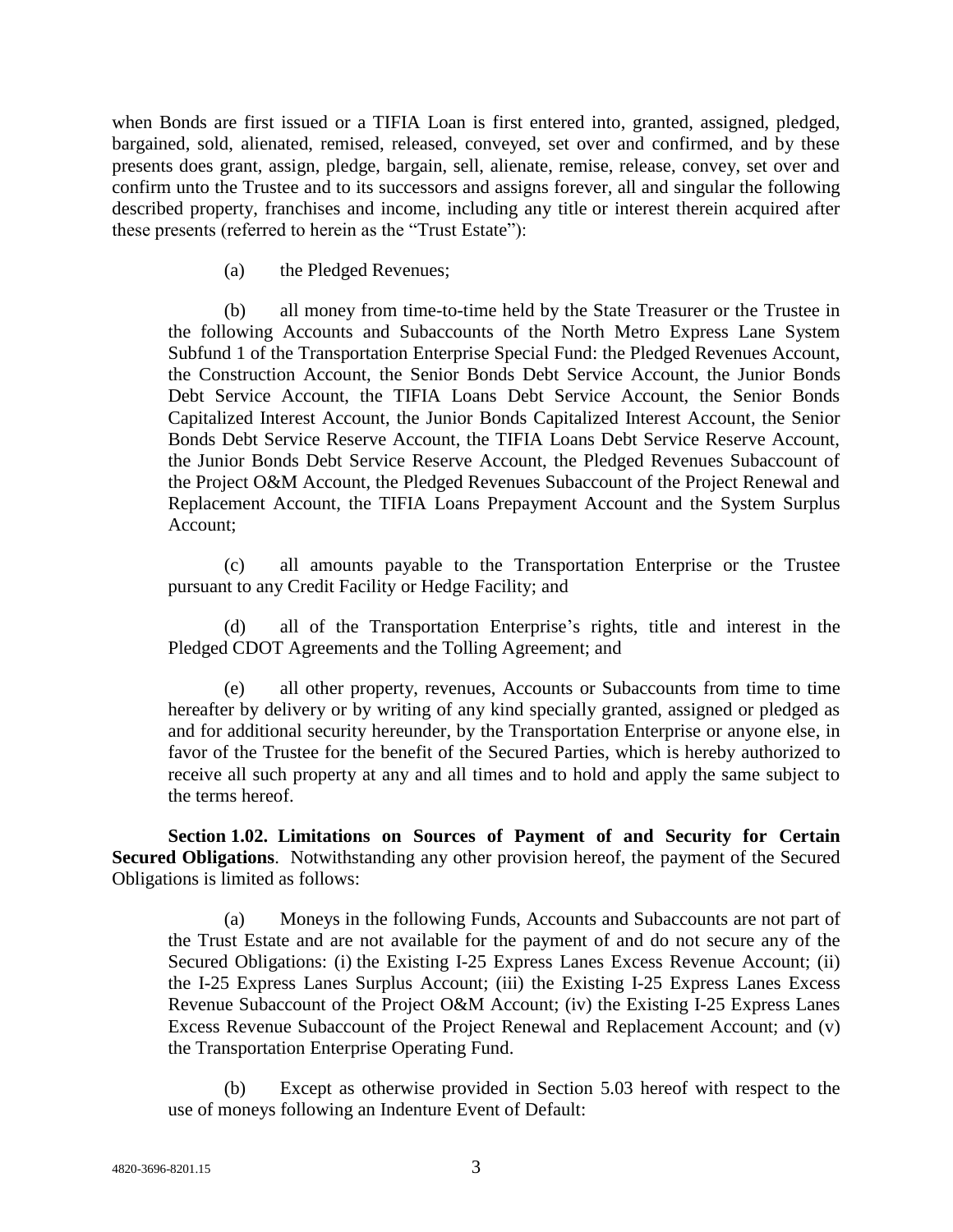(i) moneys in the TIFIA Loans Subaccount of the Construction Account, the TIFIA Loans Debt Service Account, the TIFIA Loans Debt Service Reserve Account and the TIFIA Loans Prepayment Account are available for the payment of and secure only the TIFIA Loan Payment Obligations;

(ii) moneys in the Bond Proceeds Subaccount of the Construction Account are available for the payment of and secure only the Bond Obligations;

(iii) moneys in the Senior Bonds Debt Service Account, the Senior Bonds Debt Service Reserve Account and any Capitalized Interest Account for Senior Bonds are available for the payment of and secure only the Senior Bond Payment Obligations; and

(iv) moneys in the Junior Bonds Debt Service Account and any Capitalized Interest Account for Junior Bonds are available for the payment of and secure only the Bond Obligations.

(c) Moneys in the Pledged Revenues Account are available for the payment of and secure the Secured Obligations subject to the priorities set forth in Section 3.03 hereof.

(d) Moneys in the Rebate Account, the Project O&M Account, the Project Renewal and Replacement Account and the System Surplus Account shall be used only for the purposes described in the Section of Article III hereof that governs such Account and shall be available for the payment of a Secured Obligation only after such moneys are transferred, in accordance with this Master Indenture, to another Account or Subaccount that is available for payment of and secures such Secured Obligation.

(e) Except as otherwise provided in Section 5.03(a)(i) hereof with respect to Trustee Fees and Expenses payable following an Indenture Event of Default, Trustee Fees and Expenses are payable only from the Project O&M Account as Project O&M Expenses.

(f) Amounts payable to reimburse the provider of a Credit Facility or a Hedge Facility that are included in Debt Service (as defined in the Glossary) are payable and secured on parity with Debt Service on the related Bonds. Termination payments and other payments to providers of Credit Facilities and Hedge Facilities may be payable and secured only by moneys in the System Surplus Account, moneys that are not part of the Trust Estate or, if and to the extent provided in a Supplemental Indenture, the proceeds of Bonds.

(g) Bonds for which a Defeasance Escrow Fund has been established pursuant to Article VIII hereof shall be payable from and secured only by the Defeasance Escrow Fund and shall no longer be Outstanding under this Master Indenture.

(h) In addition to the limitations set forth in this Section, the availability of moneys in any Fund, Account or Subaccount to pay any Secured Obligation is subject to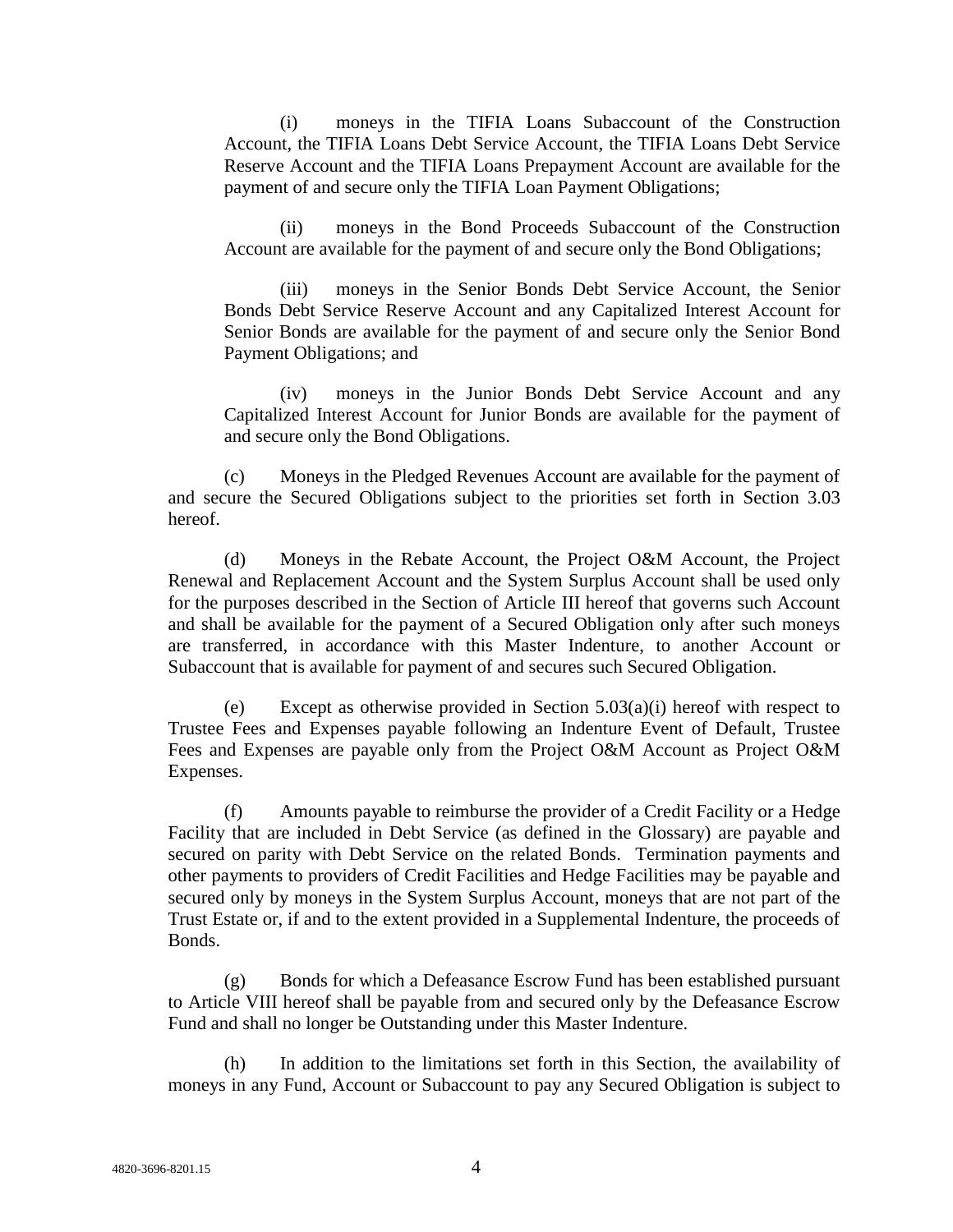the other terms of this Master Indenture governing the use of moneys in such Fund, Account or Subaccount.

**Section 1.03. Time of Pledge; Delivery of Trust Estate**. In accordance with § 43-4- 807(1)(e) of FASTER and § 11-57-208 of the Supplemental Securities Act: (a) the Trust Estate shall immediately be subject to the lien of the pledge pursuant to Section 1.01 hereof without any physical delivery or other act; (b) the lien of such pledge shall be valid and binding against all parties having claims of any kind in tort, contract or otherwise against the Transportation Enterprise regardless of whether the claiming party has notice of such lien and even though it is not recorded or filed; and (c) the lien of such pledge and the obligations of the Transportation Enterprise to perform the contractual provisions set forth in this Master Indenture and any Supplemental Indenture shall have priority over any or all other obligations and liabilities of the Transportation Enterprise, except as may be otherwise provided in this Master Indenture or any Supplemental Indenture.

**Section 1.04. Discharge of Indenture**. If this Master Indenture is discharged in accordance with Section 8.01 hereof, the right, title and interest of the Trustee and the Secured Parties in and to the Trust Estate shall terminate and be discharged; otherwise this Master Indenture is to be and remain in full force and effect.

**Section 1.05. Special, Limited Obligations**. The Bonds and the other Secured Obligations are special, limited obligations of the Transportation Enterprise, payable solely from and secured solely by the Trust Estate and are not, and shall not be deemed or construed as creating, a debt or multiple fiscal year direct or indirect debt or other financial obligation of CDOT or the State.

**Section 1.06. Bonds Constitute a Contract**. The Bonds shall constitute a contract between the Transportation Enterprise and the Owners of the Bonds.

**Section 1.07. Limits on Superior or Parity Liens; Subordinate Liens Permitted**. The Transportation Enterprise shall not pledge, grant or create in any manner any lien or encumbrance on, or rights with respect to, the Trust Estate, except (a) liens securing Bonds and Additional TIFIA Loans issued or incurred in accordance with Section 1.08 hereof; and (b) liens or encumbrances that are junior and subordinate to the lien created under this Master Indenture for the payment of the Secured Obligations.

**Section 1.08. Conditions to Bonds and Additional TIFIA Loans**. No Bonds and no TIFIA Loan other than the 2011 TIFIA Loan (an "Additional TIFIA Loan" and, together with any Bonds, "Additional Obligations") may be issued or entered into unless each of the following conditions applicable thereto has been satisfied:

(a) the Additional Obligations are issued for one of the following purposes, subject to the conditions specified:

(i) to fund up to \$5,000,000 of Project Costs of the U.S. 36 Project– Phase 1 in addition to those budgeted on the date the 2011 TIFIA Loan Agreement is executed and delivered;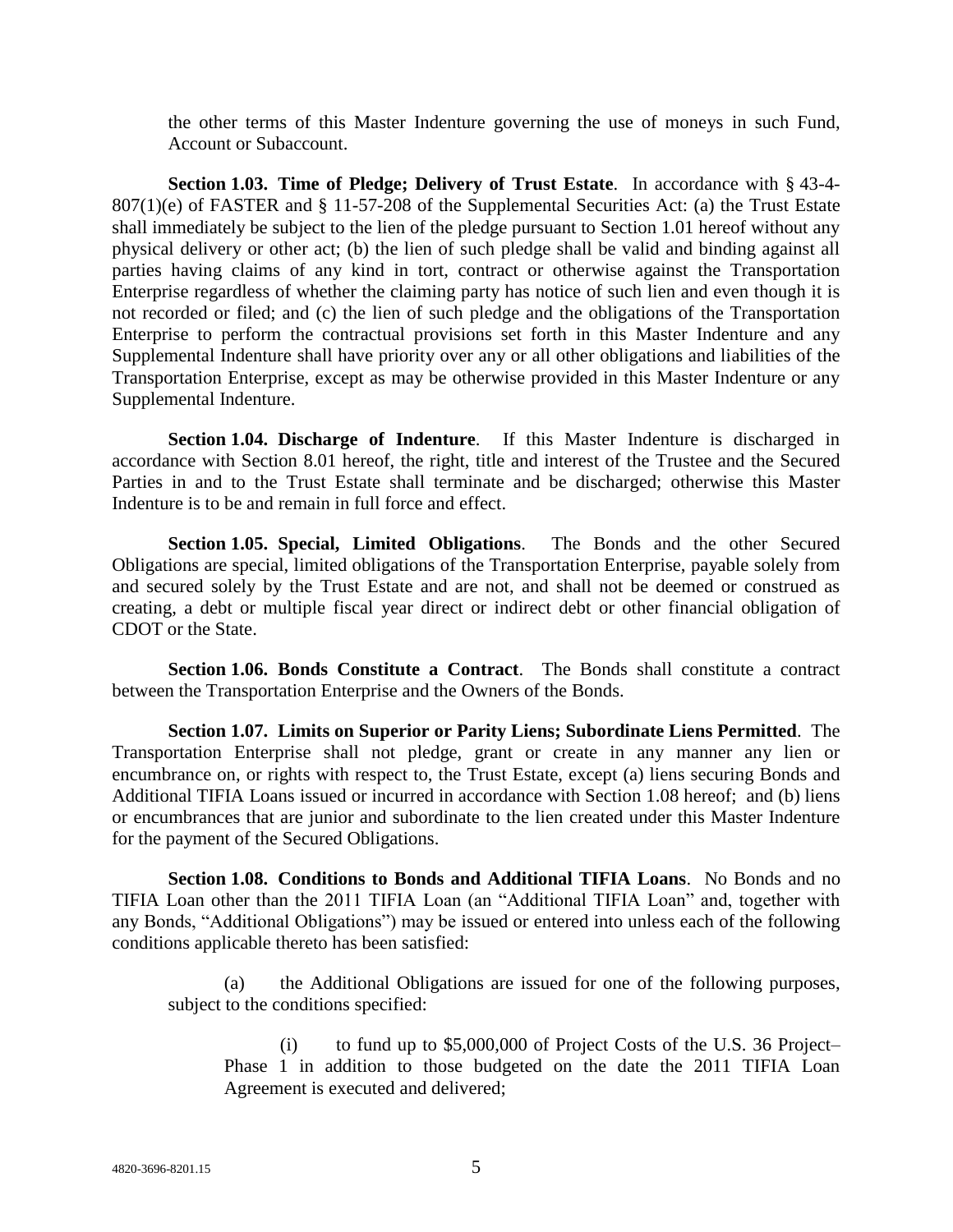(ii) to fund a deposit sufficient to bring the balance in the TIFIA Bonds Debt Service Reserve Fund up to the TIFIA Bonds Debt Service Reserve Fund Requirement;

(iii) for New Money Purposes: (1) if User Fees have been collected for the use of the Project for at least 12 full calendar months (if User Fees have not been collected for the use of the Project for at least 12 full calendar months, this clause (1) shall not apply), a Transportation Enterprise Representative certifies that (aa) the actual Pledged Revenues during any 12 consecutive calendar month period out of the 15 calendar month period ending on the last day of the calendar month immediately preceding the date of such Additional Obligation is issued or entered into (the "historical 12-month test period"), plus (bb) the estimated amount (based on assumptions set forth in the certificate) of any additional Pledged Revenues resulting from increases in User Fee rates that would have been received during the 12-month historical test period if an action taken during the 12-month historical test period that increased Pledged Revenues resulting from increases in User Fee rates would have been taken on the first day of the historical test period were at least; and (2) a Toll Road Consultant certifies that the Pledged Revenues during each 12 calendar month period beginning on the first day of the calendar month immediately following the date such Additional Obligations are issued or entered into are estimated (based on assumptions set forth in the certificate) to be at least:

(A) if the Additional Obligation is Senior Bonds, (I) 140% of the Debt Service payable on such Bonds and all Outstanding Senior Bonds; and (II) 130% of the Debt Service payable on such Bonds, all Outstanding Senior Bonds and all outstanding TIFIA Loans; and

(B) if the Additional Obligation is a TIFIA Loan, 130% of the Debt Service payable on such TIFIA Loan, all Outstanding Senior Bonds and all outstanding TIFIA Loans; and

(iv) to refund or refinance any outstanding Bonds or TIFIA Loan if:

(A) the Debt Service payable on the Additional Obligation in any Fiscal Year in which Debt Service was payable on the Bonds or TIFIA Loan refunded or refinanced is no greater than the Debt Service payable in such Fiscal Year on the Bonds or TIFIA Loan refunded or refinanced;

(B) if the Additional Obligation is issued or entered into to refund or refinance Bonds: (I) if any of the refunded or refinanced Bonds are to be paid on a date following the date of issuance of the Additional Obligation, the Trustee has received a form of Defeasance Escrow Fund agreement and the other items required by Section 8.02 hereof and (II) if any of the refunded or refinanced Bonds are to be redeemed prior to their scheduled maturity date, the Transportation Enterprise has directed the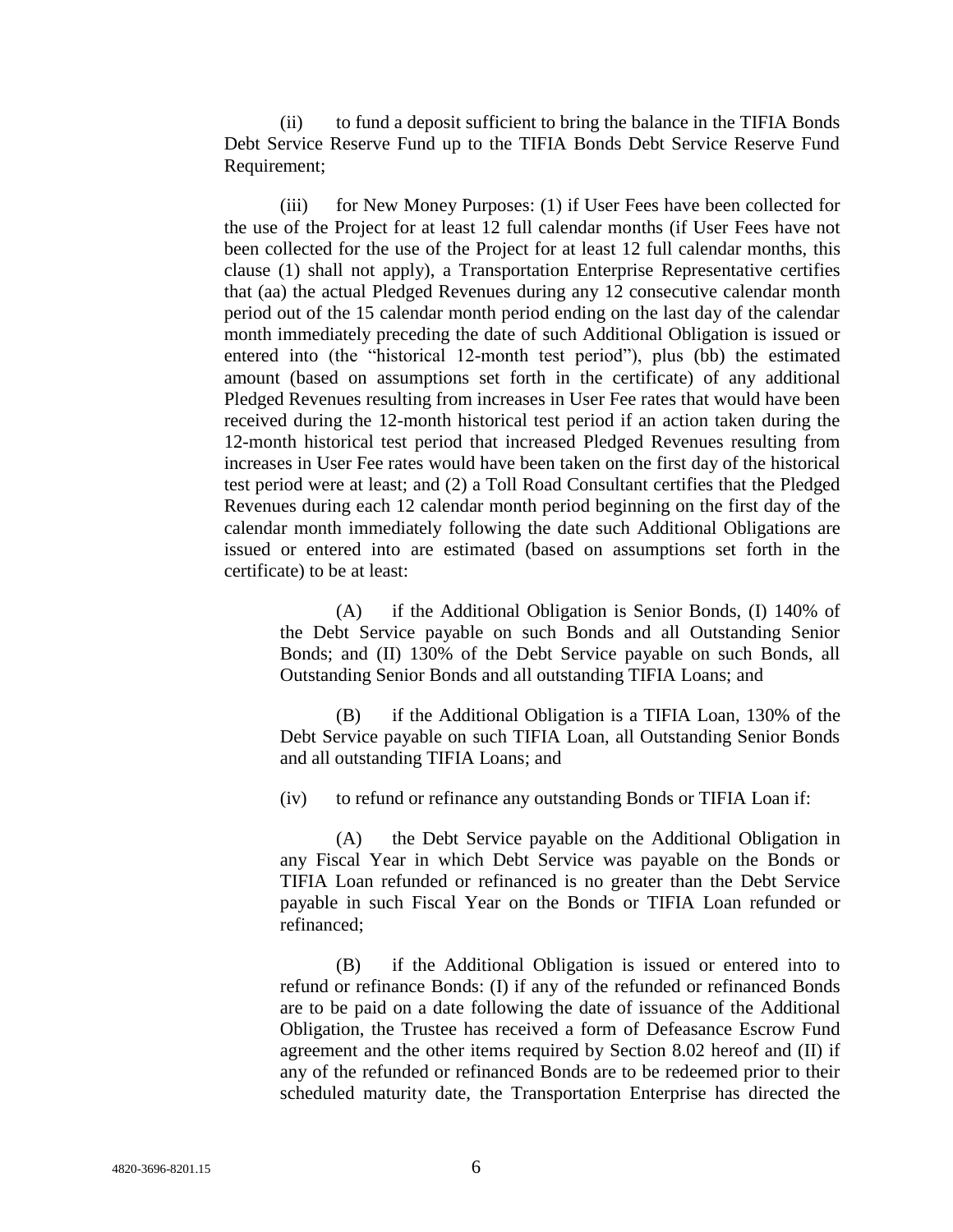Trustee in writing to deliver redemption notices and to redeem the Bonds to be refunded in accordance with the provisions of this Master Indenture and any applicable provisions of any Supplemental Indenture;

(b) The Trustee receives a certificate of a Financial Consultant, letters from Rating Agencies or other evidence that issuing or entering into the Additional Obligation, in and of itself, will not reduce any rating of any Outstanding Senior Bonds by any Rating Agency;

(c) Unless the Additional Obligation is issued or entered into to refund or refinance outstanding Bonds or an outstanding TIFIA Loan, a Transportation Enterprise Representative certifies that, as of the date the Additional Obligation is issued or entered into either:

(i) there is no Indenture Event of Default; or

(ii) if there is an Indenture Event of Default, the Indenture Event of Default will be cured upon the issuance of or entering into the Additional Obligation and the application of the proceeds of the Additional Obligation in accordance with the Supplemental Indenture authorizing the issuance of new Bonds or the new TIFIA Loan Agreement, as applicable;

(d) If the Additional Obligation is Bonds, the Transportation Enterprise and the Trustee enter into a Supplemental Indenture authorizing the issuance of such Bonds, which Supplemental Indenture specifies the following:

(i) the name, the Lien Priority, the Tax Treatment Designation, the Series designation, the aggregate principal amount or Original Principal Amount, the Authorized Denominations, the dated date and the maturity date or dates of such Bonds and, if such Bonds are Capital Appreciation Bonds, the Original Principal Amount of each Authorized Denomination of such Bonds and whether such Bonds are issued for a New Money Purpose or as Refunding Bonds;

(ii) if such Bonds are Current Interest Bonds, (A) the interest rate or rates, if any, or the method for determining the interest rate or rates on such Bonds, which rates may be fixed, adjustable or variable or any combination thereof, (B) if any such rate is adjustable or variable, the standard, index, method or formula to be used to determine the interest rate and the maximum interest rate applicable to such Bonds and (C) the Interest Payment Date or Dates for the payment of such interest;

(iii) if such Bonds are Capital Appreciation Bonds, the Maturity Value, Accreted Value and Accretion Dates, or the manner of determining the same, for such Bonds;

(iv) if interest on such Bonds is to be paid from a Capitalized Interest Account, the amount to be deposited into such Account and the dates on which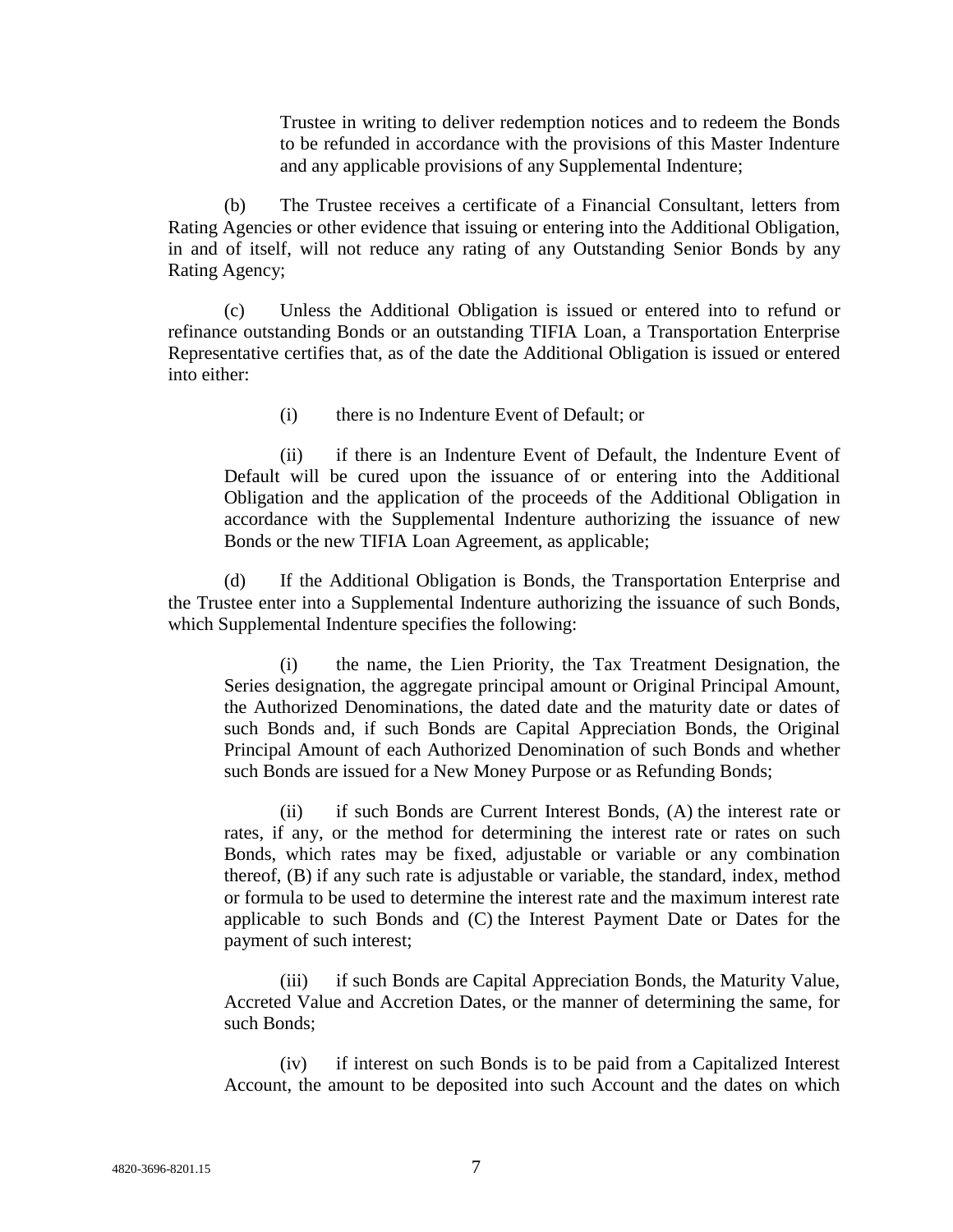and amounts that are to be transferred from such Capitalized Interest Account to the Debt Service Account with the same Lien Priority designation;

- (v) the redemption provisions, if any, for such Bonds;
- (vi) the form of such Bonds;
- (vii) the manner in which the proceeds of such Bonds are to be used;

(viii) any variations from the terms set forth in this Master Indenture with respect to such Bonds;

(ix) any amendment, supplement or restatement of the Glossary required or deemed by the Transportation Enterprise to be advisable or desirable in connection with such Supplemental Indenture; and

(x) any other provisions deemed by the Transportation Enterprise to be advisable or desirable to be included in such Supplemental Indenture that do not violate and are not in conflict with this Master Indenture or any previous Supplemental Indenture;

If the Additional Obligation is a TIFIA Loan, the Trustee receives a copy of the TIFIA Loan Agreement governing such Loan and the Transportation Enterprise and the Trustee enter into a Supplemental Indenture that:

> (A) identifies the Loan as a Secured Obligation for purposes of this Master Indenture;

> (B) sets forth any variations from the terms set forth in this Master Indenture with respect to such Loan;

> (C) any amendment, supplement or restatement of the Glossary required or deemed by the Transportation Enterprise to be advisable or desirable in connection with such Additional Obligation; and

> (D) any other provisions deemed by the Transportation Enterprise to be advisable or desirable to be included in such Supplemental Indenture that do not violate and are not in conflict with this Master Indenture or any previous Supplemental Indenture;

(f) If the Additional Obligation is Senior Bonds, proceeds of such Bonds or other moneys are deposited into the Senior Bonds Debt Service Reserve Account in an amount sufficient to cause the balance therein to be at least equal to the Senior Bonds Debt Service Reserve Account Requirement;

(g) If the Additional Obligation is Junior Bonds, proceeds of such Bonds or other moneys are deposited into the Junior Bonds Debt Service Reserve Account in an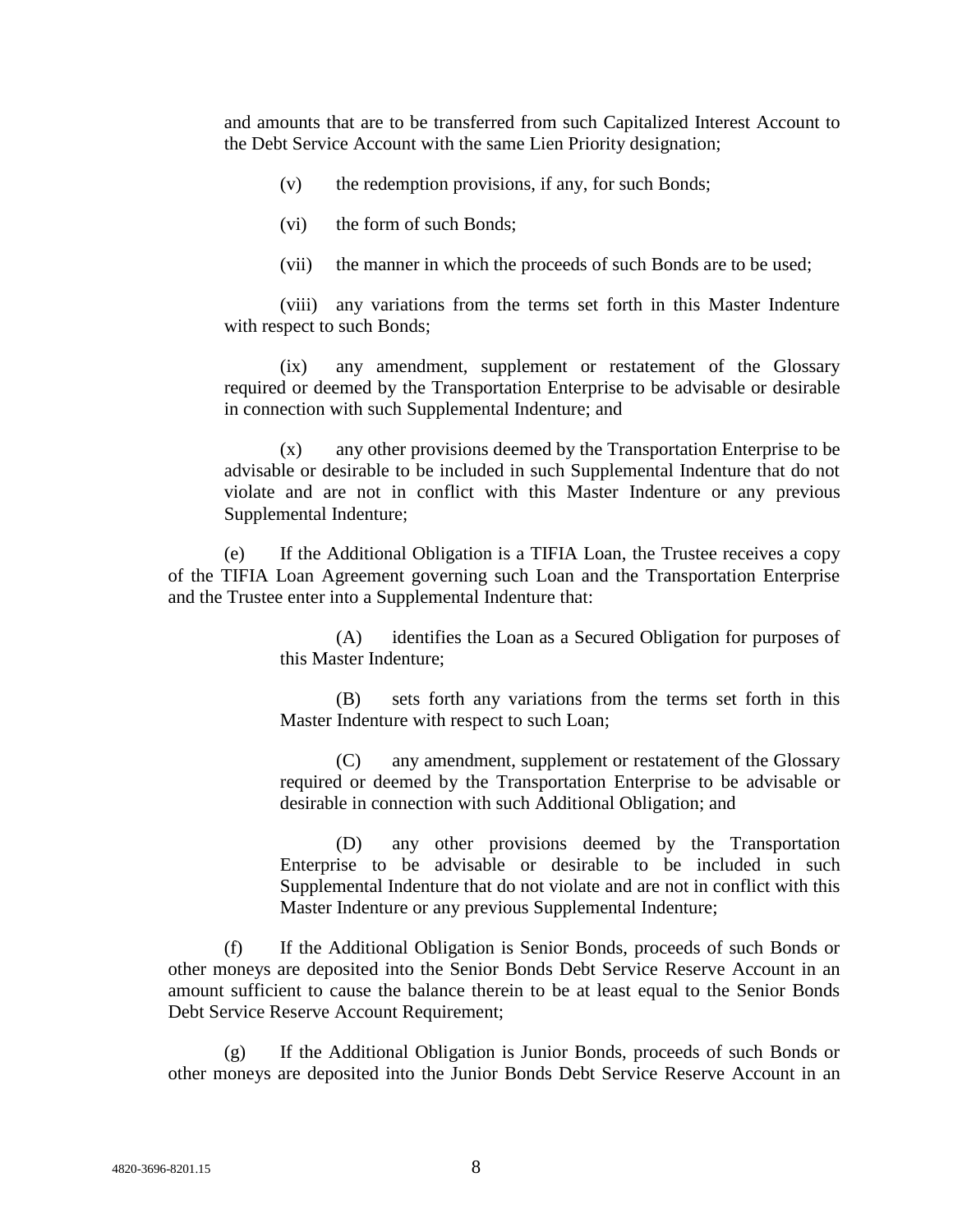amount sufficient to cause the balance therein to be at least equal to the Junior Bonds Debt Service Reserve Account Requirement;

(h) The Trustee has received (i) a written opinion of Bond Counsel, special TIFIA Loan counsel to the Transportation Enterprise or the Attorney General of the State to the effect that the Additional Obligation has been duly authorized, executed and delivered by the Transportation Enterprise pursuant to and in accordance with FASTER, the Supplemental Securities Act, the Refunding Act in the case of Refunding Bonds and the Indenture (including any Supplemental Indenture executed and delivered in connection with the execution and delivery of such Additional Obligation); (ii) if the Additional Obligation is Tax-Exempt Bonds, a written opinion of Bond Counsel to the effect that interest on such Bonds will not be included in gross income for federal income tax purposes or be an item of tax preference for purposes of the federal alternative minimum tax imposed on individuals and corporations (except, with respect to corporations, as such interest is required to be taken into account in determining "adjusted current earnings" for the purpose of computing the alternative minimum tax imposed on such corporations); and (iii) if there are Outstanding Tax-Exempt Bonds, a written opinion of Bond Counsel to the effect that issuing or entering into such Additional Obligation, in and of itself, will not cause an Adverse Tax Event with respect to any Outstanding Bonds; and

(i) If a TIFIA Loan Agreement is in effect, any conditions to the issuance of or entering into the Additional Obligation set forth in the TIFIA Loan Agreement have been satisfied.

**Section 1.09. TIFIA Loan Payment Obligations Non-Subordination**. From and after the occurrence of an Indenture Event of Default specified in Section 5.01(g) of this Master Indenture, the TIFIA Loan Payment Obligations shall automatically become, as of the date of such Indenture Event of Default, Senior Bond Payment Obligations for all purposes of the Master Indenture and the TIFIA Loan Payment Obligations shall be secured by and payable from the Trust Estate on parity with the Outstanding Senior Bond Payment Obligations; provided that this Section shall not apply to any TIFIA Loan that USDOT sells to a commercial entity in accordance with the related TIFIA Loan Agreement.

#### **ARTICLE II**

#### **BONDS**

**Section 2.01. Authorization, Purpose, Name and Compliance with this Article**. The Transportation Enterprise hereby authorizes the issuance of revenue bonds (the "Bonds") for the purpose of financing the Project Costs or refunding Bonds or other financial obligations of the Transportation Enterprise in accordance with FASTER, the Supplemental Securities Act and, in the case of Refunding Bonds, the Refunding Act. The Bonds may be issued in one or more series and shall be named "Colorado High Performance Transportation Enterprise U.S. 36 Managed Lanes Revenue Bonds." The name of the Bonds of each Series shall also include the Lien Priority of the Bonds, the Tax Treatment Designation of the Bonds and the Series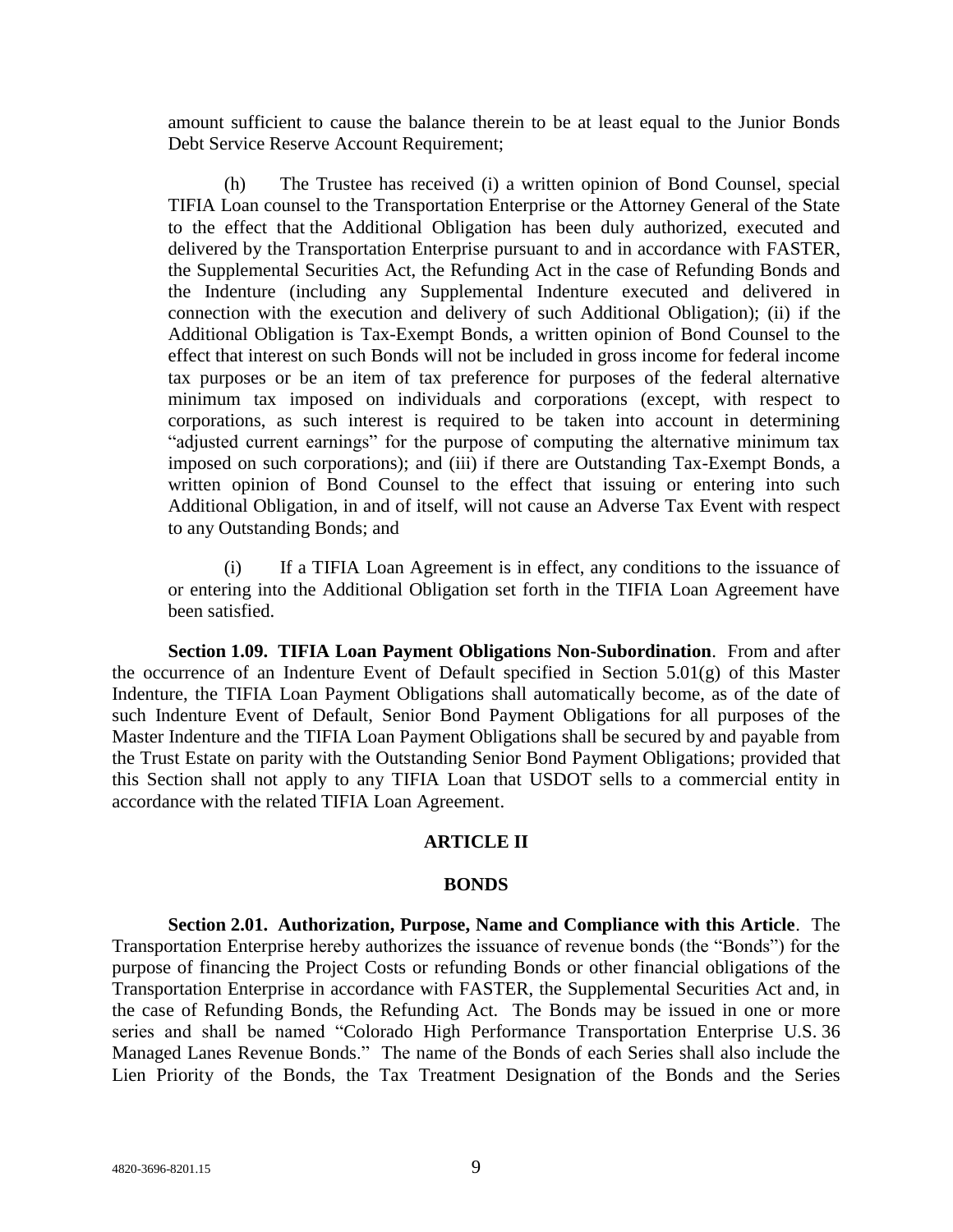designation of the Bonds and may include other information, all as provided by Supplemental Indenture. Bonds may only be issued in accordance with this Article.

**Section 2.02. Execution and Authentication of Bonds**. Bonds shall be signed on behalf of the Transportation Enterprise by the Transportation Enterprise Director, whose signature may, pursuant to title 11, article 55, Colorado Revised Statutes, as amended, be a facsimile signature imprinted, engraved, stamped or otherwise placed on the Bonds. The Bonds shall also contain the authenticating signature of an authorized signatory of the Trustee. A Bond shall be valid and sufficient for all purposes notwithstanding the fact that the Transportation Enterprise Director ceases to hold such office before such Bond has been authenticated by an authorized signatory of the Trustee and has been delivered by the Trustee and notwithstanding the fact that any authorized signatory of the Trustee whose authenticating signature appears on such Bond shall cease to be an authorized signatory of the Trustee before such Bond has been delivered by the Trustee.

**Section 2.03. Delivery of Bonds and Application of Proceeds**. Upon the execution and delivery to the Trustee of an originally signed counterpart of this Master Indenture, the execution and delivery to the Trustee of an originally signed counterpart of a Supplemental Indenture relating to such Series of Bonds and the delivery to the Trustee of the other items required under this Master Indenture and any other items required by such Supplemental Indenture, the Trustee shall deliver the Bonds of the Series authorized by such Supplemental Indenture to the Original Purchaser in exchange for the purchase price thereof and the purchase price shall be applied as provided in the Supplemental Indenture relating to such Series of Bonds.

**Section 2.04. Registered Form, Denominations and Numbering of Bonds**. The Bonds shall be issuable only as fully registered Bonds in Authorized Denominations (provided that no Bond may be in a denomination which exceeds the principal or Maturity Value coming due on any maturity date of the Series of which it is a part and no individual Bond may be issued for more than one maturity) and shall be numbered in such manner as shall be determined by the Trustee.

## **Section 2.05. Registration of Bonds; Persons Treated as Owners; Transfer and Exchange of Bonds**.

(a) Records for the registration and transfer of Bonds shall be kept by the Trustee which is hereby appointed the registrar for the Bonds. The Debt Service on and Redemption Price of any Bond shall be payable only to or upon the order of the Owner or his legal representative (except as otherwise herein provided with respect to Record Dates and Special Record Dates for the payment of interest). Upon surrender for transfer of any Bond at the Operations Center of the Trustee, duly endorsed for transfer or accompanied by an assignment duly executed by the Owner or his attorney duly authorized in writing, the Trustee shall enter such transfer on the registration records and shall execute and deliver in the name of the transferee or transferees a new fully registered Bond or Bonds of a like Series, maturity, aggregate principal amount and interest rate or Maturity Value, bearing a number or numbers not previously assigned.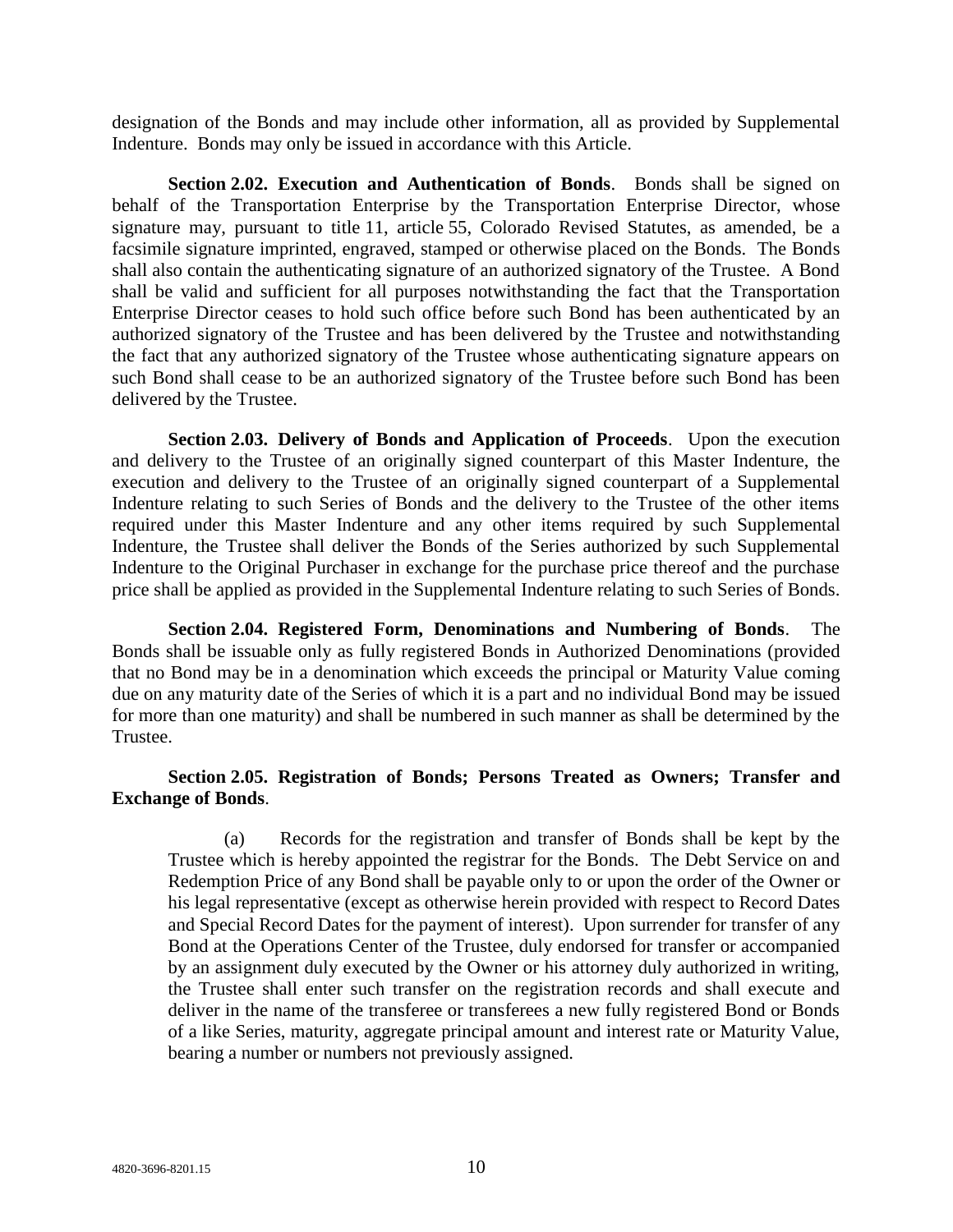(b) Fully registered Bonds may be exchanged at the Operations Center of the Trustee for an equal aggregate principal amount or Maturity Value of Bonds of the same Series, maturity and interest rate but of other Authorized Denominations. The Trustee shall execute and deliver Bonds which the Owner making the exchange is entitled to receive, bearing numbers not previously assigned.

(c) The Trustee may require the payment, by the Owner of any Bond requesting exchange or transfer, of any reasonable charges as well as any taxes, transfer fees or other governmental charges required to be paid with respect to such exchange or transfer.

(d) The Trustee shall not be required to transfer or exchange (i) all or any portion of any Bond during the period beginning at the opening of business 15 days before the day of the mailing by the Trustee of notice calling any the Bonds of such Series for prior redemption and ending at the close of business on the day of such mailing or (ii) all or any portion of a Bond after the mailing of notice calling such Bond or any portion thereof for prior redemption.

(e) Except as otherwise herein provided with respect to Record Dates and Special Record Dates for the payment of interest, the person in whose name any Bond shall be registered shall be deemed and regarded as the absolute owner thereof for all purposes, and payment of or on account of the Debt Service on or Redemption Price of any Bond shall be made only to or upon the written order of the Owner thereof or his legal representative, but such registration may be changed as herein provided. All such payments shall be valid and effectual to satisfy and discharge such Bond to the extent of the sum or sums paid.

**Section 2.06. Mutilated, Lost, Stolen or Destroyed Bonds**. In the event that any Bond is mutilated, lost, stolen or destroyed, a new Bond of like Series, date, maturity, interest rate and denomination as that mutilated, lost, stolen or destroyed shall be executed, authenticated and delivered to the Owner of such Bond upon receipt by the Trustee of such evidence, information or indemnity from the Owner of the Bond as the Trustee may reasonably require and, in case of any mutilated Bond, upon the surrender of the mutilated Bond to the Trustee. If any such Bond shall have matured, instead of issuing a duplicate Bond, the Trustee may pay the same without surrender thereof. The Trustee may charge the Owner of the Bond with its reasonable fees and expenses in this connection and require payment of such fees and expenses as a condition precedent to the delivery of a new Bond.

## **Section 2.07. Payment of Debt Service and Redemption Price**.

(a) The principal, Maturity Value and Redemption Price of any Bond shall be paid to the Owner thereof as shown on the registration records of the Trustee upon maturity or prior redemption thereof and upon presentation and surrender at the Operations Center of the Trustee.

(b) Interest on the Bonds (other than interest paid as part of the Redemption Price of a Bond) shall be paid by check or draft of the Trustee mailed, on or before each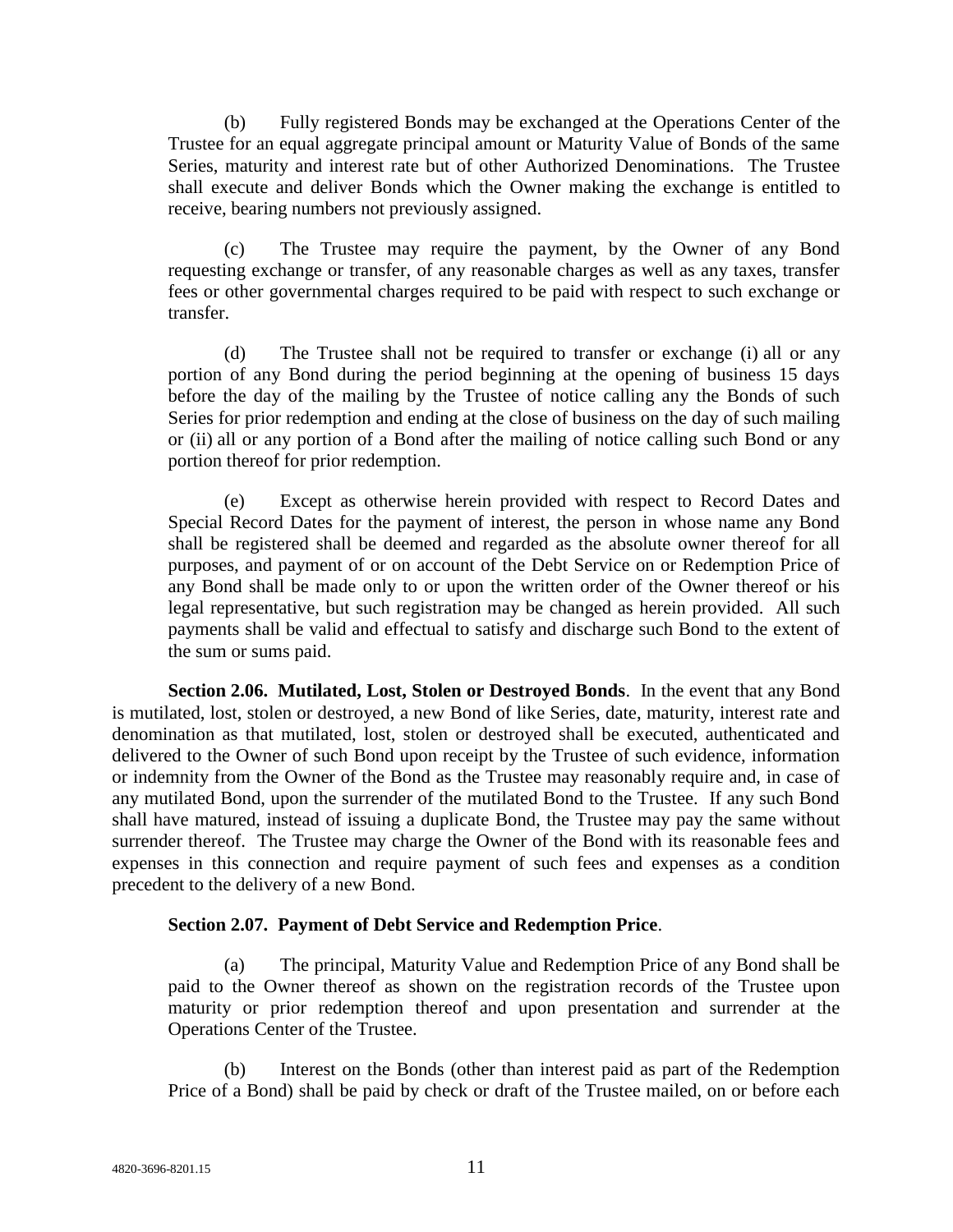Interest Payment Date, to the Owner thereof at his address as it last appears on the registration records of the Trustee at the close of business on the Record Date. Any such interest not so timely paid shall cease to be payable to the person who is the Owner thereof at the close of business on the Record Date and shall be payable to the person who is the Owner thereof at the close of business on a Special Record Date for the payment of such defaulted interest. Such Special Record Date shall be fixed by the Trustee whenever moneys become available for payment of the defaulted interest, and notice of the Special Record Date shall be given by the Trustee to the Owners of the Bonds, not less than ten days prior to the Special Record Date, by first-class mail to each such Owner as shown on the Trustee's registration records on a date selected by the Trustee, stating the date of the Special Record Date and the date fixed for the payment of such defaulted interest. Alternative means of payment of interest may be used if mutually agreed to in writing between the Owner of any Bond and the Trustee.

**Section 2.08. Book-Entry Registration**. Notwithstanding any other provision hereof, the Bonds shall be delivered only in book-entry form registered in the name of Cede & Co., as nominee of The Depository Trust Company ("DTC"), New York, New York, acting as securities depository of the Bonds and the Debt Service on and Redemption Price of the Bonds shall be paid by wire transfer to DTC; provided, however, if at any time the Transportation Enterprise determines, and notifies the Trustee of its determination, that DTC is no longer able to act as, or is no longer satisfactorily performing its duties as, securities depository for the Bonds, the Transportation Enterprise may, at its discretion, either (a) designate a substitute securities depository for DTC and reregister the Bonds as directed by such substitute securities depository or (b) terminate the book-entry registration system and reregister the Bonds in the names of the beneficial owners thereof provided to it by DTC. Neither the Transportation Enterprise nor the Trustee shall have any liability to DTC, Cede & Co., any substitute securities depository, any Person in whose name the Bonds are reregistered at the direction of any substitute securities depository, any beneficial owner of the Bonds or any other Person for (i) any determination made by the Trustee pursuant to the proviso at the end of the immediately preceding sentence or (ii) any action taken to implement such determination and the procedures related thereto that is taken pursuant to any direction of or in reliance on any information provided by DTC, Cede & Co., any substitute securities depository or any Person in whose name the Bonds are reregistered.

#### **Section 2.09. Notice of Redemption**.

(a) Notice of the call for any redemption, identifying the Bonds or portions thereof to be redeemed and specifying the terms of such redemption, shall be given by the Trustee by delivering a copy of the redemption notice by electronic mail, at least 30 days prior to the date fixed for redemption, to the Owner of each Bond to be redeemed at the address shown on the registration books; provided, however, that failure to give such notice by mailing, or any defect therein, shall not affect the validity of any proceedings of any Bonds as to which no such failure has occurred.

(b) Any notice mailed as provided in this Section shall be conclusively presumed to have been duly given, whether or not the Owner receives the notice.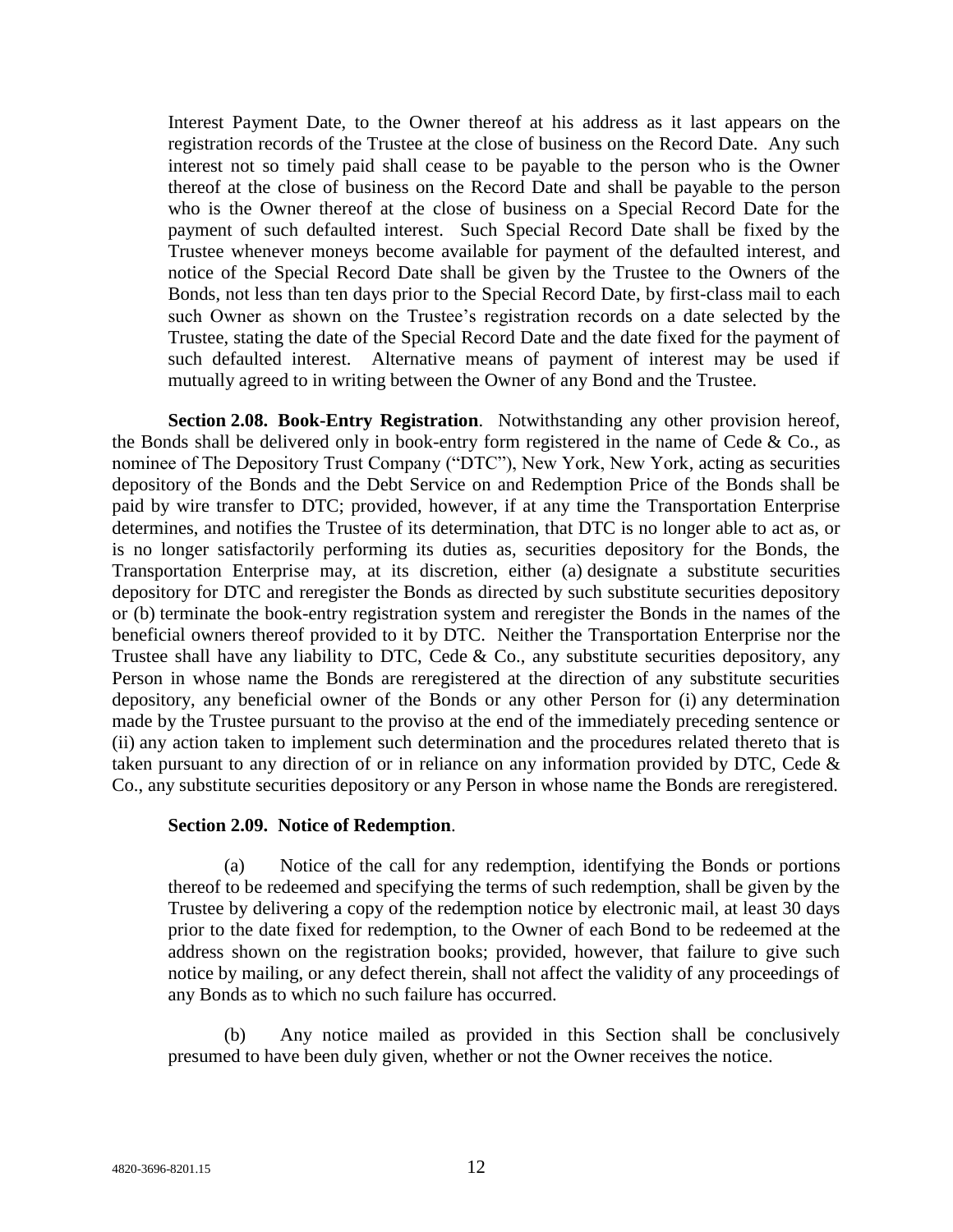(c) If at the time of mailing of notice of any redemption of Bonds at the option of the Transportation Enterprise there shall not have been deposited with the Trustee moneys sufficient to pay the Redemption Price of all the Bonds called for redemption, which moneys are or will be available for redemption of Bonds, such notice will state that it is conditional upon the deposit of the redemption moneys with the Trustee for such purpose not later than the opening of business on the redemption date, and such notice shall be of no effect unless such moneys are so deposited.

#### **Section 2.10. Optional Redemption Payments**.

(a) On or prior to the Business Day immediately preceding the date fixed for redemption of any Bonds at the option of the Transportation Enterprise, the Transportation Enterprise shall pay or cause to be paid to the Trustee for deposit into the Debt Service Account with the same Lien Priority designation as the Bonds to be redeemed, moneys which, together with other moneys then on deposit in such Account that are not required to pay Debt Service due on the next Debt Service Payment Date on the Bonds of such Lien Priority that are not being redeemed, are sufficient to pay the Redemption Price of the Bonds to be redeemed on the date fixed for redemption. The Transportation Enterprise may make such payment from any legally available moneys. The Trustee shall use the moneys paid to it for such purpose and such other available moneys in such Debt Service Account to pay the Redemption Price due on the Bonds to be redeemed on the date fixed for redemption. Upon the giving of notice and the deposit of such Accounts as may be available for redemption pursuant to this Master Indenture, interest and Accreted Value on the Bonds or portions thereof thus called for redemption shall no longer accrue or accrete after the date fixed for redemption.

(b) The Trustee shall pay to the Owners of Bonds so redeemed, the amounts due on their respective Bonds, at the Operations Center of the Trustee upon presentation and surrender of the Bonds.

**Section 2.11. Delivery of New Bonds upon Partial Redemption of Bonds**. Upon surrender and cancellation of a Bond for redemption in part only, a new Bond or Bonds of the same Series, maturity and interest rate and in an Authorized Denomination equal to the unredeemed portion thereof, shall be executed on behalf of and delivered by the Trustee.

**Section 2.12. Nonpresentment of Bonds**. If any Bond is not presented for payment when due, whether at maturity or on redemption prior to maturity, and if the Trustee holds moneys sufficient to pay the Debt Service or Redemption Price due on such Bond for the benefit of the Owner thereof, the Trustee shall hold such moneys, without liability for interest thereon, for the benefit of the Owner of such Bond, who shall be restricted exclusively to such moneys for any claim of whatever nature on his part under this Master Indenture or on or with respect to such Bond. Moneys so held but unclaimed by an Owner shall be transferred to the Transportation Enterprise after the expiration of five years or, upon receipt by the Trustee of an opinion of Bond Counsel that such Accounts may be released to the Transportation Enterprise on such earlier date, on any earlier date designated by the Transportation Enterprise.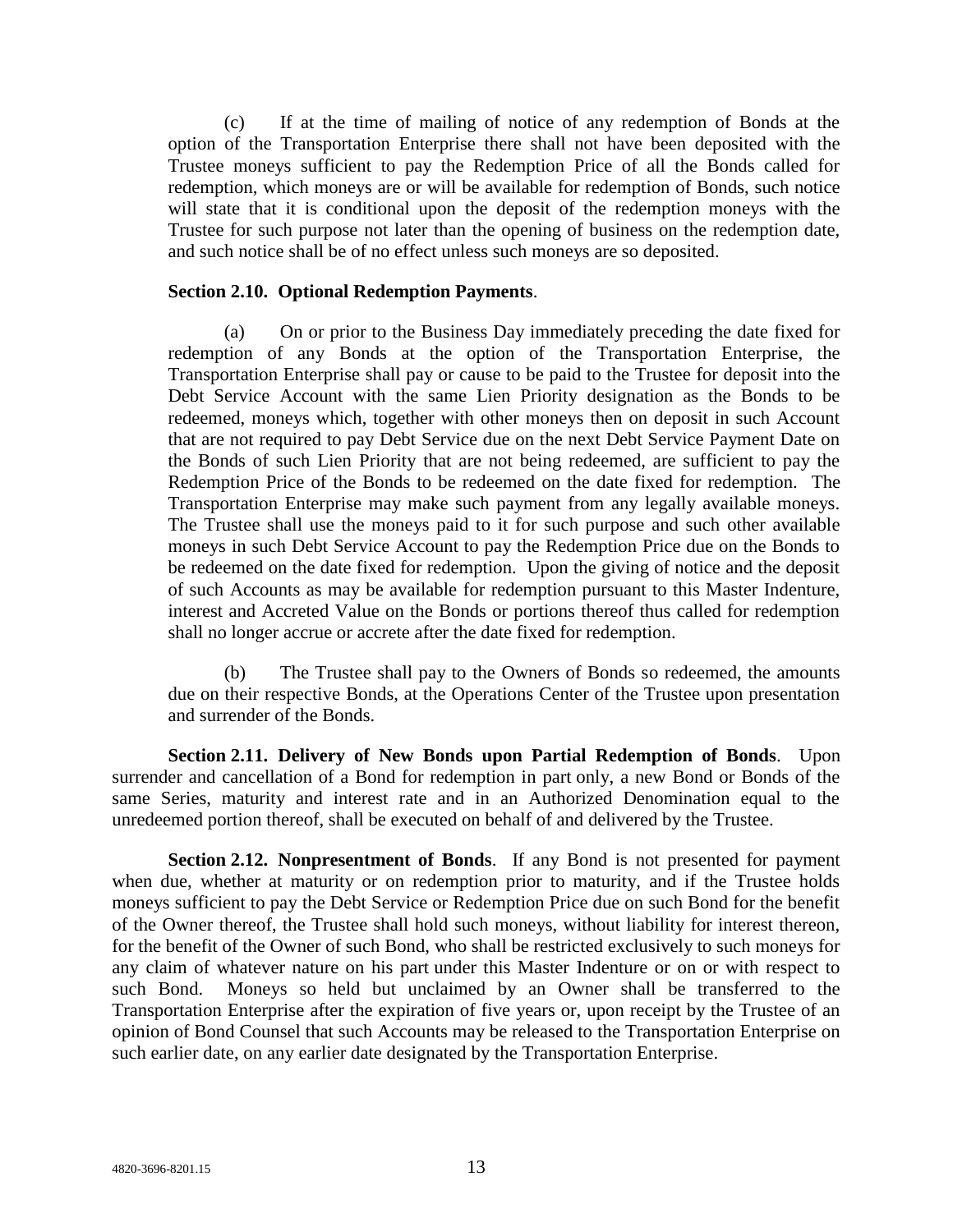**Section 2.13. Cancellation of Bonds**. Whenever any Outstanding Bonds have been paid or redeemed or are otherwise delivered to the Trustee for cancellation, upon payment or redemption thereof or for or after replacement, such Bonds shall be promptly cancelled by the Trustee.

**Section 2.14. Applicability of this Article**. The terms set forth in this Article shall apply to all Bonds unless, and except to the extent, provided otherwise by Supplemental Indenture.

#### **ARTICLE III**

#### **SUBFUNDS, ACCOUNTS AND SUBACCOUNTS**

#### **Section 3.01. Creation of Subfunds, Accounts and Subaccounts**.

(a) *Subfunds of Transportation Enterprise Special Fund*. The following Subfunds shall be created in the Transportation Enterprise Special Fund: (i) the North Metro Express Lane System Subfund 1 of the Transportation Enterprise Special Fund (the "Subfund 1"); and (ii) the North Metro Express Lane System Subfund 2 of the Transportation Enterprise Special Fund (the "Subfund 2").

(b) *Accounts and Subaccounts of Subfund 1*. The following Accounts, and the following Subaccounts within certain of such Accounts, shall be created in Subfund 1:

(i) the Pledged Revenues Account;

(ii) the Construction Account and, within such Account, the Bond Proceeds Subaccount and the TIFIA Loans Subaccount;

(iii) the Senior Bonds Debt Service Account, the Junior Bonds Debt Service Account and the TIFIA Loans Debt Service Account (all three of such Accounts, collectively, are referred to as the "Debt Service Accounts");

(iv) the Senior Bonds Capitalized Interest Account and the Junior Bonds Capitalized Interest Account (both of such Accounts, collectively, are referred to as the "Capitalized Interest Accounts");

(v) the Senior Bonds Debt Service Reserve Account, the TIFIA Loans Debt Service Reserve Account and the Junior Bonds Debt Service Reserve Account (all three such Accounts, collectively, are referred to as the "Debt Service Reserve Accounts");

(vi) the Rebate Account;

(vii) the Project O&M Account and, within such Account, the Pledged Revenues Subaccount and the Existing I-25 Express Lanes Excess Revenue Subaccount;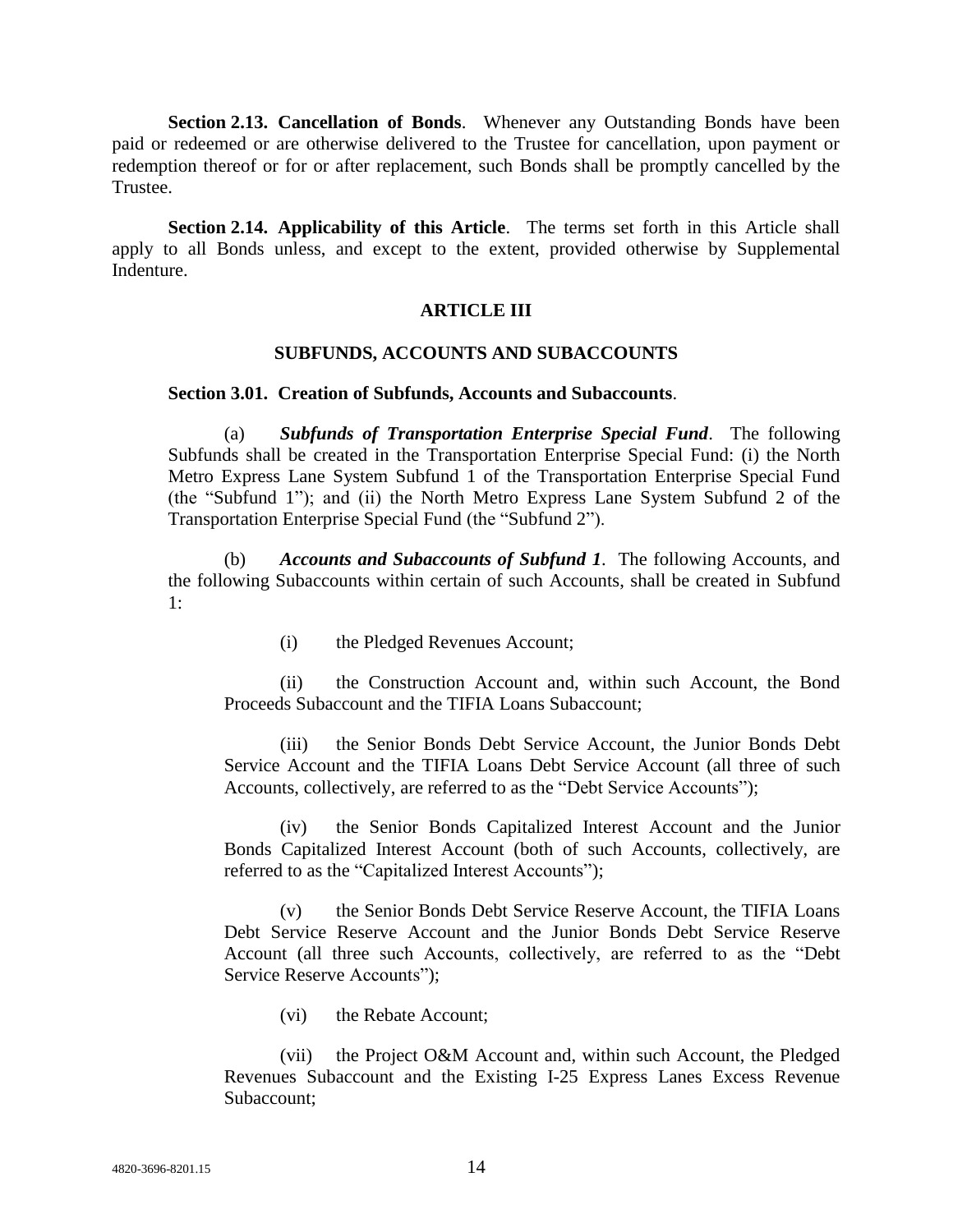(viii) the Project Renewal and Replacement Account and, within such Account, the Pledged Revenues Subaccount and the Existing I-25 Express Lanes Excess Revenue Subaccount;

- (ix) the TIFIA Loans Prepayment Account; and
- (x) the System Surplus Account.

(c) *Accounts of Subfund 2*. The following Accounts shall be created in Subfund 2:

- (i) the Existing I-25 Express Lanes Excess Revenue Account; and
- (ii) the I-25 Express Lanes Surplus Account.

#### **Section 3.02. Existing I-25 Express Lanes Excess Revenue Account**.

(a) *Administration*. The Existing I-25 Express Lanes Excess Revenue Account shall be held and administered by the Trustee in accordance with this Master Indenture and the I-25 Excess Revenues IGA.

(b) *Monthly Transfers from Existing I-25 Express Lanes Excess Revenue Account*. The Trustee shall transfer available moneys from the Existing I-25 Express Lanes Excess Revenue Account on the last day of each calendar month (or on any other date specified for any such transfer by Supplemental Indenture) (each, a "Transfer Date") to the following Accounts or Subaccounts in the following order of priority:

(i) *first*, if the Existing I-25 Express Lanes Excess Revenues Subaccount of the Project O&M Account contains less than the Project O&M Account Target Balance (any such difference is referred to as a "deficiency"), to the Existing I-25 Express Lanes Excess Revenue Subaccount of the Project O&M Account in an amount equal to the deficiency;

(ii) *second*, to CDOT an amount which equals the sum of:

(A) one-sixth of the interest due on any CDOT O&M Loan on the next Debt Service Payment Date for such CDOT O&M Loan that occurs within six months and one day after such Transfer Date; and

(B) one-twelfth of the principal due on any CDOT O&M Loan on the next Debt Service Payment Date for such CDOT O&M Loan that occurs within 12 months and one day after such Transfer Date;

(iii) *third*, if the Existing I-25 Express Lanes Excess Revenue Subaccount of the Project Renewal and Replacement Account contains less than the Renewal and Replacement Requirement, to the Existing I-25 Express Lanes Excess Revenue Subaccount of the Project Renewal and Replacement Account in an amount equal to the Monthly Renewal and Replacement Deposit; and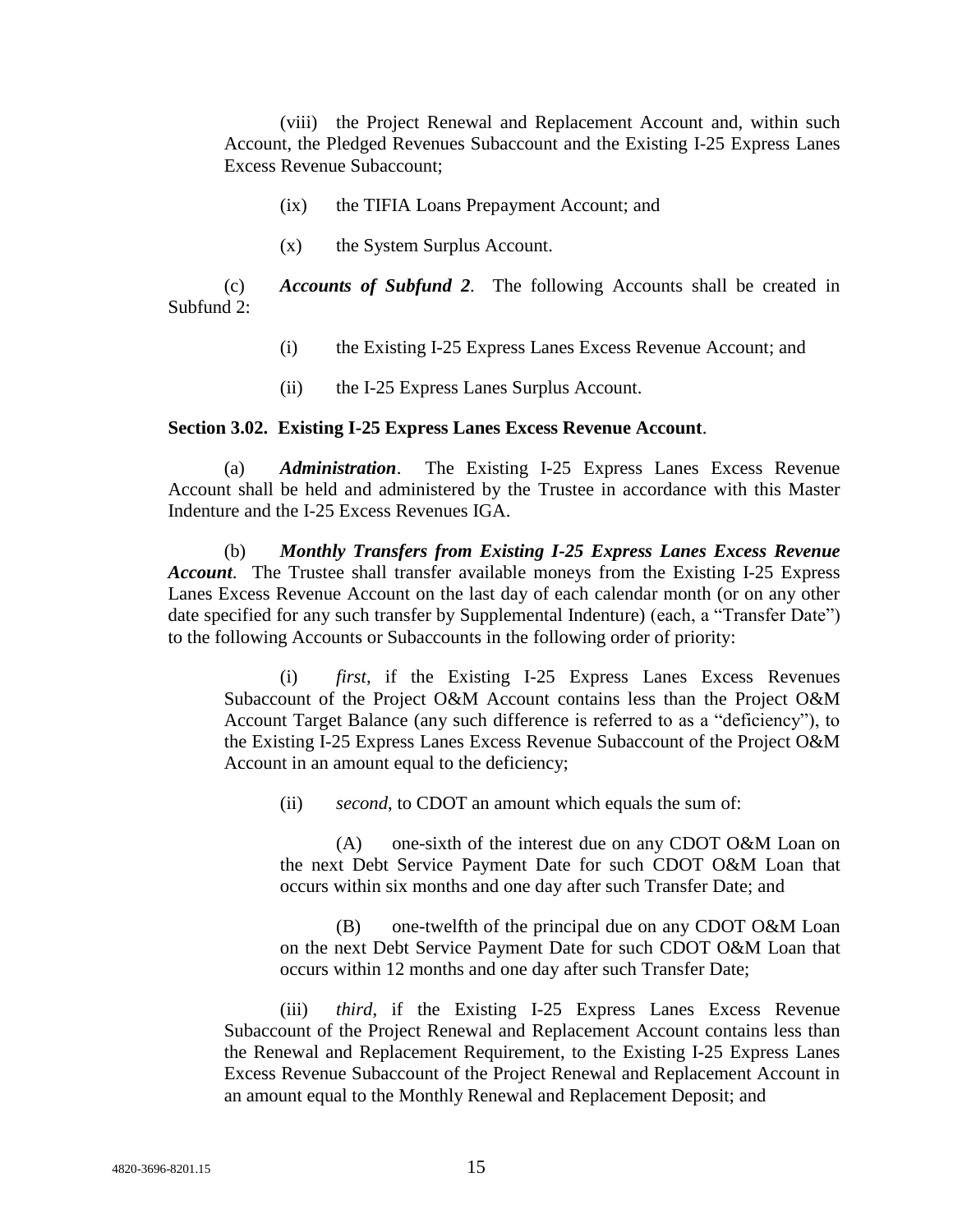(iv) *fourth*, to the I-25 Express Lanes Surplus Account.

#### **Section 3.03. Pledged Revenues Account**.

(a) *Administration*. The Pledged Revenues Account shall be held and administered by the Trustee in accordance with this Master Indenture.

(b) *Deposits into Pledged Revenues Account*. The Transportation Enterprise shall cause to be deposited into the Pledged Revenues Account: (i) all Pledged Revenues except earnings from the investment of moneys held in any Account or Subaccount that are deposited into an Account or Subaccount other than the Pledged Revenues Account pursuant to Section 3.14 hereof; (ii) moneys transferred to the Pledged Revenues Account from other Accounts or Subaccounts in accordance with the terms of this Master Indenture; and (iii) any other moneys received by the Trustee that are accompanied by written directions that such moneys are to be deposited into the Pledged Revenues Account.

(c) *Monthly Transfers from Pledged Revenues Account*. The Trustee shall transfer or disburse available moneys from the Pledged Revenues Account on the last day of each calendar month (or on any other date specified for any such transfer by Supplemental Indenture) (each, a "Transfer Date") in the following order of priority, subject to (A) subsection (d) of this Section with respect to Variable Rate Secured Obligations and Balloon Payments, (B) subsection (e) of this Section if the first interest payment date for a Series of Bonds is less than six months and one day or the first principal payment date for a Series of Bonds is less than 12 months and one day from the date of issuance of such Series of Bonds, (C) subsection (f) of this Section if the amount transferred or disbursed from the Pledged Revenues Account on an earlier Transfer Date was not sufficient to fully fund the transfer or disbursement that should have occurred on that Transfer Date and (D) any restrictions on the use of such moneys set forth in any Tax Compliance Certificate:

(i) *first*, to the Senior Bonds Debt Service Account in an amount which, together with any amounts then on deposit in such Account, equals the sum of:

(A) one-sixth of the interest due (including the interest component of the Redemption Price due in connection with any Scheduled Mandatory Redemption or Purchase) on any Series of Senior Bonds on the next Debt Service Payment Date for such Series of Bonds that occurs within six months and one day after such Transfer Date, minus any moneys that are to be transferred to such Account from the Capitalized Interest Account on or before such Debt Service Payment Date; and

(B) one-twelfth of the principal or Maturity Value due (including the principal component of the Redemption Price due on any Current Interest Bond and the Redemption Price due on any Capital Appreciation Bond in connection with any Scheduled Mandatory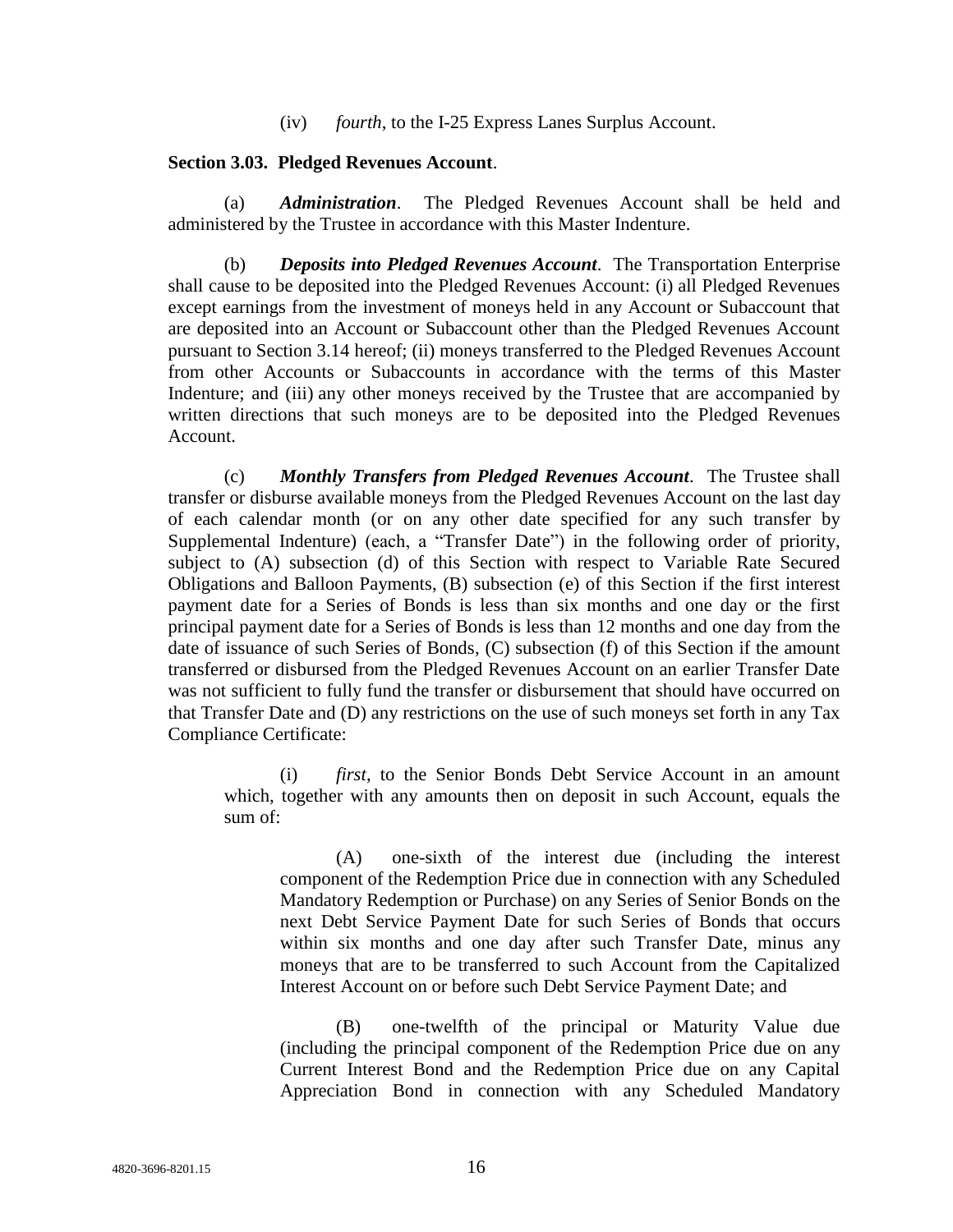Redemption or Purchase) on any Series of Senior Bonds on the next Debt Service Payment Date for such Series of Bonds that occurs within 12 months and one day after such Transfer Date;

(ii) *second*, if the Senior Bonds Debt Service Reserve Account contains less than the Senior Bonds Debt Service Account Requirement (any such difference is referred to as a "deficiency"), to the Senior Bonds Debt Service Reserve Account in an amount equal to the lesser of (A) 1/60 of the Senior Bonds Debt Service Account Requirement or (B) the amount required to satisfy the deficiency;

(iii) *third*, to the Rebate Account in an amount which, together with any amounts then on deposit in such Account, equals the amount required to be on deposit in such Account pursuant to Section 3.08(b) hereof and the Tax Compliance Certificates;

(iv) *fourth*, to the TIFIA Debt Service Account in an amount which, together with any amounts then on deposit in such Account, equals the sum of:

(A) one-sixth of the interest due on any TIFIA Loan on the next Debt Service Payment Date for such TIFIA Loan that occurs within six months and one day after such Transfer Date; and

(B) one-twelfth of the principal due on any TIFIA Loan on the next Debt Service Payment Date for such TIFIA Loan that occurs within 12 months and one day after such Transfer Date;

(v) *fifth*, if the TIFIA Loans Debt Service Reserve Account contains less than the TIFIA Loans Debt Service Reserve Account Requirement (any such difference is referred to as a "deficiency"), to the TIFIA Loans Debt Service Reserve Account in an amount equal to the lesser of (A) the TIFIA Loans Debt Service Account Requirement or (B) the amount required to satisfy the deficiency;

(vi) *sixth*, to the Junior Bonds Debt Service Account in an amount which, together with any amounts then on deposit in such Account, equals the sum of:

(A) one-sixth of the interest due (including the interest component of the Redemption Price due in connection with any Scheduled Mandatory Redemption or Purchase) on any Series of Junior Bonds on the next Debt Service Payment Date for such Series of Bonds that occurs within six months and one day after such Transfer Date, minus any moneys that are to be transferred to such Account from the Capitalized Interest Account on or before such Debt Service Payment Date; and

(B) one-twelfth of the principal or Maturity Value due (including the principal component of the Redemption Price due on any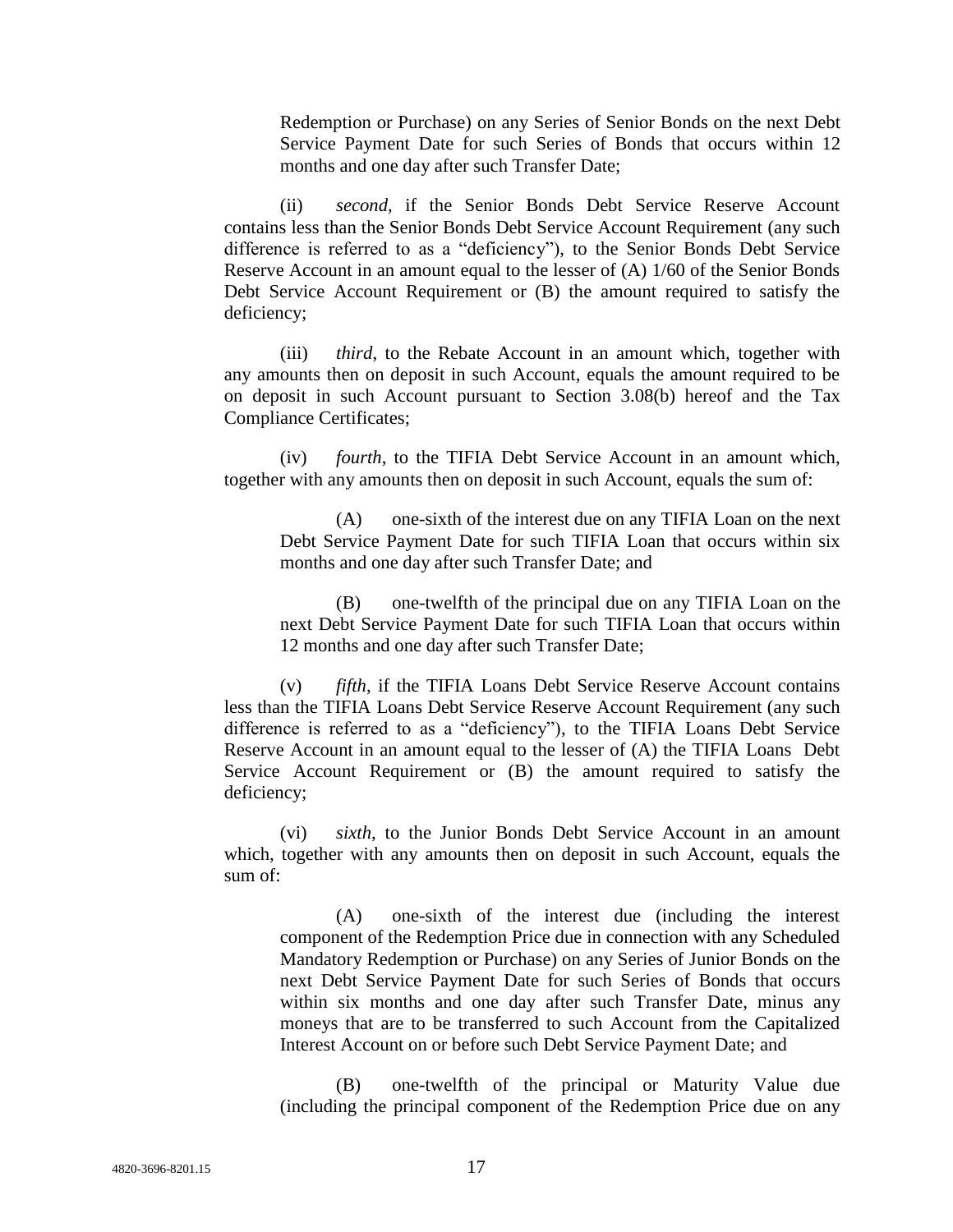Current Interest Bond and the Redemption Price due on any Capital Appreciation Bond in connection with any Scheduled Mandatory Redemption or Purchase) on any Series of Junior Bonds on the next Debt Service Payment Date for such Series of Bonds that occurs within 12 months and one day after such Transfer Date;

(vii) *seventh*, if the Junior Bonds Debt Service Reserve Account contains less than the Junior Bonds Debt Service Account Requirement (any such difference is referred to as a "deficiency"), to the Junior Bonds Debt Service Reserve Account in an amount equal to the lesser of (A) 1/60 of the Junior Bonds Debt Service Account Requirement or (B) the amount required to satisfy the deficiency;

(viii) *eighth*, if, after taking into account moneys transferred to the Existing I-25 Express Lanes Excess Revenue Subaccount of the Project O&M Account on such Transfer Date from the following Accounts and Subaccounts in the order listed: *first*, from the Existing I-25 Express Lanes Excess Revenue Account pursuant to Section 3.02(b) hereof; *second*, from the I-25 Express Lanes Surplus Account pursuant to Section 3.12 hereof; *third*, from the System Surplus Account pursuant to Section 3.11 hereof and, *fourth*, moneys paid or payable to the Transportation Enterprise pursuant to the CDOT O&M Loan Agreement, the sum of the balance in the Project O&M Account (including both the Existing I-25 Express Lanes Excess Revenues Subaccount and Pledged Revenues Subaccount of the Project O&M Account) and the balance in the Transportation Enterprise Operating Fund (based on the balance in the Transportation Enterprise Operating Fund most recently provided by the Transportation Enterprise to the Trustee in writing) will be less than the Project O&M Account Target Balance (any such difference is referred to as a "deficiency"), to the Pledged Revenues Account of the Project O&M Account in an amount equal to the deficiency;

(ix) *ninth*, if and to the extent such amount has not been funded from moneys paid to CDOT on such Transfer Date from the following Accounts in the order listed: *first*, from the Existing I-25 Express Lanes Excess Revenue Account pursuant to Section 3.02(b) hereof, *second*, from the I-25 Express Lanes Surplus Account pursuant to Section 3.12 hereof and, *third*, from the System Surplus Account pursuant to Section 3.11 hereof, to CDOT in an amount which equals the interest and principal due on any CDOT O&M Loan on the next Debt Service Payment Date for such CDOT O&M Loan that occurs within one month and one day after such Transfer Date;

(x) *tenth*, after taking into account moneys transferred to the Existing I-25 Express Lanes Excess Revenue Subaccount of the Project Renewal and Replacement Account on such Transfer Date from the following Accounts in the order listed: *first*, from the Existing I-25 Express Lanes Excess Revenue Account pursuant to Section 3.02(b) hereof, *second*, from the I-25 Express Lanes Surplus Account pursuant to Section 3.12 hereof and, *third*, from the System Surplus Account pursuant to Section 3.11 hereof, the Project Renewal and Replacement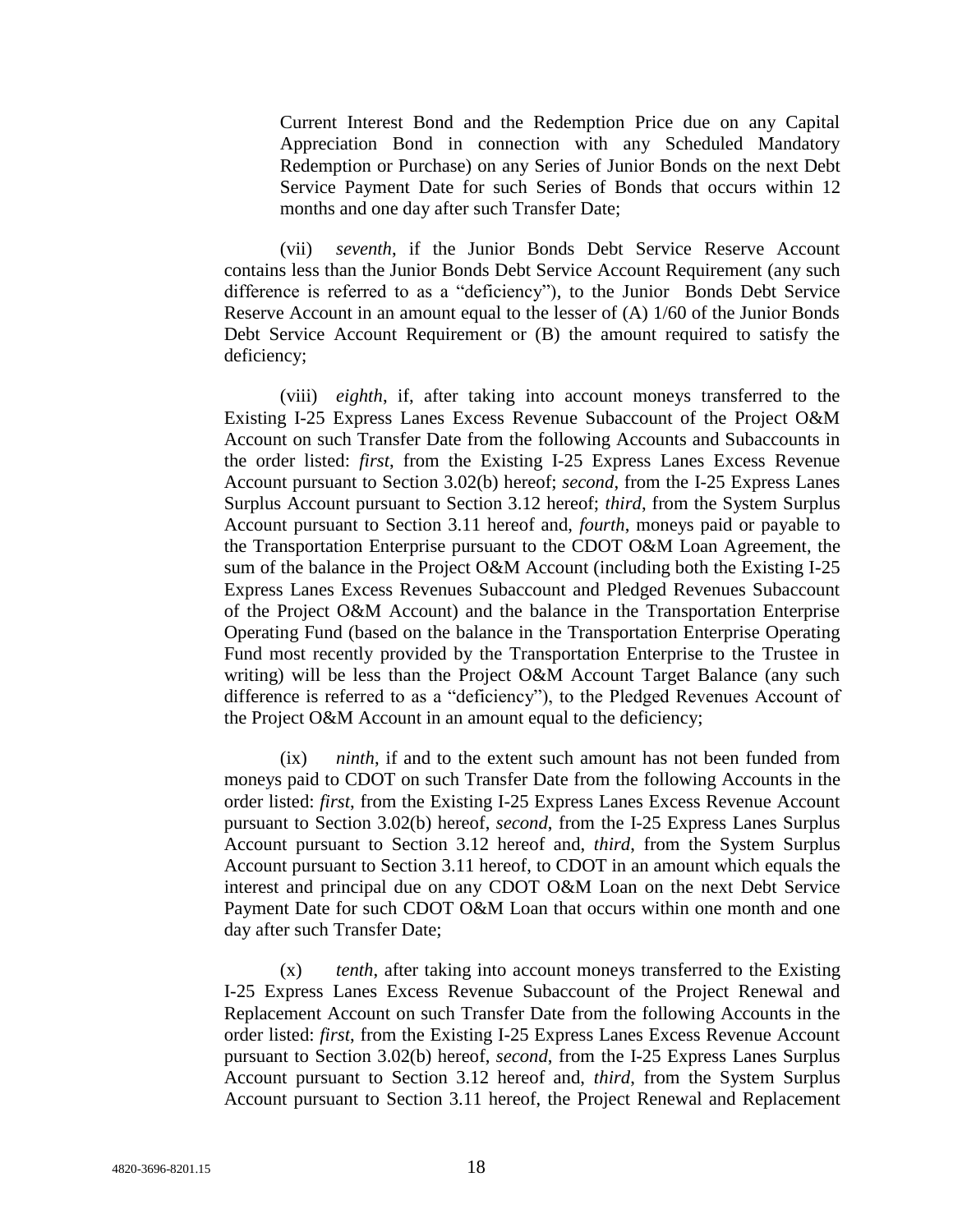Account (including the Existing I-25 Express Lanes Excess Revenue Subaccount and the Pledged Revenues Subaccount of the Project Renewal and Replacement Account) contains less than the Renewal and Replacement Requirement and there is a shortfall in making a required Monthly Renewal and Replacement Deposit (referred to herein as a "Monthly Renewal and Replacement Deposit deficiency"), to the Pledged Revenues Subaccount of the Project Renewal and Replacement Account in an amount equal to the Monthly Renewal and Replacement Deposit deficiency;

(xi) *eleventh*, after the disbursements and transfers pursuant to paragraphs (i) through (x) of this subsection have been made, on the Transfer Date immediately preceding the TIFIA Loans Prepayment Commencement Date and on each Transfer Date thereafter, 50% of the remaining balance in the Pledged Revenues Account shall be transferred to the TIFIA Loans Prepayment Account; and

(xii) *twelfth*, after the disbursements and transfers pursuant to paragraphs (i) through (x) of this subsection have been made and, if such Transfer Date immediately precedes or is after the TIFIA Loans Prepayment Commencement Date and the transfer pursuant to paragraph (xi) of this subsection has been made, the remaining balance in the Pledged Revenues Account shall be transferred to the System Surplus Account.

(d) *Variable Rate Secured Obligations and Balloon Payments*. The amount transferred or disbursed to the Senior Bonds Debt Service Account or the Junior Bonds Debt Service Account pursuant to subsection (c) of this Section with respect to:

(i) interest on Variable Rate Secured Obligations shall be determined based on the greater of (A) the actual interest rate borne by such Secured Obligations on the date the transfer or disbursement is made or (B) the Estimated Variable Interest Rate; and

(ii) any Balloon Payment shall be replaced by the Amortized Balloon Payments for such Balloon Payment.

(e) *First Interest Payment Date Less than Six Months and One Day or First Principal or Maturity Value Payment Date Less than 12 Months and One Day from Date of Issuance*. If the first Debt Service Payment Date on which interest is payable on a Series of Bonds, a TIFIA Loan or a CDOT O&M Loan is less than six months and one day or the first Debt Service Payment Date on which principal or Maturity Value is payable on a Series of Bonds, a TIFIA Loan or a CDOT O&M Loan is less than 12 months and one day from the date such Series of Bonds is issued or such TIFIA Loan or CDOT O&M Loan is incurred, the amount transferred or disbursed to a Senior Bonds Debt Service Account, the TIFIA Debt Service Account or the Junior Bonds Debt Service Account pursuant to subsection (c) of this Section on any Transfer Date that occurs prior to any such Debt Service Payment Date shall be a fraction of the total amount of interest, principal or Maturity Value, as applicable, payable on such Debt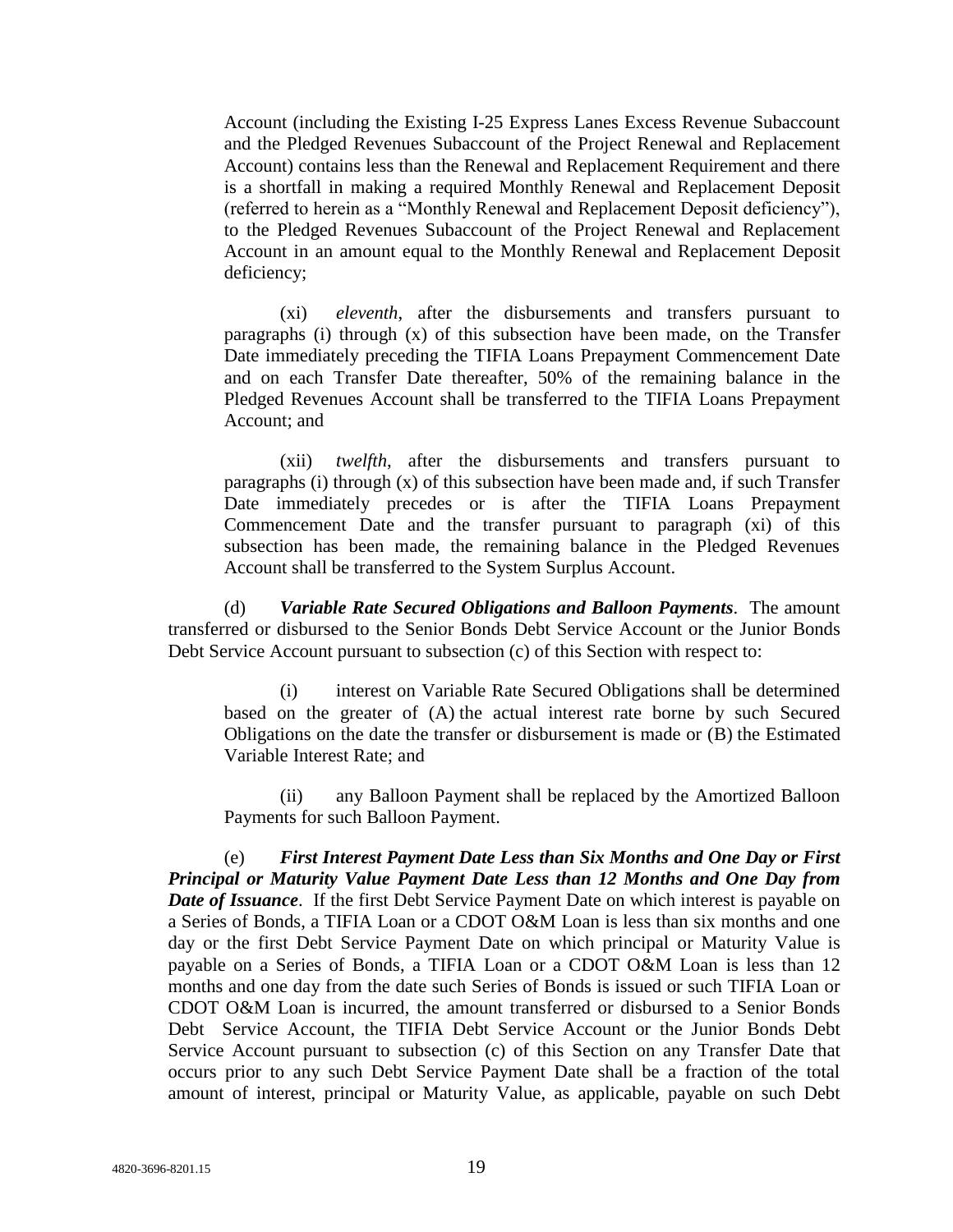Service Payment Date equal to one divided by the number of Transfer Dates between the date such Series of Bonds is issued or such TIFIA Loan or CDOT O&M Loan is incurred and such Debt Service Payment Date.

(f) *Deficiency from earlier Transfer Date*. If the amount transferred or disbursed from the Pledged Revenues Account on an earlier Transfer Date was not sufficient to fully fund the transfer or disbursement that should have occurred on such Transfer Date pursuant to any paragraph of subsection (c) of this Section (any such difference is referred to as a "deficiency"), the transfer or disbursement on the next Transfer Date shall be increased by the deficiency, unless, in the case of a transfer or disbursement to a Debt Service Account, the amounts then on deposit is such Debt Service Account equals the interest or principal or Maturity Value, as applicable, payable from such Debt Service Account on the next Debt Service Payment Date.

## **Section 3.04. Construction Account**.

(a) *Administration*. The Construction Account and the Subaccounts of the Construction Account shall be held and administered by the Trustee in accordance with this Master Indenture and, in the case of the TIFIA Loans Subaccount, any TIFIA Loan Agreement. At the written direction of the Transportation Enterprise, the Trustee shall create and maintain separate sub-subaccounts within the Bond Proceeds Subaccount to account for the receipt and disbursement of proceeds of each separate issue of Bonds for federal income tax purposes, as identified in the Tax Compliance Certificate for such Bonds, but such separate sub-subaccounts shall not, unless otherwise specifically provided by Supplemental Indenture, affect the rights of the Owners of the Bonds or any other Person with respect to moneys in the Bond Proceeds Subaccount.

## (b) *Deposits into Subaccounts of Construction Account*.

(i) *Bond Proceeds Subaccount*. There shall be deposited into the Bond Proceeds Subaccount: (A) proceeds of each Series of Bonds as provided in the Supplemental Indenture pursuant to which such Series of Bonds is issued; (B) moneys transferred to the Bond Proceeds Subaccount from the Rebate Account pursuant to Section 3.08 hereof; and (C) any other moneys received by the Trustee that are accompanied by written directions that such moneys are to be deposited into the Bond Proceeds Subaccount.

(ii) *TIFIA Loans Subaccount*. There shall be deposited into the TIFIA Loans Subaccount (A) the proceeds of any TIFIA Loan; and (B) any other moneys received by the Trustee that are accompanied by written directions that such moneys are to be deposited into the TIFIA Loans Subaccount.

## (c) *Use of Moneys in Subaccounts of Construction Account*.

(i) *Costs of the Project*. Available moneys in the Bond Proceeds Subaccount and the TIFIA Loans Subaccount shall be disbursed by the Trustee to or to the order of the Transportation Enterprise to pay Project Costs in the order of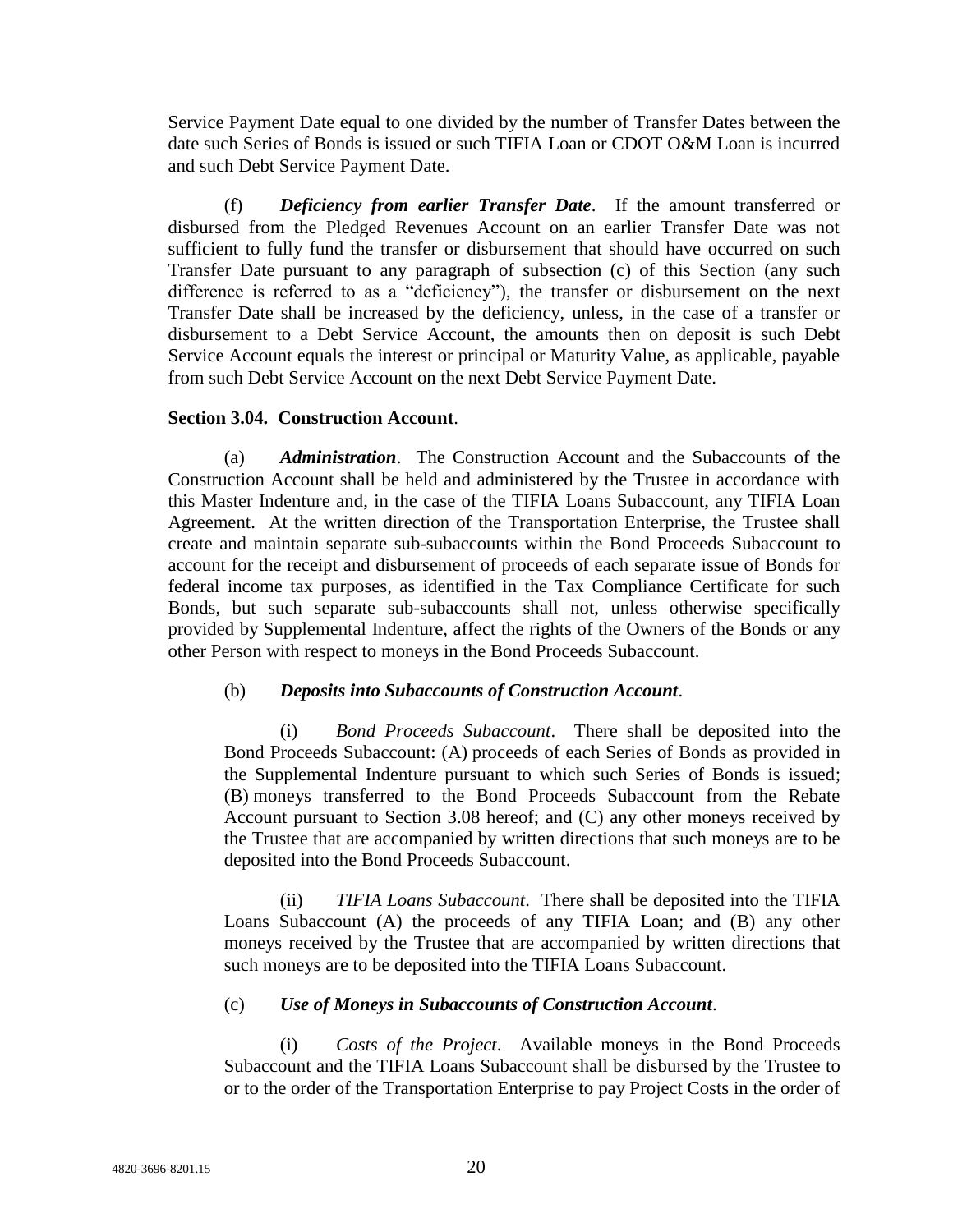priority and subject to conditions described below upon receipt by the Trustee of a Construction Account Requisition:

- (A) *first*, from the Bond Proceeds Subaccount; and
- (B) *second*, from the TIFIA Loans Subaccount.

(ii) *Completion of the Project*. Upon receipt by the Trustee of a certificate from a Transportation Enterprise Representative stating that all Costs of the Project have been paid, the balances in the Bond Proceeds Subaccount and the TIFIA Loans Subaccount, minus any amount estimated by the Transportation Enterprise to be necessary to pay any such costs that have not yet been paid, shall be disbursed as follows:

(A) the balance in the Bond Proceeds Subaccount shall be transferred, *first*, to the Rebate Account until the balance in the Rebate Account is sufficient to make all rebate payments due through the next rebate payment date, *second*, so long as any Senior Bonds are Outstanding, to the Senior Bonds Debt Service Account and, *third*, if no Senior Bonds are Outstanding, to the Junior Bonds Debt Service Account, provided that (I) no Indenture Event of Default exists and no moneys in the Bond Proceeds Subaccount are required to be disbursed to the Bonds Debt Service Accounts pursuant to paragraph (iii) of this subsection and (II) all moneys disbursed from the Bond Proceeds Subaccount shall be spent in accordance with any restrictions set forth in the Tax Compliance Certificates; and

(B) the balance in the TIFIA Loans Subaccount shall be disbursed in accordance with the TIFIA Loan Agreements.

(iii) *Transfer of Moneys in Bond Proceeds Subaccount*. Notwithstanding paragraphs (i) and (ii) of this subsection, (A) if the amount on deposit in any Senior Bonds Debt Service Account or the Junior Bonds Debt Service Account is insufficient to pay the Debt Service on or the Redemption Price of Bonds of the same Lien Priority, moneys in the Bond Proceeds Subaccount shall be transferred to such Debt Service Account when and as required by Section 3.05(c) hereof; and (B) if a Bankruptcy Related Event has occurred and is continuing, moneys in the Bond Proceeds Subaccount and the TIFIA Loans Subaccount shall be transferred to the Debt Service Accounts as provided in Section 3.05(c) hereof and shall be used as provided in Section 5.03 hereof.

## **Section 3.05. Debt Service Accounts**.

(a) *Administration*. The Debt Service Accounts shall be held and administered by the Trustee in accordance with this Master Indenture and in the case of the TIFIA Loans Debt Service Account any TIFIA Loan Agreement. At the written direction of the Transportation Enterprise, the Trustee shall create and maintain separate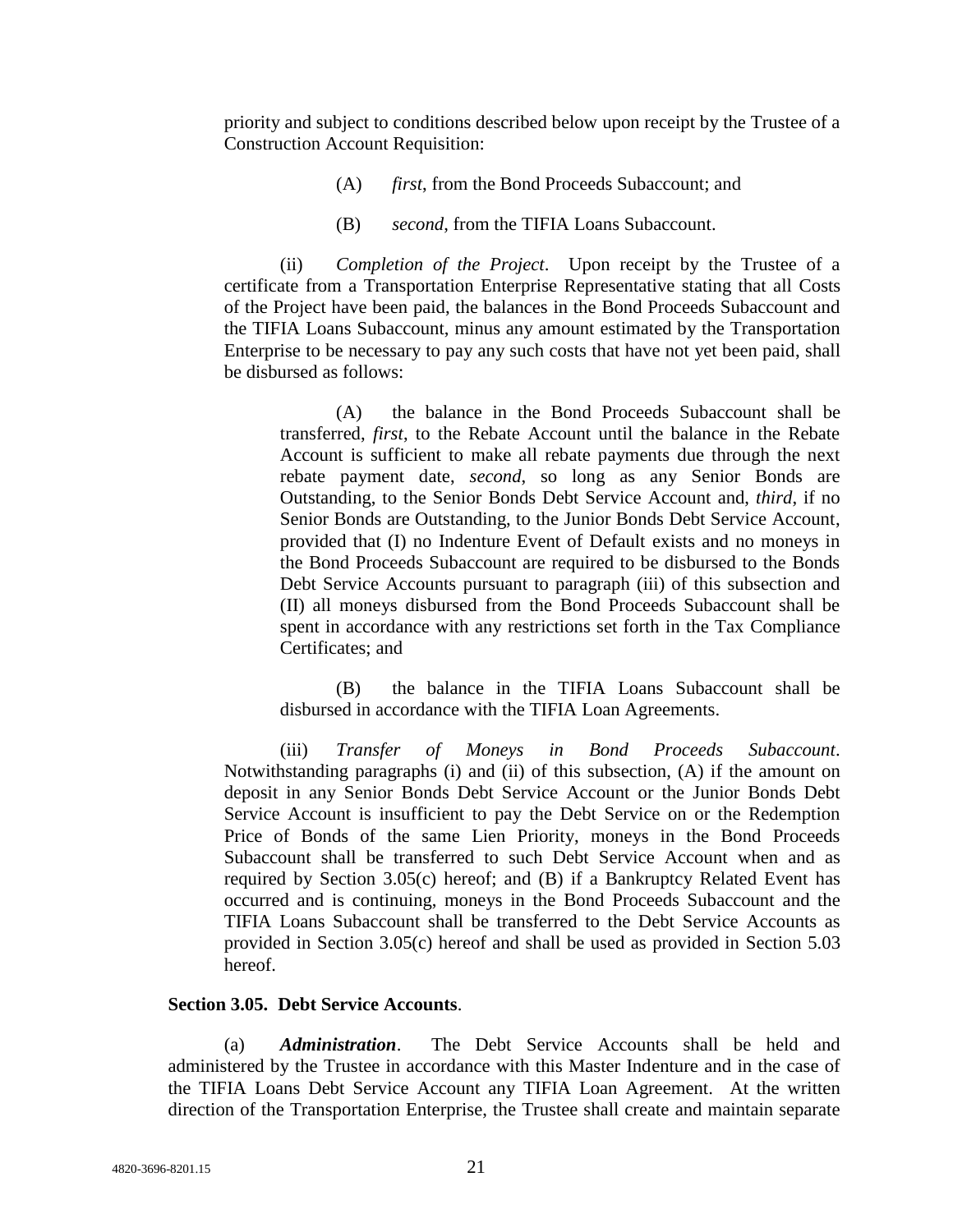subaccounts within each Senior Bonds Debt Service Account and Junior Bonds Debt Service Account to account for the receipt and disbursement of proceeds of each separate issue of Bonds for federal income tax purposes, as identified in the Tax Compliance Certificate for such Bonds, but such separate subaccounts shall not, unless otherwise specifically provided herein or by Supplemental Indenture, affect the rights of the Owners of the Bonds with respect to moneys in such Debt Service Accounts.

(b) *Ordinary Deposits to Debt Service Accounts*. There shall be deposited into the appropriate Debt Service Account: (i) moneys transferred to such Debt Service Account from the Pledged Revenues Account pursuant to Section 3.03(c) hereof; (ii) any moneys transferred to such Debt Service Account pursuant to Section 3.05(c) hereof; (iii) any moneys deposited into such Debt Service Account pursuant to Section 3.03 hereof following an Indenture Event of Default; and (iv) any other moneys received by the Trustee that are accompanied by written directions that such moneys are to be deposited into such Debt Service Account. There also shall be deposited into the Senior Bonds Debt Service Account or the Junior Bonds Debt Service Account, as appropriate: (A) any accrued interest received in connection with the issuance of Bonds with the same Lien Priority designation as such Debt Service Account; (B) any moneys transferred to such Debt Service Account from any Capitalized Interest Account created for the payment of interest on Bonds with the same Lien Priority designation of such Debt Service Account; (C) any moneys paid to the Trustee pursuant to Section 2.10 hereof with respect to the Redemption Price of Bonds with the same Lien Priority designation as such Debt Service Account; (D) any moneys paid to the Transportation Enterprise or the Trustee pursuant to a Credit Facility that are pledged to the payment of Debt Service on the Bonds of the same Lien Priority designation as such Debt Service Account; and (E) any moneys paid to the Transportation Enterprise or the Trustee pursuant to a Hedge Facility that are pledged to the payment of Debt Service on Bonds with the same Lien Priority designation as such Debt Service Account.

(c) *Extraordinary Deposits into Debt Service Accounts*. If on any Debt Service Payment Date for Bonds or any TIFIA Loan or any date on which the Redemption Price or Purchase Price of Bonds is due on Bonds, the amount on deposit in the applicable Debt Service Account, determined after taking into account all amounts transferred to such Debt Service Account on or prior to such date pursuant to Section 3.03(c) hereof or any other provision hereof, is not sufficient to pay the Debt Service on, the Redemption Price or the Purchase Price of the Bonds with the same Lien Priority designation as such Debt Service Account due on such date or the Debt Service on any TIFIA Loan due on such date, then, subject to any restrictions set forth in any Tax Compliance Certificate, available moneys shall be transferred to such Debt Service Account from other Accounts and Subaccounts, to the extent moneys are available in such Accounts and Subaccounts and subject to paragraph (ii) hereof with respect to transfers to any TIFIA Loans Debt Service Account and paragraph (iii) hereof with respect to transfers to the Junior Bond Debt Service Account, as described below in an amount which, together with other moneys then on deposit in such Debt Service Account, is sufficient to pay the Debt Service on, the Redemption Price or the Purchase Price of the Bonds with the same Lien Priority designation as such Debt Service Account due on such date or the Debt Service on any TIFIA Loan due on such date, as appropriate: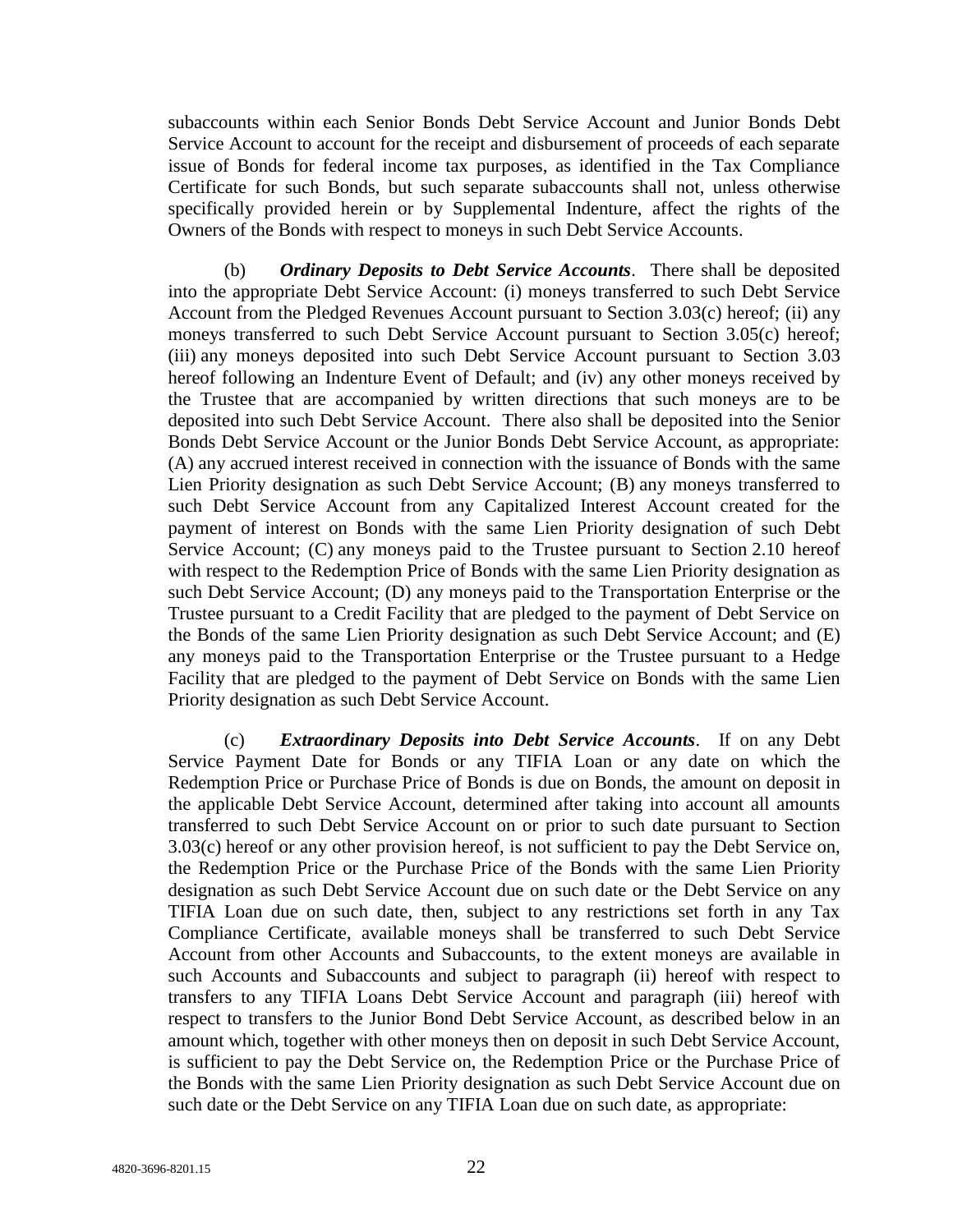(i) *Transfers to Senior Bonds Debt Service Account*. Available moneys shall be transferred to the Senior Bonds Debt Service Account from the following sources in the order of priority and subject to the limitations set forth below:

(A) *first*, from the Senior Bonds Capitalized Interest Account;

(B) *second*, from the System Surplus Account;

(C) *third*, from the Pledged Revenues Subaccount of the Project Renewal and Replacement Account;

(D) *fourth*, from the Junior Bonds Debt Service Reserve Account;

(E) *fifth*, from the Senior Bonds Debt Service Reserve Account;

(F) *sixth*, from the Junior Bonds Capitalized Interest Account;

(G) *seventh*, from the Junior Bonds Debt Service Account;

(H) *eighth*, from the Pledged Revenues Subaccount of the Project O&M Account, provided that no such transfer shall occur, or if transfers have been made such transfers shall cease, when the remaining balance in the Project O&M Account is equal to or less than the amount budgeted to pay Project O&M Expenses for the two calendar months immediately following the Transfer Date immediately preceding such Debt Service Payment Date; and

(I) *ninth*, from the Bond Proceeds Subaccount of the Construction Account.

(ii) *Transfers to TIFIA Loans Debt Service Account*. Available moneys shall be transferred to the TIFIA Loans Debt Service Account from the following sources in the order of priority and subject to the limitations set forth below:

(A) *first*, if the budget adopted by the Transportation Enterprise for the then current Fiscal Year shows that the Pledged Revenues will equal at least 110% of the Debt Service on the Outstanding Senior Bonds due in the then current Fiscal Year and, if the Transportation Enterprise has adopted a budget for the succeeding Fiscal Year, the budget adopted by the Transportation Enterprise for the succeeding Fiscal Year shows that the Pledged Revenues will equal at least 110% of the Debt Service on the Outstanding Senior Bonds due in the succeeding Fiscal Year, from the following sources in the order of priority and subject to the limitations set forth below: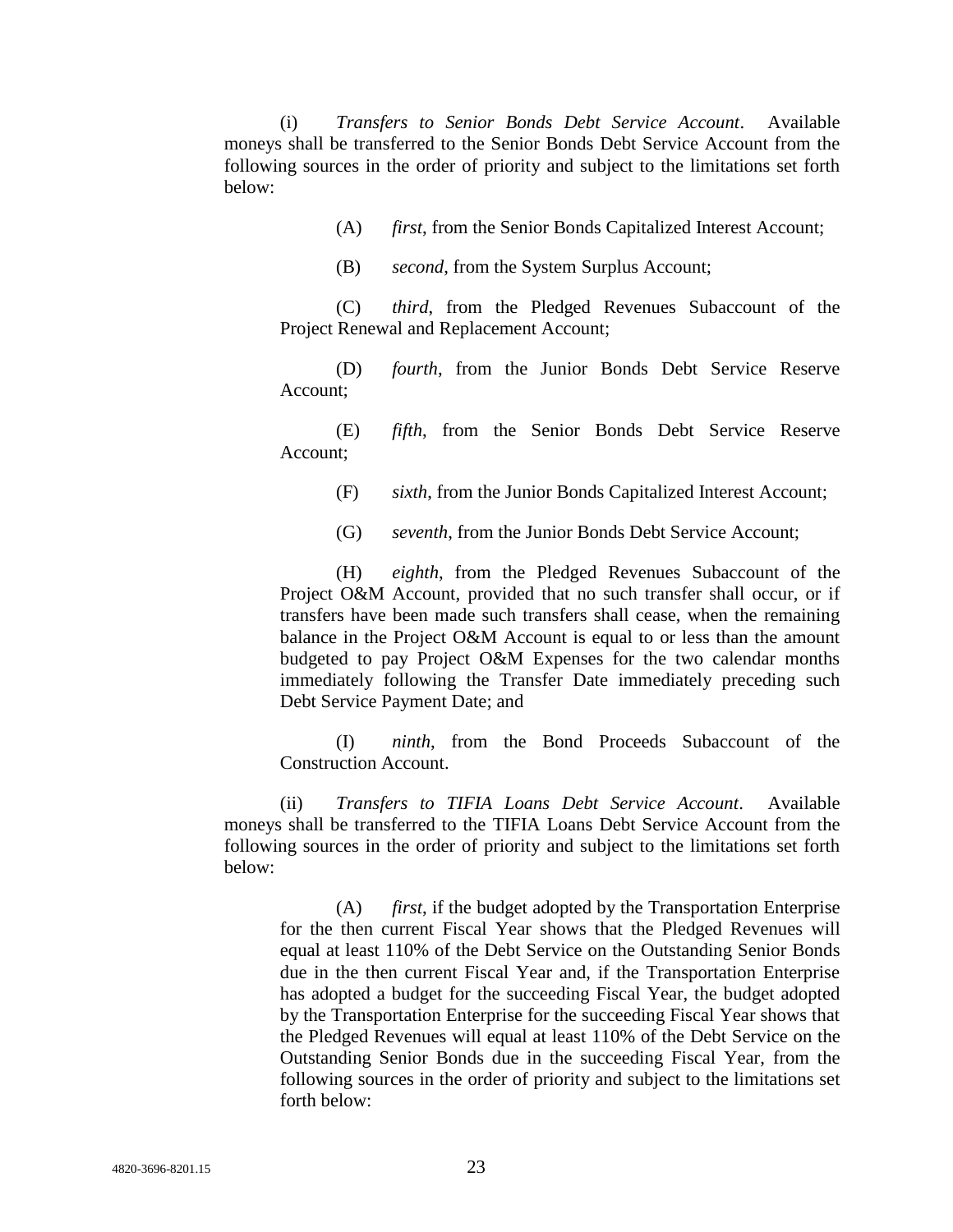(1) *first*, from the System Surplus Account;

(2) *second*, from the Pledged Revenues Subaccount of the Project Renewal and Replacement Account; and

(3) *third*, from the Pledged Revenues Subaccount of the Project O&M Account, provided that no such transfer shall occur, or if transfers have been made such transfers shall cease, when the remaining balance in the Project O&M Account is equal to or less than the amount budgeted to pay Project O&M Expenses for the two calendar months immediately following the Transfer Date immediately preceding such Debt Service Payment Date;

(B) *second*, from the TIFIA Loans Debt Service Reserve Account; and

(C) *third*, from the TIFIA Loans Subaccount of the Construction Account.

(iii) *Transfers to Junior Bonds Debt Service Account*. Available moneys shall be transferred to the Junior Bonds Debt Service Account from the following sources in the order of priority and subject to the limitations set forth below:

(A) *first*, if the budget adopted by the Transportation Enterprise for the then current Fiscal Year shows that the Pledged Revenues will equal at least 105% of the Debt Service on all TIFIA Loans due in the then current Fiscal Year and, if the Transportation Enterprise has adopted a budget for the succeeding Fiscal Year, the budget adopted by the Transportation Enterprise for the succeeding Fiscal Year shows that the Pledged Revenues will equal at least 105% of the Debt Service on all TIFIA Loans due in the succeeding Fiscal Year, from the following sources in the order of priority and subject to the limitations set forth below:

(1) *first*, from the System Surplus Account;

(2) *second*, from the Pledged Revenues Subaccount of the Project Renewal and Replacement Account; and

(3) *third*, from the Pledged Revenues Subaccount of the Project O&M Account, provided that no such transfer shall occur, or if transfers have been made such transfers shall cease, when the remaining balance in the Project O&M Account is equal to or less than the amount budgeted to pay Project O&M Expenses for the two calendar months immediately following the Transfer Date immediately preceding such Debt Service Payment Date;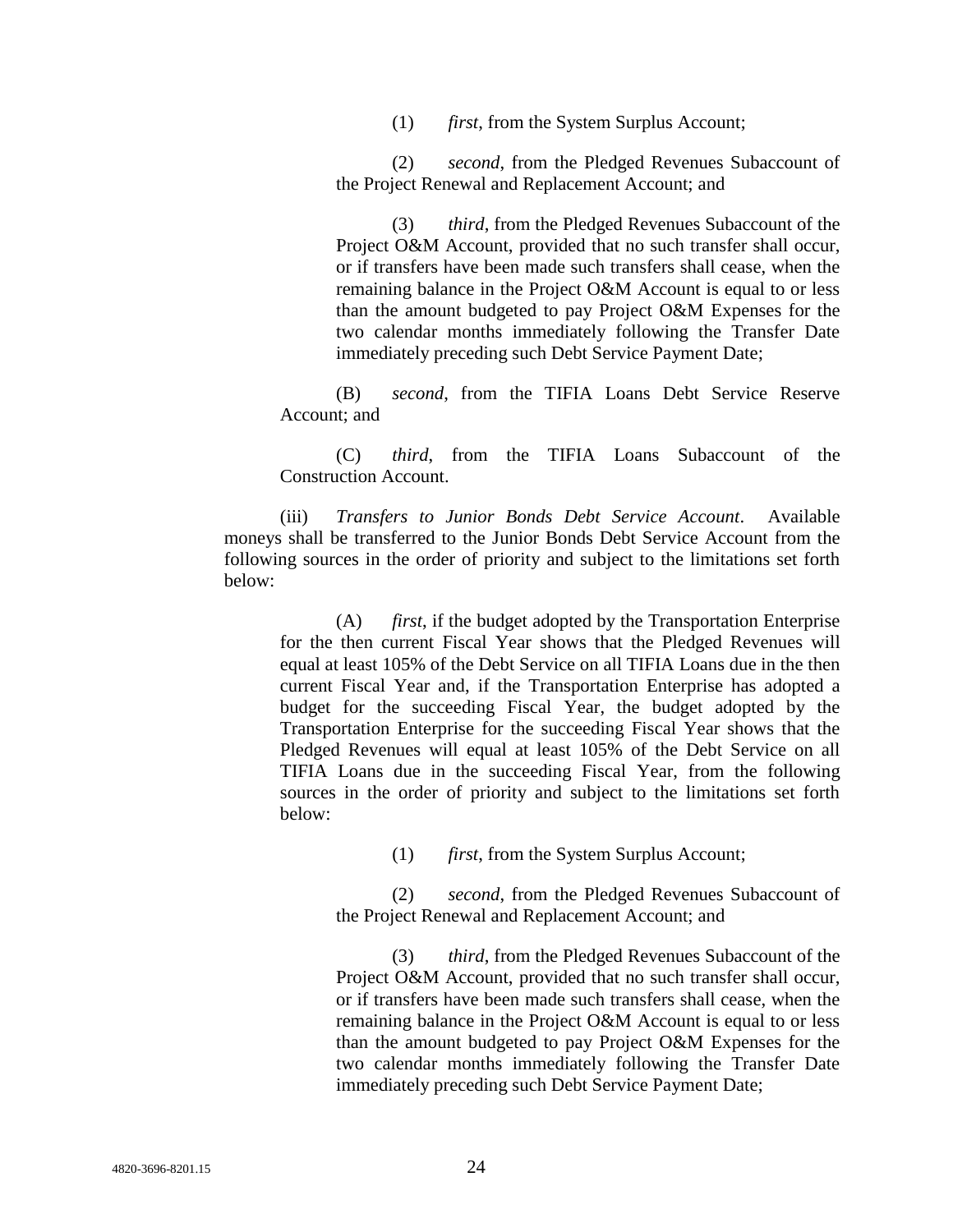(B) *second*, from the Junior Bonds Debt Service Reserve Account; and

(C) *third*, if the budget adopted by the Transportation Enterprise for the then current Fiscal Year shows that the Pledged Revenues will equal at least 110% of the Debt Service on the Outstanding Senior Bonds due in the then current Fiscal Year and, if the Transportation Enterprise has adopted a budget for the succeeding Fiscal Year, the budget adopted by the Transportation Enterprise for the succeeding Fiscal Year shows that the Pledged Revenues will equal at least 110% of the Debt Service on the Outstanding Senior Bonds due in the succeeding Fiscal Year from the Bond Proceeds Subaccount of the Construction Account.

(d) *Use of Moneys in Debt Service Accounts*. Available moneys in each Debt Service Account shall be used, subject to any restrictions on the use of such moneys set forth in any Tax Compliance Certificate, solely for the payment of:

(i) in the case of the Senior Bonds Debt Service Account and the Junior Bonds Debt Service Account, subject to paragraph (iii) of this subsection: (A) the Debt Service on, the Redemption Price of and the Purchase Price payable by the Transportation Enterprise of Bonds with the same Lien Priority designation as such Debt Service Account; (B) payments to providers of any Credit Facilities with respect to Bonds with the same Lien Priority designation as such Debt Service Account that are payable on parity with Debt Service on such Bonds in accordance with Section 4.09 hereof; and (C) regularly scheduled payments to providers of any Hedge Facilities with respect to Bonds with the same Lien Priority designation as such Debt Service Account that are payable on parity with Debt Service on such Bonds in accordance with Section 4.09 hereof; provided that (I) moneys representing accrued interest received in connection with the issuance of a Series of Bonds shall be used to pay the first interest payment due on such Series of Bonds; (II) moneys paid by the Transportation Enterprise with respect to the Redemption Price of Bonds pursuant to Section 2.10 hereof shall be used to pay the Redemption Price of the Bonds with respect to which such moneys were paid by the Transportation Enterprise; (III) moneys paid by the Transportation Enterprise with respect to the purchase price of Bonds shall be used to pay the Purchase Price of the Bonds with respect to which such moneys were paid by the Transportation Enterprise; and (IV) moneys held in a Debt Service Account following an Indenture Event of Default shall be used as provided in Section 5.03 hereof;

(ii) in the case of the TIFIA Loans Debt Service Account, subject to paragraph (iii) of this subsection, the Debt Service on any TIFIA Loan; and

(iii) notwithstanding paragraphs (i) and (ii) of this subsection, if a Bankruptcy Related Event has occurred and is continuing, moneys in the Senior Bonds Debt Service Account that are not proceeds of Bonds and moneys in the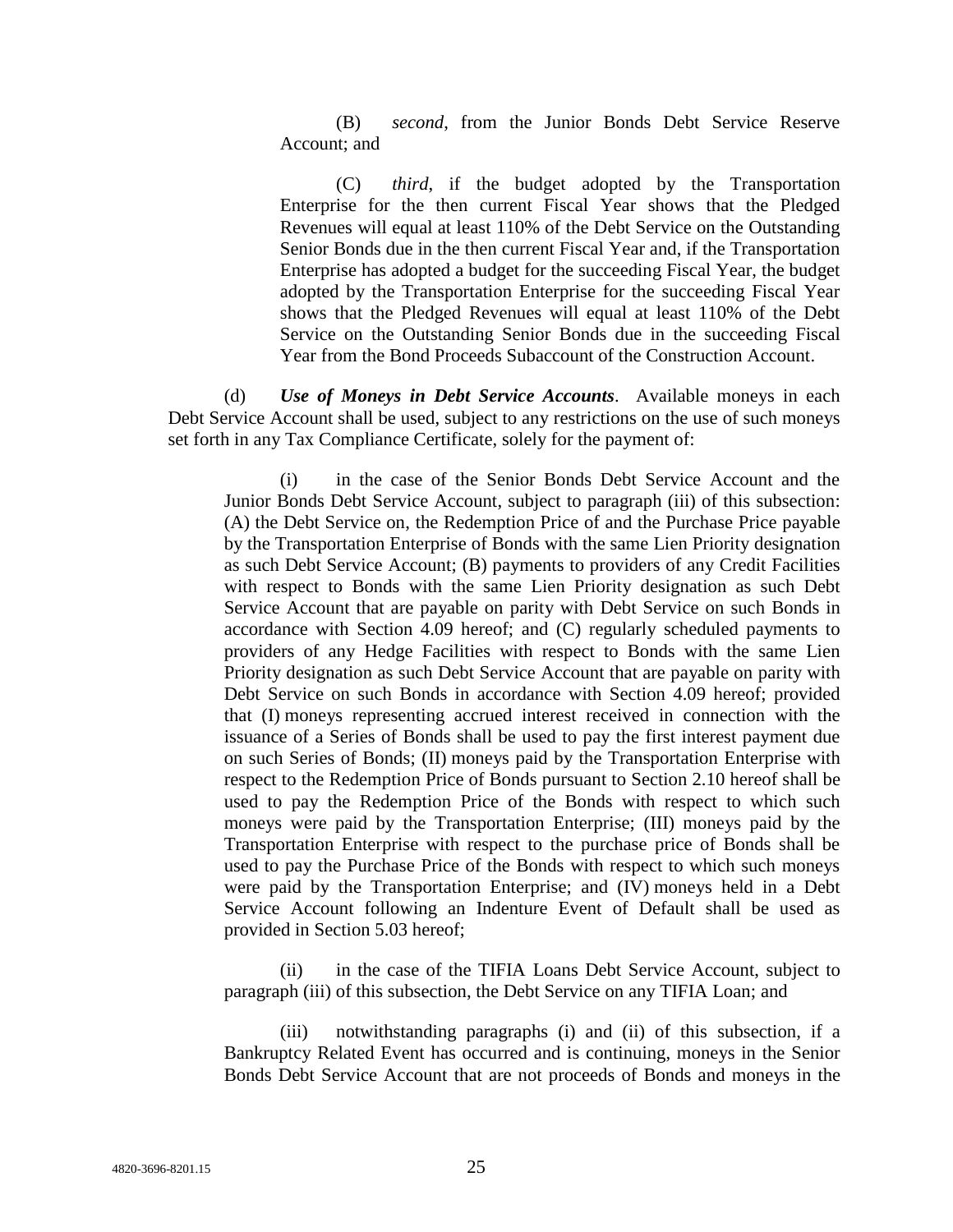TIFIA Loans Debt Service Account that are not proceeds of any TIFIA Loan shall be used only as provided in Section 5.03(a)(iii) hereof.

### **Section 3.06. Capitalized Interest Accounts**.

(a) *Administration*. The Capitalized Interest Accounts shall be held and administered by the Trustee in accordance with this Master Indenture. The Trustee shall create and maintain separate subaccounts within each Capitalized Interest Account to account for the receipt and disbursement of proceeds of each separate issue of Bonds for federal income tax purposes, as identified in the Tax Compliance Certificate for such Bonds, but such separate subaccounts shall not, unless otherwise specifically provided by Supplemental Indenture, affect the rights of the Owners of the Bonds with respect to moneys in the Capitalized Interest Account.

(b) *Deposits into Capitalized Interest Accounts*. There shall be deposited into the appropriate Capitalized Interest Account: (i) proceeds of Bonds or other moneys identified by Supplemental Indenture; and (ii) any other moneys received by the Trustee that are accompanied by an instrument directing that such moneys are to be deposited into such Capitalized Interest Account.

(c) *Use of Moneys in Capitalized Interest Accounts*. Moneys in each Capitalized Interest Account shall be used as follows, subject to any restrictions in any Tax Compliance Certificate:

(i) So long as no Indenture Event of Default has occurred and is continuing and such moneys are not required to be transferred to a Debt Service Account pursuant to Section 3.05(c) hereof, available moneys in each Capitalized Interest Account shall be transferred to the Debt Service Account with the same Lien Priority designation, on each Interest Payment Date for such Bonds in the amounts and on the dates set forth in the schedule included in the Supplemental Indenture or other instrument pursuant to which such moneys were deposited into the Capitalized Interest Account. If and when it is determined that any amount on deposit in a Capitalized Interest Account exceeds the amounts required to comply with such schedule, the excess shall be deposited into the Debt Service Account with the same Lien Priority designation.

(ii) If the amount on deposit in a Debt Service Account is insufficient to pay interest then due and payable from such Debt Service Account, available moneys in the Capitalized Interest Account with the same Lien Priority designation as such Debt Service Account shall be transferred to such Debt Service Account when and as required by Section 3.05(c) hereof.

(iii) If an Indenture Event of Default has occurred and is continuing, moneys in the Capitalized Interest Accounts shall be transferred to the Debt Service Accounts as provided in Section 3.05 hereof and shall be used as provided in Section 5.03 hereof.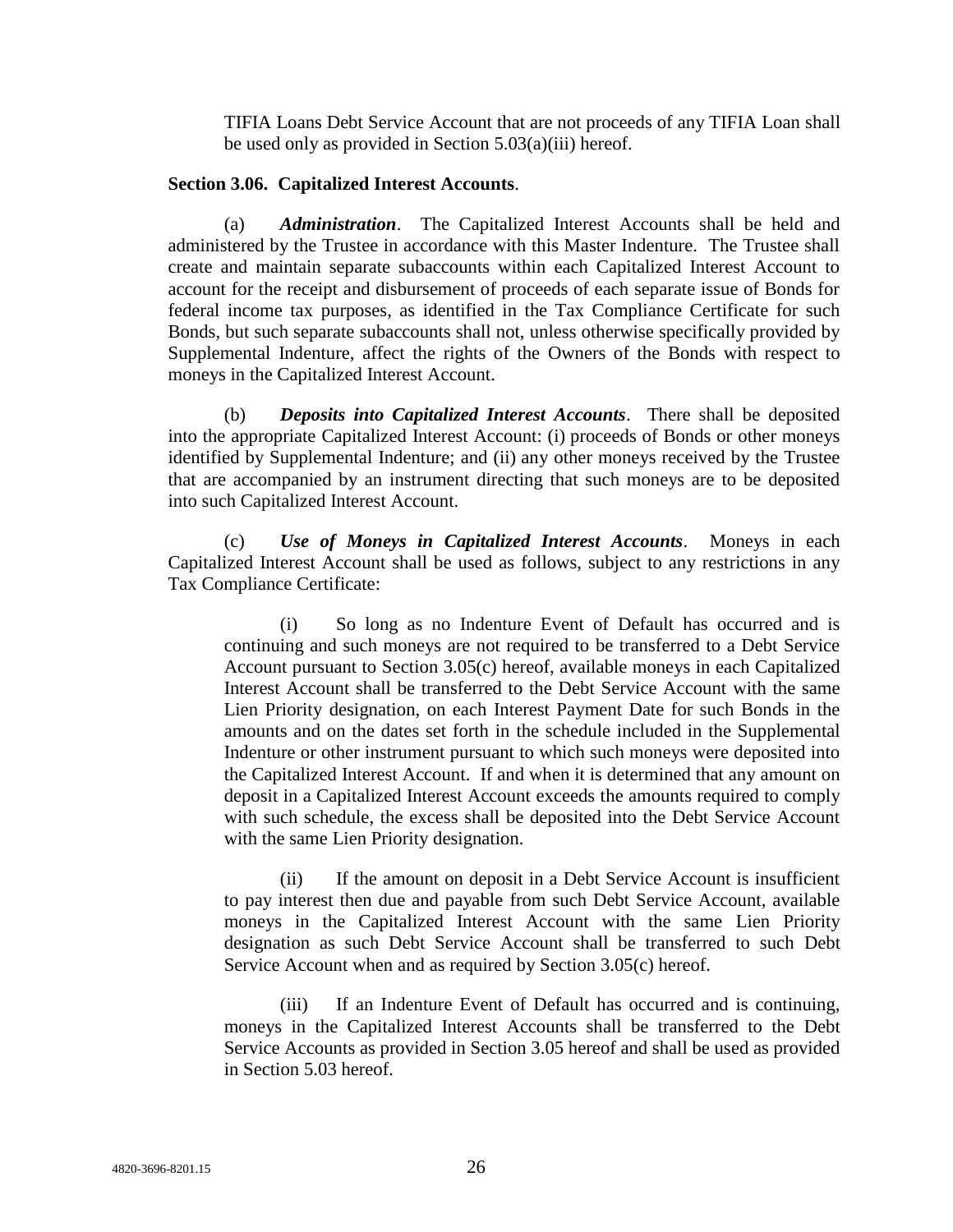#### **Section 3.07. Debt Service Reserve Accounts**.

(a) *Administration*. The Debt Service Reserve Accounts shall be held and administered by the Trustee in accordance with this Master Indenture. At the written direction of the Transportation Enterprise, the Trustee shall create and maintain separate subaccounts within each Debt Service Reserve to account for the receipt and disbursement of proceeds of each separate issue of Bonds for federal income tax purposes, as identified in the Tax Compliance Certificate for such Bonds, but such separate subaccounts shall not, unless otherwise specifically provided by Supplemental Indenture, affect the rights of the Owners of the Bonds with respect to moneys in such Debt Service Reserve Account.

(b) *Deposits into Debt Service Reserve Account*. There shall be deposited into the appropriate Debt Service Reserve Account: (A) proceeds of any Series of Bonds as provided in the Supplemental Indenture pursuant to which such Series of Bonds is issued; (B) moneys transferred to such Debt Service Reserve Account from the Pledged Revenues Account pursuant to Section 3.03(c) hereof; and (C) any other moneys received by the Trustee that are accompanied by written directions that such moneys are to be deposited into the Bond Proceeds Subaccount.

(c) *Debt Service Reserve Account Contract*. Notwithstanding any other provision hereof or of any Supplemental Indenture, any Debt Service Reserve Account may be funded with, and any cash, Permitted Investments or other funding vehicle on deposit in any Debt Service Reserve Account may be withdrawn and replaced with, a surety bond, insurance policy, letter of credit, investment agreement, investment contract or similar instrument (a "Debt Service Reserve Account Contract") that provides for payments when and as required for purposes of such Debt Service Reserve Account and is issued by an obligor whose obligations such as the Debt Service Reserve Account Contract are, when such contract is deposited into such Debt Service Reserve Account, rated in one of the two highest generic rating categories by each Rating Agency. Any moneys withdrawn from any Debt Service Reserve Account in connection with the deposit of a Debt Service Reserve Account Contract therein shall be deposited into any Account included in the Trust Estate, except the System Surplus Account, as directed by the Transportation Enterprise.

(d) *Use of Moneys in Debt Service Reserve Accounts*. Available moneys in each Debt Service Reserve Account shall be used as follows:

(i) If no Indenture Event of Default has occurred and is continuing, (A) moneys on deposit in such Account shall be transferred to the Debt Service Accounts as and when required by Section 3.05(c) hereof; and (B) any amount on deposit in such Account that exceeds the Senior Bonds Debt Service Reserve Account Requirement, the TIFIA Loans Debt Service Reserve Account or the Junior Bonds Debt Service Reserve Account Requirement, as applicable, shall be transferred to the Debt Service Account with the same Lien Priority designation; and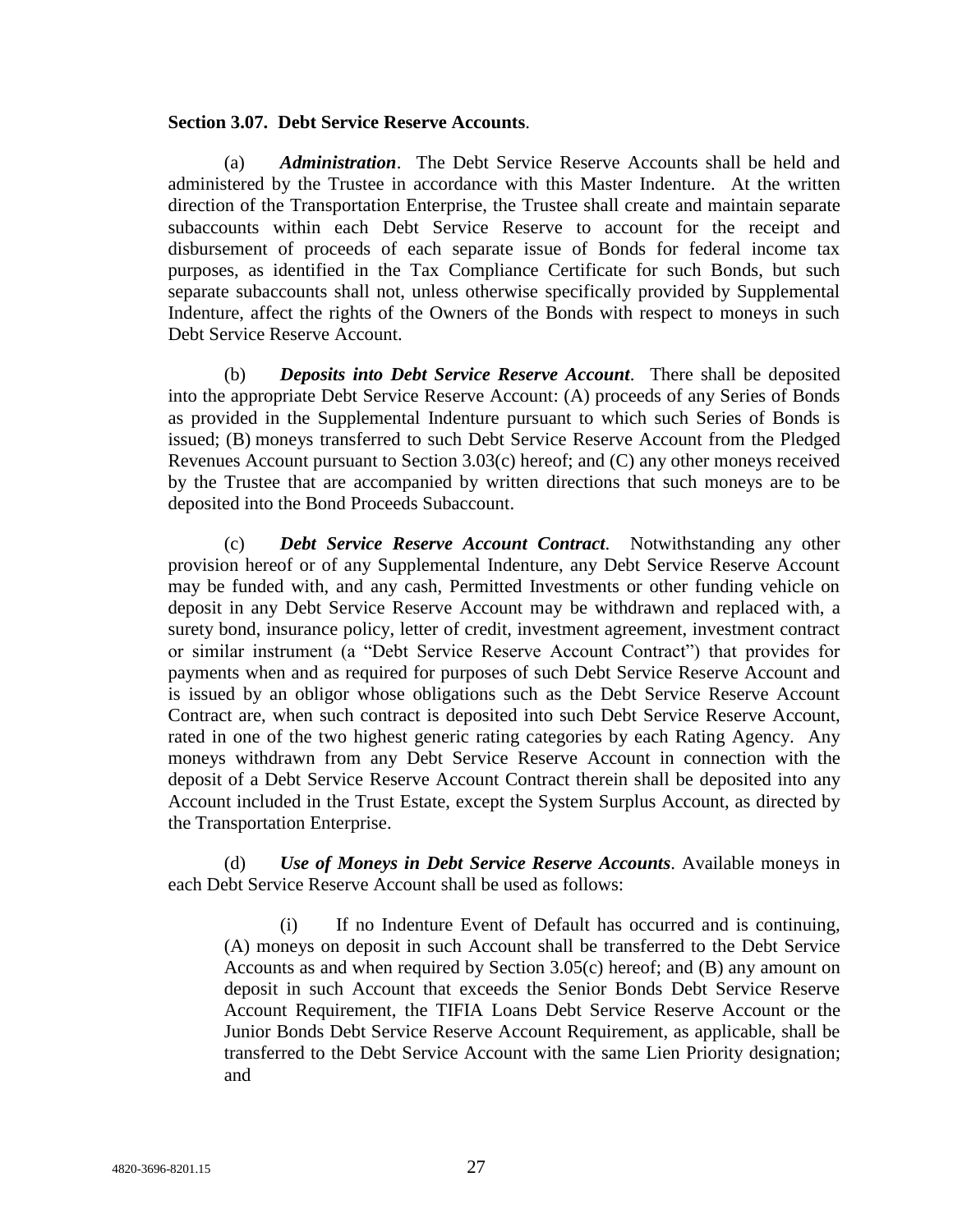(ii) If an Indenture Event of Default has occurred and is continuing, moneys in the Debt Service Reserve Accounts shall be transferred to the Debt Service Accounts as provided in Section 3.05(c) hereof and shall be used as provided in Section 5.03 hereof.

#### **Section 3.08. Rebate Account**.

(a) *Administration*. The Rebate Account shall be held and administered by the Trustee in accordance with this Master Indenture. The Trustee shall create and maintain separate subaccounts identified by the appropriate Series designation within the Rebate Account to account for rebate payments due on each Series of Bonds (except that more than one Series may be combined for such purpose on the advice of Bond Counsel).

(b) *Deposits into Rebate Account*. There shall be deposited into the Rebate Account: (i) moneys transferred to the Rebate Account from the Pledged Revenues Account pursuant to Section 3.03(c) hereof; (ii) moneys transferred to the Rebate Account from the Bond Proceeds Subaccount of the Construction Account pursuant to Section  $3.04(c)(ii)$  hereof; and (iii) any other moneys received by the Trustee that are accompanied by directions that such moneys are to be deposited into the Rebate Account.

(c) *Use of Moneys in Rebate Account*. The Trustee, at the direction of and on behalf of the Transportation Enterprise, shall use moneys in the Rebate Account to make rebate payments to the United States in accordance with the Tax Compliance Certificates. If the amount on deposit in the Rebate Account at any time is greater than the amount required under the Tax Compliance Certificates, the excess shall be transferred to the Bond Proceeds Subaccount or the Debt Service Accounts, as directed in writing by the Transportation Enterprise.

(d) *Administration of Rebate Account*. The Trustee, at the written direction of the Transportation Enterprise, shall invest the Rebate Account in accordance with the Tax Compliance Certificates and shall deposit earnings from the investment of moneys in the Rebate Account into the Rebate Account immediately upon receipt thereof. Records with respect to the deposits to, payments from and administration of the Rebate Account shall be retained by the Transportation Enterprise and the Trustee until six years after the final retirement of the Bonds.

## **Section 3.09. Project O&M Account**.

(a) *Creation of Project O&M Account and Subaccounts*. The Colorado High Performance Transportation Enterprise Project Operations and Maintenance Account (the "Project O&M Account") is hereby created as a separate account within the Transportation Enterprise Special Fund. The Pledged Revenues Subaccount of the Project O&M Account and the Existing I-25 Express Lanes Excess Revenue Subaccount of the Project O&M Account are hereby created as subaccounts within the Project O&M Account. The Project O&M Account and such Subaccounts shall be held and administered by the Trustee in accordance with this Master Indenture and, in the case of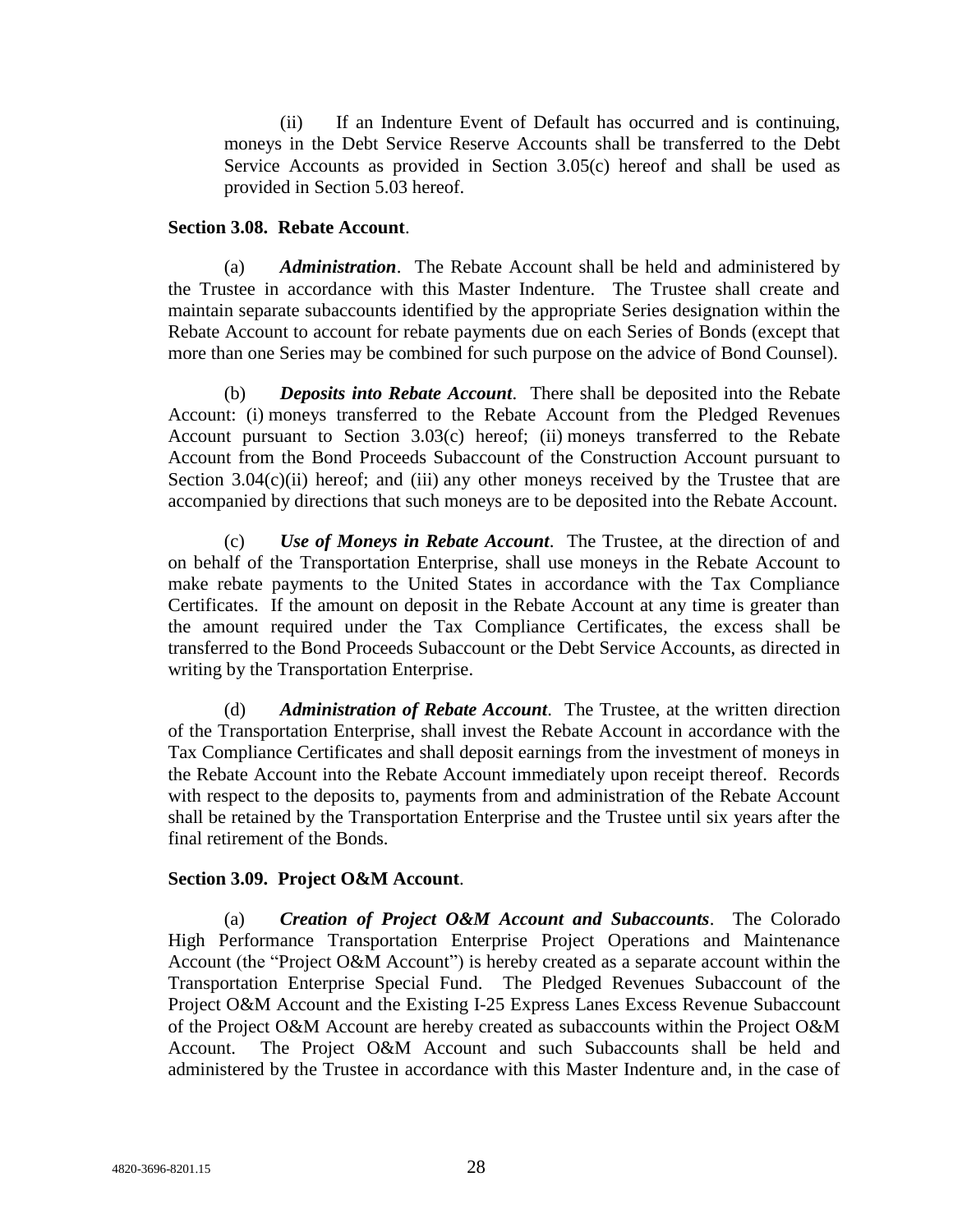the Existing I-25 Express Lanes Excess Revenue Subaccount of the Project O&M Account, the I-25 Excess Revenues IGA.

#### (b) *Deposits into Subaccounts of Project O&M Account*.

(i) *Pledged Revenues Subaccount of Project O&M Account*. There shall be deposited into the Pledged Revenues Subaccount of the Project O&M Account: (A) moneys transferred to the Pledged Revenues Subaccount of the Project O&M Account from the Pledged Revenues Account pursuant to Section 3.03(c) hereof; and (B) any other moneys received by the Trustee that are accompanied by written directions that such moneys are to be deposited into the Pledged Revenues Subaccount of the Project O&M Account.

(ii) *I-25 Express Lanes Excess Revenue Subaccount of Project O&M Account*. There shall be deposited into the I-25 Express Lanes Excess Revenue Subaccount of the Project O&M Account: (A) Existing I-25 Express Lanes Excess Revenue received by the Transportation Enterprise pursuant to the I-25 Excess Revenues IGA and available for the purpose of paying Project O&M Expenses; (B) moneys transferred to the Existing I-25 Express Lanes Excess Revenue Subaccount of the Project O&M Account from the System Surplus Account pursuant to Section 3.11(c) hereof; and (C) any other moneys received by the Trustee that are accompanied by directions that such moneys are to be deposited into the Existing I-25 Express Lanes Excess Revenue Subaccount of the Project O&M Account.

## (c) *Use of Moneys in Subaccounts of Project O&M Account*.

(i) Available moneys in the Existing I-25 Express Lanes Excess Revenue Subaccount and the Pledged Revenues Subaccount of the Project O&M Account shall be disbursed by the Trustee to or to the order of the Transportation Enterprise to pay O&M Expenses as and when requested in writing by a Transportation Enterprise Representative in the order of priority and subject to conditions described below:

(A) *first*, from the Existing I-25 Express Lanes Excess Revenue Subaccount of the Project O&M Account; and

(B) *second*, from the Pledged Revenues Subaccount of the Project O&M Account, provided that (I) no Indenture Event of Default exists and (II) all moneys disbursed from the Pledged Revenues Account of the Project O&M Account shall be spent in accordance with any restrictions set forth in the Tax Compliance Certificates.

(ii) Notwithstanding clause (B) of paragraph (i) of this subsection, if an Indenture Event of Default has occurred and is continuing, moneys in the Pledged Revenues Subaccount of the Project O&M Account shall be transferred to the Debt Service Accounts as provided in Section 3.05(c) hereof and shall be used as provided in Section 5.03 hereof.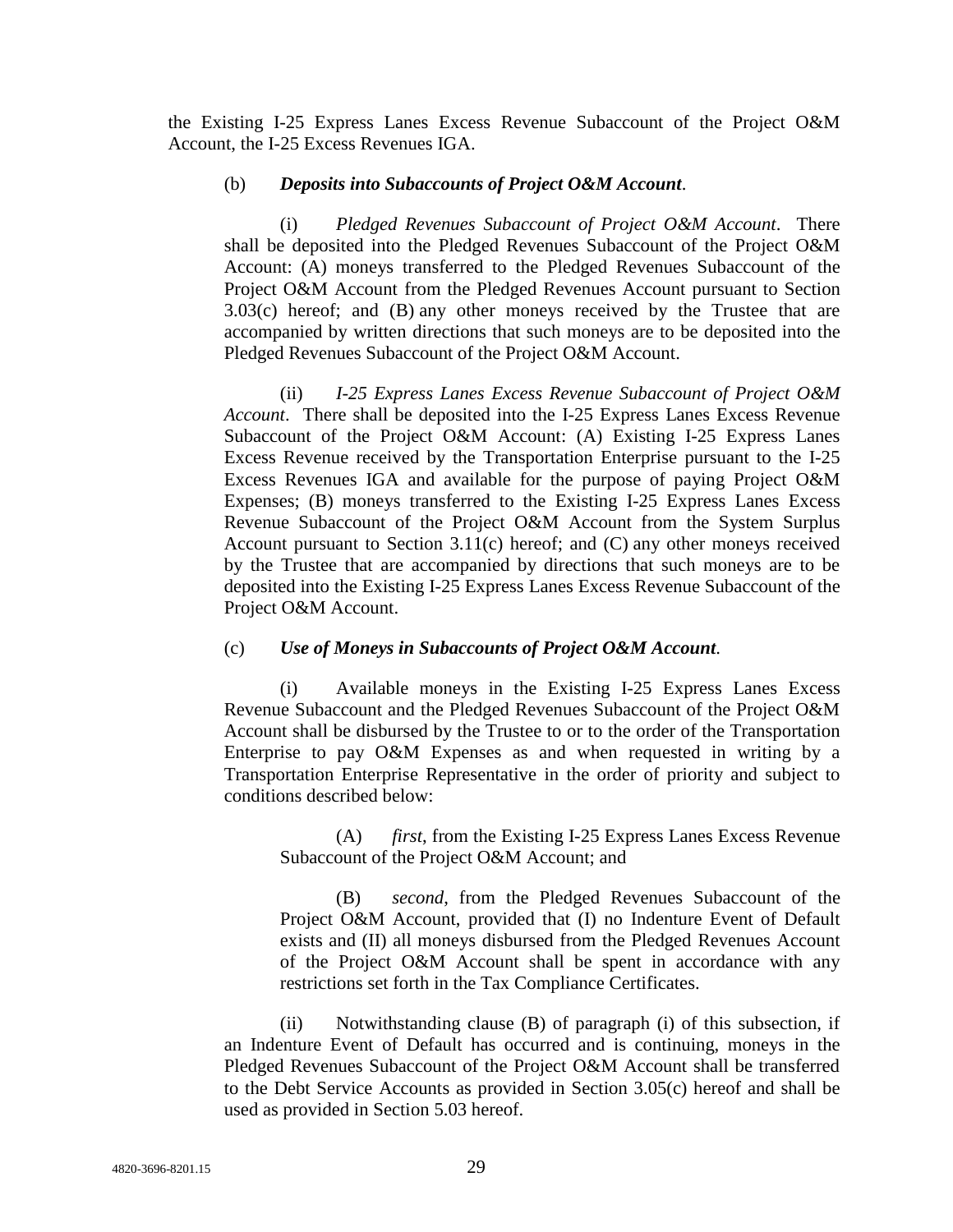#### **Section 3.10. Project Renewal and Replacement Account**.

(a) *Administration*. The Project Renewal and Replacement Account and the Subaccounts thereof shall be held and administered by the Trustee in accordance with this Master Indenture and, in the case of the Existing I-25 Express Lanes Excess Revenue Subaccount of the Project Renewal and Replacement Account, the Existing I-25 Express Lanes Excess Revenues Agreement.

## (b) *Deposits into Subaccounts of Project Renewal and Replacement Account*.

(i) *Pledged Revenues Subaccount of Project Renewal and Replacement Account*. There shall be deposited into the Pledged Revenues Subaccount of the Project Renewal and Replacement Account: (A) moneys transferred to the Pledged Revenues Subaccount of the Project Renewal and Replacement Account from the Pledged Revenues Account pursuant to Section 3.03(c) hereof; and (B) any other moneys received by the Trustee that are accompanied by written directions that such moneys are to be deposited into the Pledged Revenues Subaccount of the Project Renewal and Replacement Account.

(ii) *I-25 Express Lanes Excess Revenue Subaccount of Project Renewal and Replacement Account*. There shall be deposited into the I-25 Express Lanes Subaccount of the Project Renewal and Replacement Account: (A) Existing I-25 Express Lanes Excess Revenue received by the Transportation Enterprise pursuant to the I-25 Excess Revenues IGA and available for the purpose of paying for or funding the Renewal and Replacement of the Project; (B) moneys transferred to the Existing I-25 Express Lanes Excess Revenue Subaccount of the Project Renewal and Replacement Account from the System Surplus Account pursuant to Section  $3.11(c)$  hereof; and  $(C)$  any other moneys received by the Trustee that are accompanied by written directions that such moneys are to be deposited into the Existing I-25 Express Lanes Excess Revenue Subaccount of the Project Renewal and Replacement Account.

#### (c) *Use of Moneys in Subaccounts of Project Renewal and Replacement Account*.

(i) Available moneys in the Existing I-25 Express Lanes Excess Revenue Subaccount and the Pledged Revenues Subaccount of the Project Renewal and Replacement Account shall be disbursed by the Trustee to or to the order of the Transportation Enterprise to pay costs of Renewals and Replacements as and when requested in writing by a Transportation Enterprise Representative, in the order of priority and subject to conditions described below:

(A) *first*, from the Existing I-25 Express Lanes Excess Revenue Subaccount of the Project Renewal and Replacement Account; and

(B) *second*, from the Pledged Revenues Account of the Project Renewal and Replacement Account, provided that (I) no Indenture Event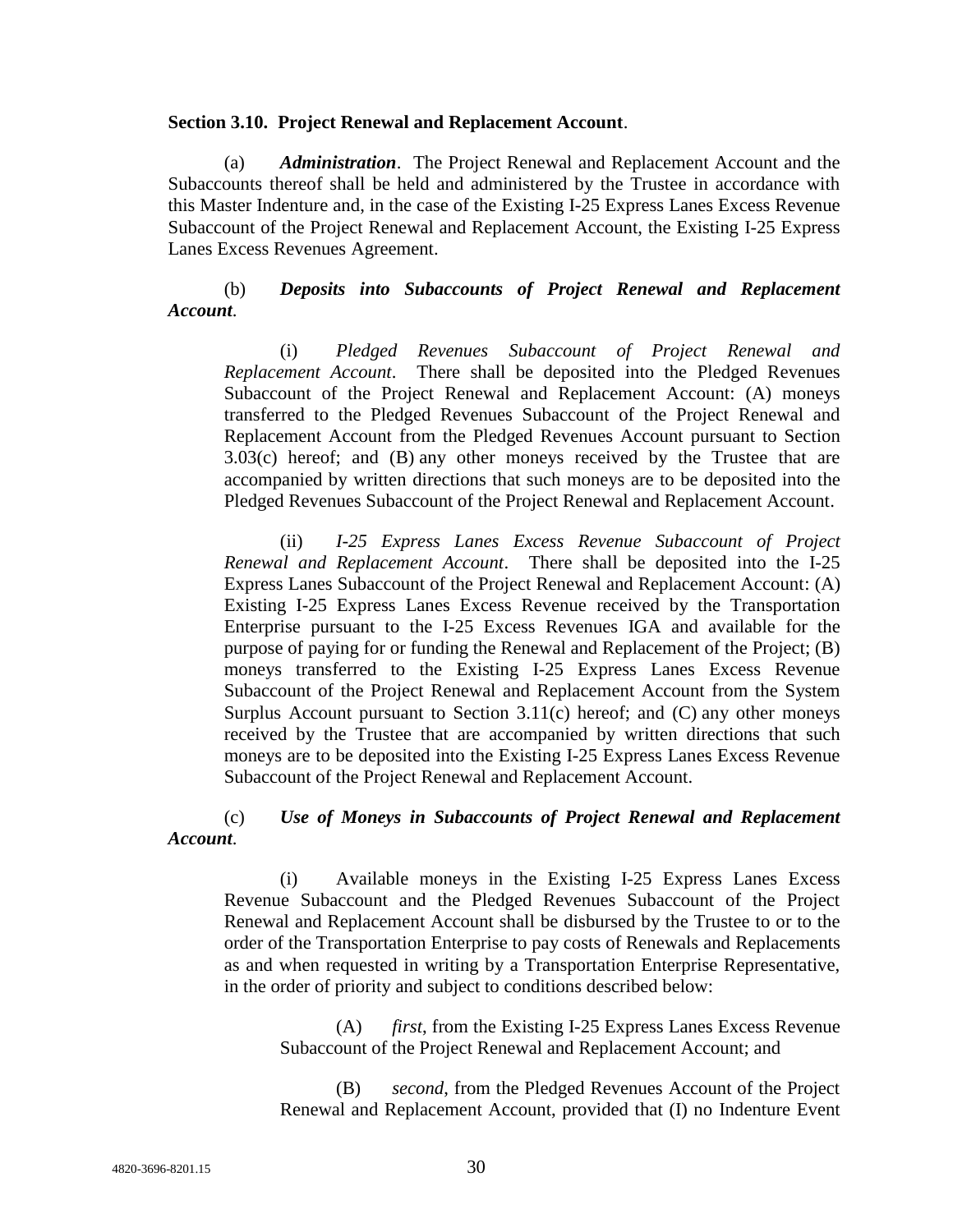of Default exists and (II) all moneys disbursed from the Pledged Revenues Account of the Project Renewal and Replacement Account shall be spent in accordance with any restrictions set forth in the Tax Compliance Certificates.

(ii) Notwithstanding clause (B) of paragraph (i) of this subsection, if an Indenture Event of Default has occurred and is continuing, moneys in the Pledged Revenues Subaccount of the Project Renewal and Replacement Account shall be transferred to the Debt Service Accounts as provided in Section 3.05(c) hereof and shall be used as provided in Section 5.03 hereof.

#### **Section 3.11. System Surplus Account**.

(a) *Administration*. The System Surplus Account shall be held and administered by the Trustee in accordance with this Master Indenture.

(b) *Deposits into System Surplus Account*. There shall be deposited into the System Surplus Account: (A) moneys transferred to the System Surplus Account from the Pledged Revenues Account pursuant to Section 3.03(c) hereof; and (B) any other moneys received by the Trustee that are accompanied by written directions that such moneys are to be deposited into the System Surplus Account.

#### (c) *Use of Moneys in System Surplus Account*.

(i) So long as no Indenture Event of Default has occurred and is continuing, available moneys in the System Surplus Account shall be used in the order of priority and subject to the conditions described below:

(A) *first*, to make transfers to the Senior Bonds Debt Service Account when and as required by Section 3.05(c) hereof;

(B) *second*, to make transfers to the TIFIA Debt Service Account when and as required by Section 3.05(c) hereof;

(C) *third*, to make transfers to the Junior Bonds Debt Service Account when and as required by Section 3.05(c) hereof;

(D) *fourth*, if, after taking into account (1) moneys transferred to the Existing I-25 Express Lanes Excess Revenue Subaccount of the Project O&M Account on a Transfer Date from the Existing I-25 Express Lanes Excess Revenue Subaccount pursuant to Section 3.02(b) hereof and from the Existing I-25 Express Lanes Surplus Account pursuant to Section 3.12 hereof and (2) moneys paid or payable to the Transportation Enterprise pursuant to the CDOT O&M Loan Agreement, the sum of the balance in the Project O&M Account (including both the Existing I-25 Express Lanes Excess Revenues Subaccount and Pledged Revenues Subaccount of the Project O&M Account) and the balance in the Transportation Enterprise Operating Fund (based on the balance in the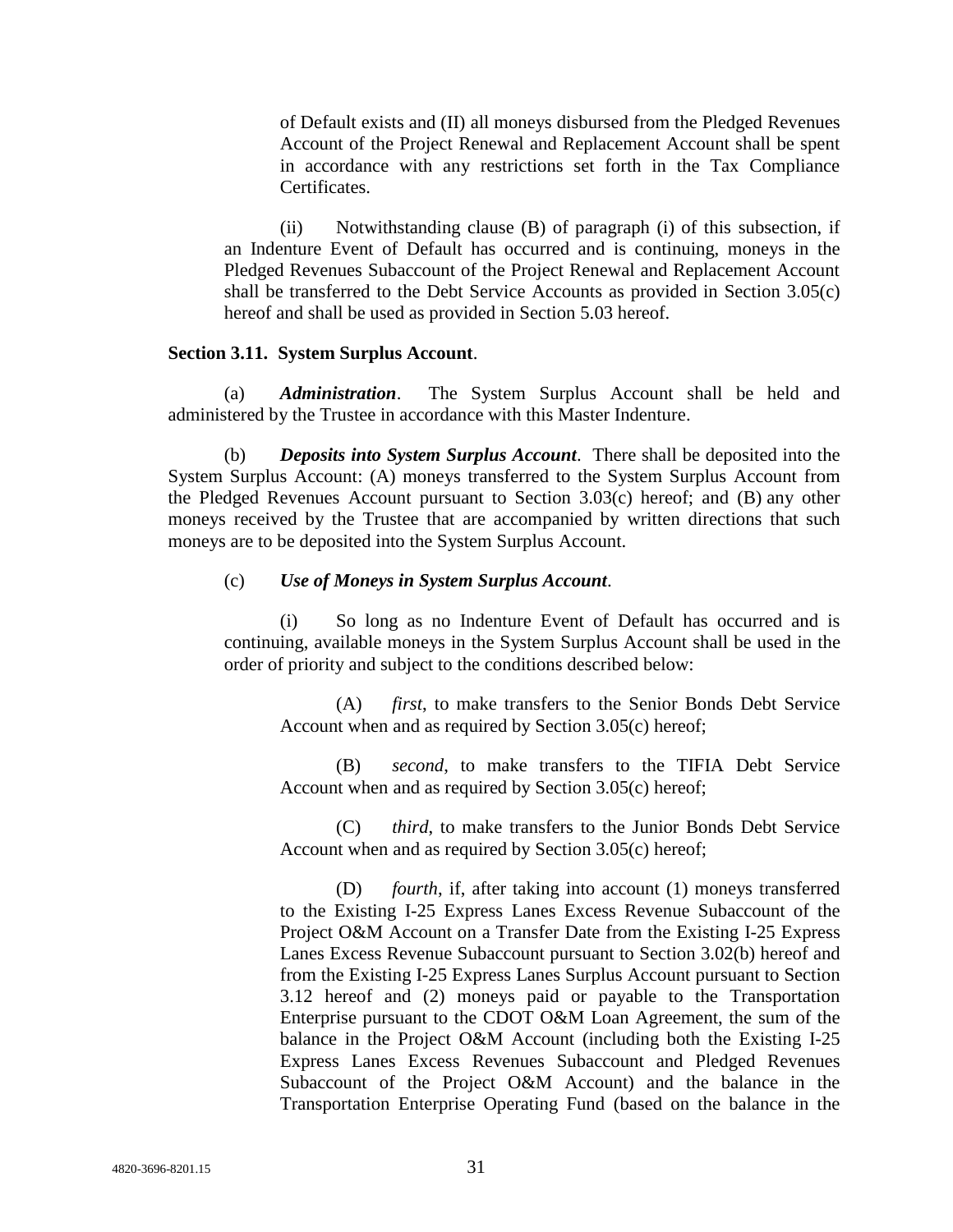Transportation Enterprise Operating Fund most recently provided by the Transportation Enterprise to the Trustee in writing) will be less than the amount budgeted to pay Project O&M Expenses for the next six calendar months (any such difference is referred to as a "deficiency"), to the Pledged Revenues Account of the Project O&M Account in an amount equal to the deficiency;

(E) *fifth*, if, after taking into account moneys transferred to the Existing I-25 Express Lanes Excess Revenue Subaccount of the Project Renewal and Replacement Account on such Transfer Date from the Existing I-25 Express Lanes Excess Revenue Account pursuant to Section 3.02(b) hereof and from the I-25 Express Lanes Surplus Subaccount pursuant to Section 3.12 hereof, the Project Renewal and Replacement Account (including the Existing I-25 Express Lanes Excess Revenue Subaccount and the Pledged Revenues Subaccount of the Project Renewal and Replacement Account) contains less than the Renewal and Replacement Requirement and there is a shortfall in making a required Monthly Renewal and Replacement Deposit (referred to herein as a ―Monthly Renewal and Replacement Deposit deficiency‖), to the Pledged Revenues Subaccount of the Project Renewal and Replacement Account in an amount equal to the Monthly Renewal and Replacement Deposit deficiency;

(F) *sixth*, if and to the extent the following amounts have not been funded from moneys paid to CDOT on a Transfer Date from the Existing I-25 Express Lanes Excess Revenue Subaccount pursuant to Section 3.02(b) hereof and from the I-25 Express Lanes Surplus Account pursuant to Section 3.12 hereof, to CDOT in an amount which equals the sum of:

(1) one-sixth of the interest due on any CDOT O&M Loan on the next Debt Service Payment Date for such CDOT O&M Loan that occurs within six months and one day after such Transfer Date; and

(2) one-twelfth of the principal due on any CDOT O&M Loan on the next Debt Service Payment Date for such CDOT O&M Loan that occurs within 12 months and one day after such Transfer Date; and

(G) *seventh*, any balance in the System Surplus Account not applied pursuant to clauses (A) through (F) of this paragraph shall remain in the System Surplus Account and shall be disbursed to or to the written order of the Transportation Enterprise for any purpose for which such moneys may be expended under State law in effect on the date the expenditure is made.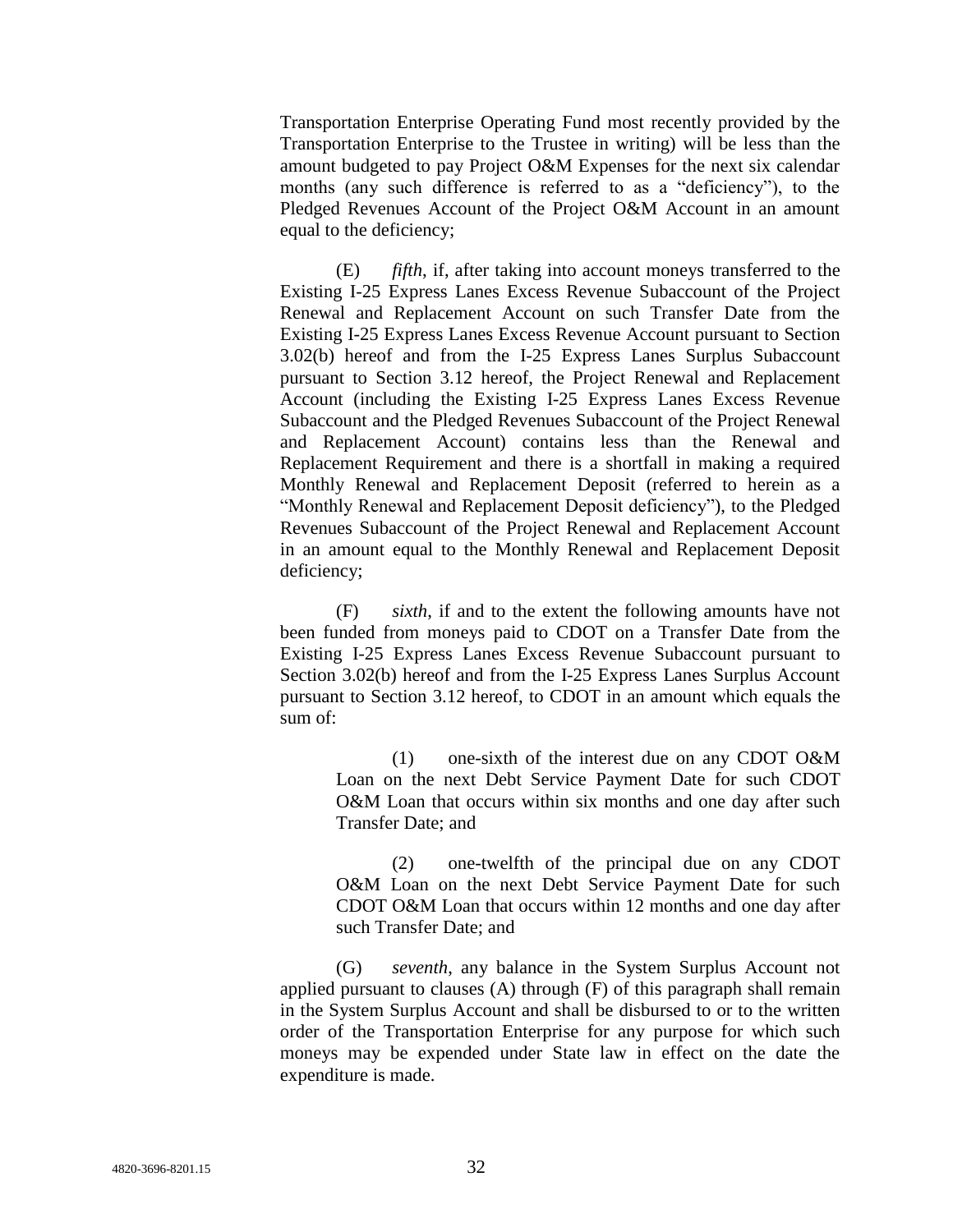(ii) Notwithstanding paragraphs (i) and (ii) of this subsection, if an Indenture Event of Default has occurred and is continuing, moneys in the System Surplus Account shall be transferred to the Debt Service Accounts as provided in Section 3.05(c) hereof and shall be used as provided in Section 5.03 hereof.

## **Section 3.12. I-25 Express Lanes Surplus Account**.

(a) *Administration*. The I-25 Express Lanes Surplus Account shall be held and administered by the Trustee in accordance with this Master Indenture and the I-25 Excess Revenues IGA.

(b) *Deposits into I-25 Express Lanes Surplus Account*. There shall be deposited into the I-25 Express Lanes Surplus Account: (i) moneys transferred to the I-25 Express Lanes Surplus Account from the Existing I-25 Excess Lanes Excess Revenues Fund pursuant to Section 3.02(b) hereof; and (ii) any other moneys received by the Trustee that are accompanied by written directions that such moneys are to be deposited into the I-25 Express Lanes Surplus Account.

(c) *Monthly Transfers from I-25 Express Lanes Surplus Account*. If and to the extent the moneys available in the Existing I-25 Express Lanes Excess Revenue Account are not sufficient to fully fund the transfers to the Existing I-25 Express Lanes Excess Revenues Subaccount of the Project O&M Account and the Existing I-25 Express Lanes Excess Revenue Subaccount of the Project Renewal and Replacement Account described in paragraphs (i) and (iii) of Section 3.02(b) hereof and to make the payments to CDOT described in paragraph (ii) of Section 3.02(b) hereof, the Trustee shall, on Transfer Date described in Section 3.02(b) hereof, transfer available moneys from the I-25 Express Lanes Surplus Account to such Subaccount and shall make such payments to CDOT in the same order of priority set forth in Section 3.02(b) hereof.

(d) *Other Uses of Moneys I-25 Express Lanes Surplus Account*. Moneys in the I-25 Express Lanes Surplus Account that are not required for the purposes described in subsection (c) of this Section, shall be disbursed by the Trustee to or to the written order of the Transportation Enterprise as and when requested in writing by a Transportation Enterprise Representative.

## **Section 3.13. TIFIA Loans Prepayment Account**.

(a) *Administration*. The TIFIA Loans Prepayment Account shall be held and administered by the Trustee in accordance with this Master Indenture.

(b) *Deposits into TIFIA Loans Prepayment Account*. There shall be deposited into the TIFIA Loans Prepayment Account: (i) moneys transferred to the TIFIA Loans Prepayment Account pursuant to Section 3.03(c) hereof; and (ii) any other moneys received by the Trustee that are accompanied by an instrument directing that such moneys are to be deposited into the TIFIA Loans Prepayment Account.

(c) *Use of Moneys in TIFIA Loans Prepayment Account*. Moneys in the TIFIA Loans Prepayment Account shall be used solely to prepay the TIFIA Loans prior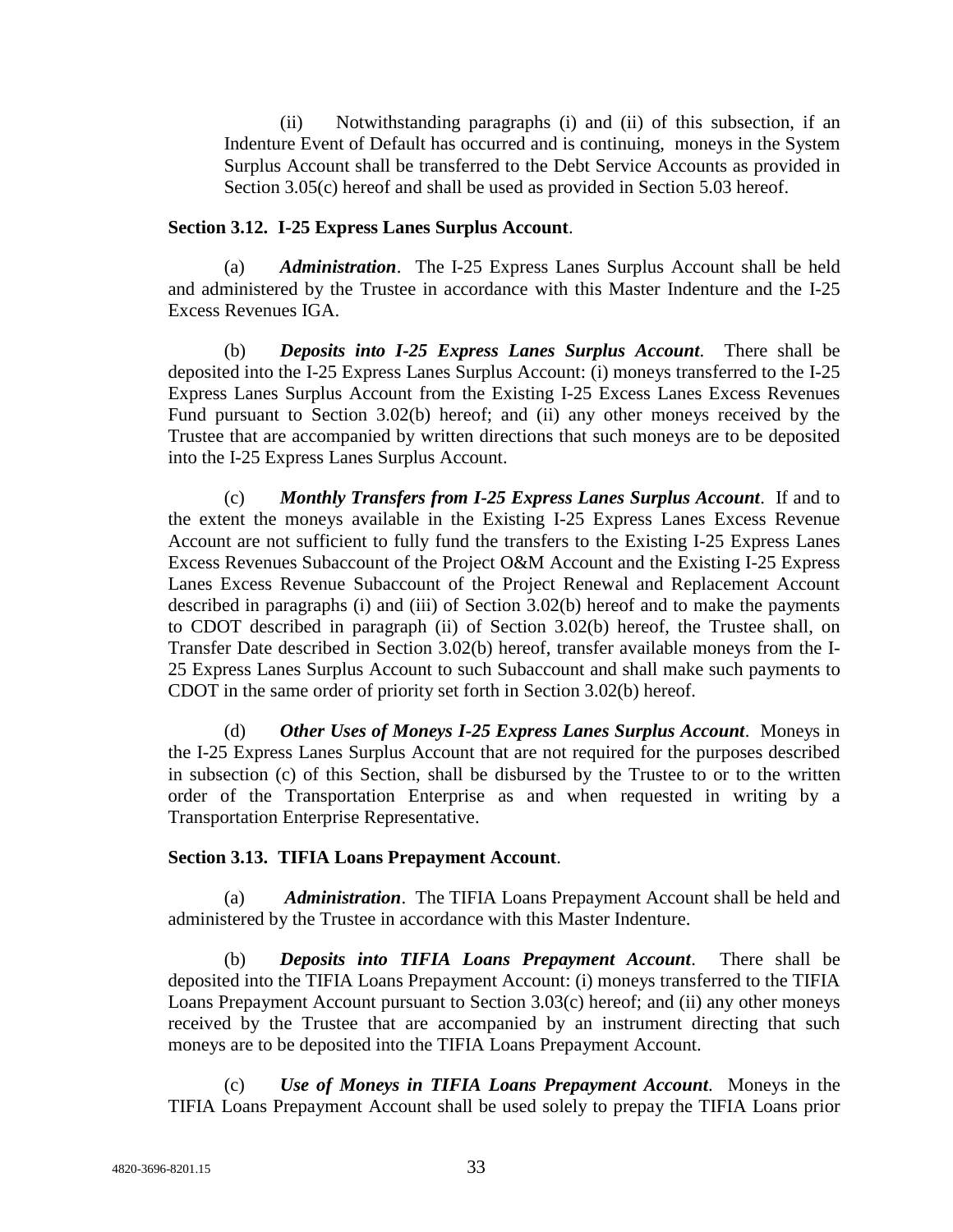to their scheduled maturity and interest payment dates in accordance with the TIFIA Loan Agreements.

### **Section 3.14. Investment of Moneys**.

All moneys held as part of any Account or Subaccount shall be deposited, invested and reinvested in Permitted Investments in accordance with FASTER, subject to any restrictions set forth in any Tax Compliance Certificate. The investment and reinvestment of moneys as part of any Account or Subaccount held by the State Treasurer shall be invested and reinvested by the State Treasurer. The investment and reinvestment of moneys as part of any Account or Subaccount held by the Trustee shall be invested and reinvested by the Trustee as directed in writing by the Transportation Enterprise, which direction may include a direction to invest such moneys with the State Treasurer.

(b) Earnings, gains and losses from the investment of moneys held in any Account or Subaccount shall be deposited in or charged against such Account or Subaccount.

(c) The Trustee shall sell and reduce to cash a sufficient amount of the investments held in any Account or Subaccount whenever the cash balance therein is insufficient to make any payment to be made therefrom.

(d) In computing the amount in any Account or Subaccount for any purpose hereunder, investments shall be valued at Fair Market Value.

## **ARTICLE IV**

## **REPRESENTATIONS AND COVENANTS OF TRANSPORTATION ENTERPRISE**

**Section 4.01. Representations**. The Transportation Enterprise represents that:

(a) The Transportation Enterprise has been duly created and is validly existing as a government-owned business within CDOT in accordance with FASTER.

(b) The Transportation Enterprise is an enterprise within the meaning of article X, Section 20(2)(d) of the Colorado Constitution.

(c) The User Fees have been and will continue to be imposed and collected in accordance with State law.

(d) A copy of the CDOT O&M Loan Agreement in the form in which it is in effect on the date this Master Indenture is executed and delivered is attached hereto as Appendix A. A copy of each TIFIA Loan Agreement shall be attached to the Supplemental Indenture that is executed and delivered in connection with the execution and delivery of such TIFIA Loan Agreement.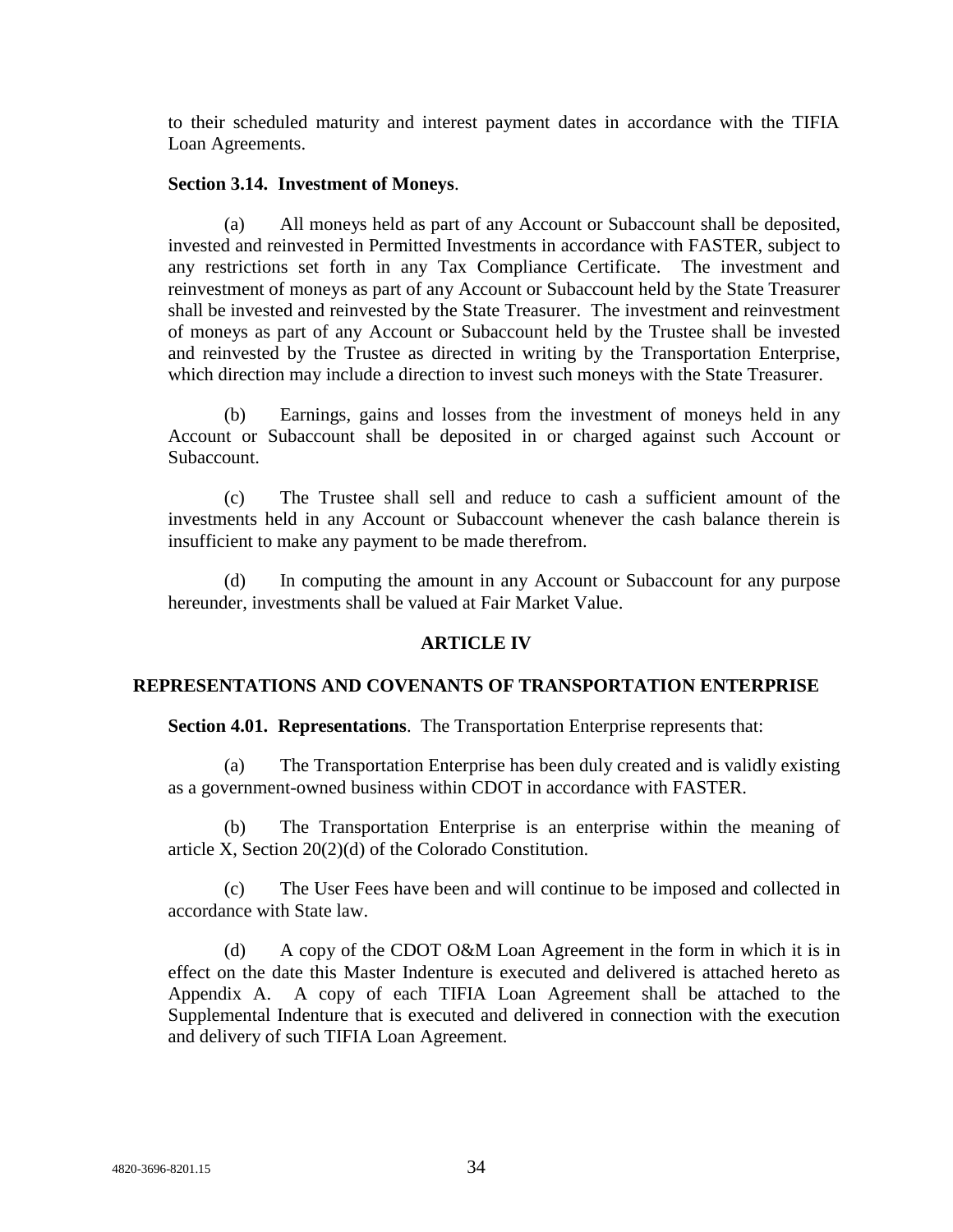(e) The Transportation Enterprise agrees to comply with its obligations under the CDOT O&M Loan Agreement and the CDOT-HPTE U.S. 36 Agreement and, subject to Section 9.01 hereof, its obligations under each TIFIA Loan Agreement.

(f) This Master Indenture, the CDOT O&M Loan Agreement and the CDOT-HPTE U.S. 36 Agreement have been duly authorized, executed and delivered by the Transportation Enterprise.

#### **Section 4.02. Coverage Test**.

(a) From and after the first day of the second full Fiscal Year immediately following the Substantial Completion Date for the U.S. 36 Managed Lanes Project–Phase 1 and in each Fiscal Year thereafter until no Bonds are Outstanding and all TIFIA Loan Payment Obligations have been paid, the Transportation Enterprise shall impose User Fees that produce Pledged Revenues in each such Fiscal Year that equal at least the sum of (referred to as the "Coverage Test"):

(i) 140% of the Debt Service on the Outstanding Senior Bonds due in such Fiscal Year; and

(ii) 130% of the Debt Service on the Outstanding Senior Bonds and any TIFIA Loan, combined, due in such Fiscal Year.

(b) The Transportation Enterprise shall prepare and submit to the Trustee, or before the ninetieth day preceding the first day of each Fiscal Year to which subsection (a) of this Section applies, a writing in which the Transportation Enterprise states its conclusion as to whether Pledged Revenues for the current Fiscal Year and for the immediately succeeding Fiscal Year will be sufficient to comply with the Coverage Test, which writing shall include the numbers, assumptions and other information on which it is based.

(c) If either (A) the annual budget adopted by the Transportation Enterprise for any Fiscal Year shows that Pledged Revenues will not be sufficient to meet the Coverage Test for such Fiscal Year or (B) the audited financial reports regarding the Project prepared by the Transportation Enterprise show that the Transportation Enterprise did not satisfy the Coverage Test for a Fiscal Year, then, the Transportation Enterprise shall:

(i) within 30 days of the date such budget is adopted or such audit is final, engage a Toll Road Consultant to conduct a study and, within 60 days of such engagement, deliver a written report to the Transportation Enterprise and the Trustee containing the results of such study and the recommendations of the Toll Road Consultant as to the actions required with respect to the operation of the Project and User Fees imposed for use of the Project in order to provide sufficient Pledged Revenues in each subsequent Fiscal Year to comply with the Coverage Test (which may include, but need not be limited to, imposing tolls for the use of the Project by private vehicles containing two or more passengers); provided that, if such a study was conducted and such a report was delivered because the annual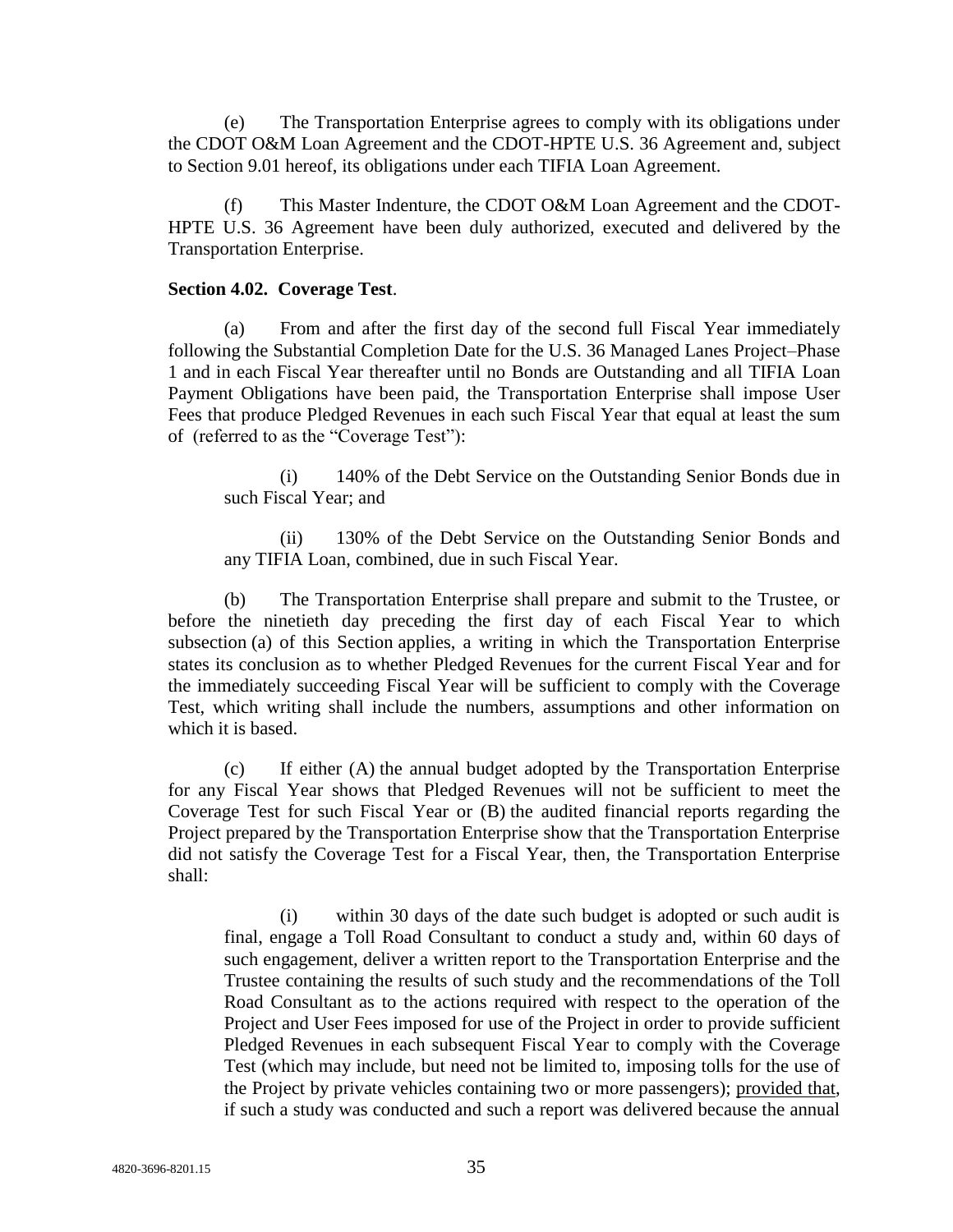budget for a Fiscal Year showed that Pledged Revenues would be inadequate to meet the Coverage Test for such Fiscal Year, a second study need not be conducted and a second report need not be delivered because the audited financial reports regarding the Project prepared by the Transportation Enterprise show that the Transportation Enterprise did not satisfy the Coverage Test for the same Fiscal Year); and

(ii) take the actions recommended by the Toll Road Consultant in such report no later than 60 days after the receipt of such report.

(d) Failure to comply with the Coverage Test shall not constitute an Indenture Event of Default if either (i) the Transportation Enterprise complies with the covenant described in subsection (c) of this Section or (ii) the Toll Road Consultant provides a written opinion to the Trustee stating to the effect that the actions required in order to produce the required Pledged Revenues are impracticable at that time; provided, however, that if Bonds are Outstanding (but not if only one or more TIFIA Loans is outstanding) failure to comply with the Coverage Test for a period of 36 consecutive months shall in all events constitute an Indenture Event of Default, regardless of whether an event described in clause (i) or (ii) of this subsection has occurred. For purposes of this subsection, "impracticable" means (A) such actions would not result in an increase in Pledged Revenues, (B) the economic cost of taking such actions exceeds the economic benefit resulting from such actions or (C) the Transportation Enterprise does not have sufficient available funds to pay the cost of taking such actions.

**Section 4.03. Operation and Maintenance of Project**. The Transportation Enterprise shall (a) operate and maintain the Project in an efficient and economical manner; and (b) to the extent moneys are available therefor, maintain the Project in good repair, working order and condition.

**Section 4.04. Limitation on Project O&M Expenses**. Project O&M Expenses will not exceed the reasonable amount required therefor. The Transportation Enterprise will not expend any amount or incur any obligations for Project O&M Expenses in excess of the amounts included in the Transportation Enterprise's annual budget, as it may be amended or supplemented from time to time, unless the Transportation Enterprise determines that such expenditure is necessary and there is not time to amend or supplement the budget.

**Section 4.05. Sale or Transfer of Project or Pledged Revenues**. The Transportation Enterprise shall not sell or transfer all or any part of the Project or the Pledged Revenues unless (a) the projected Pledged Revenues after the sale or transfer continue to comply with the Coverage Test; (b) Bond Counsel has delivered an opinion to the effect that such sale or other transfer will not result in an Adverse Tax Event; and (c) any conditions to the sale or transfer under any TIFIA Loan Agreement or other agreements relating to the Project to which the Transportation Enterprise is a party have been satisfied; provided that neither this Section nor any other provision of this Master Indenture shall limit the power of the Transportation Enterprise (i) to dispose of surplus property; (ii) so long as the conditions described in clauses  $(a)$ ,  $(b)$  and  $(c)$  of this Section are satisfied, to enter into an agreement with any Person  $(a \text{``P3})$ Developer") pursuant to which the P3 Developer agrees to plan, design, engineer, acquire,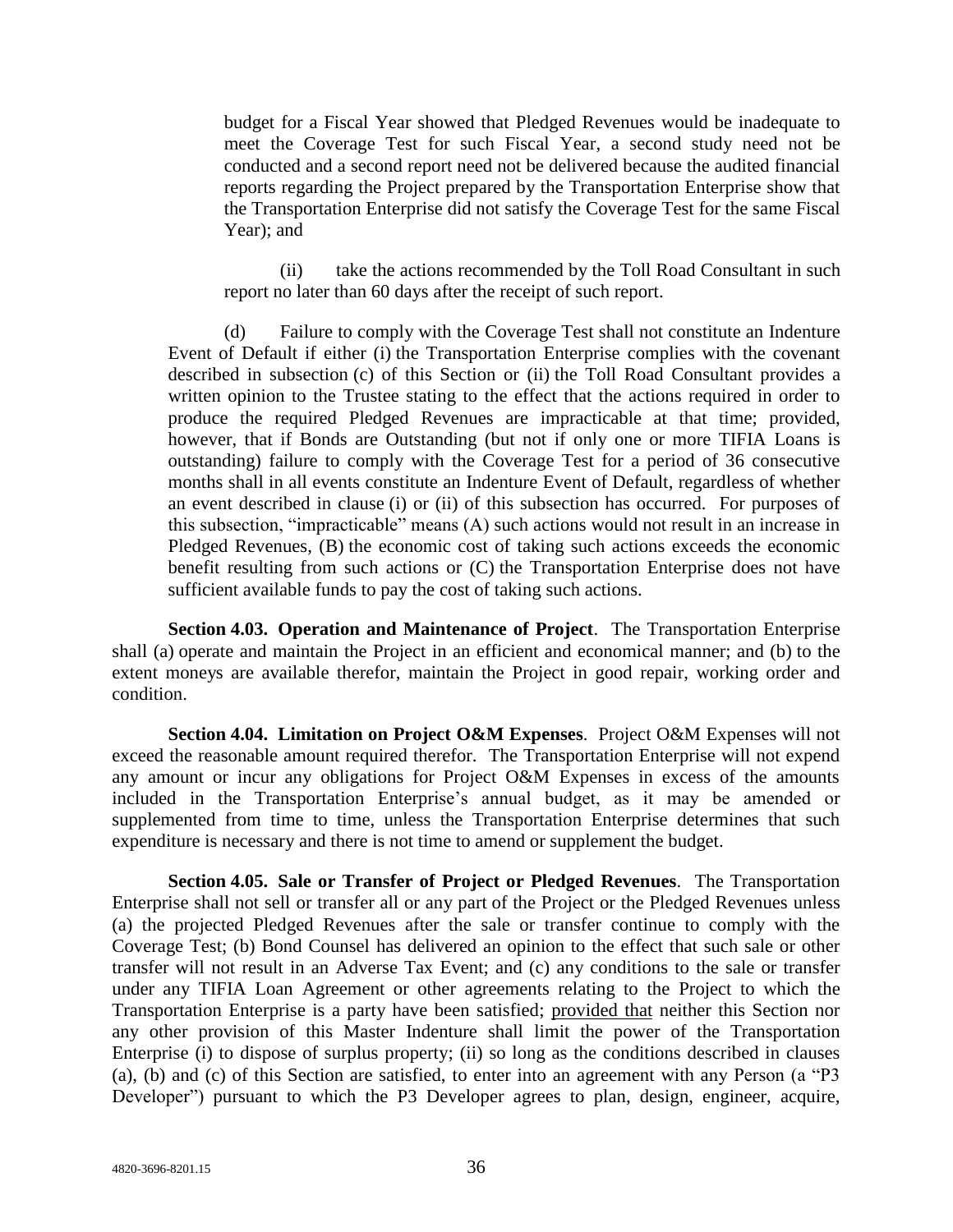install, construct, repair, reconstruct, maintain, operate or finance all or any portion of the Project in exchange for a lease of or other rights to the Project or the Pledged Revenues (a "P3 Agreement"); or (iii) with the consent of USDOT, to assign the Transportation Enterprise's rights and obligations under TIFIA Loan to a P3 Developer.

**Section 4.06. Annual Engineer's Report**. After the Project is completed and operational, the Transportation Enterprise will cause an Engineer to inspect the Project to submit reports to the Transportation Enterprise and the Trustee not less than annually (each an "Engineer's Report"). Each Engineer's Report shall set forth (a) the Engineer's findings as to whether the Project have been maintained in good repair, working order and condition and (b) the Engineer's advice and recommendations as to the proper maintenance and repair of the Project during the next Fiscal Year and an estimate of the amount of money necessary for such purposes; and (c) the Engineer's advice and recommendation as to each Renewal and Replacement that should be completed in current and the next six Fiscal Years, the dates on which such Renewal and Replacement should be commenced and completed and the Engineer's estimate of the cost (using dollars adjusted to the year of expenditure) of each such Renewal and Replacement (which cost estimate is the "Renewal and Replacement Account Requirement"). The Trustee may rely on the Engineer's estimates of the costs of Renewals and Replacements in determining the Renewal and Replacement Account Requirements but otherwise shall have no obligation to review the Engineer's Report.

**Section 4.07. Qualification as Government-Owned Business within CDOT and as an Enterprise**. The Transportation Enterprise shall not take any action that would cause it to fail to qualify as a government-owned business within CDOT or an enterprise under Article X, Section 20 of the State Constitution unless a Transportation Enterprise Representative certifies that failure to qualify as such will not adversely affect the payment of the Secured Obligations or the rights of the Secured Parties under this Master Indenture.

**Section 4.08. Tax Covenant**. The Transportation Enterprise shall not take any action or omit to take any action if such action or omission would cause an Adverse Tax Event and shall comply with the terms of the Tax Compliance Certificate for each Series of Bonds. The covenant set forth in this Section shall remain in full force and effect notwithstanding the payment in full or defeasance of the Bonds until the Transportation Enterprise has fulfilled all of its obligations under this Section.

## **Section 4.09. Credit Facilities and Hedge Facilities**.

(a) *Credit Facilities*. The Transportation Enterprise may purchase or arrange for a Credit Facility with respect to any Bonds and may agree to make payments to the provider of such Credit Facility on parity with the payment of Debt Service on such Bonds. The Transportation Enterprise may purchase or arrange for a Credit Facility with respect to any amounts payable to the provider of a Hedge Facility and, if the regularly scheduled amounts payable by the provider of the Hedge Facility are pledged to the payment of Bonds, may agree to make payments to the provider of such Credit Facility on parity with the payment of Debt Service on such Bonds for the provider's fees and expenses and for the reimbursement of any Debt Service on such Bonds.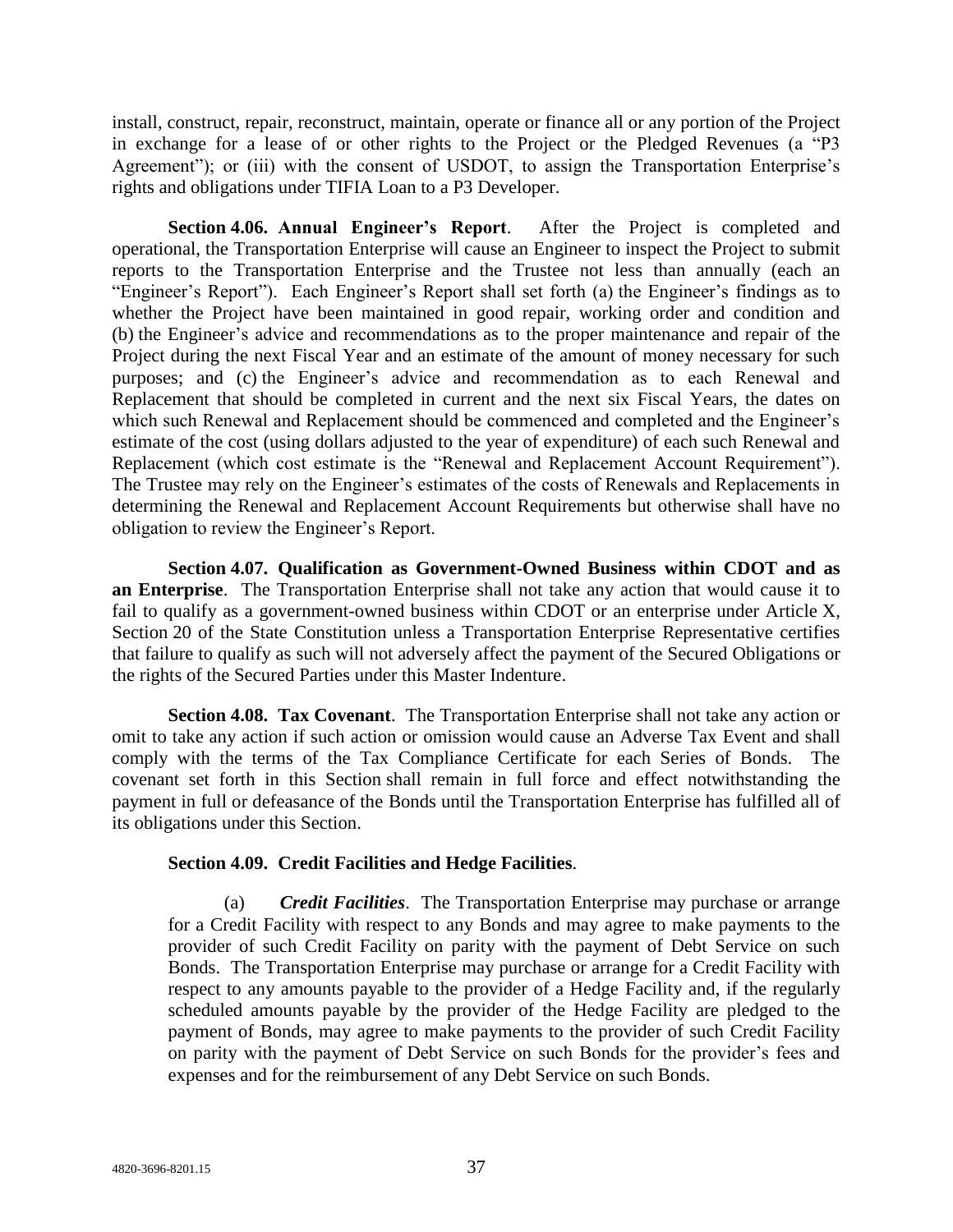(b) *Hedge Facilities*. The Transportation Enterprise may purchase or arrange for a Hedge Facility with respect to any Bonds and, if the regularly scheduled amounts payable by the provider of a Hedge Facility are pledged to the payment of Bonds, may agree to make regularly scheduled payments to the provider of such Hedge Facility on parity with Debt Service on such Bonds. Termination payments and other amounts payable to the provider of such a Hedge Facility shall be payable from the System Surplus Account or other moneys that are not part of the Trust Estate.

(c) *Agreements Regarding Credit Facilities and Hedge Facilities*. All or any portion of the agreement between the Transportation Enterprise and the provider of any Credit Facility or Hedge Facility may be included in any Supplemental Indenture or in a separate agreement between or among the Transportation Enterprise, the provider of such Credit Facility or Hedge Facility or the Trustee. The Trustee is hereby directed to agree to the provisions regarding any Credit Facility or Hedge Facility contained in any Supplemental Indenture or any separate agreement agreed to by the Transportation Enterprise and the provider.

**Section 4.10. Annual Project Budget**. The Transportation Enterprise shall, within 30 days after the date it is adopted by the Transportation Enterprise, file with the Trustee an annual budget for the Project for each Fiscal Year that begins on or after the Completion Date. Such Project budget shall include, at a minimum, the estimated O&M Expenses for such Fiscal Year and the Pledged Revenues required to fund the Accounts and Subaccounts pursuant to Section 3.03(c) hereof during such Fiscal Year. Any annual Project budget may be amended by the Transportation Enterprise at any time, which amendment also shall be filed with the Trustee. Until an annual Project budget for a Fiscal Year is adopted by the Transportation Enterprise, the prior Fiscal Year's Project budget shall be deemed to be the annual Project budget for that Fiscal Year.

#### **Section 4.11. Accounts and Reports**.

(a) The Transportation Enterprise shall keep proper books of records and accounts in which complete and correct entries shall be made of its transactions in accordance with generally accepted accounting principles then in effect for governmental entities similar to the Transportation Enterprise. The Accounts and Subaccounts, such books, and all other records and papers relating to the Project, shall, to the extent permitted by law, at all times be subject to the inspection of the Trustee. The Transportation Enterprise will permit the Trustee, at all reasonable times, to take copies and extracts from such books, records and papers, and will from time to time furnish, or cause to be furnished, to the Trustee such information and statements as the Trustee may reasonably request, all as may be reasonably necessary for the purpose of determining performance or observance by the Transportation Enterprise of its obligations under this Master Indenture.

(b) The Transportation Enterprise may create additional accounts or subaccounts within any of the Accounts when in the judgment of the Transportation Enterprise the creation of such account or subaccount will enable the Transportation Enterprise to administer the Project or the moneys in the Accounts and Subaccounts.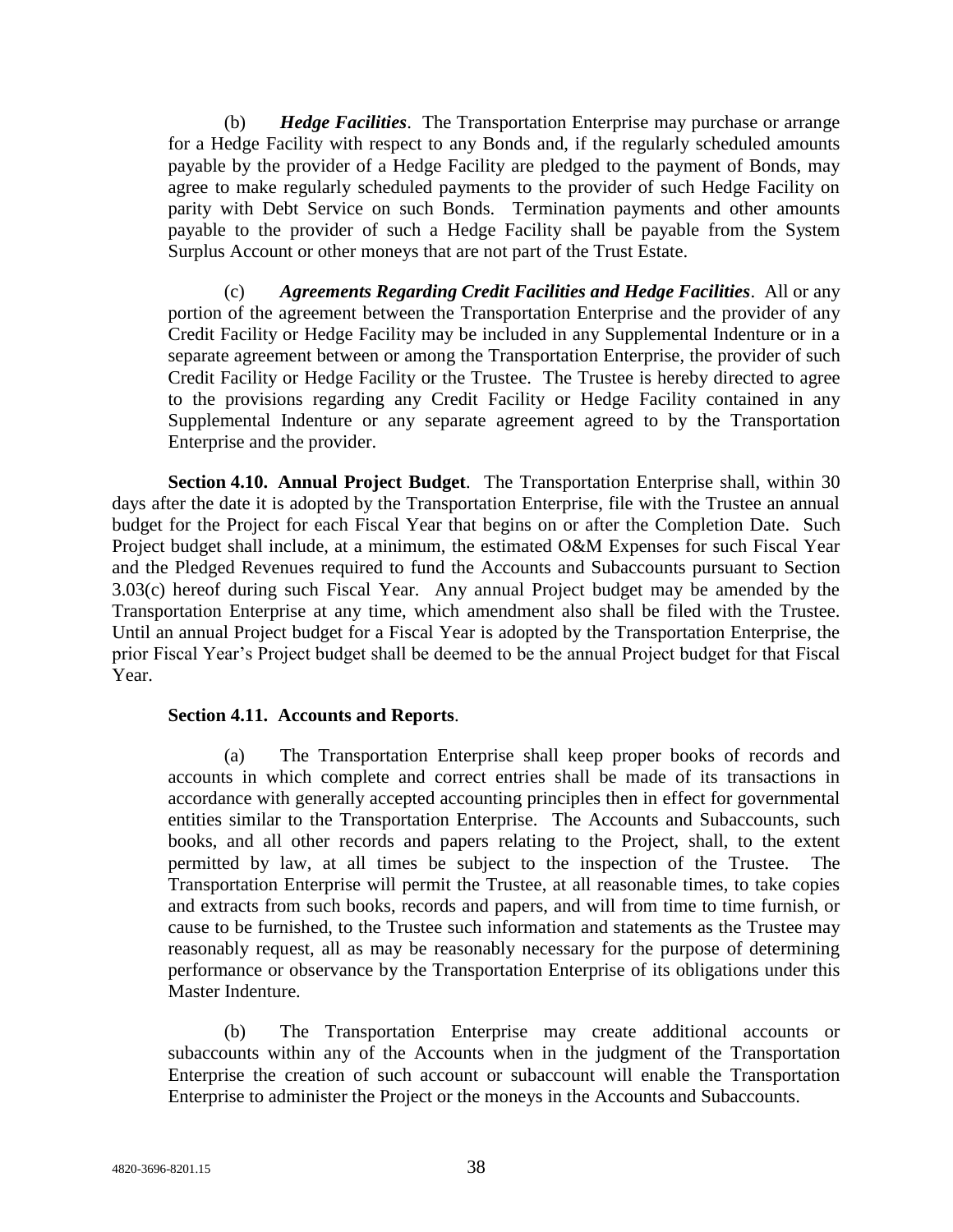**Section 4.12. Funding TIFIA Loans Debt Service Reserve Account**. The Transportation Enterprise shall fund the TIFIA Loans Debt Service Reserve Account to the TIFIA Loan Debt Service Reserve Account Requirement by the Substantial Completion Date for the U.S. 36 Managed Lanes Project–Phase 1 from the Pledged Revenues Account pursuant to Section 3.03(c) hereof, from the proceeds of Additional Obligations or from other available moneys.

**Section 4.13. Payment of Lawful Claims**. The Transportation Enterprise shall, but only from moneys available therefor in the Trust Estate or other legally available moneys, pay or cause to be discharged, or make adequate provision to satisfy and discharge, all lawful claims and demands for labor, materials, supplies or other objects which, if unpaid, might by law become a lien upon the Trust Estate; provided, however, that nothing in this Section shall require the Transportation Enterprise to pay or cause to be discharged, or make provision for, any such lien or charge the validity of which is being contested in good faith by appropriate legal proceedings.

**Section 4.14. Compliance with Law**. The Transportation Enterprise shall comply with all federal laws and regulations, the State Constitution, FASTER and all other State laws relating to the Bonds, any TIFIA Loan, any Credit Facility or Hedge Facility, the Project, the organization and operation of the Transportation Enterprise and the subject matter of this Master Indenture and each Supplemental Indenture.

**Section 4.15. Defense of Trust Estate**. The Transportation Enterprise shall at all times defend, preserve and protect its title to the Trust Estate, the grant of the Trust Estate to the Trustee under this Master Indenture and all the rights of the Secured Parties under this Master Indenture against all claims and demands of all Persons whomsoever.

## **ARTICLE V**

## **INDENTURE EVENTS OF DEFAULT AND REMEDIES**

**Section 5.01. Indenture Event of Default.** Any of the following events shall constitute a "Indenture Event of Default" under this Master Indenture with respect to all the Secured Obligations, except that the occurrence of an event described in subsection (a), (b), (c) or (d) below with respect to a Secured Obligation shall not constitute an Indenture Event of Default with respect to another Secured Obligation with respect to which an event described in one of such subsections has not occurred:

- (a) Default in the payment of any Senior Bond Obligation when due;
- (b) Default in the payment of any TIFIA Loan Obligation when due;
- (c) Default in the payment of any Junior Loan Obligation when due;
- (d) Default in the payment of the Trustee Fees and Expenses when due;

(e) Default in the payment of any Subordinate Credit Facility Obligation or Subordinate Hedge Facility Obligation when due;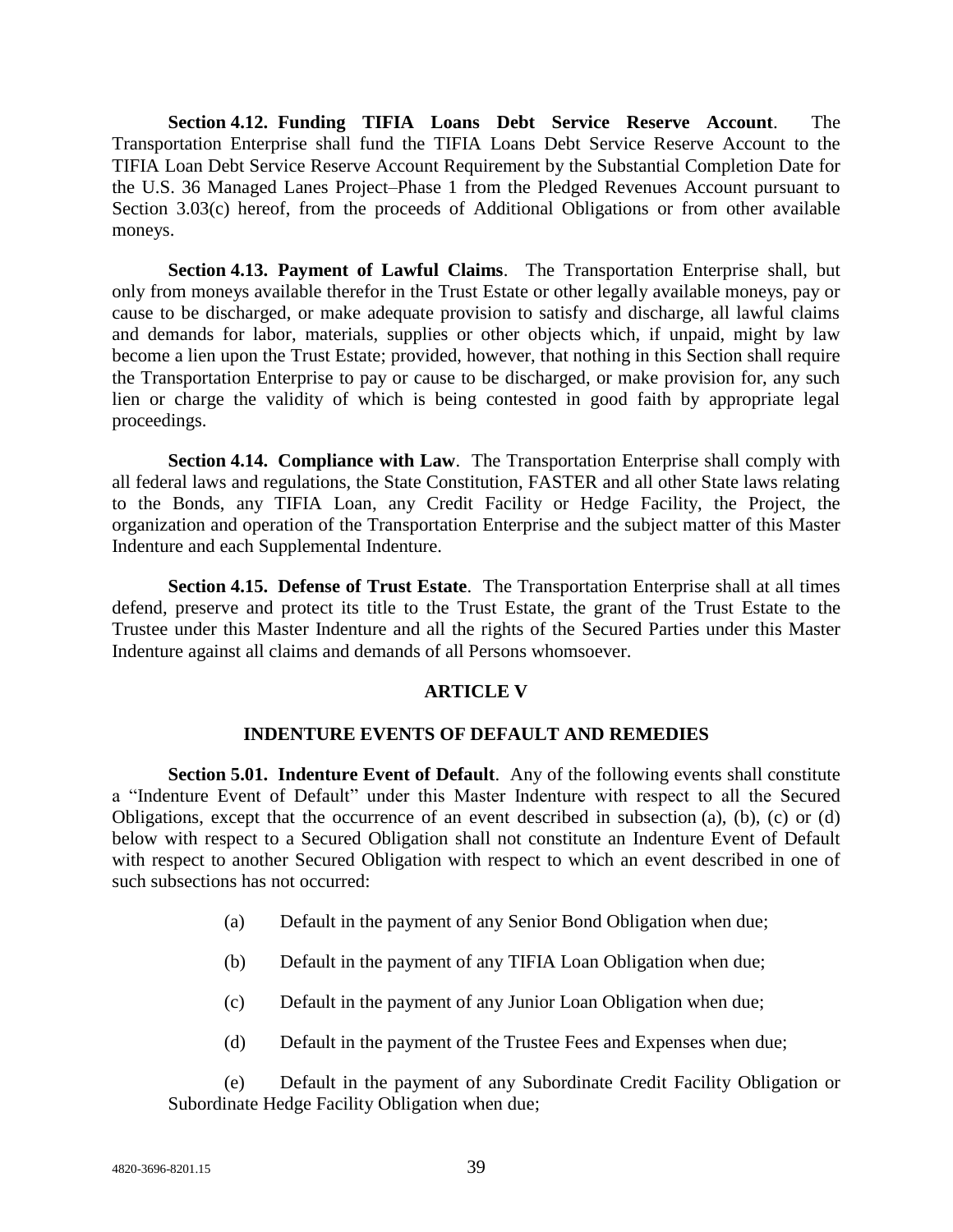(f) Failure by the Transportation Enterprise to cure any noncompliance with any provision of this Master Indenture within 60 days after receiving written notice of such noncompliance from the Trustee, USDOT or the Owners of at least 25% of the Bond Ownership Rights with respect to the Senior Bonds; provided that (i) if noncompliance with any provision of this Master Indenture cannot reasonably be cured within such 60-day period, no Indenture Event of Default shall be deemed to have occurred under this subsection for a period of up to 180 days so long as the Transportation Enterprise has commenced and is diligently pursuing actions reasonably designed to cure the noncompliance; and (ii) a failure by the Transportation Enterprise to comply with the Coverage Test set forth in subsection (a) of Section 4.02 hereof shall not constitute an Indenture Event of Default for a period 36 consecutive months so long the Transportation Enterprise is in compliance with the other provisions of Section 4.02 hereof during such period (but a failure of the Transportation Enterprise to continue to comply with such other provisions of Section 4.02 hereof after it has begun to do so shall constitute an Indenture Event of Default if such failure); or

(g) a Bankruptcy Related Event.

**Section 5.02. Remedies Following an Indenture Event of Default**. Upon the occurrence of any Indenture Event of Default, subject to subsection (e) of this Section:

(a) *Payment of Senior Bond Payment Obligations*. If such Indenture Event of Default is described in subsection (a) of Section 5.01 hereof, the Trustee may, and at the written request of the Owners of a majority of the Bond Ownership Rights represented by the Senior Bonds shall, without further demand or notice, transfer moneys to the Senior Bonds Debt Service Account from other Accounts and Subaccounts in accordance with Section 3.05(c) hereof.

(b) *Payment of TIFIA Loan Payment Obligations*. If such Indenture Event of Default is described in subsection (b) of Section 5.01 hereof, the Trustee may, and at the written request of USDOT shall, without further demand or notice, transfer moneys to the TIFIA Loans Debt Service Account from other Accounts and Subaccounts in accordance with Section 3.05(c) hereof.

(c) *Payment of Junior Bond Payment Obligations*. If such Indenture Event of Default is described in subsection (c) of Section 5.01 hereof, the Trustee may, and at the written request of the Owners of a majority of the Bond Ownership Rights represented by the Junior Bonds shall, without further demand or notice, transfer moneys to the Junior Bonds Debt Service Account from other Accounts and Subaccounts in accordance with Section 3.05(c) hereof.

(d) *All Events of Default*. In addition to any action pursuant to paragraphs (a), (b) and (c) of this subsection, the Trustee may take whatever action at law or in equity may appear necessary or desirable to enforce the rights of the Secured Parties and use the moneys received in accordance with Section 5.03 hereof.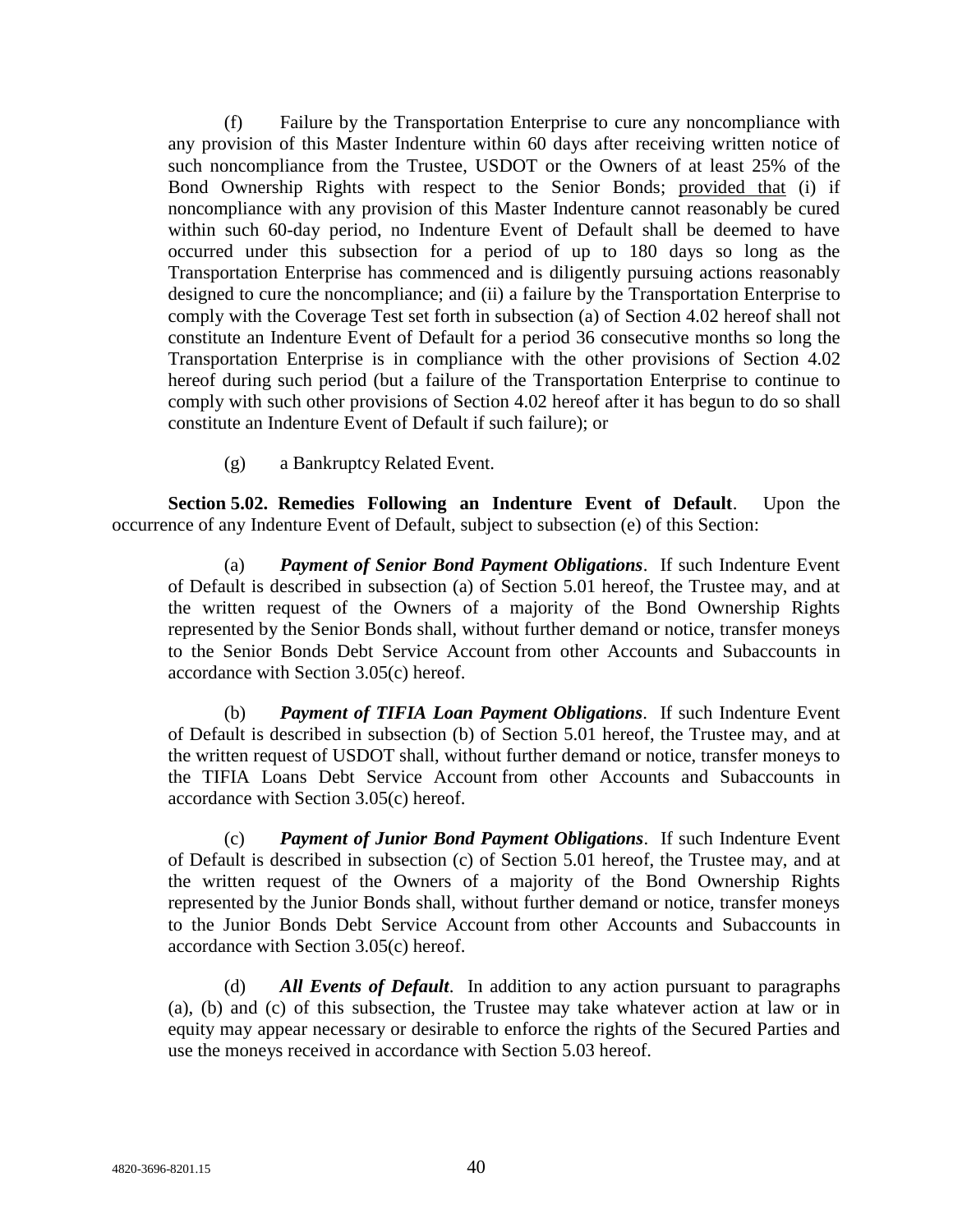(e) *Limitations on Remedies with Respect to Subordinate Obligations*. Notwithstanding subsections (a) through (d) of this Section, but subject to subsection (f) of this Section, so long as an Indenture Event of Default has occurred and is continuing, none of the Trustee, any Secured Party or any other Person may, without the consent of all Persons to which all Senior Obligations (defined below) are payable, exercise any remedy on behalf of any Person to which any Subordinate Obligation (defined below) is payable in a manner that materially adversely affects the rights of any Person to which any Senior Obligation is payable. The term "Senior Obligation" means, with respect to any Secured Obligation or other item listed below, any Secured Obligation or other item that is listed higher on the list. The term "Subordinate Obligation" means, with respect to any Secured Obligation or other item on the list below, any Secured Obligation or other item that is listed lower on the list below. The Senior Obligations and Subordinate Obligations shall be determined based on the following list:

(i) *first*, Trustee Fees and Expenses;

(ii) *second*, Senior Bond Payment Obligations, subject to subsection (f)(ii) of this Section;

(iii) *third*, TIFIA Loan Payment Obligations, subject to subsection (f)(ii) of this Section;

(iv) *fourth*, Junior Bond Payment Obligations;

(v) *fifth*, Subordinate Credit Facility Obligations and Subordinate Hedge Facility Obligations (which, unless otherwise specifically provided in the agreements between the Transportation Enterprise and the providers of any related Credit Facility or Hedge Facility, shall be on parity with one another); and

(vi) *sixth*, any amounts payable from the Trust Estate that are not listed in any of the above subparagraphs.

## (f) *Exceptions to Limitations on Remedies with Respect to Subordinate Obligations under Subsection (e) of this Section*.

(i) Subsection (e) of this Section shall not apply to (A) the use moneys in or the transfer of moneys from any Account or Subaccount that secures only one Secured Obligation or (B) the application of moneys received from the exercise of remedies following an Indenture Event of Default in accordance with Section 5.03 hereof.

(ii) Notwithstanding any other provision hereof, from and after the occurrence of a Bankruptcy Related Event, the Senior Bond Payment Obligations and the TIFIA Loan Payment Obligations shall be deemed to be on parity with one another for purposes of exercising remedies and payment of amounts due on such obligations; provided that this paragraph shall not apply to any TIFIA Loan that UDOT has sold to a commercial entity in accordance with the related TIFIA Loan Agreement.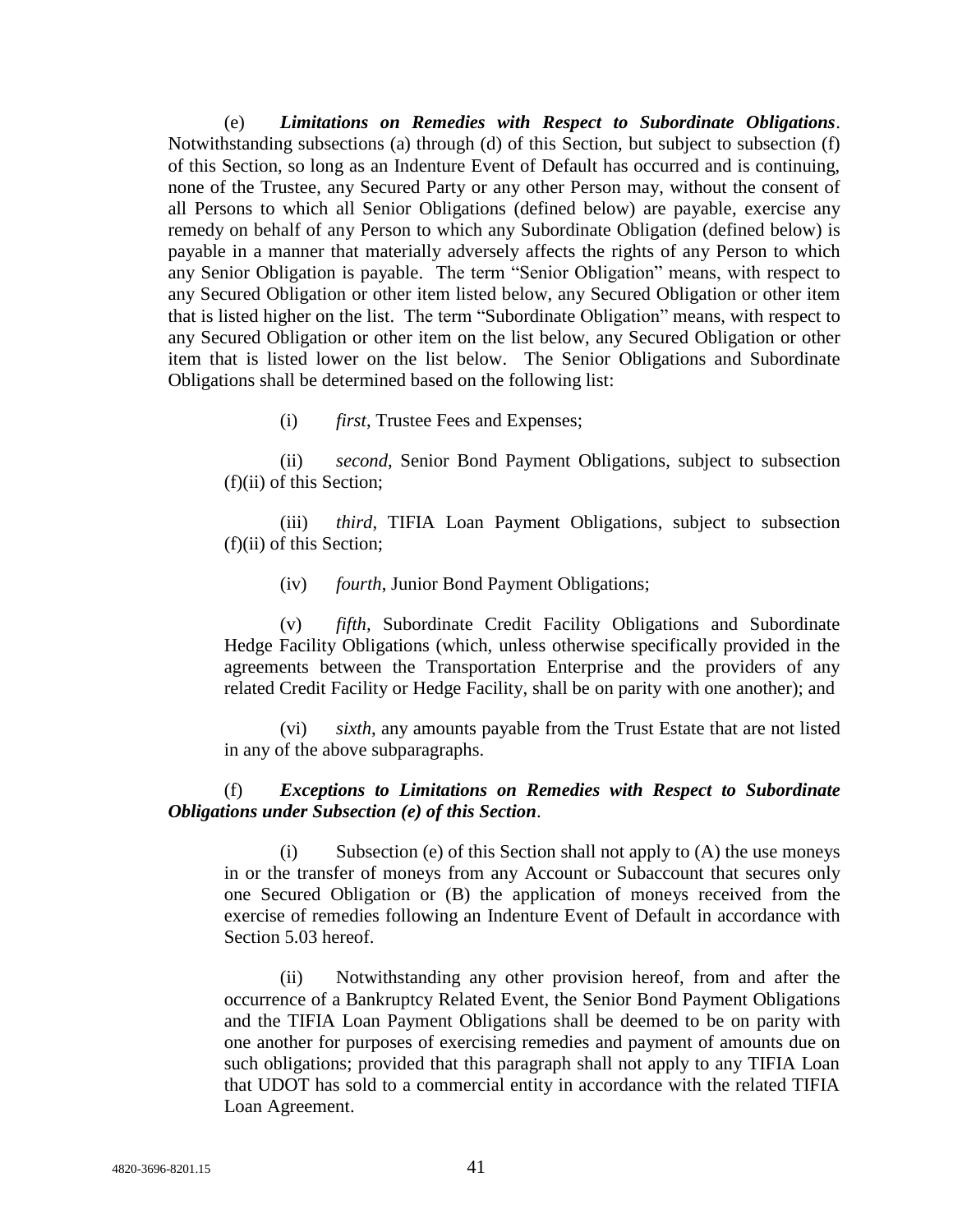#### **Section 5.03. Use of Moneys Received from Exercise of Remedies**.

(a) Moneys received by the Trustee resulting from the exercise of remedies following an Indenture Event of Default shall be applied in the following order of priority:

(i) *first*, to the payment of Trustee Fees and Expenses;

(ii) *second*, to the payment of other Project O&M Expenses and costs of Renewal and Replacements if and to the extent the Trustee determines that the payment of such expenses and costs is in the interests of the Secured Parties;

(iii) *third*, moneys shall be transferred to the Senior Bonds Debt Service Account and the TIFIA Loans Debt Service Account from other Accounts and Subaccounts in accordance with paragraphs (i) and (ii) of Section 3.05(c) hereof and, following such transfers:

(A) if the Indenture Event of Default is not a Bankruptcy Related Event:

(1) moneys in the Senior Bonds Debt Service Account shall be used, subject to subsection (b) of this Section, to pay the amounts payable from the Senior Bonds Debt Service Account pursuant to paragraph (i) of Section 3.05(d) hereof; and

(2) moneys in the TIFIA Loans Debt Service Account shall be used, subject to subsection (b) of this Section, to pay the amounts payable from the TIFIA Loans Debt Service Account pursuant to paragraph (ii) of Section 3.05(d) hereof; and

(B) if the Indenture Event of Default is a Bankruptcy Related Event, (I) moneys in the Senior Bonds Debt Service Account that are proceeds of Bonds shall be used as provided in subparagraph (A)(1) of this paragraph, (II) moneys in the TIFIA Loans Debt Service Account that are proceeds of any TIFIA Loan shall be used as provided in subparagraph (A)(2) of this paragraph and (III) moneys in the Senior Bonds Debt Service Account that are not proceeds of Bonds and moneys in the TIFIA Loans Debt Service that are not proceeds of any TIFIA Loan shall be combined and shall be used, subject to subsection (b) of this Section, to pay the amounts payable from the Senior Bonds Debt Service Account pursuant to paragraph (i) of Section 3.05(c) hereof and the amounts payable from the TIFIA Loans Debt Service Account pursuant to paragraph (ii) of Section 3.05(d) hereof on parity with one another;

(iv) *fourth*, moneys in the Junior Bonds Debt Service Account shall be used, subject to subsection (b) of this Section, to pay the amounts payable from the Junior Bonds Debt Service Account pursuant to paragraph (i) of Section 3.05(d) hereof; and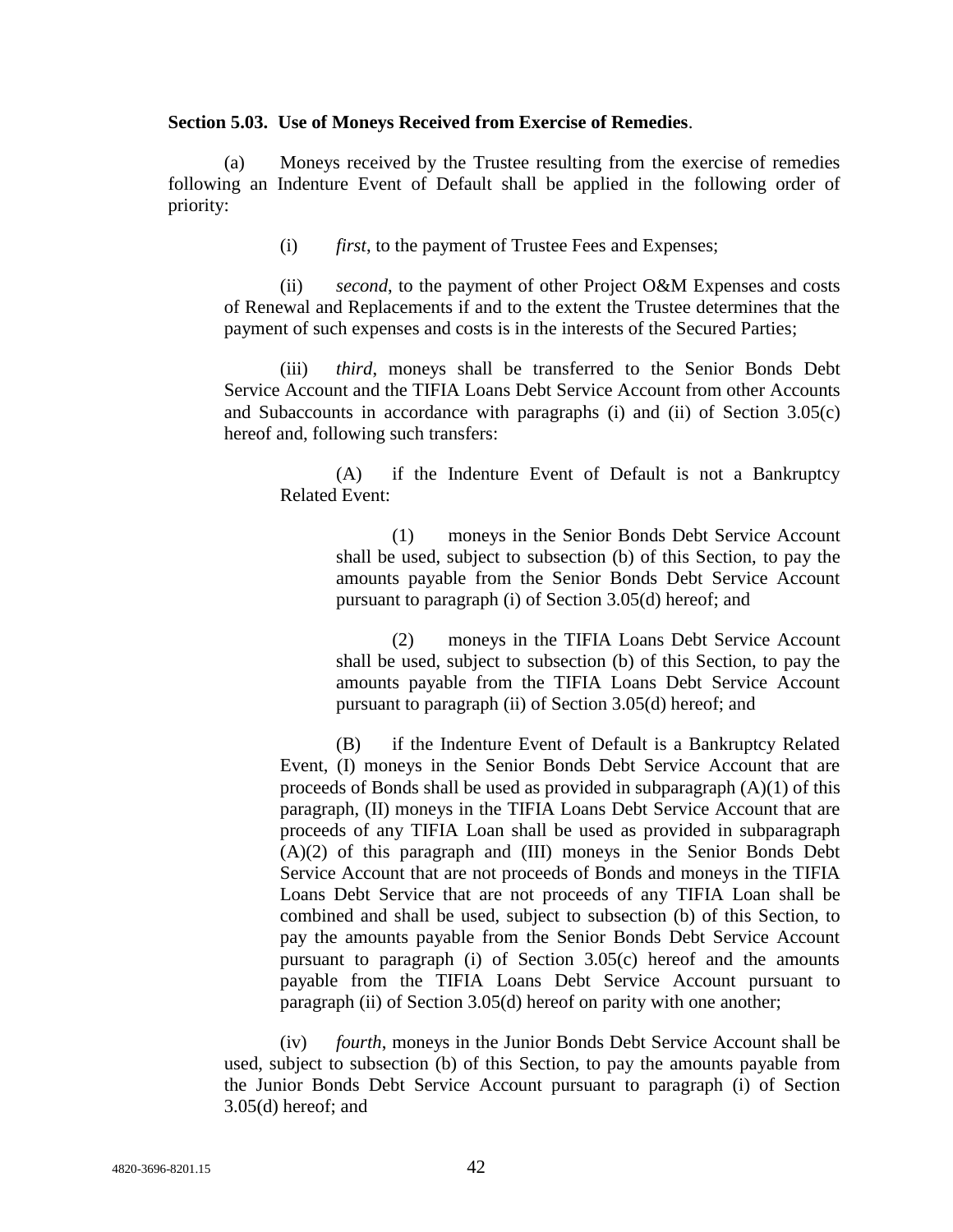(v) *fifth*, all remaining moneys resulting from the exercise of such remedies shall be used, subject to subsection (b) of this Section, to pay Senior Obligations and Subordinate Obligations in the order listed in Section 5.02(e) hereof, except that moneys in any Account or Subaccount that secures only one Subordinate Obligation shall be used only to pay that Subordinate Obligation; provided that for this purpose the moneys in any Account or Subaccount that secures the Senior Bond Payment Obligations and the TIFIA Loan Payment Obligations shall be combined and shall be used to pay the Senior Bond Payment Obligations and the TIFIA Loan Payment Obligations on parity with one another.

(b) If moneys that are available pursuant to subsection (a) of this Section to pay Senior Payment Obligations, TIFIA Loan Payment Obligations or Junior Bond Obligations are not sufficient to pay 100% of such obligations, such moneys shall be used to pay portions of such obligation in the following order of priority:

(i) *First*, to pay interest due on such obligation. For this purpose, interest shall include the reimbursement of the provider of any Credit Facility for any interest on Bonds paid by such provider that is payable on parity with Debt Service on the related Bonds, the payment of any regularly scheduled payment to the provider of any Hedge Facility that is payable on parity with the payment of Debt Service on the related Bonds and any unpaid difference between the Original Principal Amount and the Accreted Value of any Capital Appreciation Bond. If more than one installment of interest (or any such payment to the provider of a Credit Facility or Hedge Facility) is due on any such obligation, such installments shall be paid in the order in which the interest was due, with the first installment (or any such payment to the provider of a Credit Facility or Hedge Facility) being paid first. If the amount available is not sufficient to pay all of any particular installment of interest due on such obligation, the amount available shall be paid ratably, based on the ratio of the amount due to each payee to the total amount due to all payees.

(ii) *Second*, to pay principal due on such obligation. For this purpose, principal shall include the reimbursement of the provider of any Credit Facility for any principal of Bonds paid by such provider that is payable on parity with Debt Service on the restated Bonds and any unpaid Original Principal Amount of any Capital Appreciation Bond. If more than one installment of principal (or reimbursement of principal paid by the provider of a Credit Facility) is due on any such obligation, such installments shall be paid in the order in which such principal was due, with the first installment (or reimbursement of principal paid by the provider of a Credit Facility) being paid first. If the amount available is not sufficient to pay all of any particular installment of principal due on such obligation, the amount available shall be paid ratably, based on the ratio of the amount due to each payee to the total amount due to all payees.

**Section 5.04. Owners of Majority of Bond Ownership Rights and USDOT May Control Proceedings**. Notwithstanding any other provision of this Master Indenture, the Owners of a majority of the Bond Ownership Rights represented by a Lien Priority of Bonds or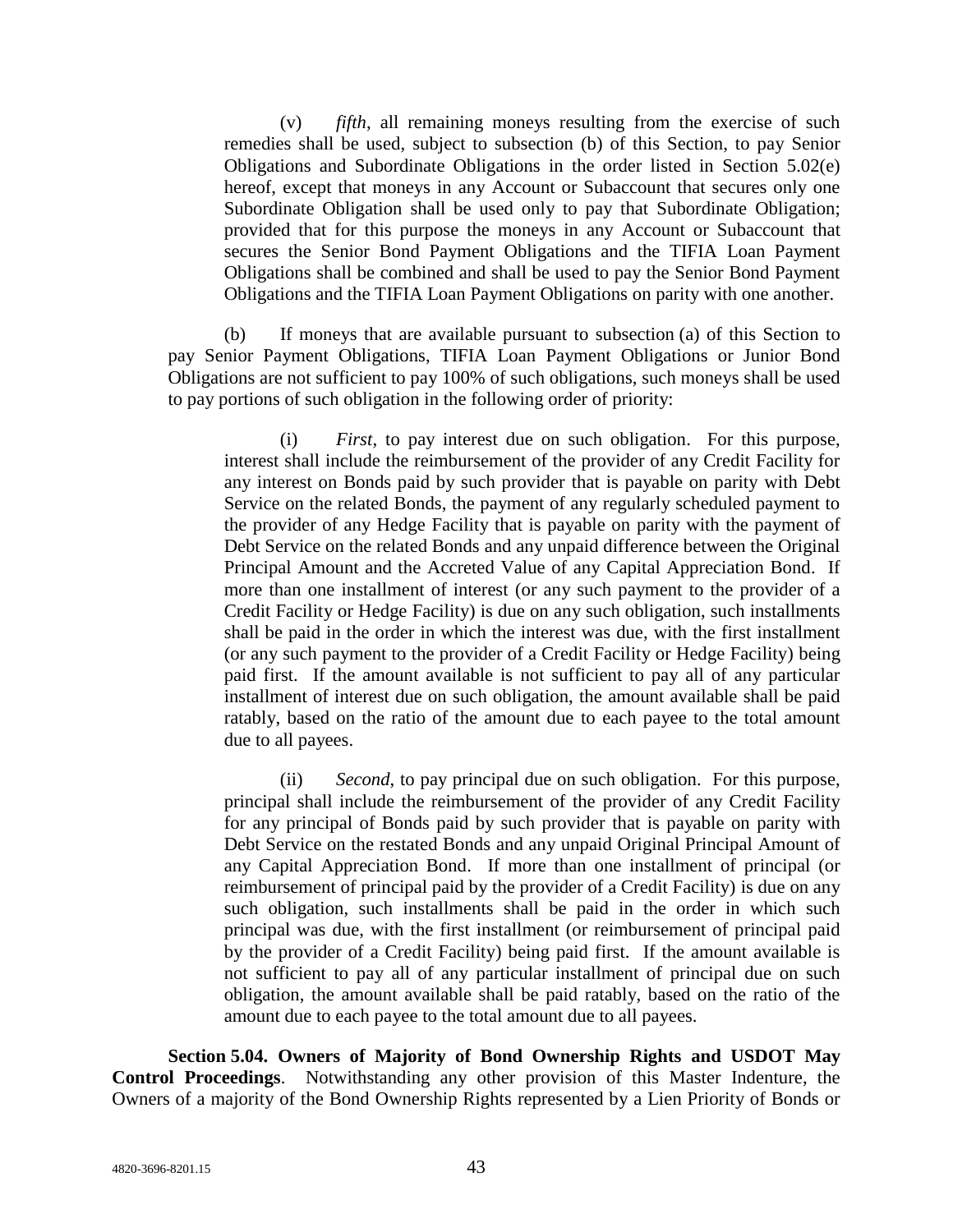USDOT, as appropriate, shall, subject to the limitations set forth in Sections 5.02 and 5.03 hereof, always have the right, at any time, to the extent permitted by law, by an instrument or instruments in writing executed and delivered to the Trustee, to direct the time, method and place of conducting all proceedings to be taken in pursuit of remedies or for the enforcement of the other provisions of this Master Indenture for the benefit of the Owners of such Lien Priority or Bonds or for the benefit of USDOT, as appropriate. From and after the occurrence of a Bankruptcy Related Event with respect to the Senior Bond Payment Obligations or the TIFIA Loan Payment Obligations, any such direction must be provided by both the Owners of a majority of the Bond Ownership Rights represented by the Senior Bonds and USDOT.

**Section 5.05. Limitations on Rights of Owners Acting Individually**. No Owner shall have any right to institute any suit, action or proceeding at law or in equity for the enforcement of any remedy hereunder or for the enforcement of the terms of this Master Indenture, unless an Indenture Event of Default under this Master Indenture has occurred and the Owners of not less than a majority of the Bond Ownership Rights represented to the Lien Priority of Bonds with respect to which an Indenture Event of Default has occurred have made a written request to the Trustee, and have given the Trustee a reasonable opportunity, to take such action in its capacity as Trustee. The purpose of the preceding sentence is to assure that no Owner or Owners shall have the right to affect, disturb or prejudice the lien of this Master Indenture by his, her, its or their action or to enforce any right hereunder except in the manner herein provided and that all proceedings at law or in equity shall be instituted and maintained in the manner herein provided and for the equal benefit of the Owners of all Outstanding Bonds of each Lien Priority.

**Section 5.06. Trustee May Enforce Rights Without Bonds**. All rights of action and claims under this Master Indenture may be enforced by the Trustee without the possession of any of the Bonds or the production thereof in any trial or proceedings relative thereto; any suit or proceeding instituted by the Trustee shall be brought in its name as Trustee, without the necessity of joining as plaintiffs or defendants any Secured Party and any recovery of judgment shall be for the benefit of the Secured Parties, subject to the terms hereof.

**Section 5.07. Trustee to File Proofs of Claim in Receivership, Etc**. In the case of any receivership, insolvency, bankruptcy, reorganization, arrangement, adjustment, composition or other judicial proceedings affecting the Trust Estate, the Trustee shall, to the extent permitted by law, be entitled to file such proofs of claim and other documents as may be necessary or advisable in order to have claims of the Trustee and of the Secured Parties Owners allowed in such proceedings for the entire amount due on the Secured Obligations under this Master Indenture, at the date of the institution of such proceedings and for any additional amounts which may become due by it after such date, without prejudice, however, to the right of any Secured Party, subject to the terms hereof, to file a claim in its own behalf.

**Section 5.08. Delay or Omission No Waiver**. No delay or omission of the Trustee or of any Secured Party to exercise any remedy, right or power accruing upon any Indenture Event of Default or otherwise shall exhaust or impair any such remedy, right or power or be construed to be a waiver of any such Indenture Event of Default, or acquiescence therein; and every remedy, right and power given by this Master Indenture may be exercised from time to time and as often as may be deemed expedient.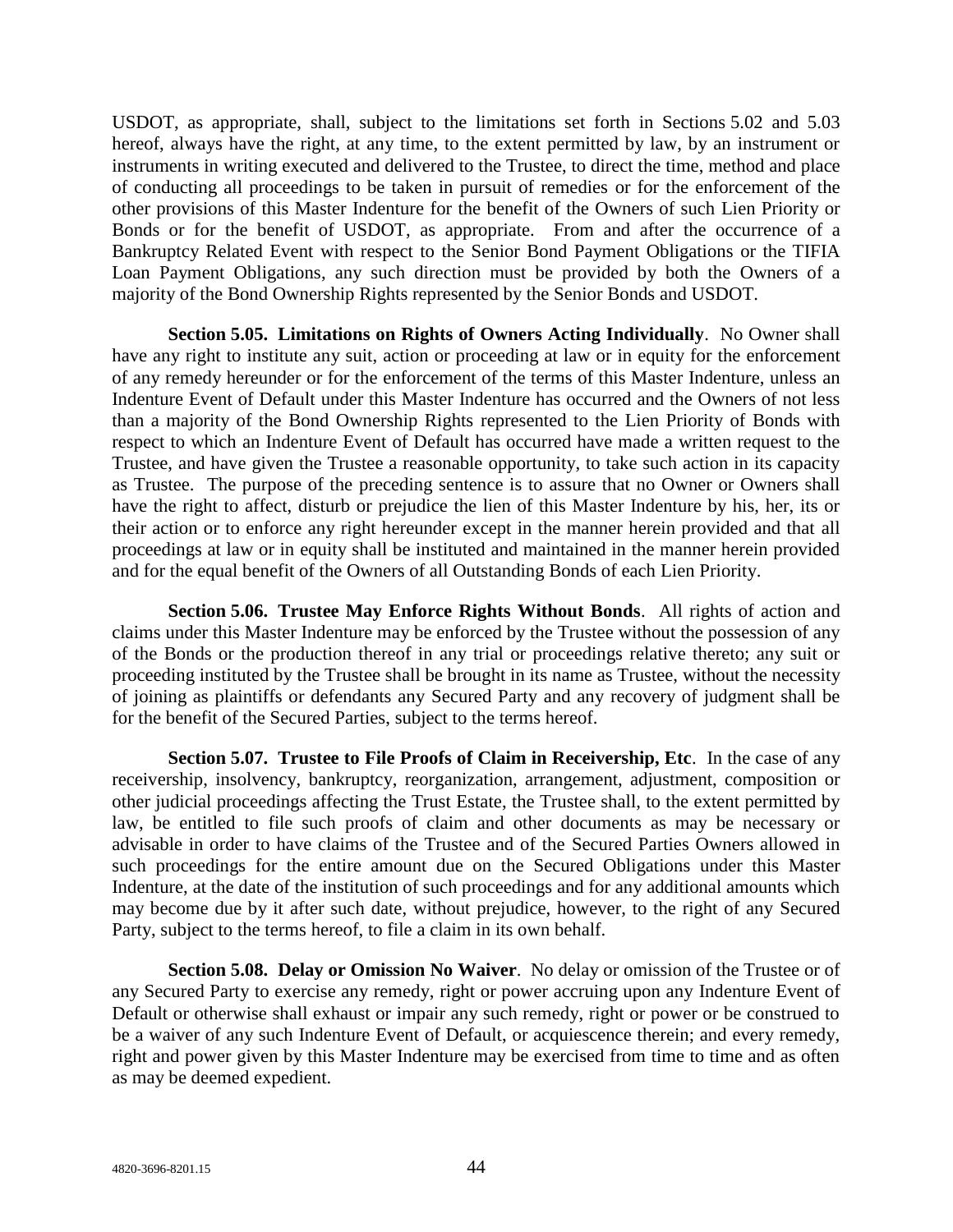**Section 5.09. Discontinuance of Proceedings on Indenture Event of Default; Position of Parties Restored**. In case the Trustee or any Secured Party shall have proceeded to enforce any right under this Master Indenture and such proceedings shall have been discontinued or abandoned for any reason, or shall have been determined adversely to the Trustee or such Secured Party, then and in every such case the Transportation Enterprise, the Trustee and the Secured Parties shall be restored to their former positions and rights, and all rights, remedies and powers of the Transportation Enterprise, the Trustee and the Secured Parties shall continue as if no such proceedings had been taken.

**Section 5.10. Waivers of Indenture Events of Default**. The Trustee may in its discretion waive any Indenture Event of Default and its consequences hereunder, and notwithstanding anything else to the contrary contained in this Master Indenture shall do so upon the written request of the Owners of a majority of the Bond Ownership Rights represented by the Bonds or, if a default has occurred under a TIFIA Loan Agreement, by USDOT; provided, however, that no Indenture Event of Default in the payment of the Bond Obligations on any Bond when due shall be waived without the consent of the Owners of 100% of the Bond Ownership Rights represented by the Bonds with respect to which an Indenture Event of Default has occurred, unless, prior to such waiver, all such amounts (with interest on the Bond Obligations past due on any Bond at the interest rate on such Bond or, in the case of a Capital Appreciation Bond, the interest rate determined by straight-line interpolation between Accretion Dates) and all Trustee Fees and Expenses in connection with such Indenture Event of Default have been paid or provided for. In case of any such waiver, then and in every such case the Transportation Enterprise, the Trustee and the Secured Parties shall be restored to their former positions and rights hereunder, but no such waiver shall extend to any subsequent or other Indenture Event of Default, or impair any right consequent thereon.

#### **ARTICLE VI**

#### **TRUSTEE**

#### **Section 6.01. Representations**. The Trustee represents that:

(a) The Trustee (i) is a commercial bank having trust powers, (ii) is a national banking association, (iii) is duly organized, validly existing and in good standing under the laws of the United States, (iv) is duly qualified to do business in the State and (v) is authorized, under its articles of association, action of its board of directors and applicable law, to own and manage its properties, to conduct its affairs in the State, to accept the grant of the Trust Estate hereunder and to execute, deliver and perform its obligations under this Master Indenture and any Supplemental Indenture.

(b) The execution, delivery and performance of this Master Indenture by the Trustee have been duly authorized by the Trustee.

(c) Assuming the enforceability of this Master Indenture against the Transportation Enterprise, this Master Indenture is enforceable against the Trustee in accordance with its terms, limited only by bankruptcy, insolvency, reorganization, moratorium and other similar laws affecting creditors' rights generally, by equitable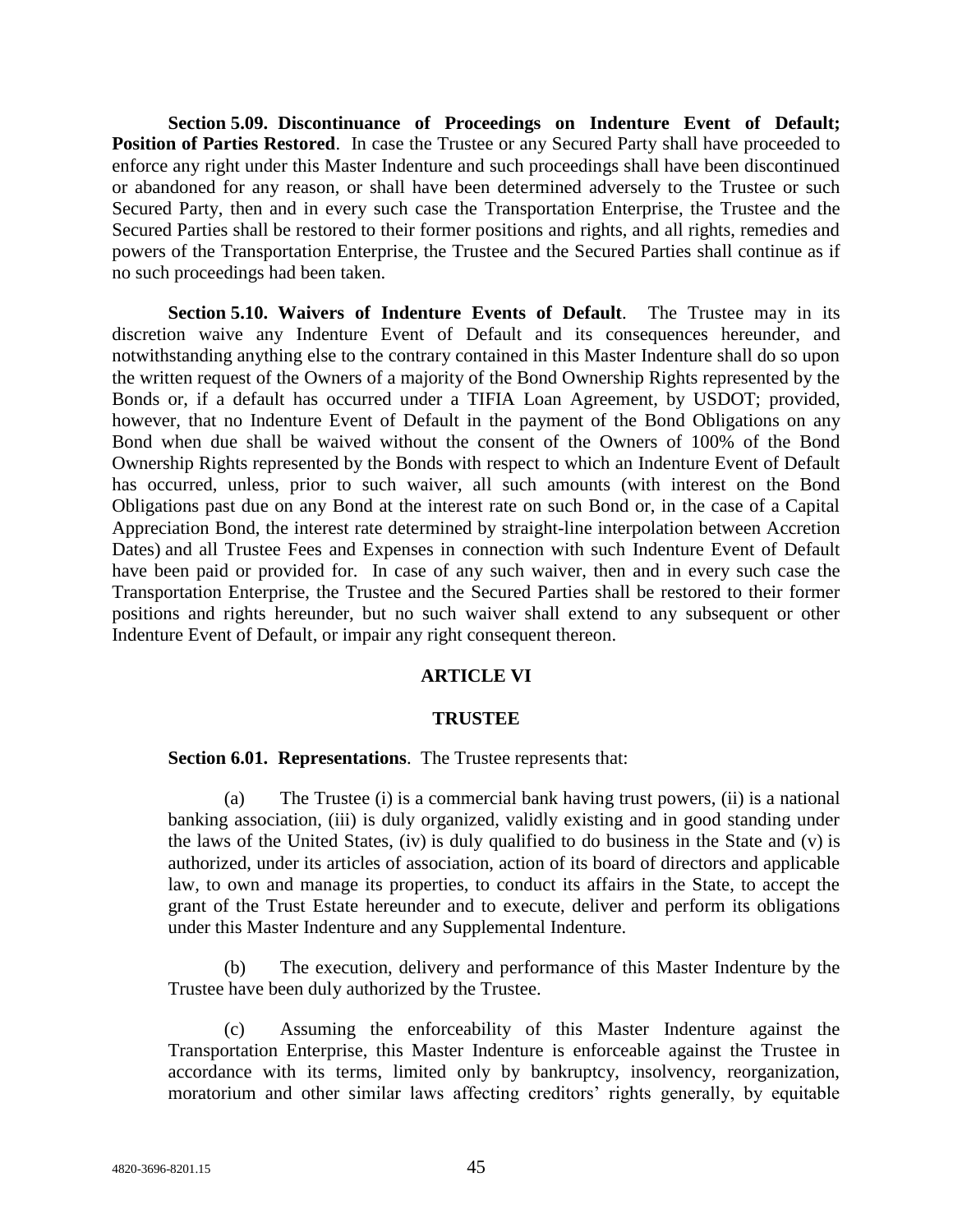principles, whether considered at law or in equity, by the exercise by the State and its governmental bodies of the police power inherent in the sovereignty of the State and by the exercise by the United States of the powers delegated to it by the Constitution of the United States.

(d) The execution, delivery and performance of the terms of this Master Indenture by the Trustee does not and will not conflict with or result in a violation or a breach of any law or the terms, conditions or provisions of any restriction or any agreement or instrument to which the Trustee is now a party or by which the Trustee is bound, or constitute a default under any of the foregoing or, except as specifically provided in this Master Indenture, result in the creation or imposition of a lien or encumbrance whatsoever upon the Trust Estate or any of the property or assets of the Trustee.

(e) There is no litigation or proceeding pending or threatened against the Trustee affecting the right of the Trustee to execute, deliver or perform its obligations under this Master Indenture.

**Section 6.02. Duties of the Trustee**. The Trustee hereby accepts the trusts imposed upon it by this Master Indenture and agrees to perform said trusts, but only upon and subject to the following express terms and conditions:

(a) The Trustee, prior to the occurrence of an Indenture Event of Default and after the curing of all Events of Default which may have occurred, undertakes to perform such duties and only such duties as are specifically set forth in this Master Indenture. In case an Indenture Event of Default has occurred (which has not been cured or waived), the Trustee shall exercise such of the rights and powers vested in it by this Master Indenture, and use the same degree of care and skill in their exercise as a reasonable and prudent man would exercise or use under the circumstances in the conduct of the affairs of another.

(b) The Trustee may execute any of the trusts or powers hereof and perform any of its duties by or through attorneys, agents, receivers or employees but shall not be answerable for the conduct of the same engaged in accordance with the standard set forth in subsection (a) of this Section, and shall be entitled to rely and act upon a written opinion of Bond Counsel concerning all matters of trust hereof and the duties hereunder, and may in all cases pay such reasonable compensation to all such attorneys, agents, receivers and employees as may reasonably be employed in connection with the trusts hereof.

(c) The Trustee shall not be responsible for any recital herein or in the Bonds, for the validity of the execution by the Transportation Enterprise of this Master Indenture, any Supplemental Indenture or any instruments of further assurance, for the sufficiency of the security for the Secured Obligations or for the value of the Trust Estate. The Trustee shall have no obligation to perform any of the duties of the Transportation Enterprise under this Master Indenture; and the Trustee shall not be responsible or liable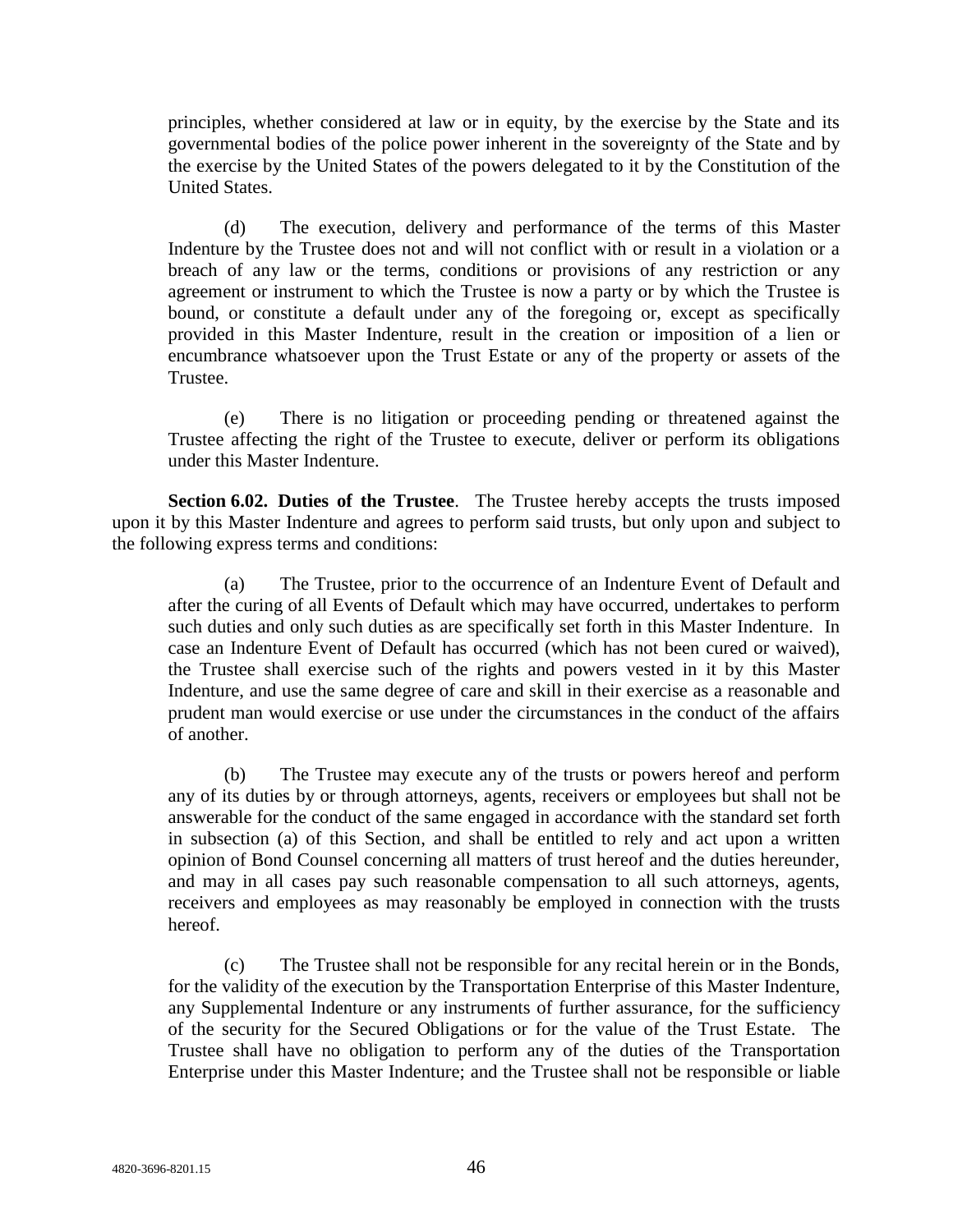for any loss suffered in connection with any investment of funds made by it pursuant to instructions from the Transportation Enterprise in accordance with Section 3.14 hereof.

(d) The Trustee shall not be accountable for the use of any Bonds delivered to the Original Purchaser pursuant to this Master Indenture or any Supplemental Indenture. The Trustee may become the Owner of Bonds with the same rights which it would have if not Trustee.

(e) The Trustee shall be protected in acting upon any notice, request, direction, instruction, consent, certificate, order, affidavit, letter, telegram or other paper or document reasonably believed by it to be genuine and correct and to have been signed or sent by the proper Person or Persons. Any action taken by the Trustee pursuant to this Master Indenture upon the request or authority or consent of any Person who at the time of making such request or giving such authority or consent is the Owner of any Bond shall be conclusive and binding upon any Bonds issued in place thereof.

(f) As to the existence or nonexistence of any fact or as to the sufficiency or validity of any instrument, paper or proceeding, the Trustee shall be entitled to rely upon a certificate signed by a Transportation Enterprise Representative or such other Person as may be designated for such purpose by the Transportation Enterprise, as sufficient evidence of the facts therein contained.

(g) The permissive right of the Trustee to do things enumerated in this Master Indenture shall not be construed as a duty and the Trustee shall not be answerable for other than its negligence or willful misconduct, including without limitation a breach of fiduciary duty or gross negligence.

(h) The Trustee shall not be required to take notice or be deemed to have notice of any Indenture Event of Default hereunder, except failure to pay a Bond Obligation or TIFIA Loan Obligation when due, unless the Trustee shall be specifically notified in writing of such Indenture Event of Default by the Transportation Enterprise, the Original Purchaser of a Bond, the Owner of a Bond or another Secured Party.

All moneys received by the Trustee shall, until used or applied or invested as herein provided, be held in trust in the manner and for the purposes for which they were received and shall be segregated from all other Accounts and Subaccounts held by the Trustee.

(j) The Trustee shall not be required to give any bond or surety in respect of the execution of the said trusts and powers or otherwise in respect of the premises.

(k) Notwithstanding anything in this Master Indenture to the contrary, the Trustee shall have the right, but shall not be required, to demand in respect of the delivery of any Bonds, the withdrawal of any cash, or any action whatsoever within the purview of this Master Indenture, any showings, certificates, opinions, calculations, appraisals, directions, instructions or other information, or corporate action or evidence thereof, in addition to that by the terms hereof required, as a condition of such action by the Trustee.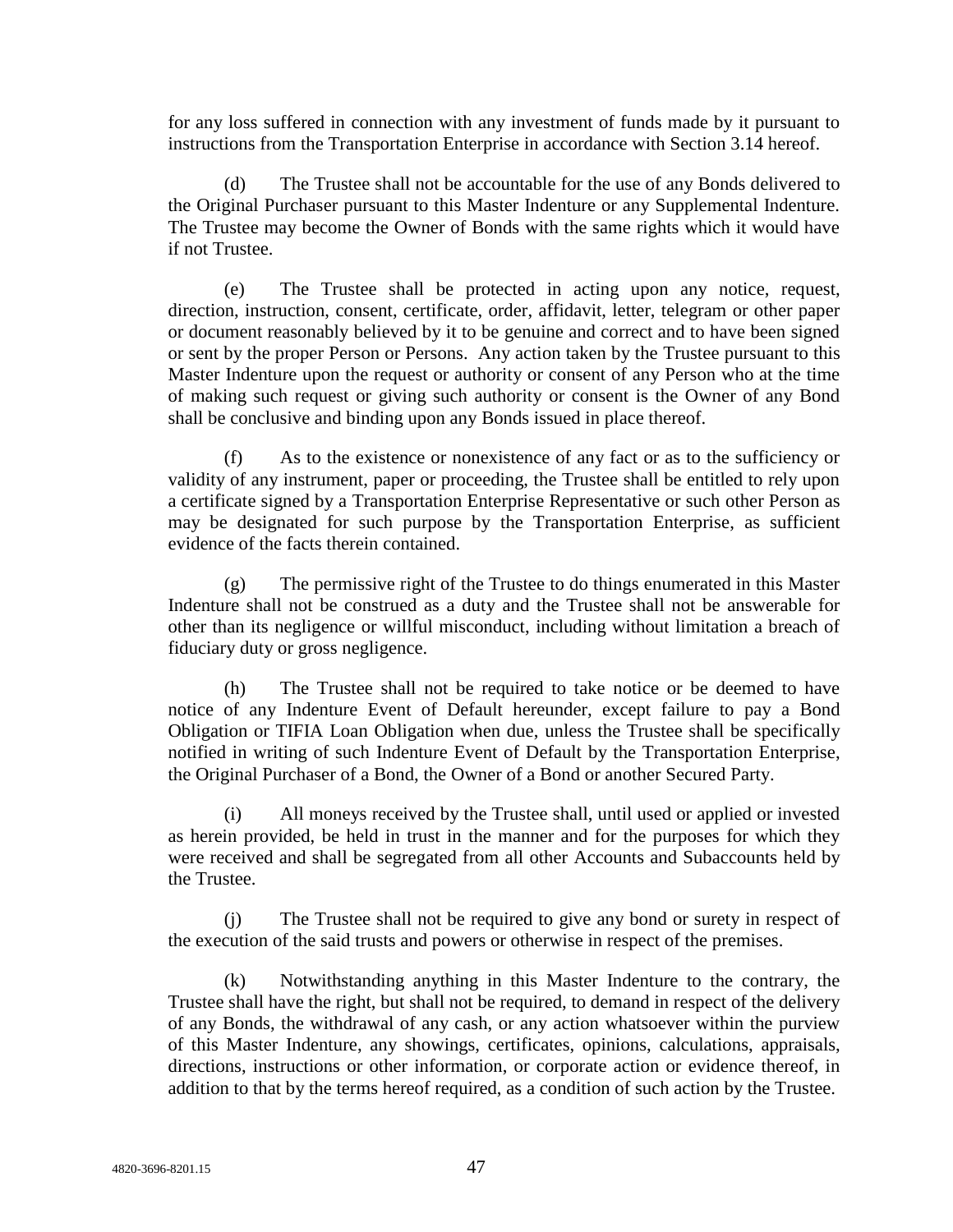(l) Whenever in the administration of the trusts or duties imposed upon it by this Master Indenture the Trustee shall deem it necessary that a matter be proved or established prior to taking or not taking any action hereunder, such matter may be deemed to be conclusively proved and established by a certificate of a Transportation Enterprise Representative, and such certificate shall be full warrant to the Trustee for any action taken or not taken by it in good faith under the provisions of this Master Indenture in reliance on such certificate.

(m) The Trustee shall not be permitted to unilaterally resolve ambiguities in this Master Indenture or the Bonds in any manner that shall be deemed to be conclusively binding on Owners.

(n) The Trustee may, as a condition to taking any action at the request or direction of a Secured Party pursuant to Article V hereof, require that a satisfactory indemnity bond be furnished to it for the reimbursement of its reasonable fees and expenses and the liability that it may incur as a result of such action.

(o) Records of the deposits to, withdrawals from and investment earnings on moneys in the Accounts and Subaccounts held by the Trustee hereunder shall be retained by the Trustee until six years after the later of the final payment of the last Bond.

(p) The Trustee shall deliver written reports to the Transportation Enterprise within 15 days after the end of each calendar month that include at least the following information: (i) the balance in each Fund, Subfund, Account and Subaccount held by the Trustee as of the first day and the last day of such calendar month; (ii) all moneys received by the Trustee during such calendar month, broken down by source, including but not limited to amounts transferred or disbursed to the Trustee from the Pledged Revenues Account and earnings from the investment moneys held by the Trustee or the State Treasurer as part of any Account or Subaccount, and by the Account or Subaccount into which such moneys are deposited; (iii) all disbursements from each Fund, Subfund, Account and Subaccount held by the Trustee during such calendar month; and (iv) all transfers to and from each Fund, Subfund, Account and Subaccount held by the Trustee or the State Treasurer.

(q) The Trustee shall notify the Transportation Enterprise within ten days after any claim by any Secured Party or any other Person that any certification, representation or agreement of the Trustee set forth in Section 6.01 hereof is not accurate or complete or that the Trustee has failed to perform any of its duties or obligations under or has failed to comply with any provision of this Master Indenture or any Supplemental Indenture.

(r) Without limiting the duties of the Trustee expressly set forth herein, the Trustee shall have no obligation or responsibility whatsoever in connection with (i) any federal or state tax-exempt status of the Bonds or the interest thereon; (ii) the consequences of investment or non-investment of any funds or accounts relating to the Bonds or any Credit Facility under Section 148 of the Code; (iii) the calculation of any amount required to be rebated to the United States under Section 148 of the Code; or (iv)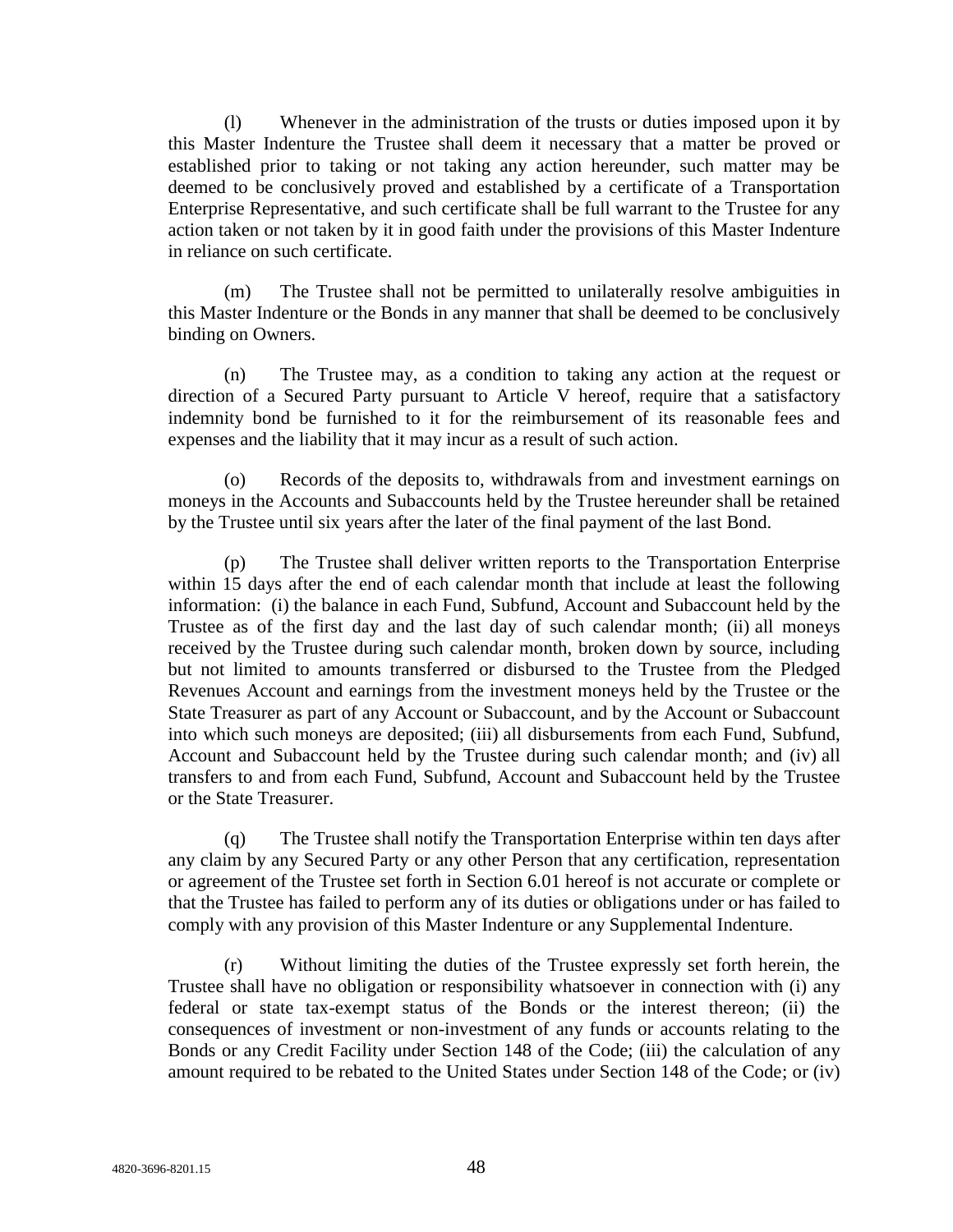any restrictions on the use of moneys as may be set forth in any Tax Compliance Certificate.

**Section 6.03. Trustee Fees and Expenses**. The Trustee shall be entitled to the Trustee Fees and Expenses as Project O&M Expenses payable from the Project O&M Account and as provided in Section 5.02(e) hereof following an Indenture Event of Default, subject to the compensation agreement between the Trustee and the Transportation Enterprise, which, notwithstanding any other provision hereof, may be amended at any time by agreement of the Transportation Enterprise and the Trustee without the consent of or notice to any other Secured Party. In no event shall the Trustee be obligated to advance its own funds in order to take any action hereunder.

#### **Section 6.04. Resignation or Replacement of Trustee**.

(a) The present or any future Trustee may resign by giving written notice to the Transportation Enterprise not less than 60 days before such resignation is to take effect. Such resignation shall take effect only upon the appointment of a successor qualified as provided in subsection (c) of this Section. If no successor is appointed within 60 days following the date designated in the notice for the Trustee's resignation to take effect, the resigning Trustee may petition a court of competent jurisdiction for the appointment of a successor. The present or any future Trustee may be removed at any time (i) by the Transportation Enterprise in the event the Transportation Enterprise reasonably determines that the Trustee is not duly performing its obligations hereunder or that such removal is in the best interests of the Transportation Enterprise or the Secured Parties, provided that the Trustee may not be removed during the pendency of an Indenture Event of Default without the written consent of the Owners of a majority of the Bond Ownership Rights represented by the Senior Bonds and, during the pendency of a Bankruptcy Related Event, the written consent of USDOT; or (ii) by an instrument in writing executed by the Owners of a majority of the Bond Ownership Rights represented by the Senior Bonds and USDOT for any reason or for no reason.

(b) In case the present or any future Trustee shall at any time resign or be removed or otherwise become incapable of acting, a successor may be appointed by the Transportation Enterprise. Upon making any such appointment, the Transportation Enterprise shall forthwith give notice thereof to each Owner of Bonds and USDOT, which notice may be given concurrently with the notice of resignation given by any resigning Trustee and shall include a description of the right of the each Owner of Senior Bonds and USDOT to object to the appointment. Any successor Trustee appointed by the Transportation Enterprise pursuant to this subsection shall be removed by the Transportation Enterprise if the Owners of a majority of the Bond Ownership Rights represented by the Senior Bonds and USDOT object to the appointment by an instrument or concurrent instruments signed by such Owners, or their duly appointed attorneys-infact, and USDOT delivered to the Transportation Enterprise within 60 days following the date of the Transportation Enterprise's notice of the appointment of such successor. If the Owners of a majority of the Bond Ownership Rights represented by the Senior Bonds and USDOT object to the appointment of a successor Trustee pursuant to this subsection, the Transportation Enterprise shall appoint another successor Trustee and the Owners of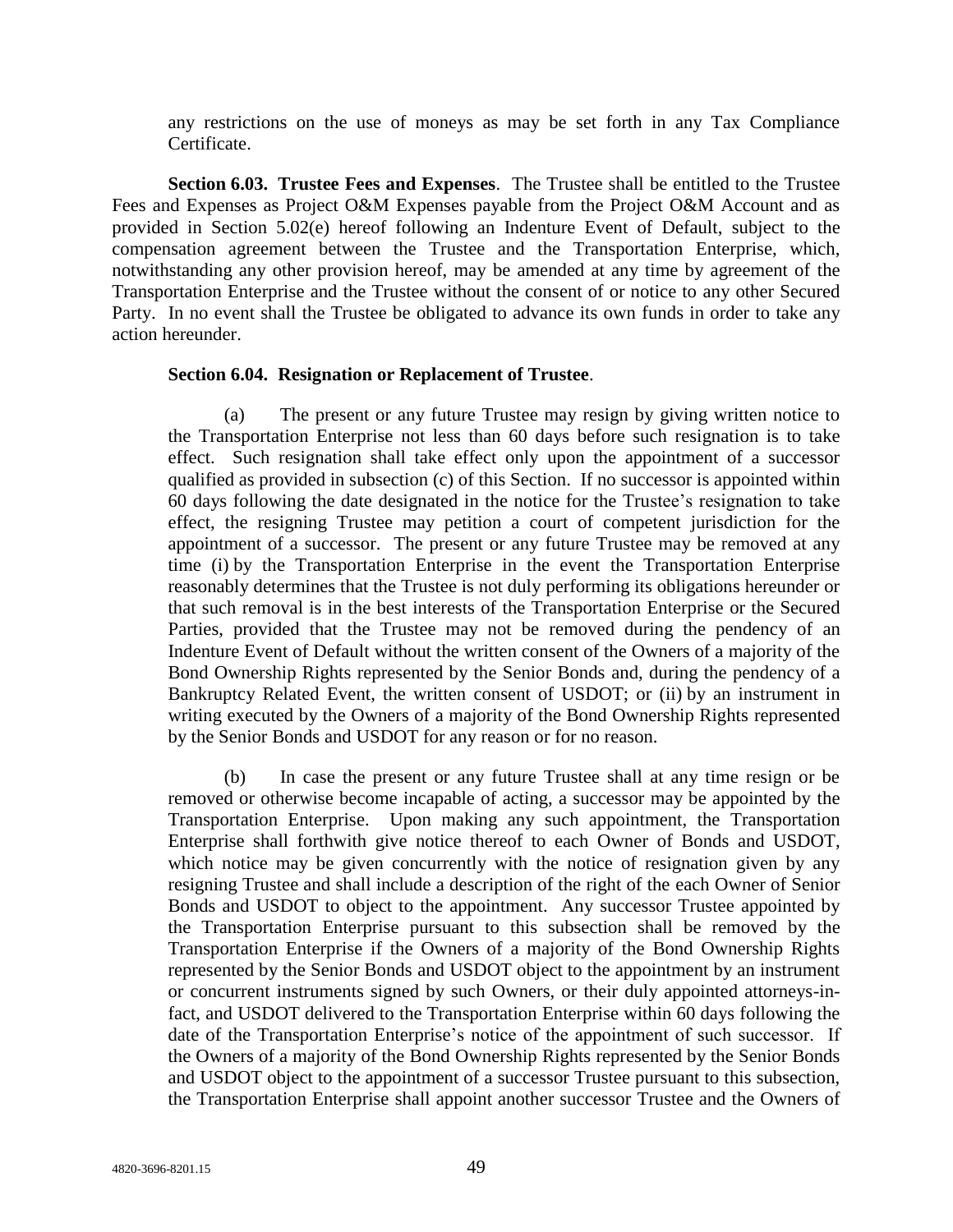the Senior Bonds and USDOT shall have the same right to object to the new successor Trustee.

(c) Every successor Trustee shall be a bank or trust company in good standing, with an office located in the State, duly authorized to exercise trust powers and subject to examination by federal or state authority, qualified to act hereunder, having a capital and surplus of not less than \$50,000,000. Any successor Trustee appointed hereunder shall execute, acknowledge and deliver to the Transportation Enterprise an instrument accepting such appointment hereunder, and thereupon such successor shall, without any further act, deed or conveyance, become vested with all the estates, properties, rights, powers and trusts of its predecessor in the trust hereunder with like effect as if originally named as Trustee herein; but the Trustee retiring shall, nevertheless, on the written demand of its successor, execute and deliver an instrument conveying and transferring to such successor, upon the trusts herein expressed, all the estates, properties, rights, powers and trusts of the predecessor, which shall duly assign, transfer and deliver to the successor all properties and moneys held by it under this Master Indenture. Should any instrument in writing from the Transportation Enterprise be required by any successor for more fully and certainly vesting in and confirming to it, such instrument in writing shall, at the reasonable discretion of the Transportation Enterprise, be made, executed, acknowledged and delivered by the Transportation Enterprise on request of such successor.

(d) The instruments evidencing the resignation or removal of the Trustee and the appointment of a successor hereunder, together with all other instruments provided for in this Section shall be filed and/or recorded by the successor Trustee in each recording office, if any, where this Master Indenture shall have been filed and/or recorded.

**Section 6.05. Conversion, Consolidation or Merger of Trustee**. Any bank or trust company into which the Trustee or its successor may be converted or merged, or with which it may be consolidated, or to which it may sell or transfer its trust business as a whole shall be the successor of the Trustee under this Master Indenture with the same rights, powers, duties and obligations and subject to the same restrictions, limitations and liabilities as its predecessor, all without the execution or filing of any papers or any further act on the part of any of the parties hereto or thereto, anything herein or therein to the contrary notwithstanding. In case any of the Bonds shall have been executed, but not delivered, any successor Trustee may adopt the signature of any predecessor Trustee, and deliver the same as executed; and, in case any of such Bonds shall not have been executed, any successor Trustee may execute such Bonds in the name of such successor Trustee.

**Section 6.06. Intervention by Trustee**. In any judicial proceeding to which the Transportation Enterprise is a party and which in the opinion of the Trustee and its counsel has a substantial bearing on the interests of the Secured Parties, the Trustee may intervene on behalf of Owners of the Bonds and USDOT, and shall do so if requested in writing by the Owners of at least 10% of the Bond Ownership Rights represented by the Senior Bonds or USDOT, provided, the Trustee may, as a condition to taking any action at the request or direction of the Owners or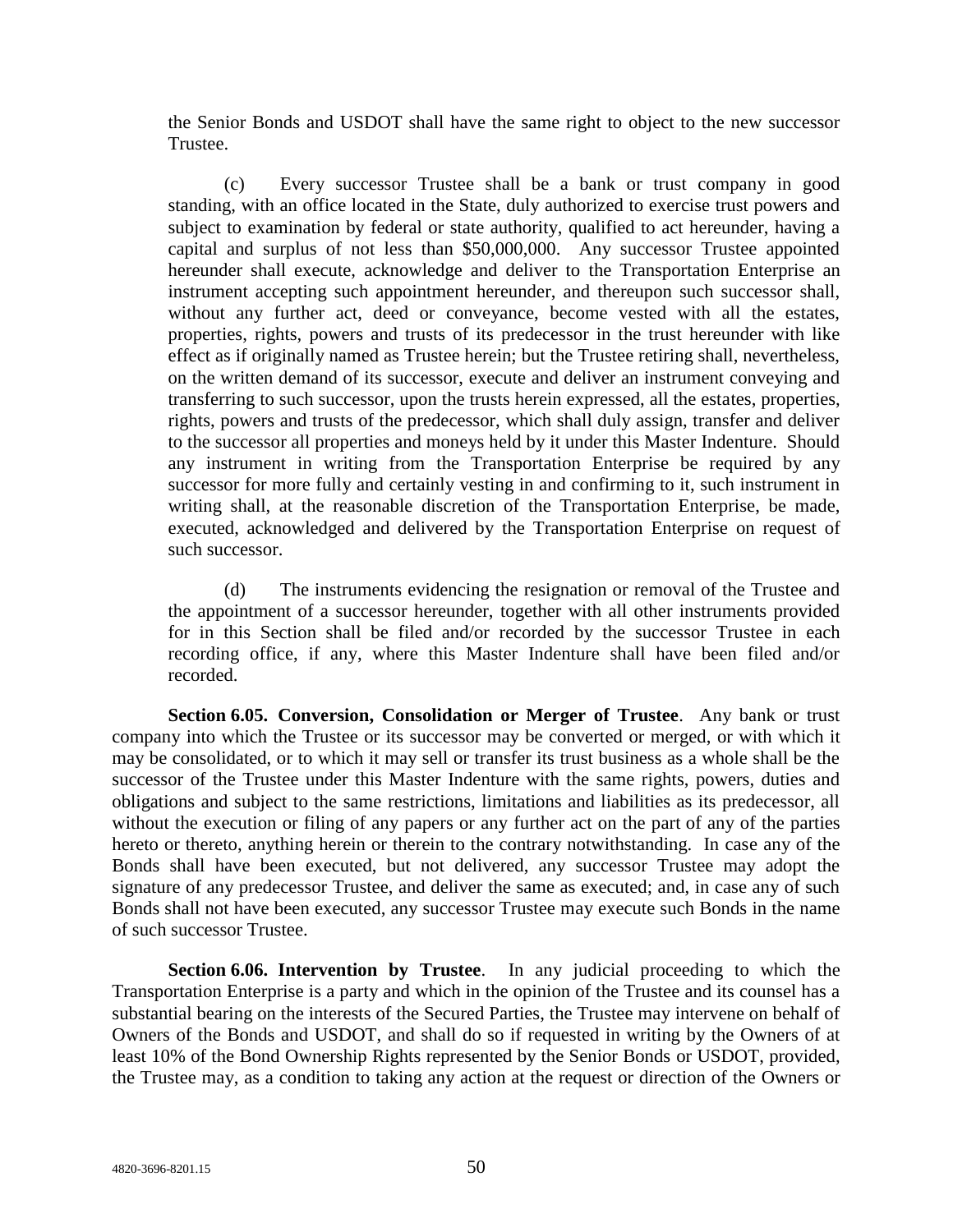USDOT, require that a satisfactory indemnity bond be furnished to it for the reimbursement of its reasonable fees and expenses and the liability that it may incur as a result of such action.

# **ARTICLE VII**

## **SUPPLEMENTAL INDENTURES AND AMENDMENTS TO CERTAIN AGREEMENTS**

**Section 7.01. Supplemental Indentures Not Requiring Consent of Owners**. The Transportation Enterprise and the Trustee may, without the consent of, or notice to, the Owners, USDOT or any other Secured Party, enter into a Supplemental Indenture for any one or more or all of the following purposes:

(a) to amend, modify or restate the Glossary in any manner directed by the Transportation Enterprise in writing, provided that the Transportation Enterprise has certified in writing that, after such amendment, modification or restatement, the Glossary is accurate and that such amendment, modification or restatement does not materially modify the substantive provisions of the Master Indenture or any Supplemental Indenture;

(b) to add additional covenants to the covenants and agreements of the Transportation Enterprise or the Trustee set forth herein;

(c) to impose conditions that limit the issuance of Additional Obligations;

(d) to add a test similar to the Coverage Test set forth in Section 4.02 hereof with respect to the Debt Service on Junior Bonds;

(e) to create priorities within a Lien Priority or, with the written consent of USDOT, among TIFIA Loans;

(f) to modify the CDOT Project;

(g) to modify the Project in a manner that the Transportation Enterprise certifies is projected to increase Pledged Revenues; provided that the U.S. 36 Project shall not be modified without the written consent of USDOT;

(h) to add additional revenues, properties or collateral to the Trust Estate;

(i) to cure any ambiguity, or to cure, correct or supplement any defect or omission or inconsistent provision contained in the Master Indenture or any Supplemental Indenture or to add or modify any other provision that a Transportation Enterprise Representative certifies in writing is necessary or desirable;

(j) to facilitate the receipt of Pledged Revenues;

(k) to effect or facilitate any change to avoid an Adverse Tax Event, including, but not limited to, a change to conform to any guidance or regulations promulgated by the United States Internal Revenue Service or the United States Treasury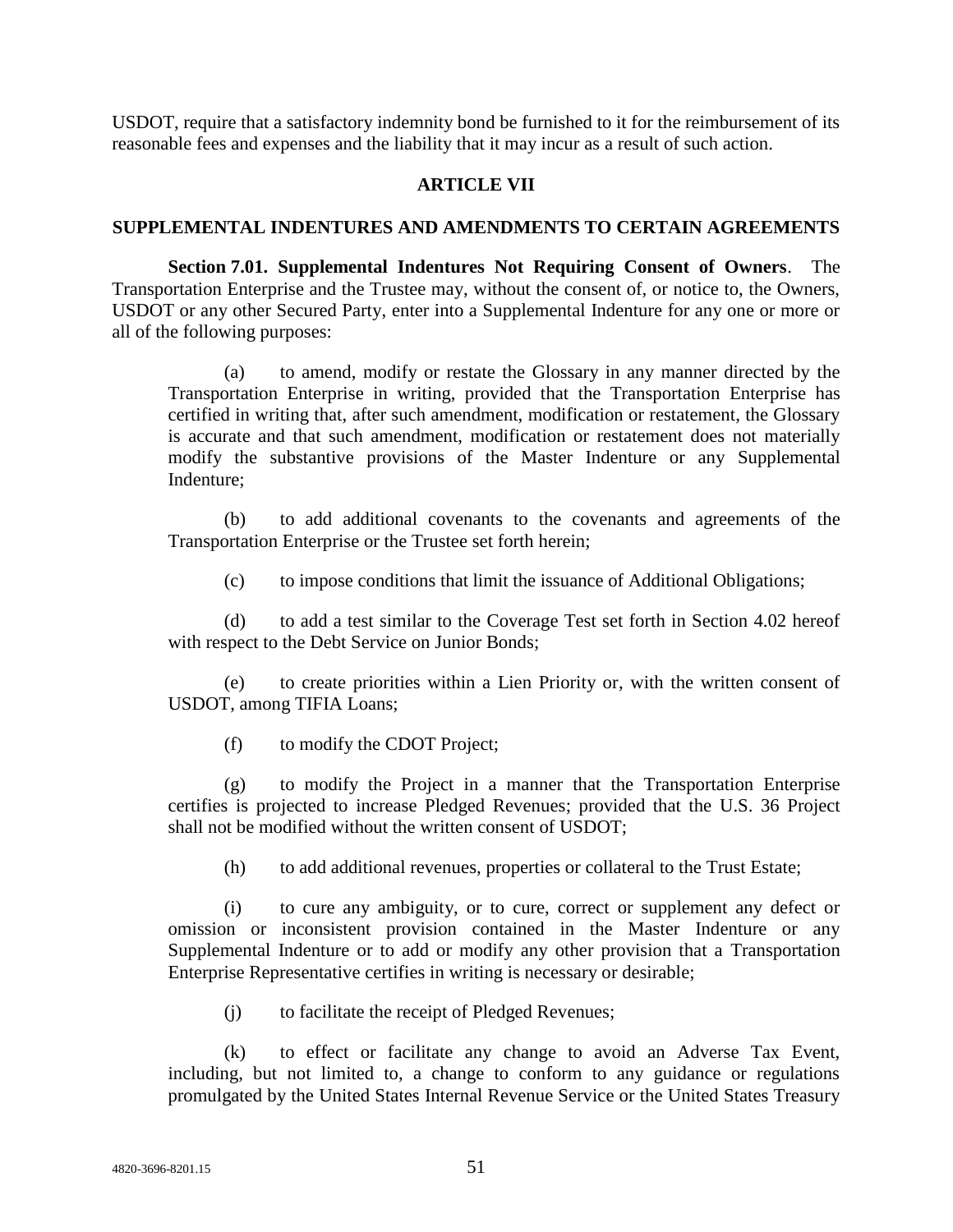Department that relate to the treatment for federal income tax purposes of any Outstanding or proposed Bonds;

(l) to amend any existing provision hereof or to add additional provisions which, in the opinion of Bond Counsel, are necessary or advisable (i) to qualify, or to preserve the qualification of, any Bonds for exemption from taxation and assessment in the State; (ii) to qualify, or to preserve the qualification of, this Master Indenture or any Supplemental Indenture under the federal Trust Indenture Act of 1939; or (iii) to qualify, or preserve the qualification of, any Bonds or any Credit Facility for an exemption from registration or other limitations under the laws of any state or territory of the United States:

(m) to amend any provision hereof relating to the Rebate Account if, in the opinion of Bond Counsel, such amendment does not cause an Adverse Tax Event;

(n) to provide for or eliminate book-entry registration of any of the Bonds;

(o) to obtain or maintain a rating of the Bonds or any TIFIA Loan by a nationally recognized securities rating agency;

(p) to authorize the issuance of Bonds or entering into TIFIA Loans in accordance with Article I hereof;

(q) to amend any provision hereof applicable only to or only to the issuance of Bonds that are payable from the Trust Estate on a basis subordinate to any outstanding Secured Obligation;

(r) to facilitate the provision of or an amendment to a Credit Facility or Hedge Facility in accordance with Section 4.09 hereof;

(s) to facilitate any amendment to any TIFIA Loan Agreement, the CDOT O&M Loan Agreement or the I-25 Excess Revenues IGA entered into in accordance with Section 7.04 hereof;

(t) to establish additional Accounts or Subaccounts necessary or useful in connection with any Supplemental Indenture authorized by any other provision of this Section;

(u) to create and provide for the funding of a Hedging Acquisition Account (as defined in the related TIFIA Loan Agreement) if and as required by any TIFIA Loan Agreement or any Supplemental Indenture authorizing a TIFIA Loan; or

(v) to effect any other change that, in the reasonable judgment of the Transportation Enterprise (which may be exercised in reliance upon certifications or advice provided by investment bankers or others with experience in the municipal bond industry), does not materially adversely affect the rights of the Secured Parties.

## **Section 7.02. Supplemental Indentures Requiring Consent of Secured Parties**.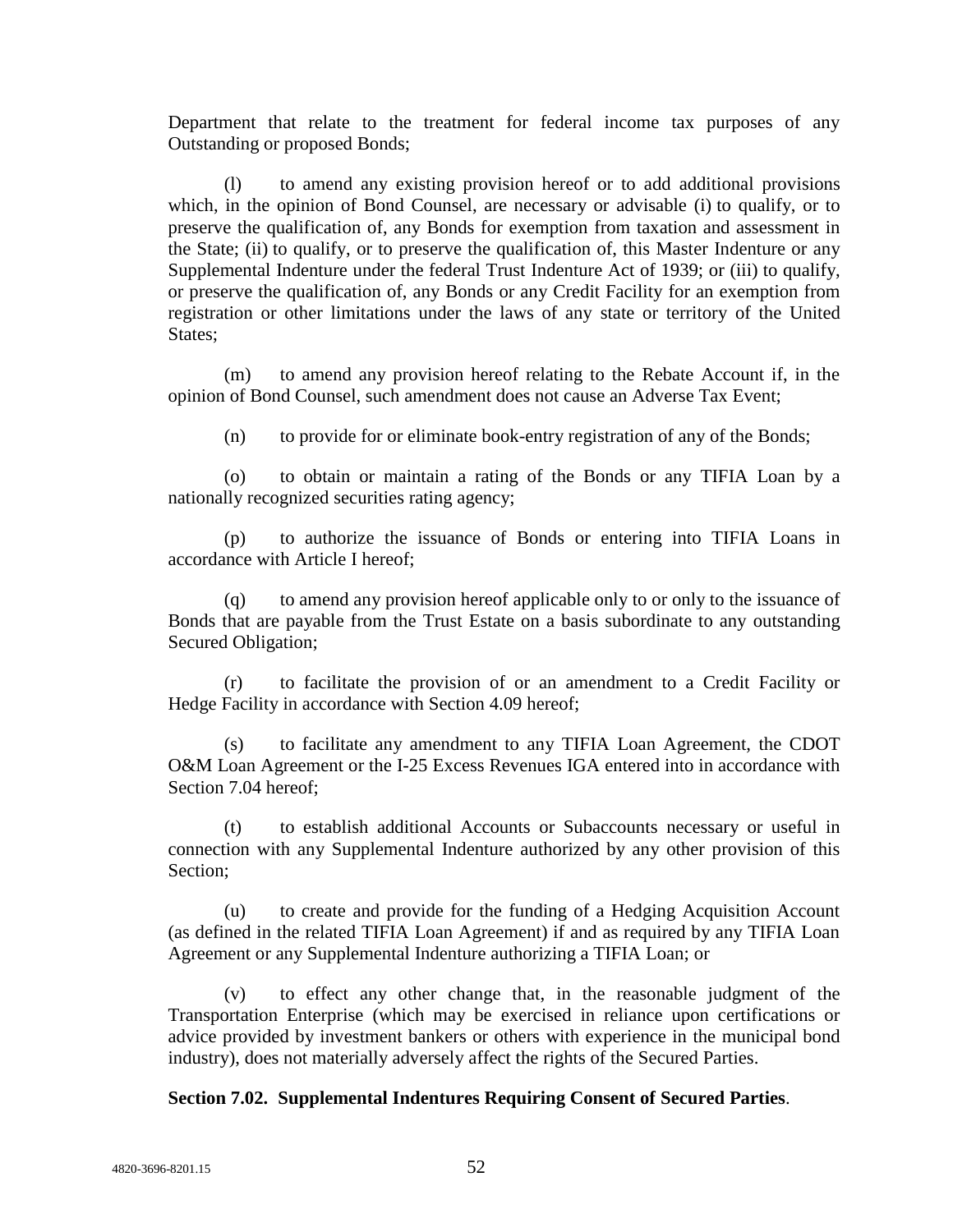(a) Except as expressly provided in Section 7.01 hereof, the Transportation Enterprise and the Trustee may not enter into a Supplemental Indenture without the written consent of the Secured Parties affected by such Supplemental Indenture (which, in the case of the Owners of any Lien Priority of Bonds shall be given by the Owners of not less than a majority of the Bond Ownership Rights represented by such Lien Priority of Bonds); provided, however, that no Supplemental Indenture described below may be entered into without the written consent of all the Secured Parties affected thereby:

(i) a reduction of the interest rate, Debt Service, Redemption Price or Purchase Price payable on any Bond, a change in the maturity date of any Bond, a change in the Original Principal Amount of any Capital Appreciation Bond, a change in any Interest Payment Date for any Current Interest Bond or any Accretion Date for any Capital Appreciation Bond or a change in the redemption provisions applicable to any Bond;

(ii) a reduction of the interest rate or Debt Service payable on any TIFIA Loan, a change in the manner in which any amount payable on any TIFIA Loan is calculated or a change in the date on which any amount payable under any TIFIA Loan is payable;

(iii) the creation of a priority right in the Trust Estate of another Secured Party over the right of the affected Secured Party, except as permitted herein; or

(iv) a reduction in the percentage of the Bond Ownership Rights required for consent to any Supplemental Indenture or to exercise any other rights under this Master Indenture.

(b) If at any time the Trustee shall propose to execute and deliver any Supplemental Indenture for any of the purposes of this Section, the Trustee shall cause notice of the proposed execution and delivery of such Supplemental Indenture to be mailed to the Owners of the Bonds at the addresses last shown on the registration records of the Trustee and to the other Secured Parties at the addresses last shown in the agreements governing the rights of such other Secured Parties at the expense of the Transportation Enterprise. Such notice shall briefly set forth the nature of the proposed Supplemental Indenture and shall state that copies thereof are on file at the Denver, Colorado corporate trust office of the Trustee for inspection by all Owners. If, within 60 days or such longer period as shall be prescribed by the Transportation Enterprise following the mailing of such notice, (A) the Owners of not less than a majority, or, with respect to the matters specified in paragraphs (i) through (iv) of subsection (a) of this Section, 100%, of the Bond Ownership Rights of the Outstanding Bonds of each Lien Priority affected by such Supplemental Indenture at the time of the execution of any such Supplemental Indenture and (B) the other Secured Parties affected by such Supplemental Indenture shall have consented to and approved the execution thereof as herein provided, no Secured Party shall have any right to object to any of the terms and provisions contained therein, or the operation thereof, or to enjoin or restrain the Trustee from executing the same or from taking any action pursuant to the provisions thereof.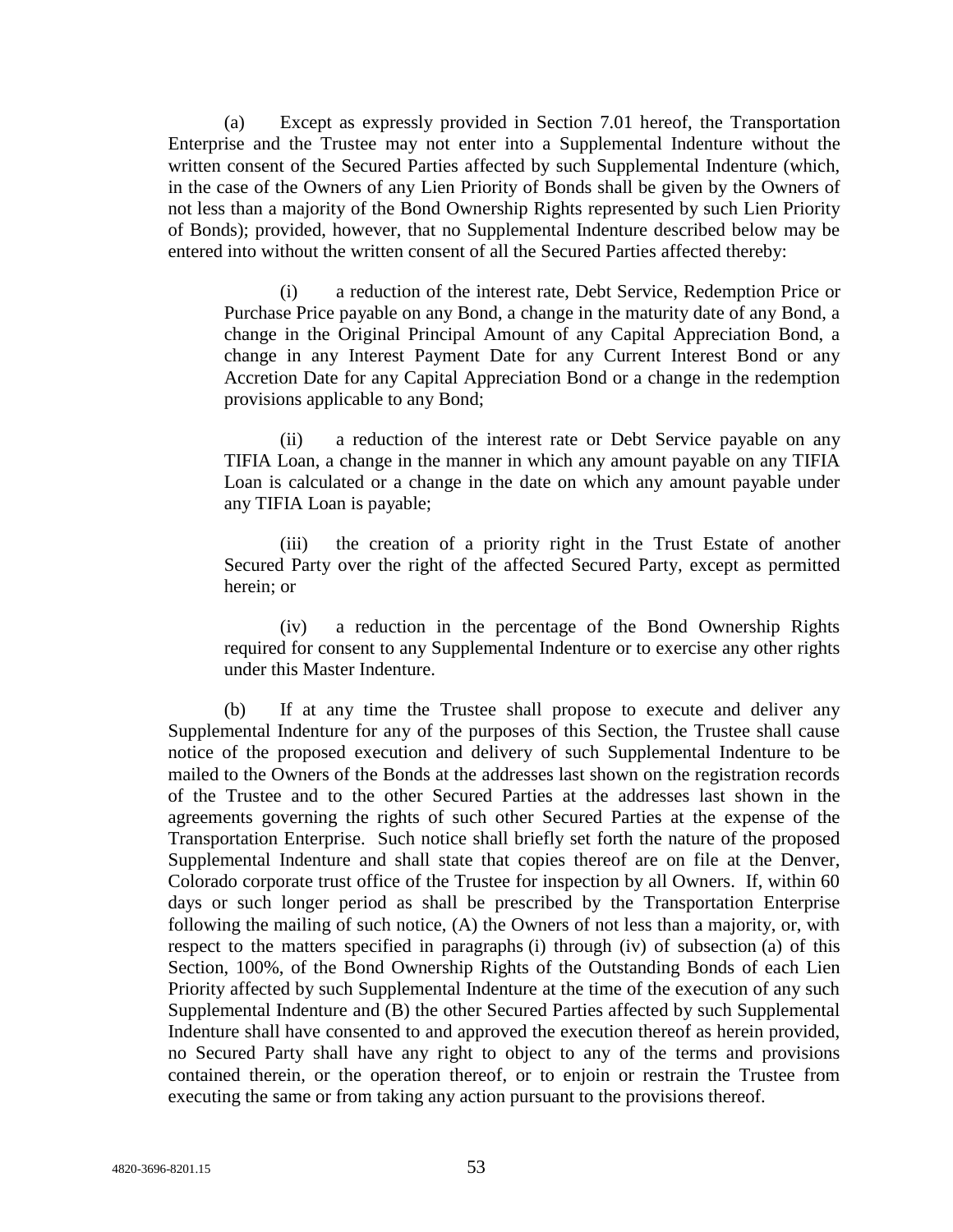**Section 7.03. Execution of Supplemental Indenture**. Any Supplemental Indenture executed and delivered in accordance with the provisions of this Article shall thereafter form a part of the Master Indenture; and all the terms and conditions contained in any such Supplemental Indenture shall be deemed to be part of this Master Indenture for any and all purposes. In case of the execution and delivery of any Supplemental Indenture, express reference may be made thereto in the text of the Bonds executed and delivered thereafter, if any, if deemed necessary or desirable by the Trustee. As a condition to executing any Supplemental Indenture or amendment to this Master Indenture or consenting to any amendment to the 2011 TIFIA Loan Agreement, the CDOT O&M Loan Agreement and the I-25 Excess Revenues IGA, the Trustee shall be entitled to receive and rely upon a written opinion of Bond Counsel to the effect that the execution thereof is authorized or permitted under this Master Indenture, the Supplemental Indentures and FASTER and will not cause an Adverse Tax Event.

**Section 7.04. Amendment of 2011 TIFIA Loan Agreement, CDOT O&M Loan Agreement and I-25 Excess Revenues IGA**. The 2011 TIFIA Loan Agreement, the CDOT O&M Loan Agreement and I-25 Excess Revenues IGA may be amended from time-to-time in accordance with their terms without the consent of the Trustee or the Secured Parties, provided that (a) a copy of each such amendment shall be delivered to the Trustee and provided that (b) if the amendment decreases the amounts payable to the Transportation Enterprise thereunder, delays the time at which amounts payable to the Transportation Enterprise are paid to the Transportation Enterprise thereunder, increases the amounts payable by the Transportation Enterprise thereunder or accelerates the time at which amounts payable by the Transportation Enterprise are paid by the Transportation Enterprise, the Transportation Enterprise shall provide the Trustee with a certificate from a Financial Consultant, letters from Rating Agencies or other evidence that the execution and delivery of such amendment, in and of itself, will not reduce any rating assigned to any Outstanding Bonds by any Rating Agency.

#### **ARTICLE VIII**

#### **DEFEASANCE**

**Section 8.01. Discharge of Master Indenture**. If (a) 100% of all the Secured Obligations due, or to become due, have been paid, or provision shall have been made for the payment thereof in accordance with Section 8.02 hereof with respect to any Bonds, in accordance with any TIFIA Loan Agreement with respect to any TIFIA Loan Agreement and in accordance with the applicable Credit Facility or Hedge Facility agreement in the case of any obligations to the providers of such Credit Facility or Hedge Facility, (b) all rebate payments payable to the United States with respect to the Bonds have been paid, or provision shall have been made for the payment thereof, (c) all other amounts payable hereunder (including, but not limited to, Trustee Fees and Expenses) have been paid, or provision shall have been made for the payment thereof, and (d) the opinion of Bond Counsel required by Section 8.03 hereof has been delivered, then, (i) the right, title and interest of the Trustee in and to the Trust Estate shall terminate and be discharged (referred to herein as the "discharge" of this Master Indenture); (ii) the Trustee shall transfer and convey to or to the written order of the Transportation Enterprise all property that was part of the Trust Estate, including but not limited to any moneys held in any Account or Subaccount hereunder, except any Defeasance Escrow Fund created pursuant to Section 8.02 hereof (which Defeasance Escrow Fund shall continue to be held in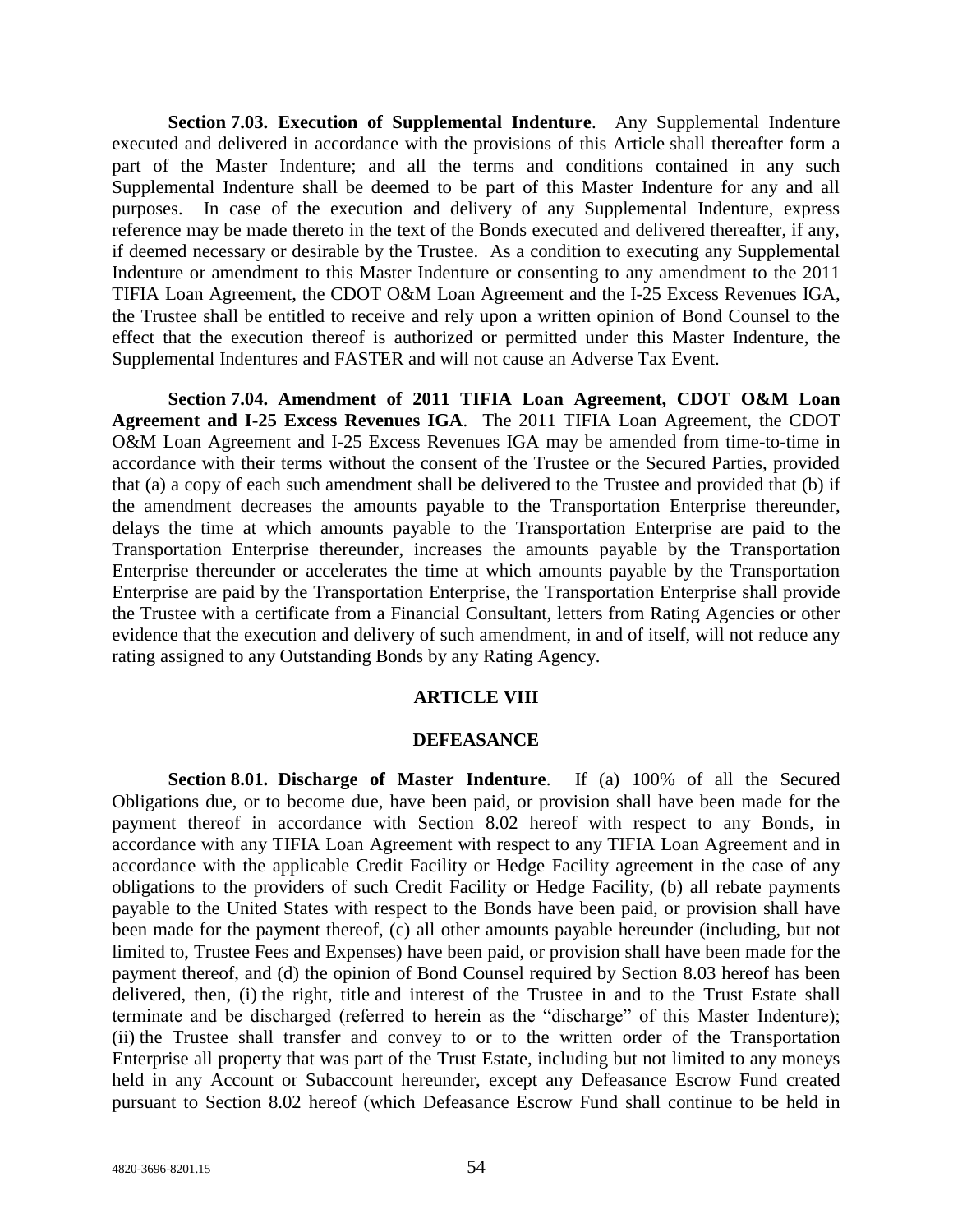accordance with the agreement governing the administration thereof); and (iii) the Trustee shall execute any instrument requested by the Transportation Enterprise to evidence such discharge, transfer and conveyance.

## **Section 8.02. Defeasance of Bonds**.

(a) All or any portion of the Outstanding Bonds shall be deemed to have been paid (referred to herein as "defeased") prior to their maturity or redemption if:

(i) if the defeased Bonds are to be redeemed prior to their maturity, the Transportation Enterprise has irrevocably instructed the Trustee to give notice of redemption of such Bonds in accordance with this Master Indenture and any applicable Supplemental Indenture;

(ii) there has been deposited in trust in a Defeasance Escrow Fund either moneys in an amount which shall be sufficient, or Defeasance Securities, to pay the principal of and the interest on which when due, and without any reinvestment thereof, will provide moneys which, together with the moneys, if any, deposited into or held in the Defeasance Escrow Fund, shall be sufficient to pay when due the Debt Service or Redemption Price, as applicable, due and to become due on the defeased Bonds on and prior to the redemption date or maturity date thereof, as the case may be;

(iii) a certified public accountant has delivered a verification report verifying the deposit described in paragraph (ii) of this subsection; and

(iv) the opinion of Bond Counsel required by Section 8.03 hereof has been delivered.

(b) The Defeasance Securities and moneys deposited in a Defeasance Escrow Fund pursuant to this Section and the principal and interest payments on such Defeasance Securities shall not be withdrawn or used for any purpose other than, and shall be held in trust solely for, the payment of the Debt Service on and Redemption Price of the defeased Bonds; provided, however, that (i) any moneys received from principal and interest payments on such Defeasance Securities that are not required to pay the Debt Service on or Redemption Price of the defeased Bonds on the date of receipt shall, to the extent practicable, be reinvested in Defeasance Securities maturing at the times and in amounts sufficient to pay when due the Debt Service on and Redemption Price to become due on the defeased Bonds on or prior to the redemption date or maturity date thereof, as the case may be; and (ii) any moneys or Defeasance Investment Securities may be withdrawn from a Defeasance Escrow Fund if (A) the moneys and Defeasance Investment Securities that are on deposit in the Defeasance Escrow Fund, including any moneys or Defeasance Investment Securities that are substituted for the moneys or Defeasance Investment Securities that are withdrawn from the Defeasance Escrow Fund, satisfy the conditions stated in subsection (a)(ii) of this Section and (B) a verification report and Bond Counsel opinion are delivered that comply with subsections  $(a)(iii)$  and  $(a)(iv)$  of this Section.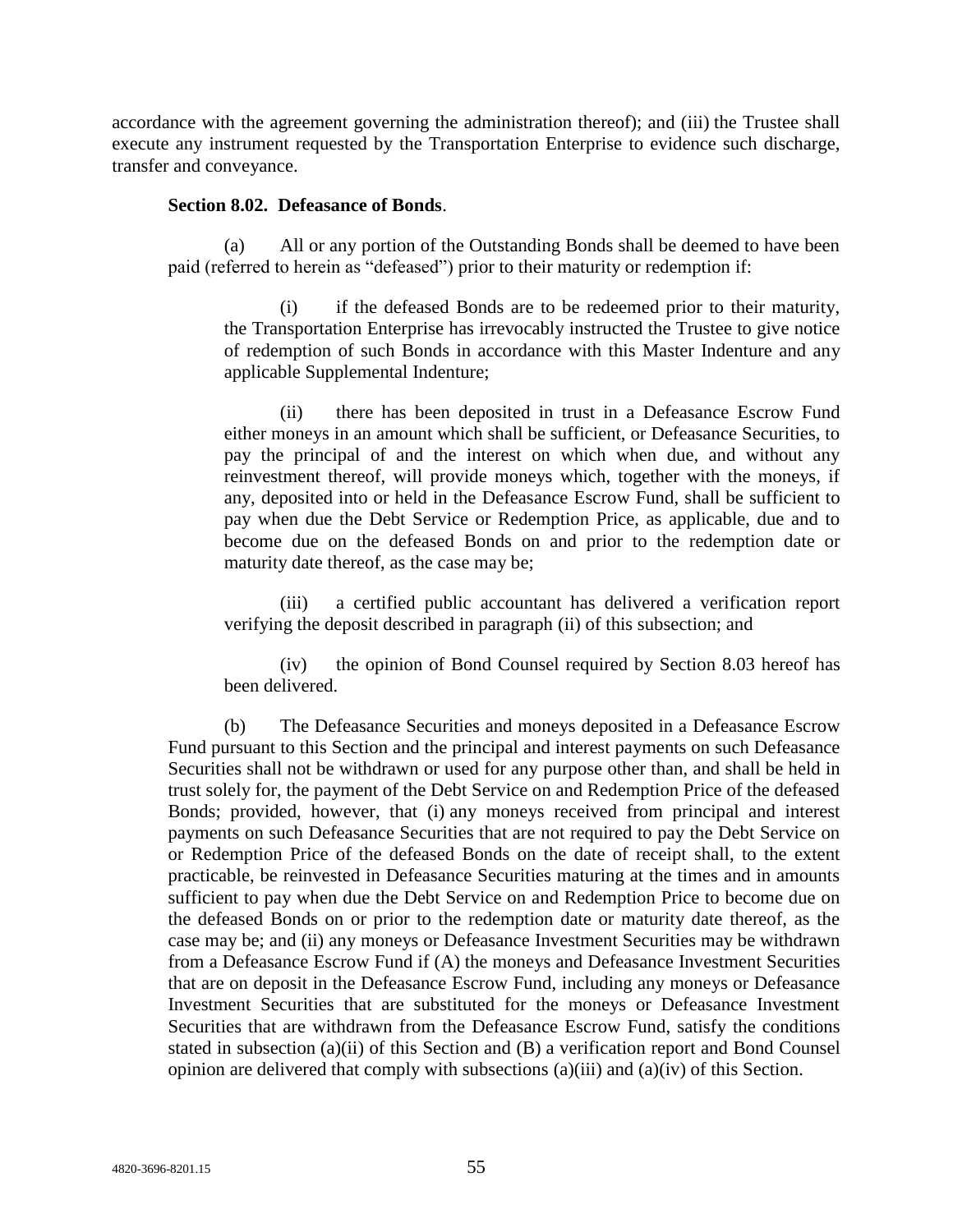(c) Any Bonds that are defeased as provided in this Section shall no longer be secured by or entitled to any right, title or interest in or to the Trust Estate, and the Debt Service on and Redemption Price thereof shall be paid solely from the Defeasance Securities and money held in the Defeasance Escrow Fund.

**Section 8.03. Opinion of Bond Counsel**. Prior to any discharge of this Master Indenture pursuant to Section 8.01 hereof or the defeasance of any Bonds pursuant to Section 8.02 hereof, Bond Counsel must have delivered a written opinion to the effect that all requirements of this Master Indenture for such discharge or defeasance have been complied with and that such discharge or defeasance will not constitute a violation by the Transportation Enterprise of its tax covenant in Section 4.08 hereof.

**Section 8.04. Defeasance of Less than all Bonds of a Particular Series or Maturity**. If less than all the Bonds of any particular Series, any particular maturity of any Series or any particular interest rate within a maturity of a Series are defeased, the Trustee shall institute a system to preserve the identity of the individual Bonds or portions thereof that are defeased, regardless of changes in Bond numbers attributable to transfers and exchanges of Bonds.

### **ARTICLE IX**

#### **MISCELLANEOUS**

**Section 9.01. Relationship between TIFIA Loan Agreements and Indenture**. Notwithstanding any other provision of this Master Indenture or any Supplemental Indenture:

(a) If one or more TIFIA Loan Agreements is in effect but no Bonds are Outstanding, then, (i) for all purposes of this Master Indenture, the TIFIA Loan Payment Obligations shall have a first priority lien on the Trust Estate; (ii) Article V of this Master Indenture shall not apply and, instead, (A) defaults, events of default and remedies shall be governed by the terms of the TIFIA Loan Agreements and (B) references in other Articles of this Master Indenture to Indenture Events of Default shall mean events of default under the TIFIA Loan Agreements; and (iii) Article VII of this Master Indenture shall not apply and, instead, this Master Indenture, any Supplemental Indenture, the CDOT O&M Loan Agreement and the I-25 Excess Revenues IGA may be amended as provided in the TIFIA Loan Agreements.

(b) If one or more TIFIA Loan Agreements is in effect and Bonds are Outstanding, the Transportation Enterprise shall comply with its obligations under this Master Indenture, any Supplemental Indenture and the TIFIA Loan Agreements but USDOT may waive or modify any Indenture Event of Default other than an Event of Default described in Section 5.01(d) hereof, any event of default under any TIFIA Loan Agreement, any provision of any TIFIA Loan Agreement or the application of any provision of this Master Indenture or any Supplemental Indenture to any TIFIA Loan, TIFIA Loan Obligation or TIFIA Loan Agreement without the consent of the Trustee or any other Secured Party.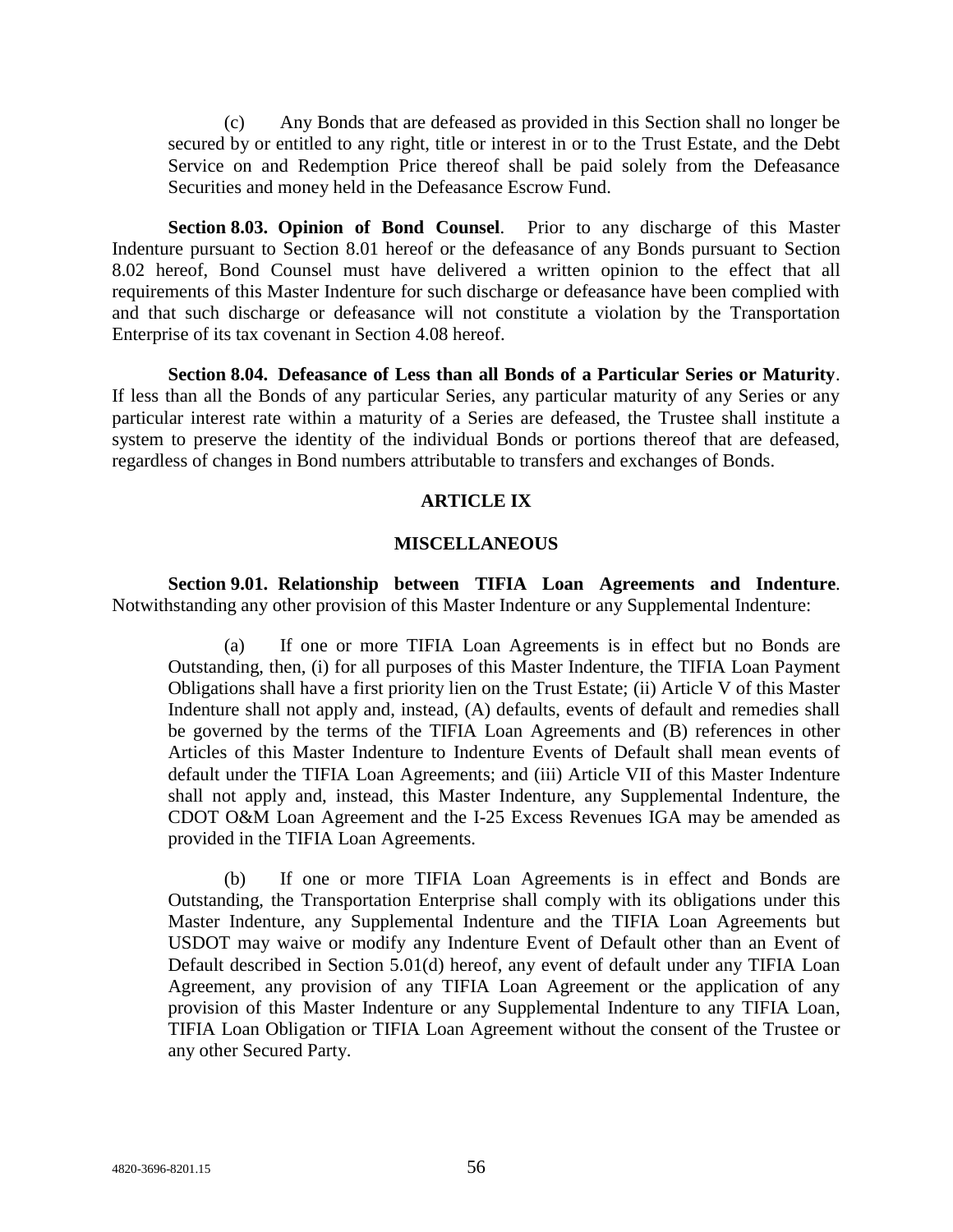(c) As set forth in Section 1.09 of this Master Indenture, upon and after the occurrence of a Bankruptcy Related Event, the TIFIA Loan Payment Obligations shall for all purposes be on parity with any Senior Bond Payment Obligations; provided that this subsection shall not apply to any TIFIA Loan that USDOT sells to a commercial entity in accordance with the related TIFIA Loan Agreement.

(d) Except as otherwise provided in subsections (a), (b) and (c) of this Section, the terms of this Master Indenture and any Supplemental Indenture shall apply to all Secured Obligations.

**Section 9.02. Authorization by Transportation Enterprise**. This Master Indenture has been authorized by a resolution duly adopted by the Board of Directors of the Transportation Enterprise in accordance with FASTER and the Supplemental Securities Act.

**Section 9.03. Further Assurances and Corrective Instruments**. The Transportation Enterprise and the Trustee agree that so long as this Master Indenture or any Supplemental Indenture is in full force and effect, the Transportation Enterprise and the Trustee shall have full power to carry out the acts and agreements provided herein and therein and they will from time to time, execute, acknowledge and deliver or cause to be executed, acknowledged and delivered such supplements hereto or thereto and such further instruments as may be required for correcting any inadequate or incorrect description of the Trust Estate, or for otherwise carrying out the intention of or facilitating the performance of this Master Indenture or any Supplemental Indenture.

## **Section 9.04. Evidence of Signature of Owners and Ownership of Bonds**.

(a) Any request, consent or other instrument which this Master Indenture or any Supplemental Indenture may require or permit to be signed and executed by Owners may be in one or more instruments of similar tenor, and shall be signed or executed by such Owners in person or by their attorneys appointed in writing, and proof of the execution of any such instrument or of an instrument appointing any such attorney, or the ownership of Bonds, shall be sufficient (except as otherwise herein expressly provided) if made in the following manner, but the Trustee may, nevertheless, in its discretion require further or other proof in cases where it deems the same desirable:

(i) the fact and date of the execution by any Owner or his attorney of such instrument may be proved by the certificate of any officer authorized to take acknowledgments in the jurisdiction in which he purports to act that the person signing such request or other instrument acknowledged to him the execution thereof, or by an affidavit of a witness of such execution, duly sworn to before a notary public; and

(ii) the fact of the ownership by any person of Bonds and the amounts, numbers and date of ownership of such Bonds may be proved by the registration records of the Trustee.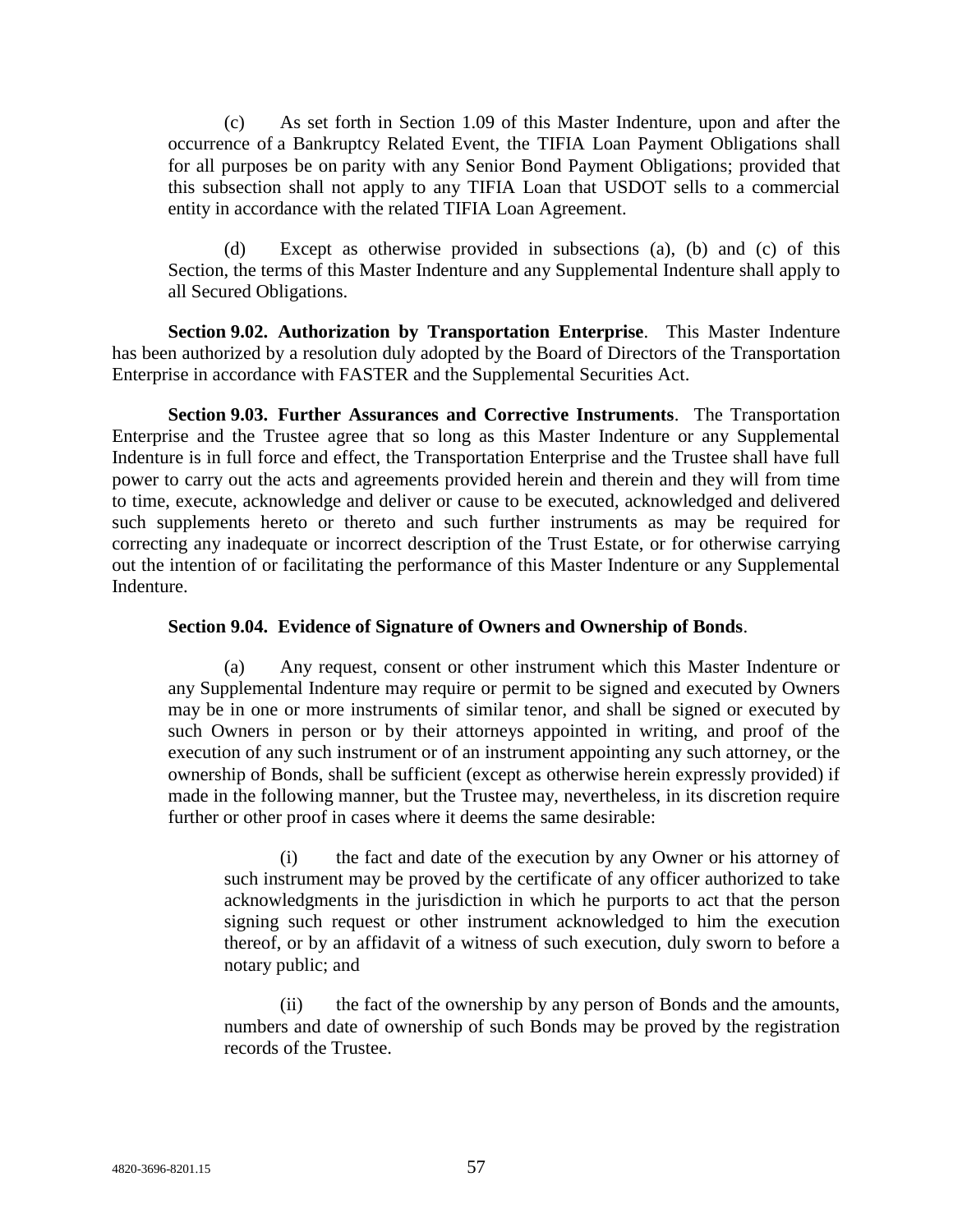(b) Any request or consent of the Owner of any Bond shall bind all transferees of such Bond in respect of anything done or suffered to be done by the Transportation Enterprise or the Trustee in accordance therewith.

**Section 9.05. Interpretation and Construction**. This Master Indenture and all terms and provisions hereof shall be liberally construed to effectuate the purposes set forth herein to sustain the validity of this Master Indenture. For purposes of this Master Indenture, except as otherwise expressly provided or unless the context otherwise requires:

(a) All references in this Master Indenture to designated "Articles," "Sections," "subsections," "paragraphs," "clauses" and other subdivisions are to the designated Articles, Sections, subsections, paragraphs, clauses and other subdivisions of this Master Indenture. The words "herein," "hereof," "hereto," "hereby," "hereunder" and other words of similar import refer to this Master Indenture as a whole and not to any particular Article, Section or other subdivision.

(b) The terms defined herein have the meanings assigned to them herein and include the plural as well as the singular.

(c) All accounting terms not otherwise defined herein have the meanings assigned to them in accordance with generally accepted accounting principles applicable to governmental entities, subject to statutory exceptions and modifications, as in effect from time to time.

(d) The term "money" includes any cash, check, deposit, investment security or other form in which any of the foregoing are held hereunder.

(e) In the computation of a period of time from a specified date to a later specified date, the word "from" means "from and including" and each of the words "to" and "until" means "to but excluding."

**Section 9.06. Table of Contents, Titles and Headings**. The table of contents, titles and headings of the Articles and Sections of this Master Indenture have been inserted for convenience of reference only, are not to be considered a part hereof, shall not in any way modify or restrict any of the terms or provisions hereof and shall never be considered or given any effect in construing this Master Indenture or any provision hereof or in ascertaining intent, if any question of intent should arise.

**Section 9.07. Compliance with Applicable Law**. The Transportation Enterprise and the Trustee shall comply with all laws applicable to this Master Indenture, any Supplemental Indenture and the performance of their respective obligations under this Master Indenture and any Supplemental Indenture.

**Section 9.08. Binding Effect**. This Master Indenture and any Supplemental Indenture shall inure to the benefit of and shall be binding upon the Transportation Enterprise and the Trustee and their respective successors and assigns; provided, however, that, except as otherwise provided in Section 6.04 hereof with respect to a successor Trustee, none of them shall assign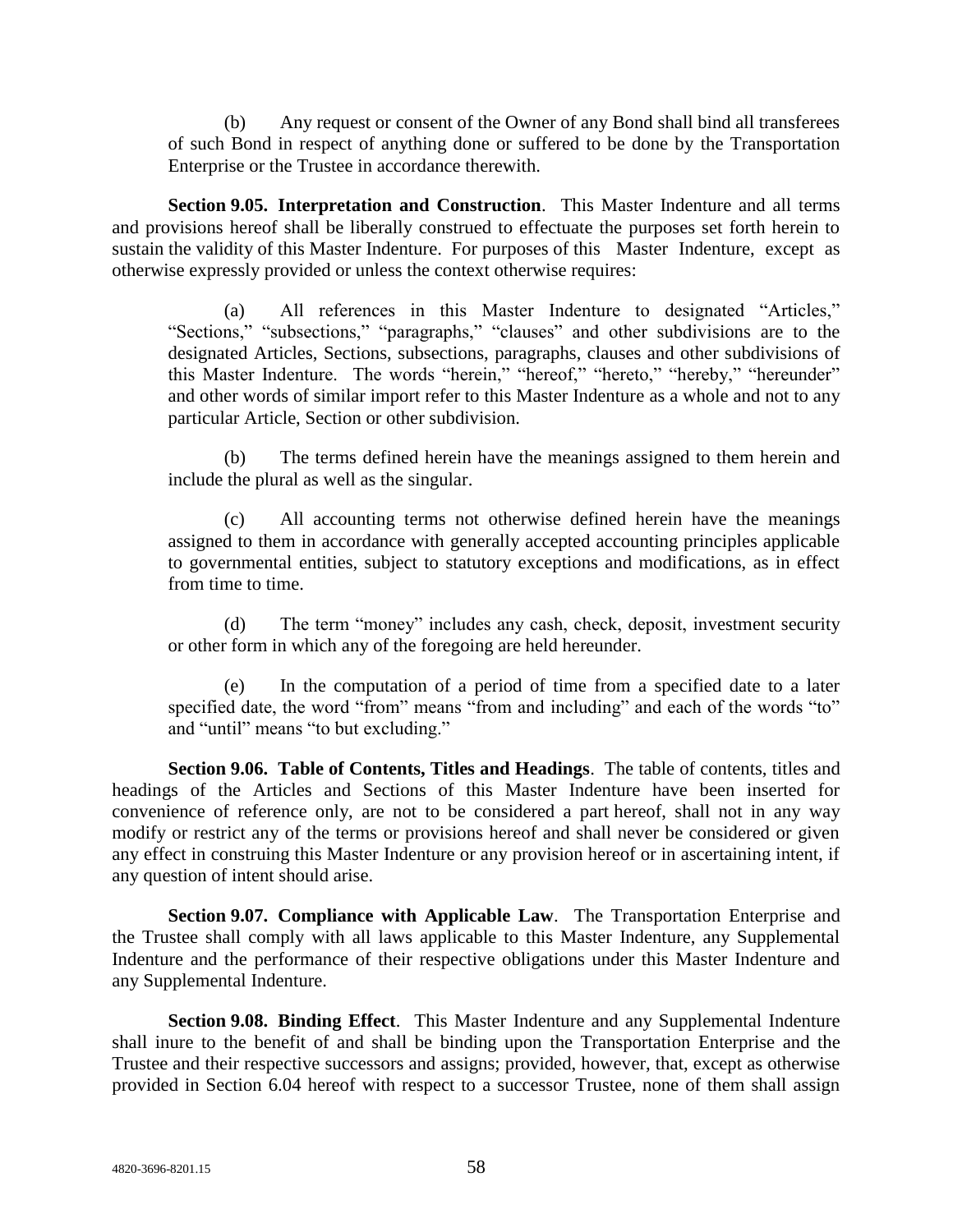any of their rights and obligations under this Master Indenture or any Supplemental Indenture to any other Person without the express written consent of the others parties hereto or thereto.

**Section 9.09. Transportation Enterprise and Trustee Representatives**. Whenever under the provisions of this Master Indenture or any Supplemental Indenture, any action may be taken by any of the Transportation Enterprise or the Trustee, unless otherwise specifically provided, such action may be taken for the Transportation Enterprise by the Transportation Enterprise Director and for the Trustee by a Senior Vice President, Vice President, Trust Officer or Assistant Vice President of the Trustee.

**Section 9.10. Manner of Giving Notices**. All notices, certificates or other communications under this Master Indenture or any Supplemental Indenture shall be in writing and shall be deemed given when mailed by first class United States mail, postage prepaid, or when sent by facsimile transmission or electronic mail, addressed as follows: if to the Transportation Enterprise, to Colorado High Performance Transportation Enterprise, c/o Colorado Department of Transportation, 4201 E. Arkansas Avenue, Denver, CO 80222-3400, Attention: Director of the Colorado High Performance Transportation Enterprise, facsimile number: (303) 757-9656, electronic mail address: michael.cheroutes@dot.state.co.us; and if to the Trustee, to Zions First National Bank, 1001 17th Street, Suite 850, Denver, CO 80202, Attention: Corporate Trust, facsimile number: 720-947-7480, electronic mail address: [david.bata@zionsbank.com.](mailto:david.bata@zionsbank.com) Any notice party may, by written notice, designate any further or different addresses to which subsequent notices, certificates or other communications shall be sent.

**Section 9.11. Events Occurring on Days that are not Business Days**. If the date for making any payment or the last day for performance of any act or the exercising of any right under this Master Indenture or any Supplemental Indenture is a day that is not a Business Day, such payment may be made, such act may be performed or such right may be exercised on the next succeeding Business Day, with the same force and effect as if done on the nominal date provided in this Master Indenture and any Supplemental Indenture. Notwithstanding the foregoing, if the date for making any payment or the last day for performance of any act or the exercising of any right under this Master Indenture or any Supplemental Indenture is a day that is a Business Day under this Master Indenture but is not a Business Day under a TIFIA Loan Agreement, such payment may be made, such act may be performed or such right may be exercised on the next succeeding day that is a Business Day under the TIFIA Loan Agreement, with the same force and effect as if done on the earlier date.

**Section 9.12. Severability**. In the event that any provision of this Master Indenture or any Supplemental Indenture, other than the obligation of the Transportation Enterprise to pay any Secured Obligation, shall be held invalid or unenforceable by any court of competent jurisdiction, such holding shall not invalidate or render unenforceable any other provision of the Master Indenture or Supplemental Indenture.

**Section 9.13. Applicable Law**. The laws of the State and rules and regulations issued pursuant thereto, as the same may be amended from time to time, shall be applied in the interpretation, execution and enforcement of this Master Indenture and any Supplemental Indenture. Any provision of this Master Indenture or any Supplemental Indenture, whether or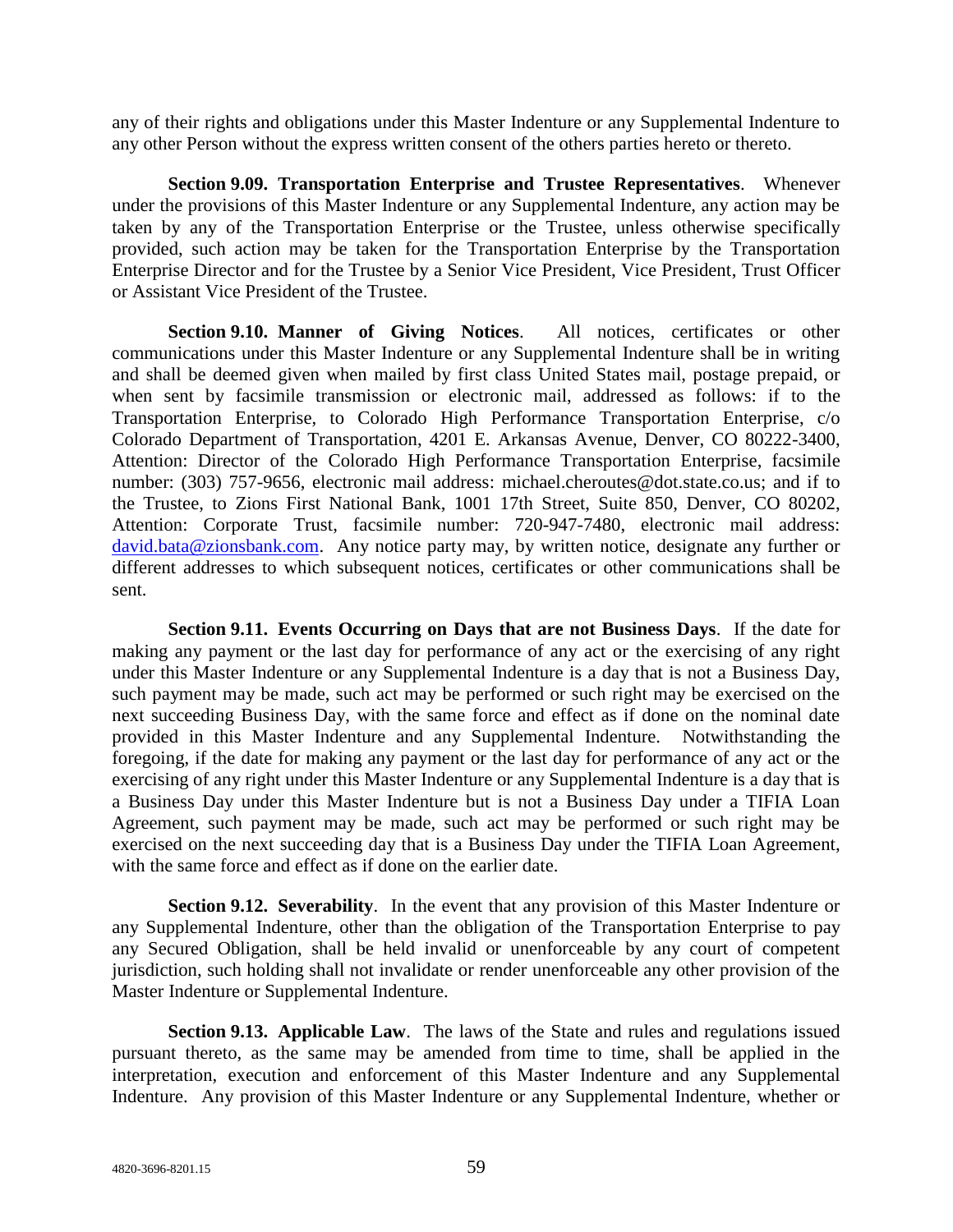not incorporated herein or therein by reference, which provides for arbitration by an extra judicial body or Person or which is otherwise in conflict with said laws, rules and regulations shall be considered null and void. Nothing contained in any provision of this Master Indenture or any Supplemental Indenture or incorporated herein or therein by reference which purports to negate this Section in whole or in part shall be valid or enforceable or available in any action at law whether by way of complaint, defense or otherwise. Any provision rendered null and void by the operation of this Section will not invalidate the remainder of this Master Indenture or any Supplemental Indenture to the extent that this Master Indenture and such Supplemental Indenture is capable of execution.

**Section 9.14. Colorado Governmental Immunity Act and Federal Torts Claims Act**. No term or condition of this Master Indenture or any Supplemental Indenture shall be construed or interpreted as a waiver, express or implied, of any of the immunities, rights, benefits, protections or other provisions of the Colorado Governmental Immunity Act, C.R.S. § 24-10-101 et seq., or the Federal Tort Claims Act, 28 U.S.C. §§ 1346(b) and 2671 et seq., as applicable now or hereafter amended.

**Section 9.15. Employee Financial Interest**. The signatories to this Master Indenture and each Supplemental Indenture aver that, to their knowledge, no employee of the Transportation Enterprise has any personal or beneficial interest whatsoever in the service or property described herein.

**Section 9.16. Authorization of Officers and Employees**. The officers and employees of the Transportation Enterprise are hereby authorized and directed to take all actions that are necessary or convenient and are in conformity with FASTER, the Supplemental Securities Act, the Constitution and other laws of the State, federal law, this Master Indenture and any Supplemental Indenture, to carry out the provisions of this Master Indenture and any Supplemental Indenture.

**Section 9.17. No Individual Liability**. None of the members of the Transportation Enterprise Board or the officers or employees of the Transportation Enterprise shall be liable personally on the Bonds or with respect to any TIFIA Loan or be subject to any personal liability or accountability by reason of the issuance thereof. All covenants, stipulations, promises, agreements and obligations of the Transportation Enterprise or the Trustee, as the case may be, contained herein, in any Supplemental Indenture, in the Bonds or in any TIFIA Loan Agreement shall be deemed to be the covenants, stipulations, promises, agreements and obligations of the Transportation Enterprise or the Trustee, as the case may be, and not of any member, director, officer, employee, servant or other agent of the Transportation Enterprise or the Trustee in his or her individual capacity, and no recourse shall be had on account of any such covenant, stipulation, promise, agreement or obligation, or for any claim based thereon or hereunder, against any member, director, officer, employee, servant or other agent of the Transportation Enterprise or the Trustee or any natural person executing this Master Indenture, any Supplemental Indenture, the Bonds, any TIFIA Loan Agreement or any related document or instrument.

**Section 9.18. Parties Interested**. This Master Indenture and any Supplemental Indenture shall be for the sole and exclusive benefit of the Transportation Enterprise, the Trustee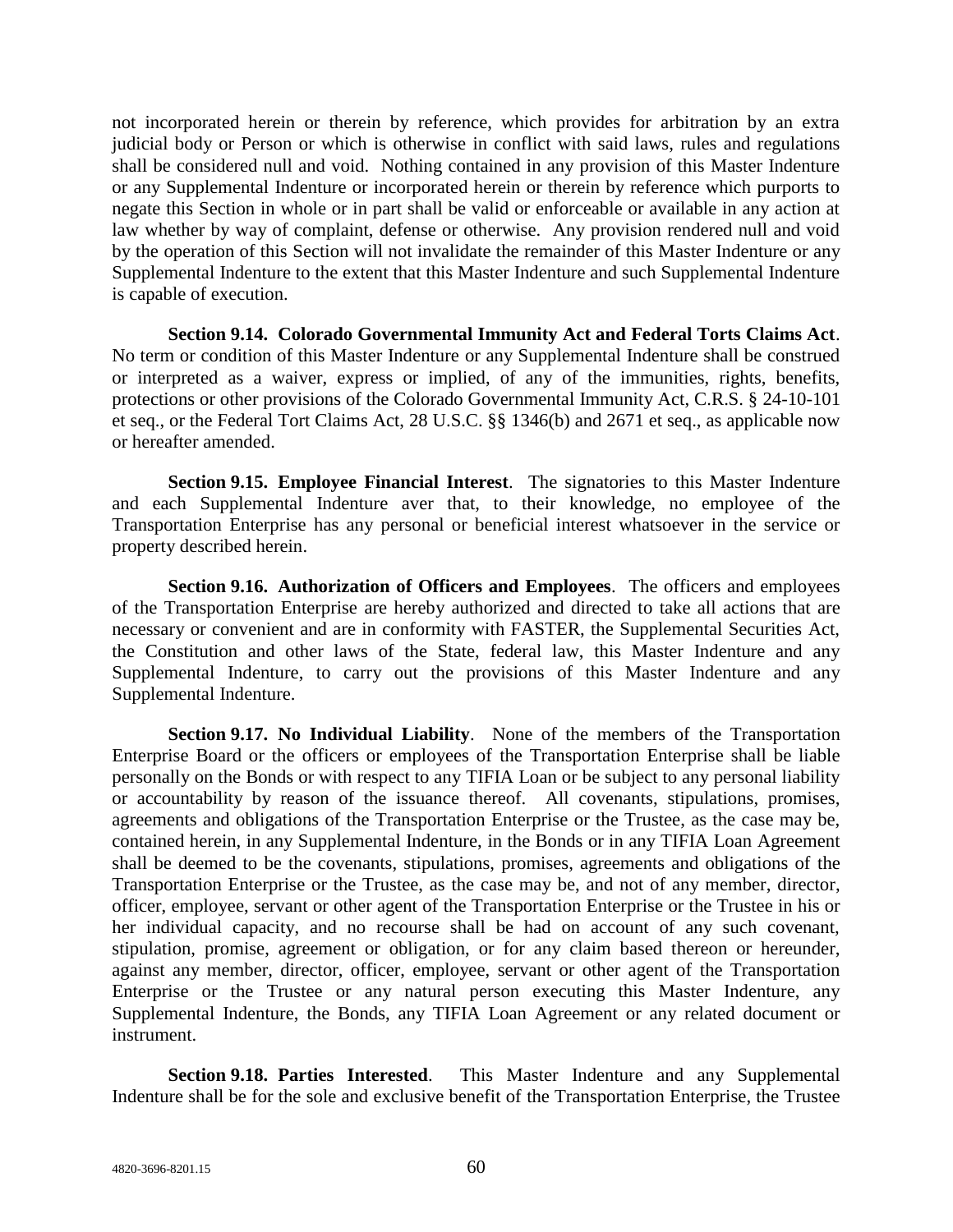and the Secured Parties and their respective successors and assigns. Nothing in this Master Indenture or any Supplemental Indenture expressed or implied is intended or shall be construed to confer upon, or to give to, any person other than the Transportation Enterprise, the Trustee and the Secured Parties, any right, remedy or claim under or by reason of this Master Indenture or any terms hereof.

**Section 9.19. Notices to Rating Agencies**. If the Trustee has been advised in writing that additional property, revenues or Accounts are granted, assigned or pledged as and for additional security hereunder pursuant to Section 1.01 hereof, the Trustee shall notify each Rating Agency in writing of such grant, assignment or pledge and the nature of such additional security.

**Section 9.20. Execution in Counterparts**. This Master Indenture may be simultaneously executed in several counterparts, each of which shall be an original and all of which shall constitute but one and the same instrument.

[Remainder of Page Intentionally Left Blank]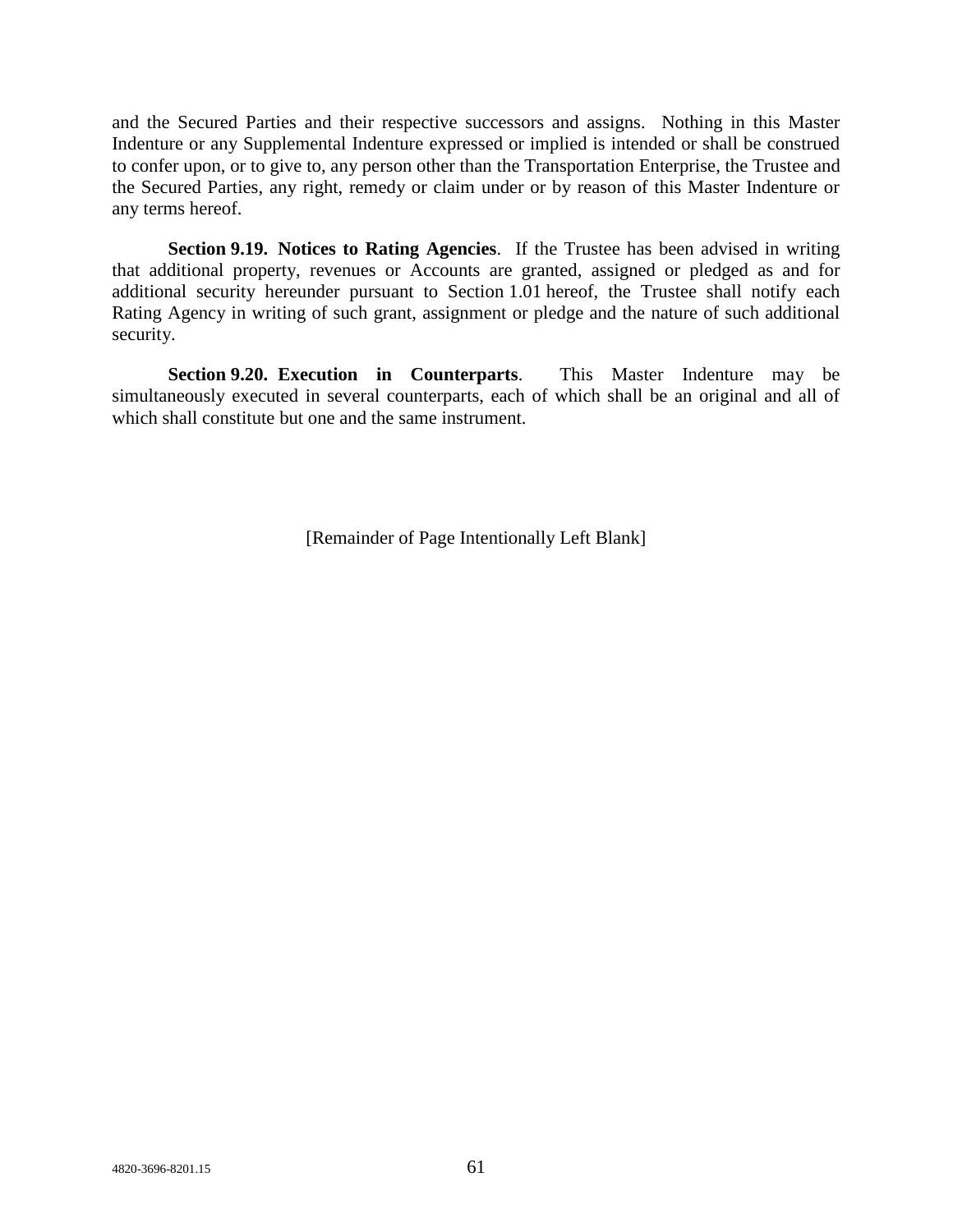### THE PARTIES HERETO HAVE EXECUTED THIS MASTER TRUST INDENTURE AS OF THE DATE FIRST SET FORTH ABOVE

\* Person(s) signing hereby swear and affirm that they are authorized to act and acknowledge that the Transportation Enterprise is relying on their representations to that effect.

| <b>STATE OF COLORADO</b><br>John Hickenlooper, GOVERNOR<br><b>COLORADO HIGH PERFORMANCE</b><br><b>TRANSPORTATION ENTERPRISE</b>                                                                      | ZIONS FIRST NATIONAL BANK, as Trustee       |
|------------------------------------------------------------------------------------------------------------------------------------------------------------------------------------------------------|---------------------------------------------|
| By:<br>Michael L. Cheroutes, Director of the Colorado<br>High Performance Transportation Enterprise                                                                                                  | $\rm\,By:$<br>David W. Bata, Vice President |
| <b>LEGAL REVIEW ON BEHALF OF</b><br><b>COLORADO HIGH PERFORMANCE</b><br>TRANSPORTATION ENTERPRISE<br>John W. Suthers, Attorney General<br>Bv:<br>Kathryn E. Young, Senior Assistant Attorney General |                                             |

[Signature Page to Master Trust Indenture]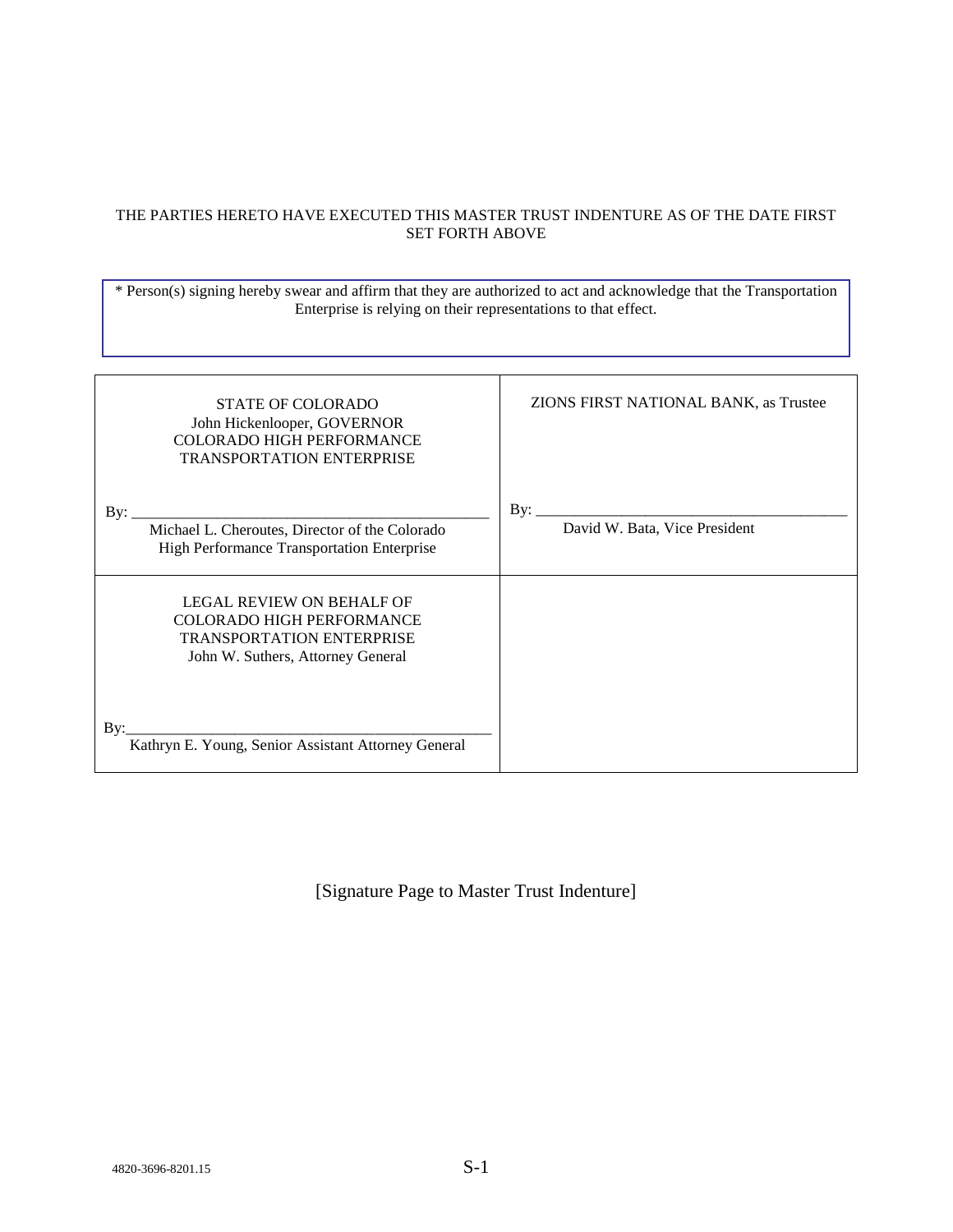STATE OF COLORADO ) ) ss. CITY AND COUNTY OF DENVER  $\qquad \qquad$  )

The foregoing instrument was acknowledged before me this \_\_\_\_\_ day of \_\_\_\_\_\_\_\_, 2011, by Michael L. Cheroutes as the Director of the Colorado High Performance Transportation Enterprise.

WITNESS MY HAND AND OFFICIAL SEAL, the day and year above written.

[NOTARY SEAL]

Notary

My commission expires: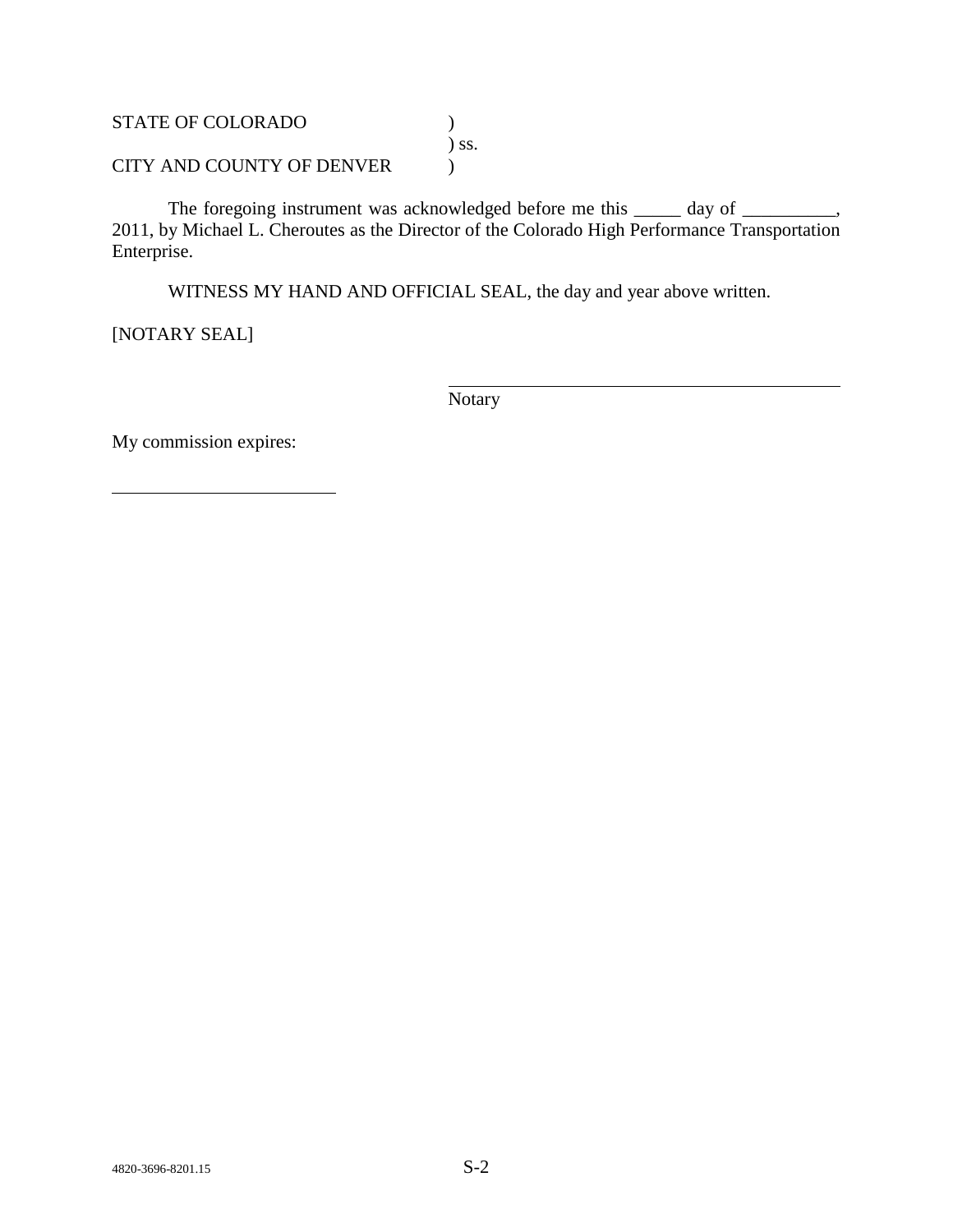STATE OF COLORADO  $)$ ) ss. CITY AND COUNTY OF DENVER  $\qquad \qquad$  )

The foregoing instrument was acknowledged before me this \_\_\_\_ day of \_\_\_\_\_\_\_\_\_, 2011 by \_\_\_\_\_\_\_\_\_\_\_\_\_\_\_\_\_\_, as \_\_\_\_\_\_\_\_\_\_\_\_\_\_\_\_\_\_\_ of Zions First National Bank, a national banking association.

WITNESS MY HAND AND OFFICIAL SEAL, the day and year above written.

[NOTARY SEAL]

Notary

My commission expires: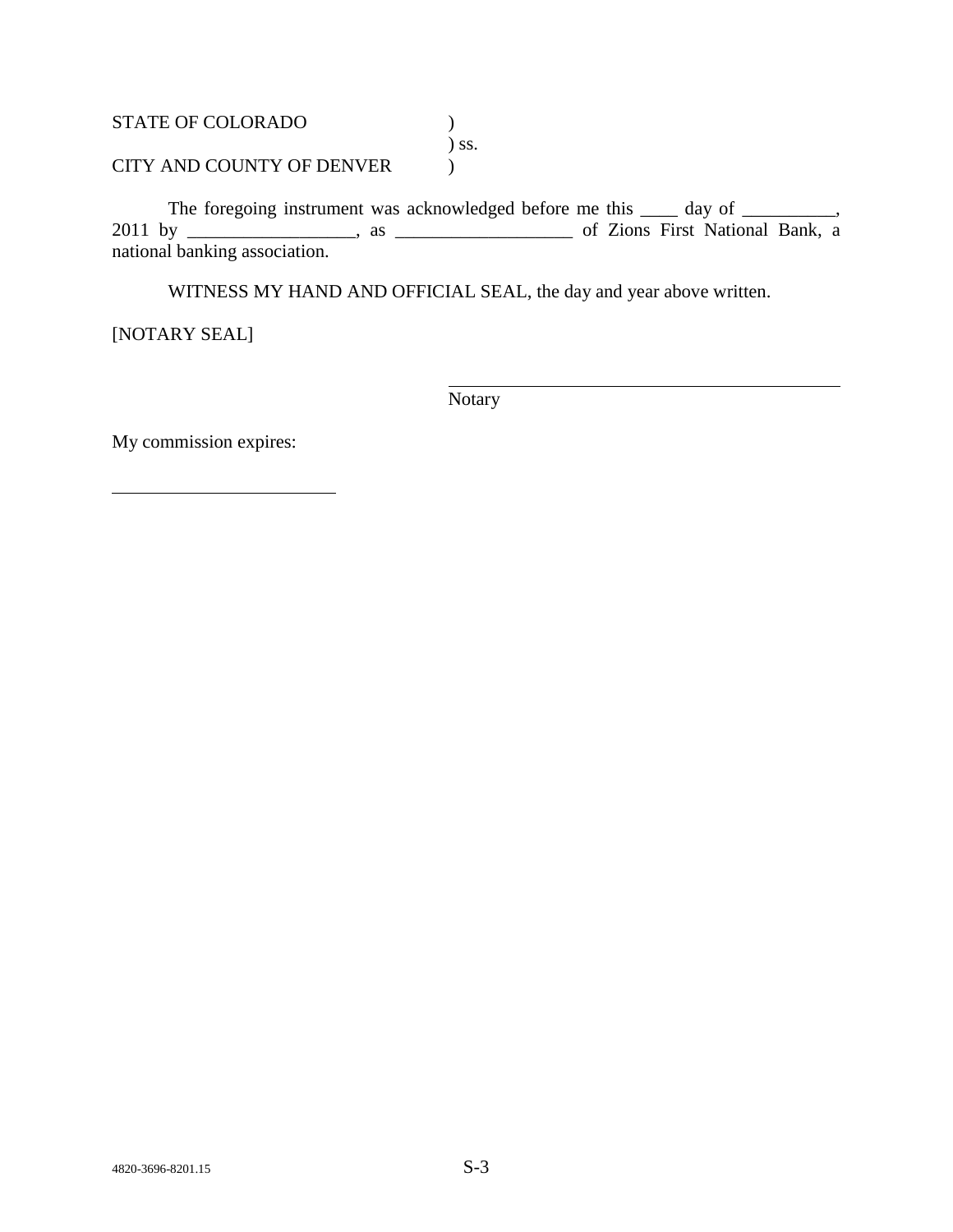# **APPENDIX A**

# **CDOT O&M LOAN AGREEMENT**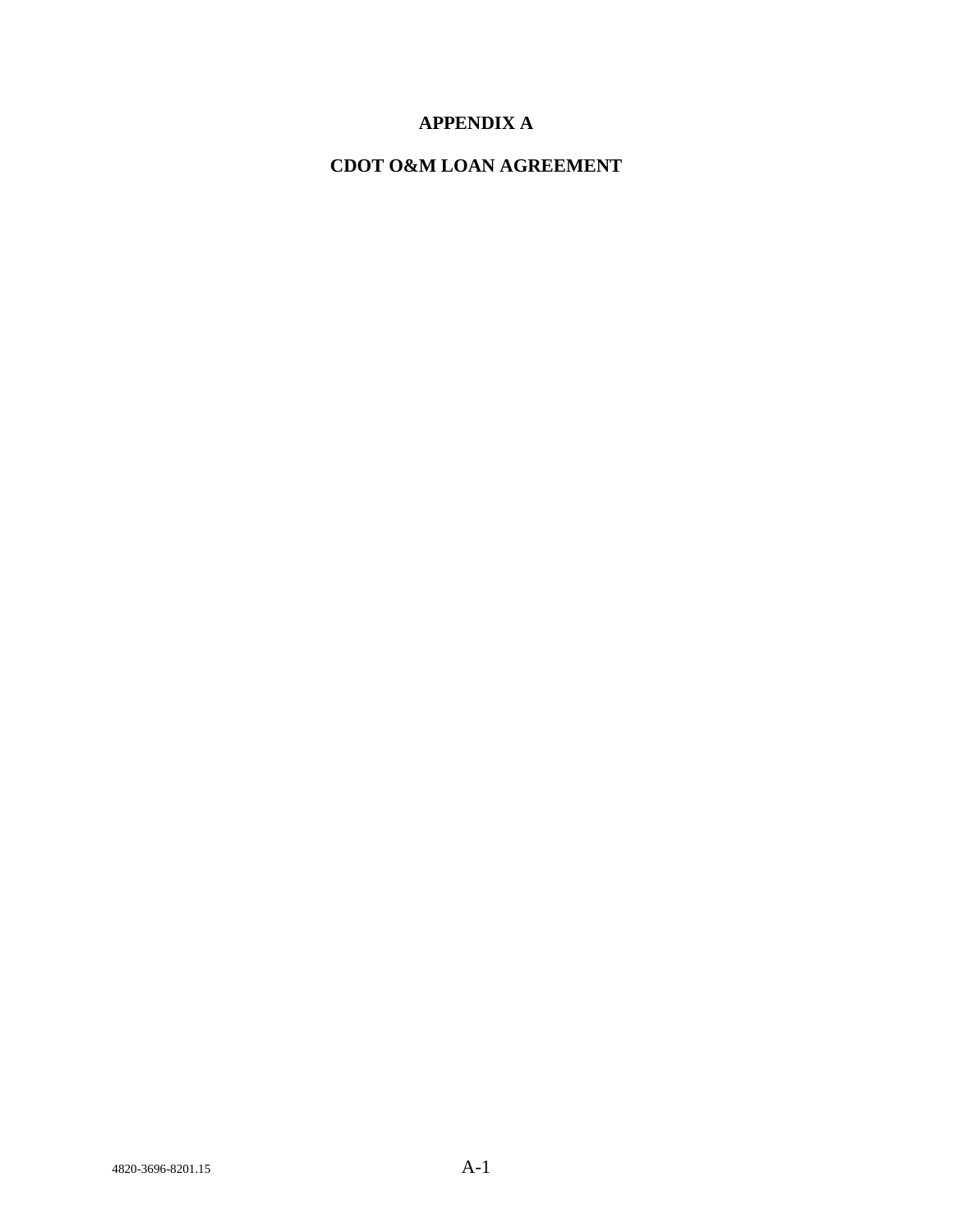## **APPENDIX B**

### **FORM OF CONSTRUCTION ACCOUNT REQUISITION**

### **CONSTRUCTION ACCOUNT REQUISITION NO. \_\_\_\_\_**

Zions First National Bank 1001 17th Street, Suite 850 Denver, CO 80202 Attention: Corporate Trust

> Re: Direction to Make Payments from the Construction Account (the "Construction") Account") created by the Master Trust Indenture dated as of September 1, 2011 (the "Master Indenture") between the Colorado High Performance Transportation Enterprise (the "Transportation Enterprise") and Zions First National Bank, as Trustee

As Trustee under the Master Indenture, you are hereby directed to pay from the Bond Proceeds Subaccount created by the Master Indenture to the Payee described below, the dollar amount set forth below for the purpose described below (attach additional pages if required):

| Payee | <b>Dollar Amount</b> | <b>Purpose</b> |
|-------|----------------------|----------------|
|       |                      |                |
|       |                      |                |
|       |                      |                |

The Master Indenture provides that disbursements from the Construction Account shall be disbursed from, *first*, the Bond Proceeds Subaccount to the extent of the balance therein; and *second*, the TIFIA Loans Subaccount.

The undersigned hereby certifies that:

(a) the undersigned is a Transportation Enterprise Representative and is authorized to execute and deliver this Requisition on behalf of the Transportation Enterprise;

(b) the items for which payment is sought are Project Costs and are proper charges against the Construction Account;

(c) no Indenture Event of Default exists;

(d) unless the Trustee has notified the Transportation Enterprise that all moneys in the Bond Proceeds Subaccount have been disbursed, (i) no moneys in the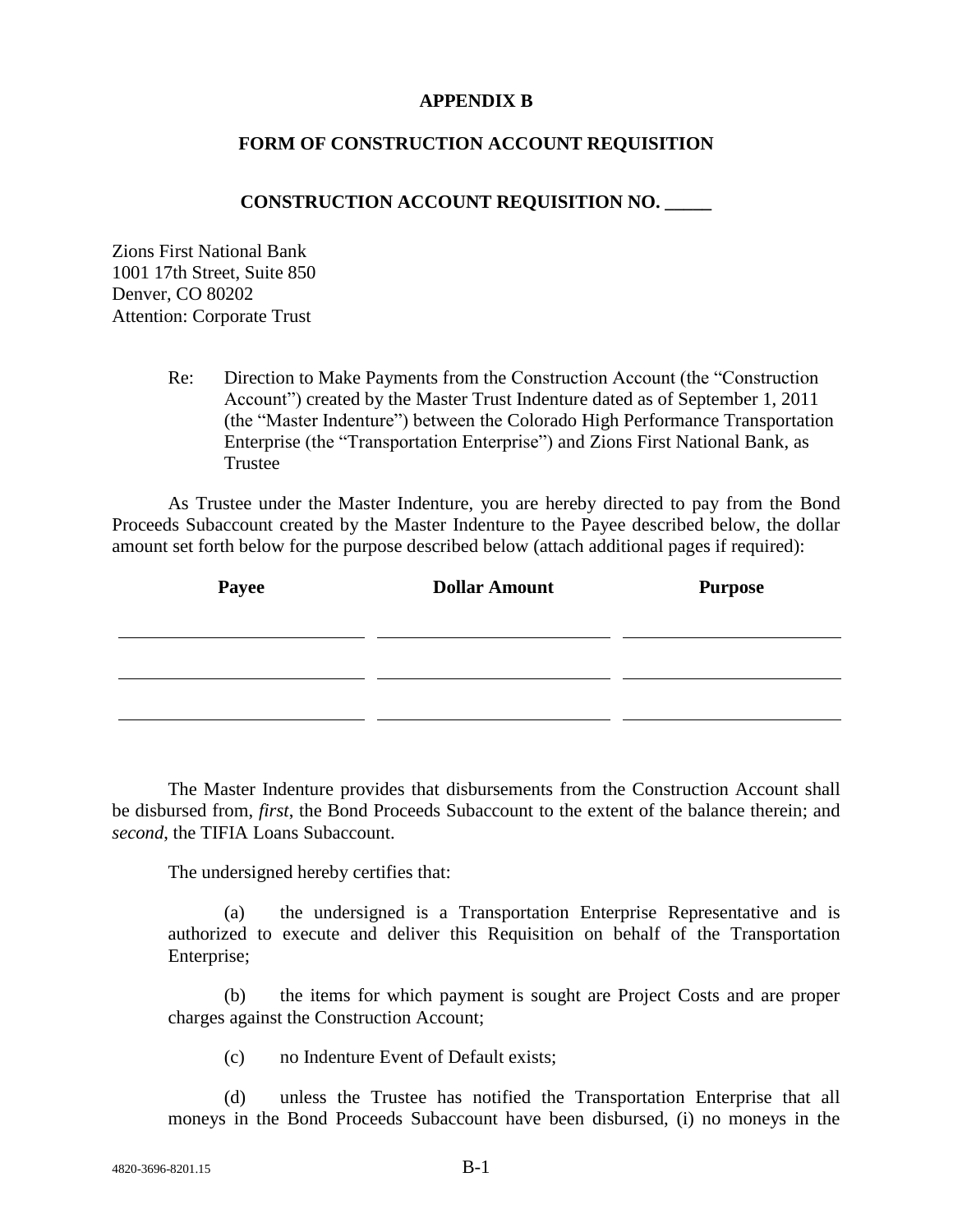Bond Proceeds Subaccount are required to be disbursed to any Debt Service Account pursuant to the Master Indenture and (ii) all moneys disbursed from the Bond Proceeds Subaccount pursuant to this requisition will be spent in accordance with any restrictions set forth in the Tax Compliance Certificates;

(e) all moneys disbursed from the TIFIA Loan Subaccount pursuant to this requisition will be spent in accordance with any restrictions set forth in any TIFIA Loan Agreement; and

(f) all Project Costs incurred in connection with the Bonds will be paid from moneys disbursed from the Bond Proceeds Subaccount and all Project Costs incurred in connection with any TIFIA Loan will be disbursed from the TIFIA Loans Subaccount.

Capitalized terms used but not defined heron have the meanings assigned to them in the Glossary attached to the Master Trust Indenture, as such Glossary is amended, supplemented and restated from time-to-time.

Dated this  $\qquad \qquad \text{day of} \qquad \qquad \text{---}$ 

COLORADO HIGH PERFORMANCE TRANSPORTATION ENTERPRISE

By

Transportation Enterprise Representative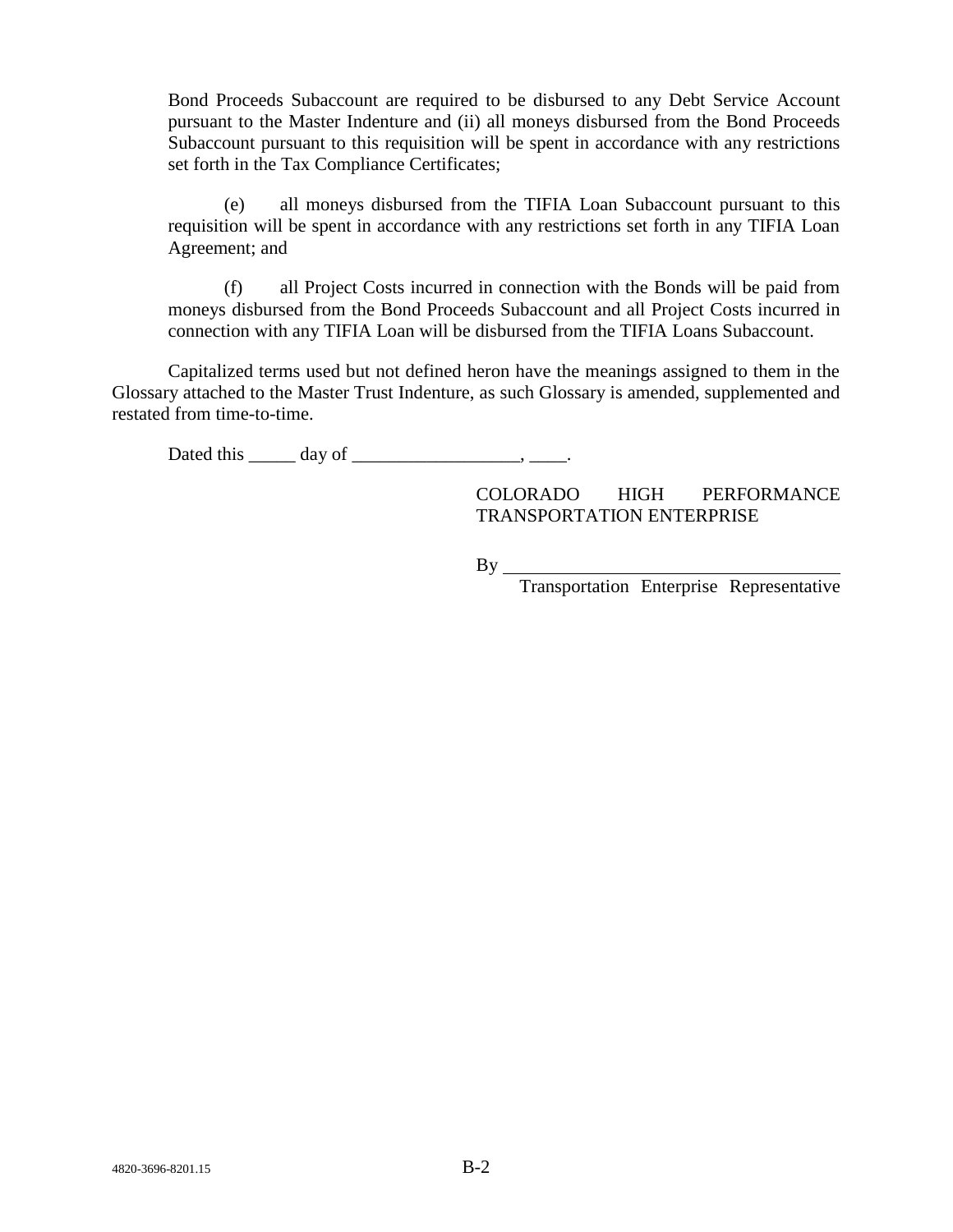#### **APPENDIX C**

#### **GLOSSARY**

"Account" means any account of any Subfund of the Transportation Enterprise Special Fund created by or pursuant to the Master Indenture, any Supplemental Indenture or by the Trustee in accordance with the Master Indenture or any Supplemental Indenture.

"Accreted Value" means, with respect to each \$5,000 in Maturity Value of a Capital Appreciation Bond:

(a) the amount set forth in an Appendix to the Supplemental Indenture authorizing such Capital Accretion Bond as the Accreted Value of such \$5,000 Maturity Value as of such Accretion Date; and

as of any date (for purposes of this paragraph (b), such "Calculation Date") that is not an Accretion Date, the sum of (i) the Accreted Value determined under paragraph (a) above as of the most recent Accretion Date plus (ii) the amount determined pursuant to the following formula:

#### $(A-B)(X/180)$ ,

where  $A$ <sup>n</sup> is the Accreted Value determined under paragraph (a) above as of the Accretion Date immediately following such Calculation Date; "B" is the Accreted Value determined under paragraph (a) above as of the most recent Accretion Date; and  $X$ " is the number of days such Calculation Date follows the most recent Accretion Date, determined assuming that each month in such period contains 30 days.

"Accretion Date" means, with respect to any Capital Appreciation Bond, (i) the date on which the Bonds of the Series of which such Bond is a part are first issued by the Transportation Enterprise and (ii) January 1 and July 1 of each year, commencing on the January 1 or July 1 specified in the Supplemental Indenture authorizing such Bond.

―*Additional Obligation*‖ means any Bonds or any Additional TIFIA Loan.

―*Additional TIFIA Loan*‖ means a TIFIA Loan incurred in accordance with Section 1.08 of the Master Indenture that is in addition to the 2011 TIFIA Loan.

"Adverse Tax Event" means, with respect to a Tax-Exempt Bond, an event that would cause interest on the Bond to be included in gross income for federal income tax purposes or to be an item of tax preference for purposes of the federal alternative minimum tax imposed on individuals and corporations (except, with respect to corporations, as such interest is required to be taken into account in determining "adjusted current earnings" for the purpose of computing the alternative minimum tax imposed on such corporations).

"Amortized Balloon Payments" means, with respect to any Balloon Payment: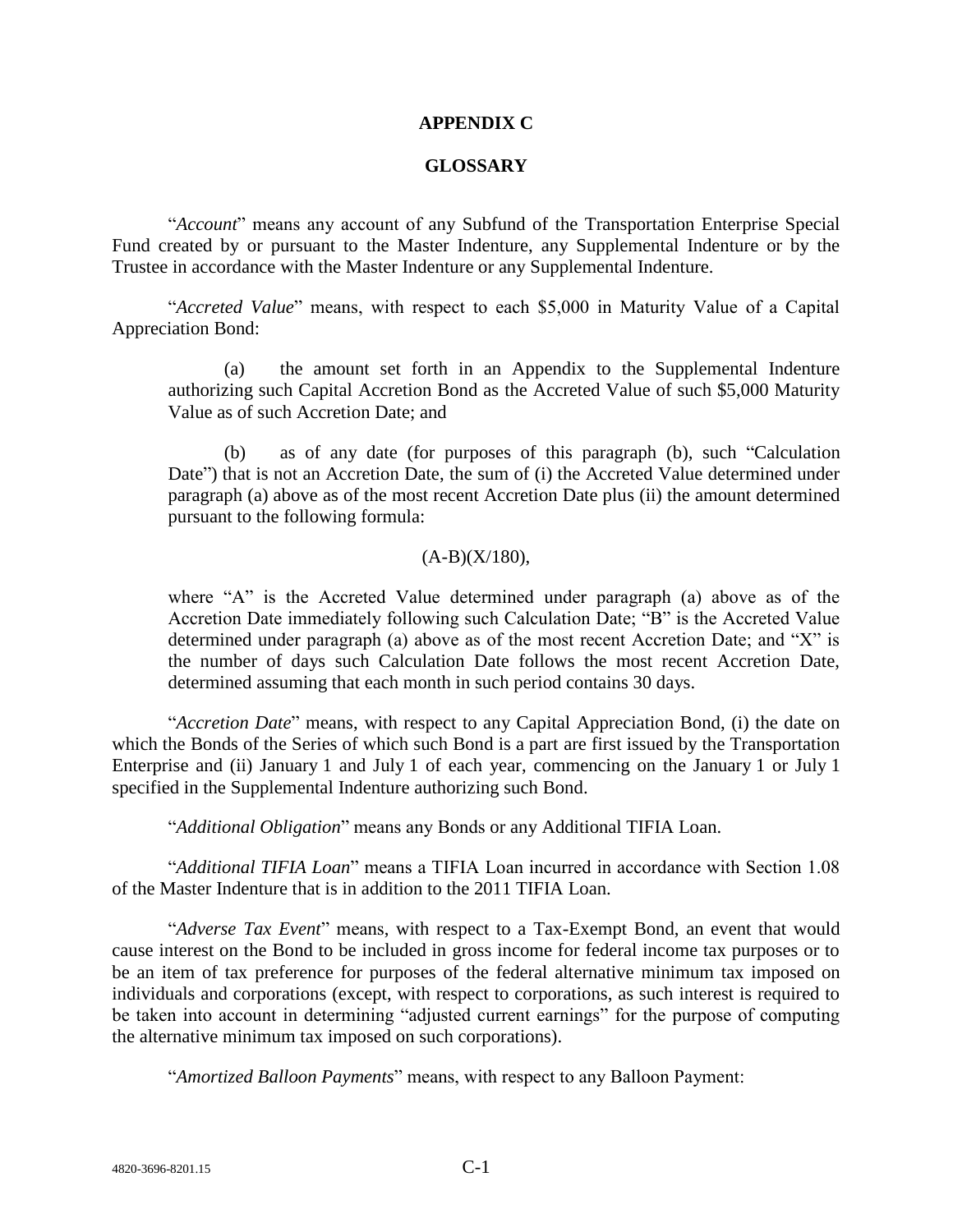(a) If and to the extent a Transportation Enterprise Representative certifies that the Transportation Enterprise has entered into a firm commitment (which may be subject to customary conditions) to issue Refunding Bonds or other obligations to pay the Balloon Payment, the Balloon Payment shall be replaced by the dollar amounts payable on the dates that the Transportation Enterprise Representative certifies are the amounts of and dates on which payments are expected to be due on such Refunding Bonds or other obligations.

(b) To the extent clause (a) does not apply, if (i) a Transportation Enterprise Representative certifies that the Transportation Enterprise intends to pay the Balloon Payment from the proceeds of Refunding Bonds or other obligations (for purposes of this definition, a "replacement financing") and (ii) either  $(A)$  the Balloon Payment is due more than 12 months after the date this definition is being applied or (B) if the Balloon Payment is due within 12 months after the date this definition is being applied, a Transportation Enterprise Representative certifies that all Outstanding Bonds of the same Lien Priority as the Bonds on which the Balloon Payment is due are rated in one of the four highest rating categories (without reference to any plus, minus, numerical or other qualifier) by at least two Rating Agencies, then, the Balloon Payment shall be replaced by the dollar amounts payable on the dates that the Transportation Enterprise Representative certifies are the amounts of and dates on which payments are expected to be due on the replacement financing, subject to the following rules: (I) the interest rate on the replacement financing shall be the Estimated Variable Interest Rate, determined as if clause (b)(i) was not included in the definition of Estimated Variable Interest Rate; (II) the principal and interest payable on the replacement financing on any date must be at least equal to the principal and interest that would be payable on such date if the replacement financing amortized on a level basis over a period of 30 years from the date on which the Balloon Payment is due; and (III) if the replacement financing is expected to include Capital Appreciation Bonds, the difference between the original principal amount and the Maturity Value of the Capital Appreciation Bonds shall be determined as if such difference was interest, calculated as provided in clause (I) of this definition.

(c) To the extent neither clause (a) nor (b) applies, if (i) the Balloon Payment is due in connection with a Scheduled Mandatory Redemption or Purchase, (ii) the Transportation Enterprise's failure to pay the Balloon Payment on the due date is not an Indenture Event of Default and (iii) the Supplemental Indenture or other document governing the Transportation Enterprise's obligation to pay the Balloon Payment provides that, following the Transportation Enterprise's failure to pay, the Transportation Enterprise's obligation to pay the Balloon Payment is converted to or replaced by an obligation to make other payments on different dates, then, the Balloon Payment shall be replaced by the dollar amounts payable on the dates that the Transportation Enterprise Representative certifies are the amounts of and dates on which such other payments are expected to be due.

(d) To the extent none of clause (a), (b) or (c) applies, the Amortized Balloon Payment shall be the same as the Balloon Payment.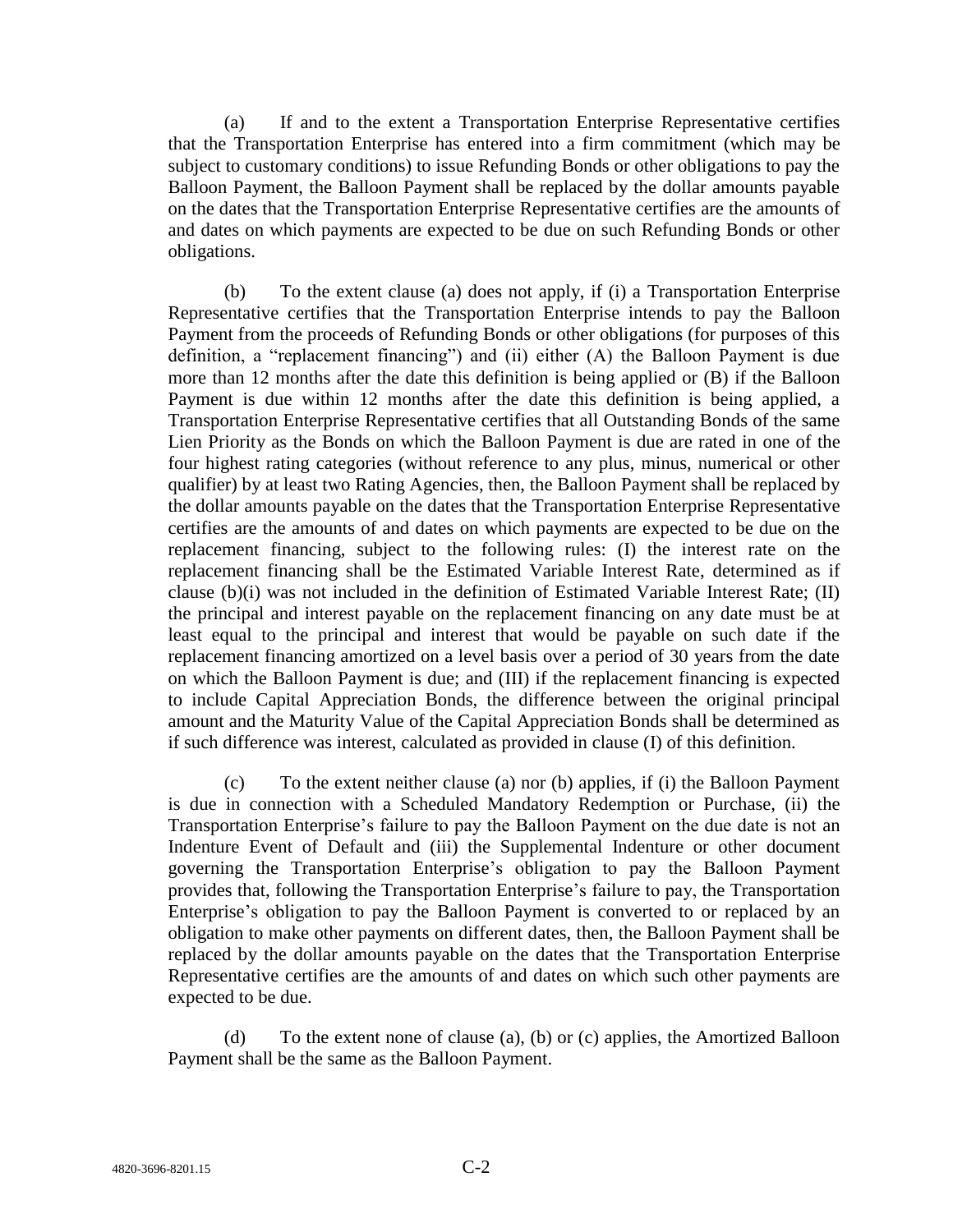―*Authorized Denomination*‖ means: (a) with respect to Current Interest Bonds, \$5,000 in principal amount and any integral multiple thereof; and (b) with respect to Capital Appreciation Bonds, \$5,000 in Maturity Value and any integral multiple thereof.

―*Balloon Payment*‖ means:

(a) with respect to a Current Interest Bond:

(i) the principal due on a Current Interest Bond on its maturity date if more than 25% of the aggregate principal due on all the Current Interest Bonds of the Series of which such Bond is a part are due on maturity dates that occur within a single 12-month period; and

(ii) the principal portion of the Redemption Price or purchase price due on a Current Interest Bond on a Scheduled Mandatory Redemption or Purchase date if more than 25% of the aggregate principal portions of the Redemption Prices or purchase prices due on all the Current Interest Bonds of the Series of which such Bond is a part are due on Scheduled Mandatory Redemption or Purchase dates that occur within a single 12-month period; and

(b) with respect to a Capital Appreciation Bond:

(i) the Maturity Value due on a Capital Appreciation Bond on its maturity date if more than 25% of the aggregate Maturity Values due on all the Capital Appreciation Bonds of the Series of which such Bond is a part are due on maturity dates that occur within a single 12-month period; and

(ii) the Redemption Price or purchase price due on a Current Interest Bond on a Scheduled Mandatory Redemption or Purchase date if more than 25% of the aggregate Redemption Prices or purchase prices due on all the Capital Appreciation Bonds of the Series of which such Bond is a part are due on Scheduled Mandatory Redemption or Purchase dates that occur within a single 12-month period.

## ―*Bankruptcy Related Event*‖ means:

(a) an involuntary proceeding shall be commenced or an involuntary petition shall be filed seeking (i) liquidation, reorganization or other relief in respect of the Transportation Enterprise or any of its debts, or of a substantial part of the assets of the Transportation Enterprise, under any Insolvency Law; or (ii) the appointment of a receiver, trustee, liquidator, custodian, sequestrator, conservator or similar official for the Transportation Enterprise for a substantial part of the assets of the Transportation Enterprise, and, in any case referred to in the foregoing subclauses (i) and (ii), such proceeding or petition shall continue undismissed for 60 days or an order or decree approving or ordering any of the foregoing shall be entered; or

(b) the Transportation Enterprise shall (i) apply for or consent to the appointment of a receiver, trustee, liquidator, custodian, sequestrator, conservator or similar official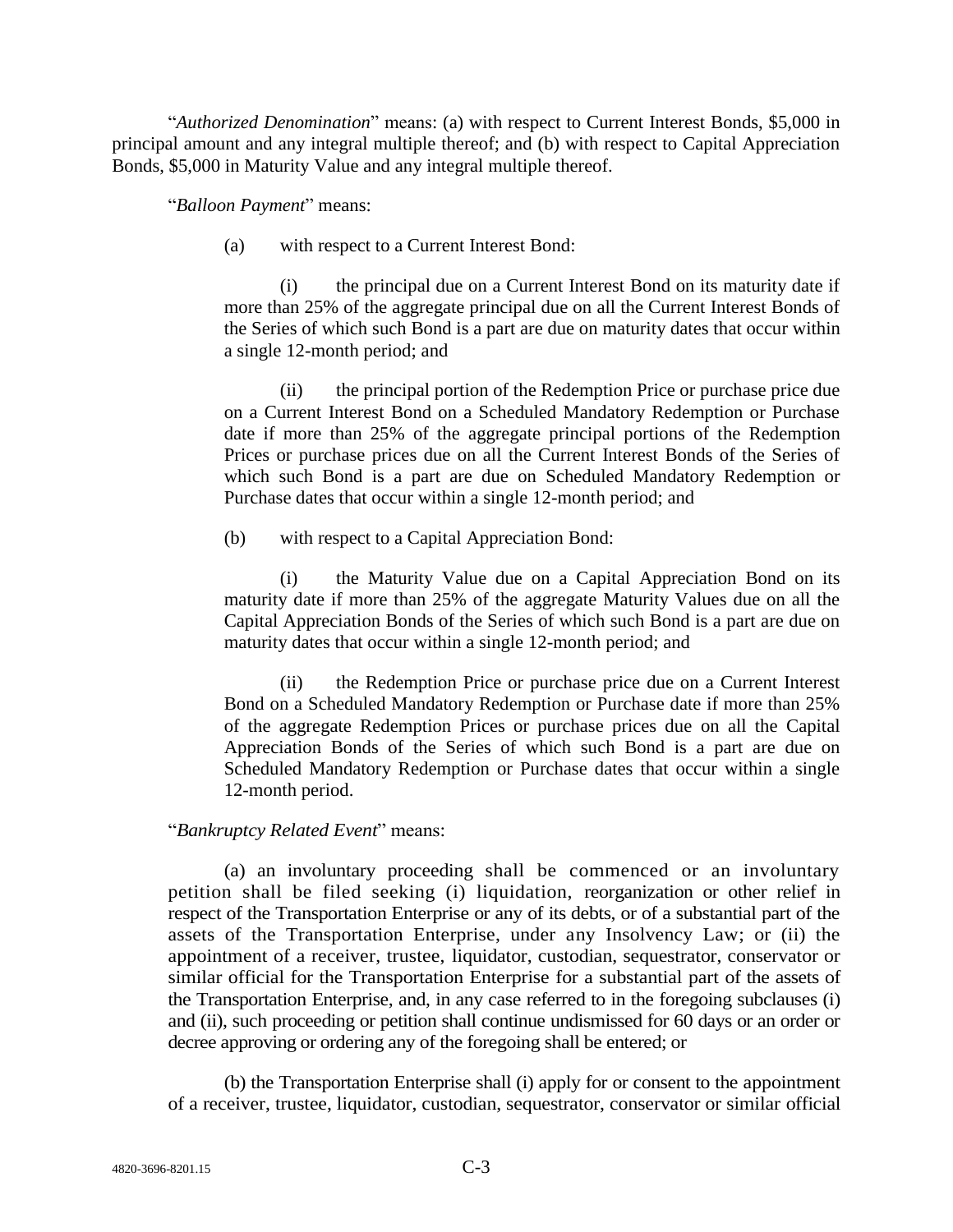for the Transportation Enterprise or for a substantial part of the assets of the Transportation Enterprise; (ii) make a general assignment for the benefit of creditors; (iii) consent to the institution of, or fail to contest in a timely and appropriate manner, any proceeding or petition with respect to it described in clause (a) of this definition; (iv) commence a voluntary proceeding under any Insolvency Law, or file a voluntary petition seeking liquidation, reorganization, an arrangement with creditors or an order for relief under any Insolvency Law; (v) file an answer admitting the material allegations of a petition filed against it in any proceeding referred to in the foregoing subclauses (i) through (iii), inclusive, of this clause (b); or (vi) take any action for the purpose of effecting any of the foregoing.

―*Bond Counsel*‖ means (a) as of the date of issuance of the first Series of Bonds, Kutak Rock LLP, and (b) as of any other date, Kutak Rock LLP or other attorneys selected by the Transportation Enterprise who have nationally recognized expertise in the issuance of municipal securities, the interest on which is excluded from gross income for federal income tax purposes.

―*Bond Debt Service Accounts*‖ means the Senior Bonds Debt Service Account and the Junior Bonds Debt Service Account, collectively.

"Bond Obligations" means Senior Bond Payment Obligations and Junior Bond Payment Obligations, collectively.

―*Bond Ownership Rights*‖ means (a) with respect to any Outstanding Current Interest Bond, the principal amount of such Bond; (b) with respect to any Outstanding Capital Appreciation Bond, the Accreted Value of such Bond as of the date on which the Bond Ownership Rights are being determined; and (c) with respect to all the Outstanding Bonds together, the sum of the amounts determined pursuant to clauses (a) and (b).

―*Bond Proceeds Subaccount*‖ means the Subaccount of the Construction Account created pursuant to and designated as such in Section 3.01 of the Master Indenture.

―*Bond Purchase Agreement*‖ means, with respect to any Bonds, the Bond Purchase Agreement between the Transportation Enterprise and the Original Purchaser pursuant to which the Original Purchaser has agreed to purchase such Bonds from the Transportation Enterprise.

―*Bonds*‖ means the Colorado High Performance Transportation Enterprise U.S. 36 Managed Lanes Revenue Bonds authorized by any Supplemental Indenture.

"Business Day" means any day other than a Saturday, a Sunday or a day on which banks in New York, New York or Denver, Colorado are authorized by law to remain closed.

―*CDOT*‖ means the Colorado Department of Transportation created in C.R.S. § 24-1- 128.7 and any successor thereto.

―*CDOT-HPTE U.S. 36 Agreement*‖ means the CDOT-HPTE U.S. 36 Intergovernmental Agreement dated as of September 1, 2011 between CDOT and the Transportation Enterprise.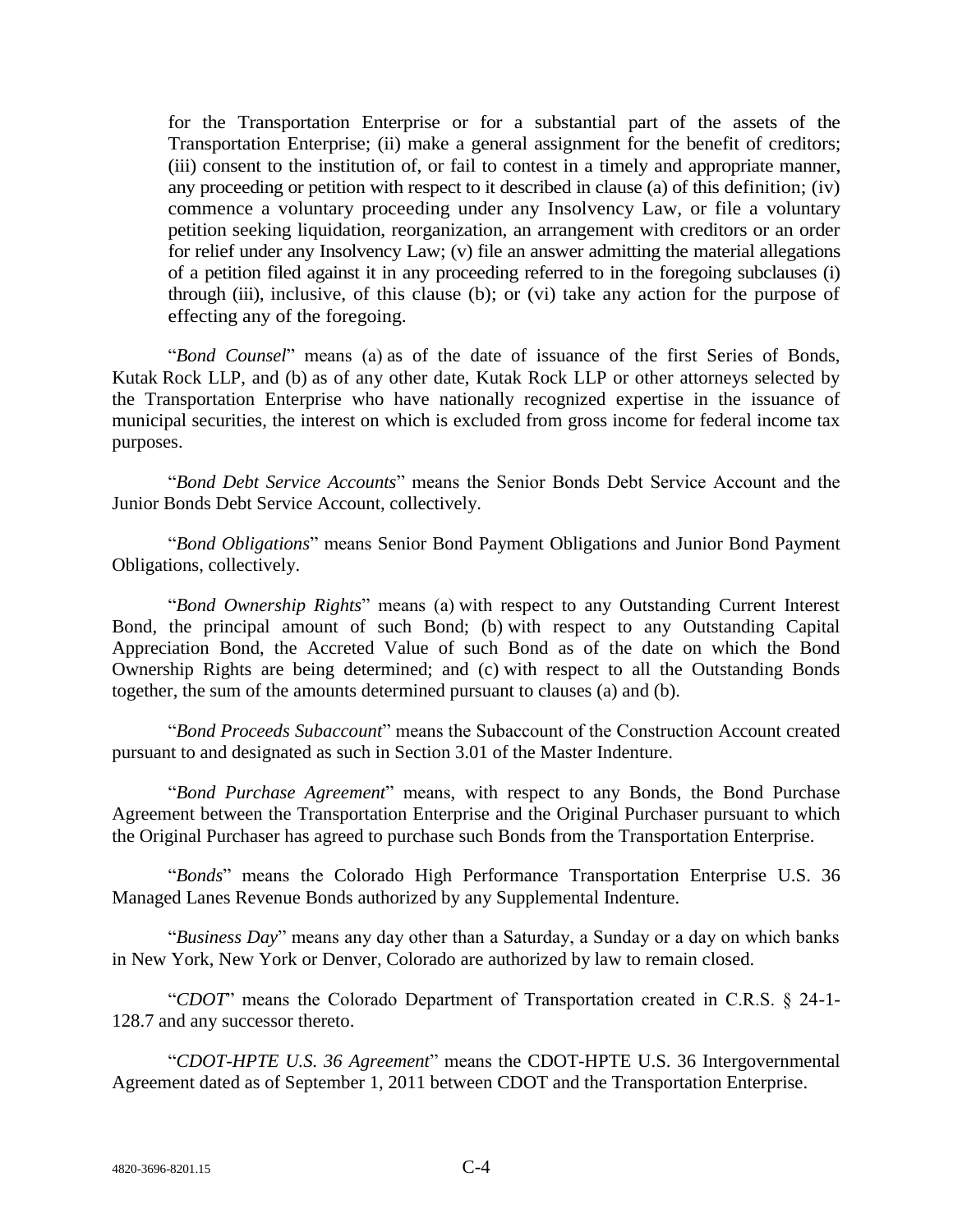"CDOT O&M Loan" means one or more loans made by CDOT to the Transportation Enterprise pursuant to the CDOT O&M Loan Agreement.

―*CDOT O&M Loan Agreement*‖ means the Loan Agreement between the Transportation Enterprise and CDOT dated September 1, 2011, as it may be amended from time-to-time in accordance with its terms.

―*CDOT Project*‖ means the U.S. 36 CDOT Project and any other Surface Transportation Infrastructure Project that is integrated with the U.S. 36 Express Lane Project, for which User Fees are not imposed and that is designated to be part of the CDOT Project in a Supplemental Indenture.

―*C.R.S.*‖ means the Colorado Revised Statutes, as amended.

―*Capital Appreciation Bond*‖ means a Bond on which no payments are due until maturity or redemption prior to maturity.

―*Capitalized Interest Account*‖ means the account of Subfund 1 the Transportation Enterprise Special Fund created pursuant to and designated as such in Section 3.01 of the Master Indenture.

―*Code*‖ means the Internal Revenue Code of 1986, as amended, and regulations thereunder.

―*Completion Date*‖ means the date on which the Transportation Enterprise delivers a certificate to the Trustee stating that the Project has been completed.

―*Construction Account*‖ means the Account created pursuant to and designated as such in Section 3.01 of the Master Indenture.

―*Construction Account Requisition*‖ means a requisition signed by a Transportation Enterprise Representative in substantially the form attached as Appendix B to the Master Indenture, as such form is amended or restated from time-to-time in accordance with a Supplemental Indenture.

―*Construction Contract*‖ means any contract with respect to the design, engineering, construction, acquisition, installation, construction or reconstruction of the Project.

―*Costs of Issuance*‖ means costs financed with the proceeds of Bonds or, to the extent permitted by the related TIFIA Loan Agreement, any TIFIA Loan that are incurred in connection with the preparation, negotiation, execution and delivery of the Indenture, the Bonds, the TIFIA Loan or any other document related thereto, including, but not limited to, any fees and expenses of the Transportation Enterprise and the Trustee, any fees and expenses of any underwriter or financial advisor that provides services in connection with any Bonds or the TIFIA Loan, legal fees and expenses, costs incurred in obtaining ratings from rating agencies, Bond insurance premiums, costs of immediately available funds, costs of publication, printing and engraving, accountants' fees and recording and filing fees. Costs of Issuance shall be allocated between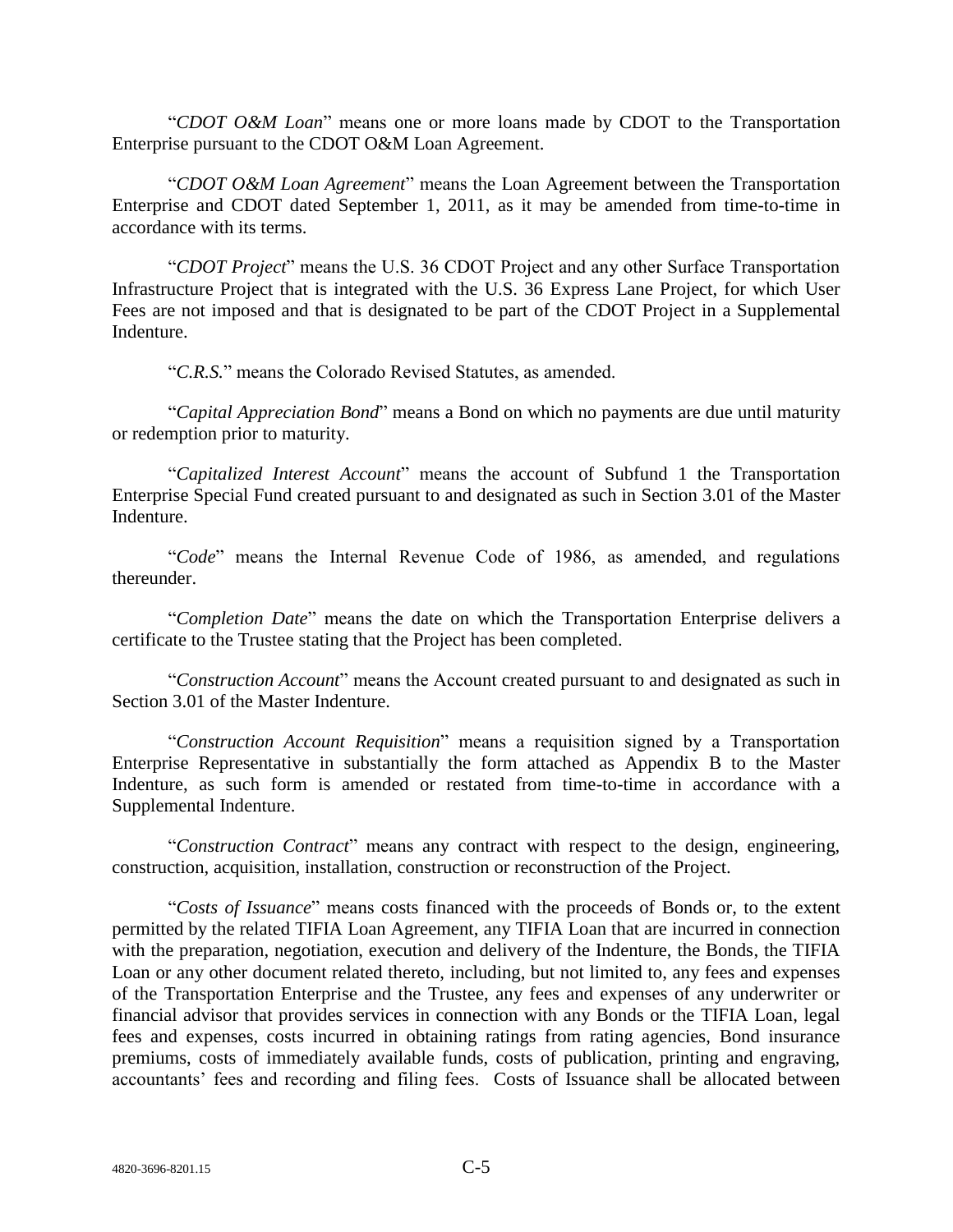Bonds and any TIFIA Loan in any reasonable manner determined by the Transportation Enterprise.

―*Coverage Test*‖ has the meaning assigned to it in Section 4.02(a) of the Master Indenture.

―*Credit Facility*‖ means any letter of credit, insurance, stand-by credit agreement or other forms of credit providing for the payment of moneys to the Owners of Bonds with respect to the Debt Service on or Redemption Price or Purchase Price of Bonds, to USDOT with respect to the Debt Service on or Redemption Price of TIFIA Loans, to the Transportation Enterprise or the Trustee that are pledged to the payment of Debt Service on or the Redemption Price or purchase price of Bonds or to the provider of a Hedge Facility with respect to regularly scheduled payments payable to such provider under such Hedge Facility.

―*Credit Facility Obligations*‖ means the amounts payable to the provider of a Credit Facility, including amounts that are payable to a Credit Facility provider that are included in Senior Bond Payment Obligations and Junior Bond Payment Obligations.

―*Current Interest Bond*‖ means a Bond on which interest is payable on Interest Payment Dates prior to maturity or redemption prior to maturity.

―*Debt Service*‖ means (a) with respect to a Current Interest Bond, the interest due on such Bond on each Interest Payment Date and the principal and interest due on such Bond at maturity; (b) with respect to a Capital Appreciation Bond, the Maturity Value due on such Bond at maturity; (c) with respect to any Bond that is subject to a Scheduled Mandatory Redemption or Purchase, the Redemption Price or purchase price payable on the date on which such Bond is subject to a Scheduled Mandatory Redemption or Purchase; and (d) with respect to any TIFIA Loan or any CDOT O&M Loan, the principal and interest payable on any TIFIA Loan or the CDOT O&M Loan, as appropriate. The following special rules shall apply for purposes of this definition:

> (i) In applying the Additional Obligations test set forth in Section 1.08(a) of the Master Indenture and making the transfers or disbursements to Debt Service Accounts pursuant to Section 3.05(c) of the Master Indenture:

(A) Amounts that the Transportation Enterprise expects will be paid from moneys or the proceeds of Permitted Investments held in the Debt Service Account or the Capitalized Interest Account for a Lien Priority of Bonds or from other moneys held by the Trustee or any other Person for the benefit of the Owners of a Lien Priority of Bonds will be excluded from Debt Service on the Bonds of such Lien Priority;

(B) The interest on Variable Rate Secured Obligations shall computed based on the Estimated Variable Interest Rate; and

(C) Balloon Payments shall be replaced by Amortized Balloon Payments.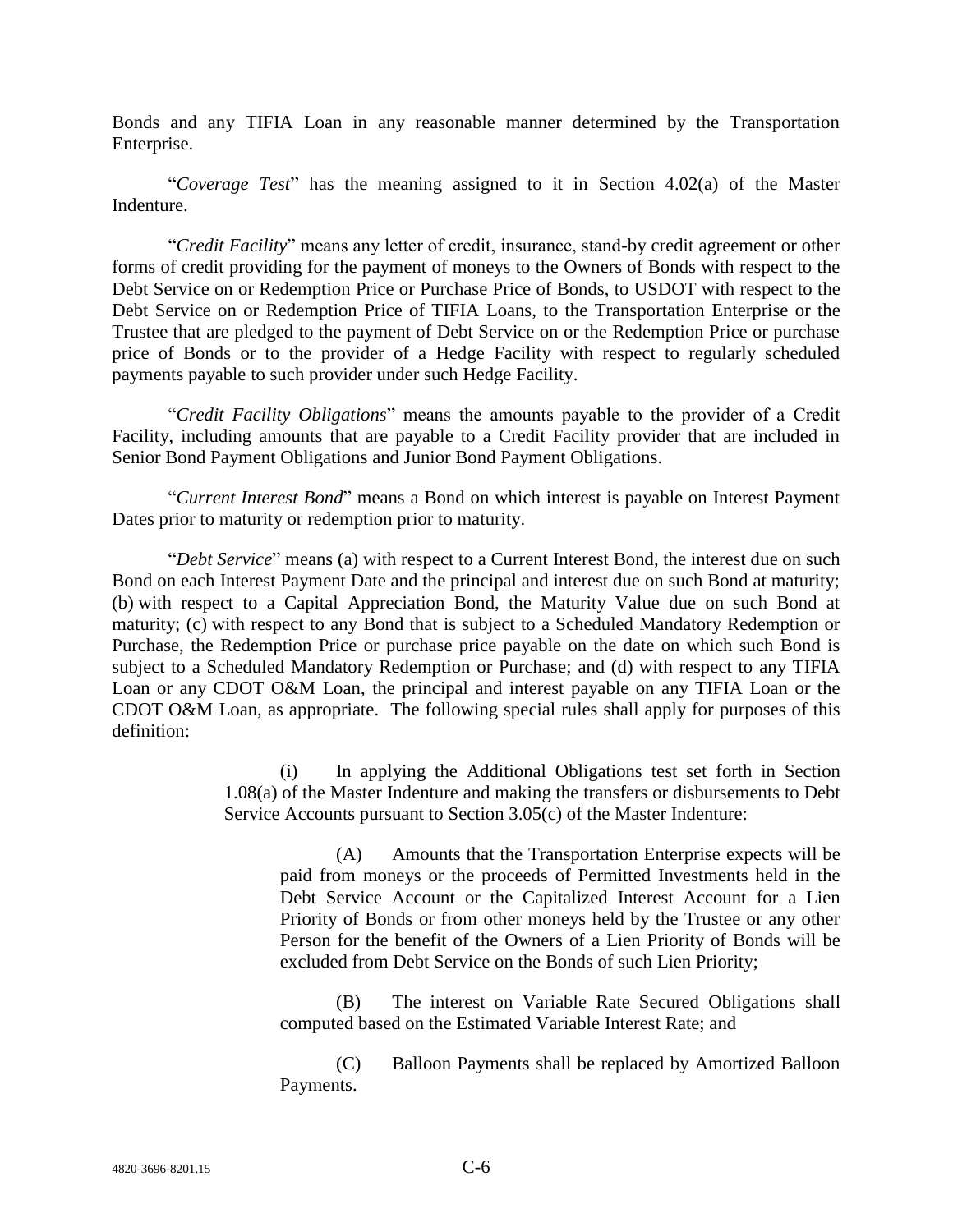(ii) If the Transportation Enterprise purchases or arranges for a Credit Facility with respect to any Bonds or amounts payable by the Transportation Enterprise to the provider of any Hedge Facility pursuant to Section 4.09 of the Master Indenture, moneys paid to the provider of such Credit Facility shall, if and to the extent provided in a Supplemental Indenture or in a separate agreement between the Transportation Enterprise and the Credit Facility provider entered into pursuant to Section 4.09 of the Master Indenture, be treated as Debt Service on such Bonds.

(iii) If the Transportation Enterprise purchases or arranges for a Hedge Facility pursuant to Section 4.09 of the Master Indenture that provides for the payment of moneys to the Transportation Enterprise or the Trustee that are pledged to pay Debt Service on any Bonds, regularly scheduled payments to the provider of such Hedge Facility, net of regularly scheduled payments to the Transportation Enterprise or the Trustee, pursuant to such Hedge Facility shall, if and to the extent provided in a Supplemental Indenture or in a separate agreement between the Transportation Enterprise and the Hedge Facility provider entered into pursuant to Section 4.09 of the Master Indenture, be treated as Debt Service on such Bonds. Termination payments and any other payments, other than regularly scheduled payments, payable to the provider pursuant to a Hedge Facility shall not be treated as Debt Service.

(iv) Debt Service that is past due on any Bond shall include interest on the past due amount at the interest rate borne by such Bond from the due date to the payment date, compounded on each Interest Payment Date. For purposes of this paragraph, the difference between the Original Principal Amount and the Accreted Value of a Capital Appreciation Bond shall be treated as interest, the Accretion Date for a Capital Appreciation Bond shall be treated as an Interest Payment Date and the interest rate determined by straight-line interpolation between Accretion Dates shall be treated as the interest rate on a Capital Appreciation Bond.

―*Debt Service Account*‖ means any one of the Senior Bonds Debt Service Account, the TIFIA Loans Debt Service Account and the Junior Bonds Debt Service Account.

―*Debt Service Payment Date*‖ means each date on which Debt Service on a Bond, any TIFIA Loan or any CDOT O&M Loan is due and includes, but is not limited to, the maturity date of any Bond; each Interest Payment Date on each Current Interest Bond; and the mandatory sinking fund redemption or mandatory pro rata redemption dates of term Bonds that are subject to mandatory sinking fund redemption or mandatory pro rata redemption in accordance with a mandatory sinking fund redemption schedule or mandatory pro rata redemption schedule set forth in a Supplemental Indenture.

―*Debt Service Reserve Account*‖ means any one of the Senior Bonds Debt Service Reserve Account, the TIFIA Loans Debt Service Reserve Account or the Junior Bonds Debt Service Reserve Account.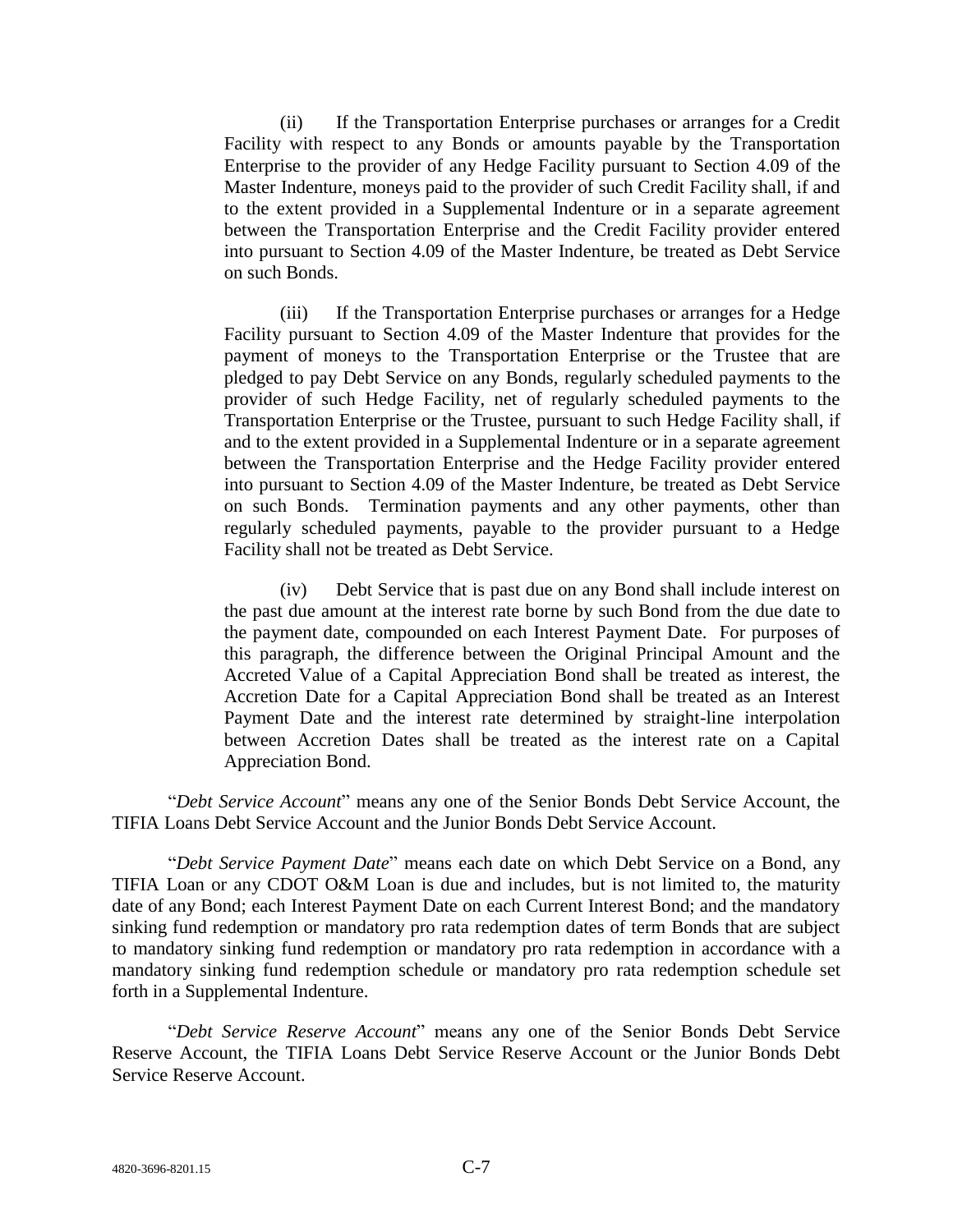―*Debt Service Reserve Account Contract*‖ has the meaning assigned to it in Section 3.07(c) of the Master Indenture.

―*Defeasance Escrow Fund"* means any trust account into which money and/or Defeasance Securities are deposited for the purpose of defeasing any Bonds in accordance with Section 8.02 of the Master Indenture.

―*Defeasance Securities"* means Permitted Investments which are:

(a) cash;

(b) U.S. Treasury Bonds, Notes and Bonds, including State and Local Government Series ("SLGs");

(c) direct obligations of the U.S. Treasury which have been stripped by the Treasury itself and CATS, TIGRS and similar securities;

(d) Resolution Funding Corp. (REFCORP): only the interest component of REFCORP strips which have been stripped by request to the Federal Reserve Bank of New York in book entry form;

(e) pre-refunded municipal bonds rated in the same or a higher rating category than direct obligations of the U.S. Treasury by Moody's and rated in the same or a higher rating category than direct obligations of the U.S. Treasury by S&P; provided that if the issue is only rated by S&P (i.e., there is no Moody's rating), then the pre-refunded bonds must have been pre-refunded with cash, direct U.S. or U.S. guaranteed obligations, or pre-refunded municipal bonds rated in the same or a higher rating category than direct obligations of the U.S. Treasury;

(f) the following obligations issued by the following agencies if such obligations are backed or guaranteed by the full faith and credit of the United States or the full faith and credit of the United States is pledged for the payment of principal of and interest on such obligations:

(i) U.S. Export-Import Bank (Eximbank) direct obligations or fully guaranteed certificates of beneficial ownership;

(ii) Farmers Home Administration (FmHA) certificates of beneficial ownership;

- (iii) Federal Financing Bank;
- (iv) General Services Administration participation certificates;
- (v) U.S. Maritime Administration Guaranteed Title XI financing;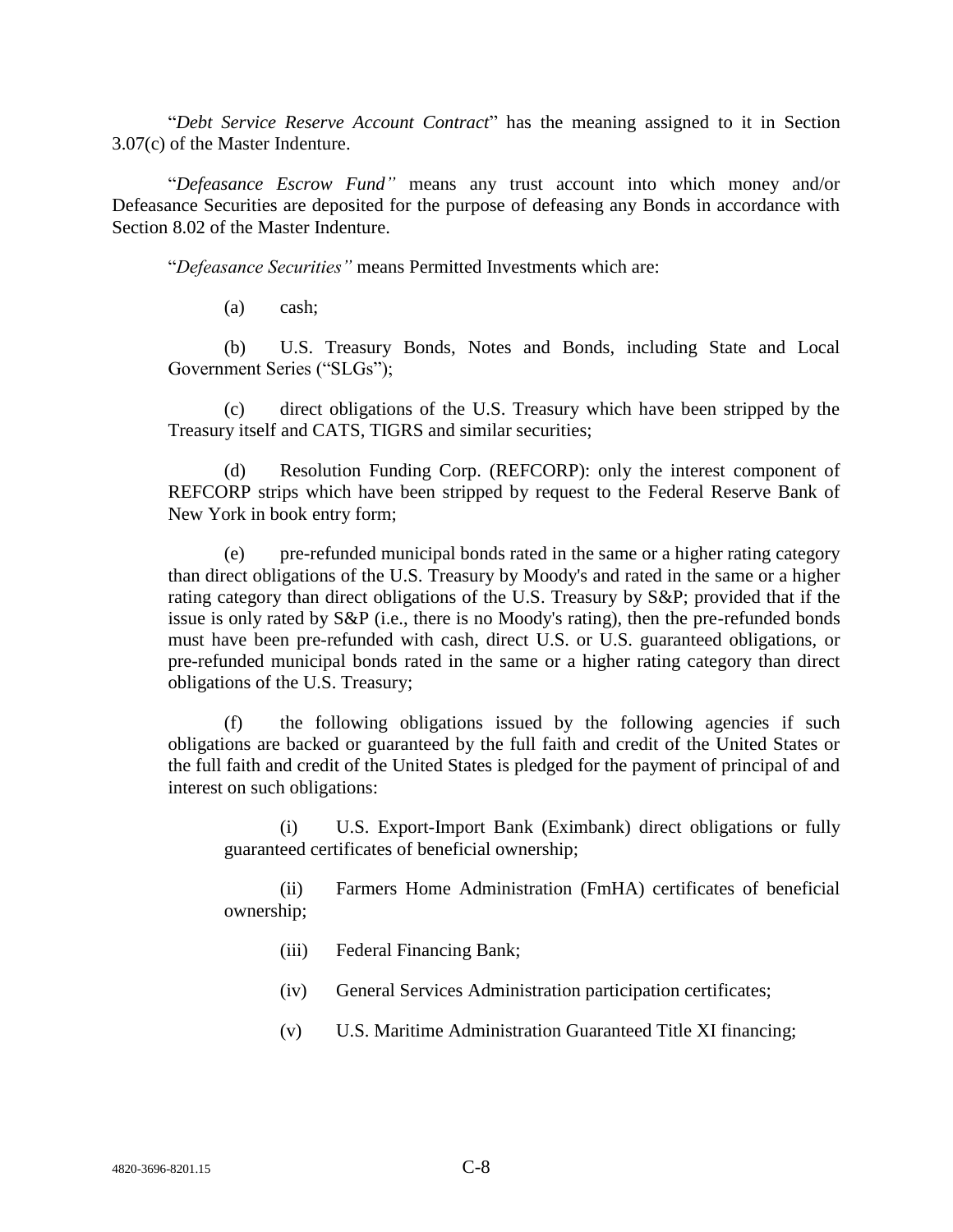(vi) U.S. Department of Housing and Urban Development (HUD):

- (A) Project Notes;
- (B) Local Transportation Enterprise Bonds;

(C) New Communities Debentures—U.S. government guaranteed debentures; and

(D) U.S. Public Housing Notes and Bonds—U.S. government guaranteed public housing notes and bonds.

―*Direct Agreement*‖ means the Direct Agreement dated as of September 1, 2011 among CDOT, the Transportation Enterprise, USDOT, and the Trustee.

―*Engineer*‖ means a Person who (a) is an employee of or is retained by the Transportation Enterprise and (b) is experienced with respect to engineering matters related to highways such as the Project.

―*Engineer's Report*‖ has the meaning assigned to it in Section 4.06 of the Master Indenture.

―*Estimated Variable Interest Rate*‖ means, with respect to any Variable Rate Bond, either (a) or (b) below, as selected by the Transportation Enterprise in its discretion:

(a) the interest rate for such Bond estimated by a Financial Consultant with experience in the remarketing of bonds such as the Bond for which the Estimated Variable Interest Rate is being determined; or

(b) the interest rate determined pursuant to clause (i) or (ii) below, as applicable:

(i) if such Bond (or, if not, if other Bonds of the same Lien Priority) bore interest at an interest rate determined in the same manner for all or any portion of the 36-month period preceding the date on which Debt Service is being calculated, the Estimated Variable Interest Rate shall be the average interest rate borne by such Bond (or such other Bonds of the same Lien Priority) during such 36-month period; or

(ii) if clause (i) does not apply, the Estimated Variable Interest Rate shall be the lesser of (A) 8% per annum or (B) 110% of the rate as of the date on which Debt Service is being calculated (or most recent preceding date if such rate is not published for such date) under The Securities Industry and Financial Markets Association® Municipal Swap Index as disseminated by Municipal Market Data, a Thompson Financial Company, or its successor, applicable to comparable obligations. If there is no Securities Industry and Financial Markets Association Municipal Swap Index for comparable obligations, the calculation under this clause (ii)(B) shall be based on an extrapolation from the Securities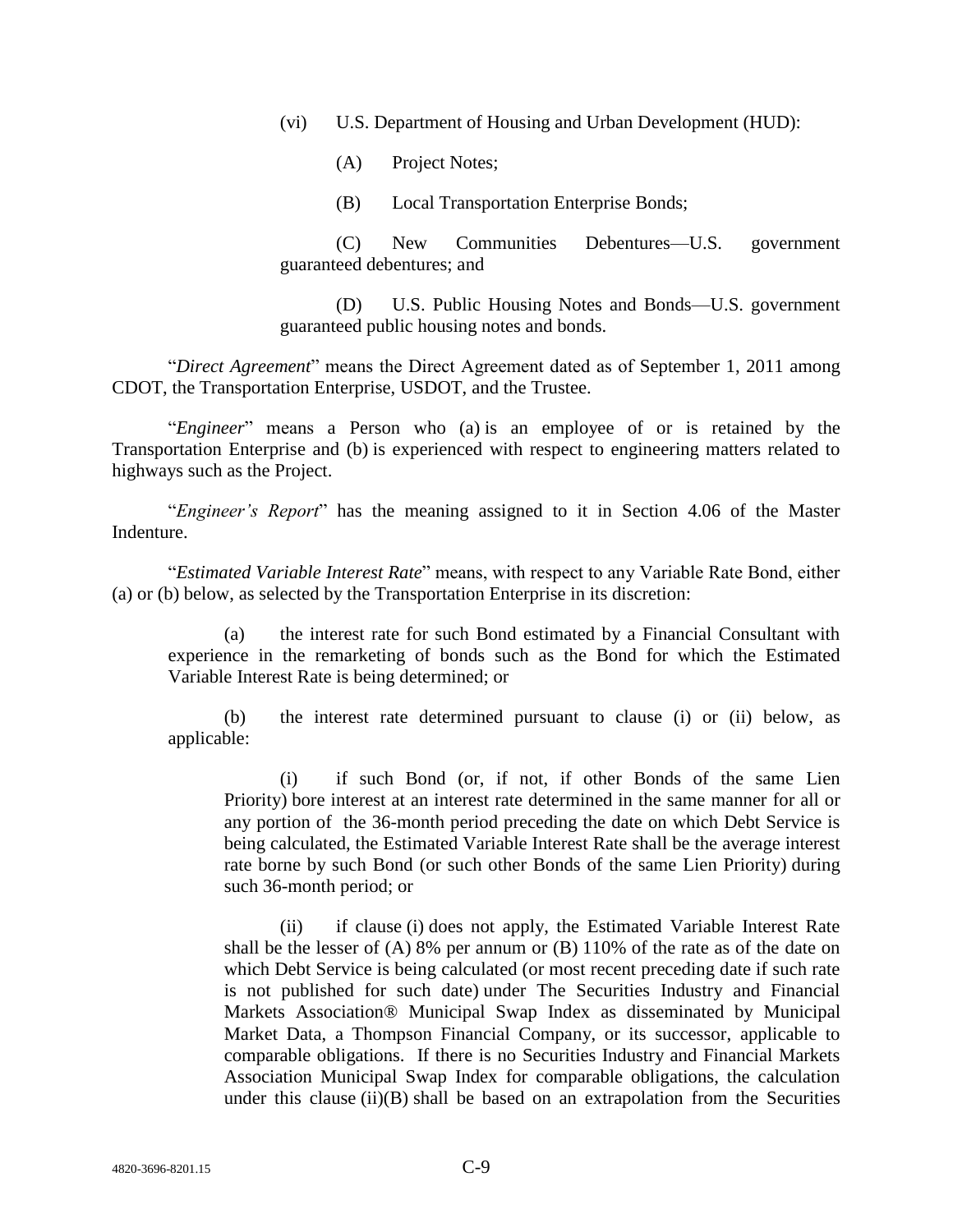Industry and Financial Markets Association Municipal Swap Index or Indices for other obligations in the manner specified in a certificate of a Financial Consultant. If the Securities Industry and Financial Markets Association Municipal Swap Index is no longer disseminated, the calculations pursuant to this clause (ii)(B) may be based on another index certified by a Financial Consultant to be comparable to the Securities Industry and Financial Markets Association Municipal Swap Index.

―*Event of Default*‖ means one of the events described in Section 5.01 of the Master Indenture.

―*Existing I-25 Express Lanes*‖ means the tolled express lanes on I-25 on the date this Master Indenture is executed and delivered.

―*Existing I-25 Express Lanes Excess Revenue*‖ means revenues from the Existing I-25 Express Lanes, net of the costs of operating, maintaining, renewing and replacing those lanes and any debt service payable in connection with the funding of such costs, as more fully described in the I-25 Excess Revenues IGA.

―*Existing I-25 Express Lanes Excess Revenue Account*‖ means the account of Subfund 2 of the Transportation Enterprise Special Fund created pursuant to and designated as such in Section 3.02 of the Master Indenture.

―*Existing I-25 Express Lanes Excess Revenue Subaccount of the Project O&M Account*‖ means the subaccount of the Project O&M Account created pursuant to and designated as such in Section 3.01 of the Master Indenture.

―*Existing I-25 Express Lanes Excess Revenue Subaccount of the Project Renewal and Replacement Account*" means the subaccount of the Project Renewal and Replacement Account created pursuant to and designated as such in Section 3.10 of the Master Indenture.

"Fair Market Value" means, with respect to any Permitted Investment as of any valuation date: (a) if the bid and asked prices of such Permitted Investment are published on a regular basis in a financial journal or publication of general circulation in the United States of America, the bid price for such Permitted Investment so published on or most recently prior to the valuation date or (b) if the bid and asked prices of such Permitted Investment are not published on a regular basis in a financial journal or publication of general circulation in the United States of America, the average bid price for such Permitted Investment on the valuation date, as reported to the Trustee by any two nationally recognized dealers in such Permitted Investments or as determined by the pricing service that the Trustee for the valuation of investments held in trust. The "*Fair Market Value*" of any Permitted Investment that is subject to a put exercisable by the Transportation Enterprise or the Trustee shall be equal to the greater of the Fair Market Value of such Investment Securities as determined under clause (a) or (b) above and the price at which such Permitted Investment may be put to a third party. The "Fair Market Value" of any Permitted Investment that is subject to a call exercisable by a third party shall be equal to the lesser of the Fair Market Value of such Permitted Investment as determined under clause (a) or (b) above and the price at which such Permitted Investment may be called by such third party.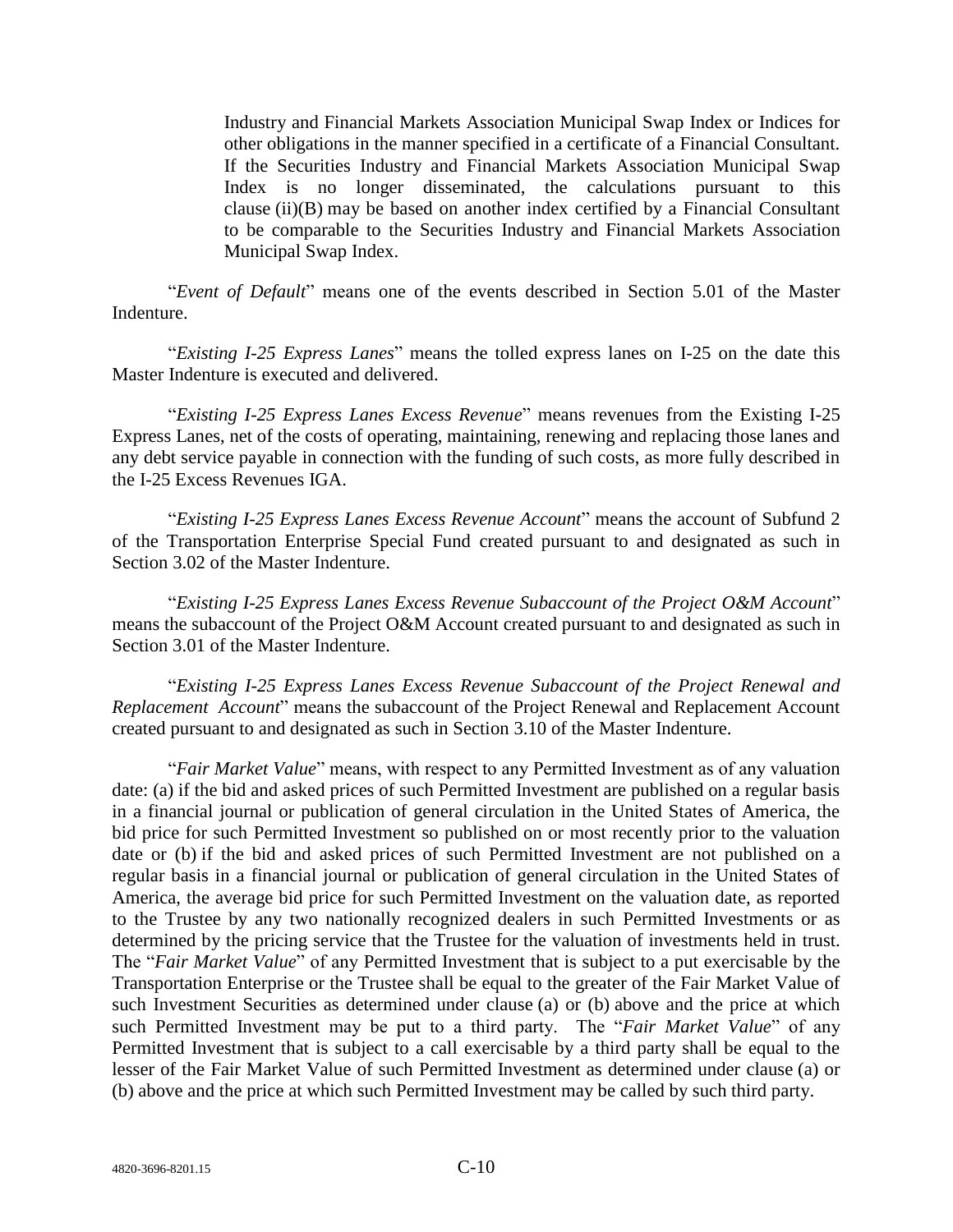―*FASTER*‖ means the Funding Advancements for Surface Transportation and Economic Recovery Act of 2009, C.R.S. title 43, article 4, part 8, and any successor thereto.

―*Financial Consultant*‖ means a Person who (a) is retained by the Transportation Enterprise, (b) is not, and none of whose officers, directors or employees is, an officer, director or employee of the Transportation Enterprise (but may be the Original Purchaser or a financial advisor retained by the Transportation Enterprise for other purposes) and (c) is experienced and has a national and favorable reputation with respect to public finance matters.

"Fiscal Year" means the State's fiscal year, which begins on July 1 of each calendar year and ends on June 30 of the following calendar year.

―*Fitch*‖ means Fitch Ratings, Inc. and any successor thereto.

―*Fund*‖ means the Transportation Enterprise Special Fund, the Existing I-25 Express Lanes Excess Revenues Fund or the Transportation Enterprise Operating Fund.

―*Glossary*‖ means this Glossary, as it may be amended, supplemented or restated from time-to-time.

*Hedge Facility*" means any of the following: any rate swap transaction, basis swap, cap transaction, floor transaction, collar transaction or other "Transaction" as defined in the 2000 U.S. Municipal Counterparty Definitions published by the International Swap Dealers Association, Inc. or any amendments to or subsequent editions of such Definitions or any similar transaction (regardless of how defined) permitted under any such amendments to or more recent editions of such Definitions or of any similar publications of such association or any similar organization and any transactions similar to any of the foregoing; or any combination of any of the transactions described in this definition.

―*Hedge Facility Obligations*‖ means the amounts payable to the provider of a Hedge Facility, including amounts that are payable to a Hedge Facility provider that are included in Senior Bond Payment Obligations and Junior Bond Payment Obligations.

"*Indenture*" means (a) when used in or with respect to a particular Supplemental Indenture or the Bonds authorized by a particular Supplemental Indenture, the Master Indenture, the particular Supplemental Indenture and all Supplemental Indentures that have become effective in accordance with the Master Indenture on or before the date the particular Supplemental Indenture is effective in accordance with the Master Indenture; and (b) when used with respect to any particular point in time, the Master Indenture and all Supplemental Indentures that have become effective in accordance with the Master Indenture on or before that point in time.

"Indenture Event of Default" means an event described in Section 5.01 of the Master Indenture.

"Initial Deposit to the Project O&M Account" means \$604,614, which amount shall be deposited into the Existing I-25 Express Lanes Excess Revenue Subaccount of the Project O&M Account on the date the 2011 TIFIA Loan Agreement is executed and delivered.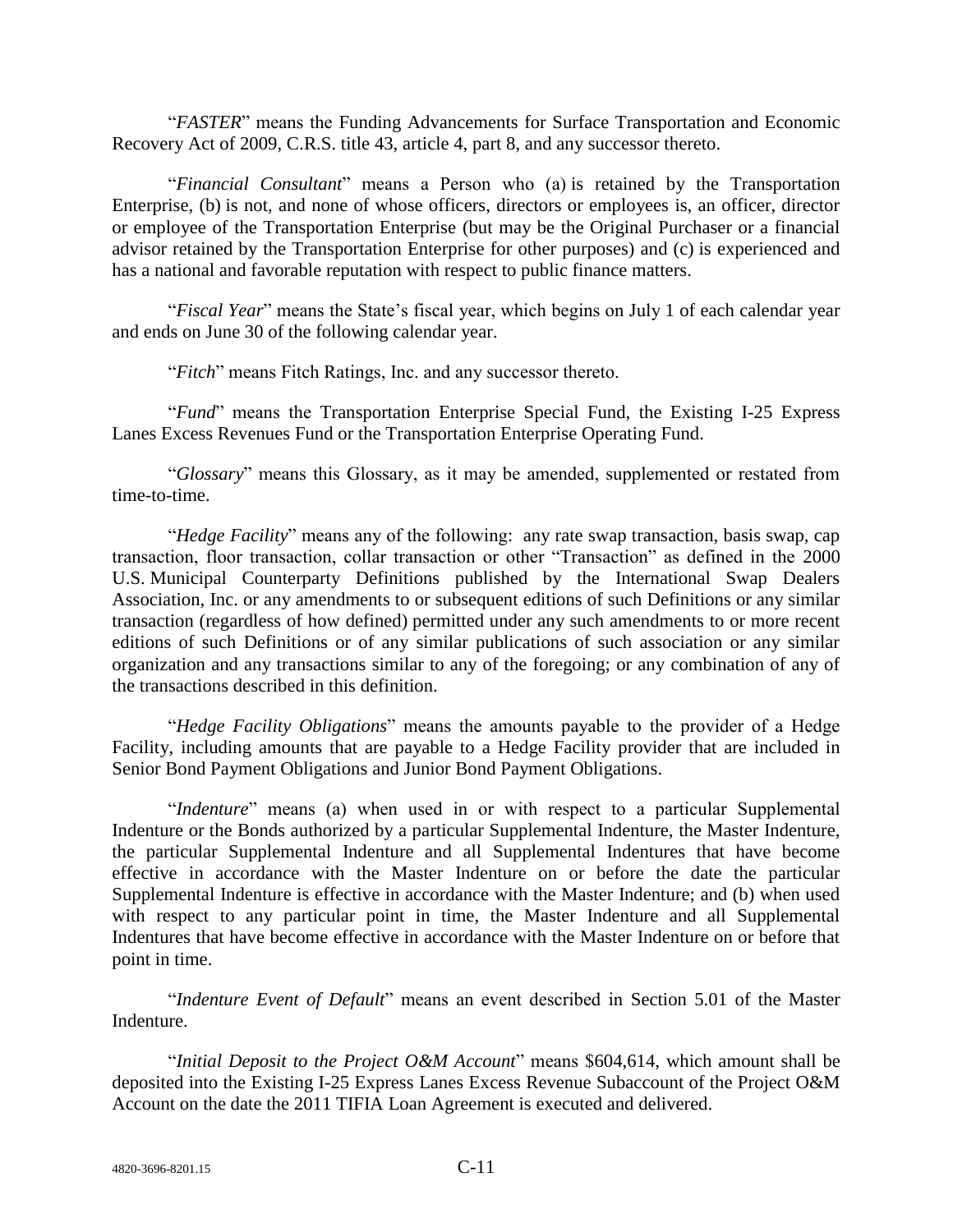―*Insolvency Law*‖ means the United States Bankruptcy Code, 11 U.S.C. Section 101 et seq., as from time to time amended and then in effect, and any state bankruptcy, insolvency, receivership or similar law now or hereafter in effect.

"Interest Payment Date" means January 1 and July 1 of each year, commencing, with respect to each Series of Bonds on the first Interest Payment Date specified in the Supplemental Indenture authorizing such Series of Bonds.

―*I-25 Excess Revenues IGA*‖ means the agreement among the Colorado Tolling Enterprise, the predecessor of the Transportation Enterprise, CDOT and the Regional Transportation District dated May 31, 2006, as amended by an amendment dated June 1, 2011 and as it may be amended from time-to-time in accordance with its terms.

―*I-25 Express Lanes Surplus Account*‖ means the account of Subfund 2 of the Transportation Enterprise Special Fund created pursuant to and designated as such in Section 3.01 of the Master Indenture.

―*Junior Bond Payment Obligations*‖ has the meaning assigned to it in Section 1.01 of the Master Indenture.

"*Junior Bonds*" means the Bonds designated as such by Supplemental Indenture.

―*Junior Bonds Capitalized Interest Account*‖ means the Account of Subfund 1 the Transportation Enterprise Special Fund created pursuant to and designated as such in Section 3.01 of the Master Indenture.

―*Junior Bonds Debt Service Account*‖ means the Account of Subfund 1 of the Transportation Enterprise Special Fund created pursuant to and designated as such in Section 3.01 of the Master Indenture.

―*Junior Bonds Debt Service Reserve Account*‖ means the Account of Subfund 1 of the Transportation Enterprise Special Fund created pursuant to and designated as such in Section 3.01 of the Master Indenture.

―*Junior Bonds Debt Service Reserve Account Requirement*‖ shall be the sum of the amounts calculated with respect to each separate issue (as defined for federal income tax purposes) of Junior Bonds equal to the least of (a) the maximum Fiscal Year annual scheduled Debt Service on such issue of Junior Bonds, (b) 125% of the average Fiscal Year annual scheduled Debt Service on such issue of Junior Bonds and (c) 10% of the sale proceeds (as defined for federal income tax purposes) of such issue of Junior Bonds.

―*Letter of Representations*‖ means the Letter of Representations between the Transportation Enterprise and The Depository Trust Company, New York, New York or any successor depository with respect to the book-entry registration system for the Bonds.

―*Lien Priority*‖ means (a) all the Senior Bonds of all Series, considered collectively; or (b) all the Junior Bonds of all Series, considered collectively.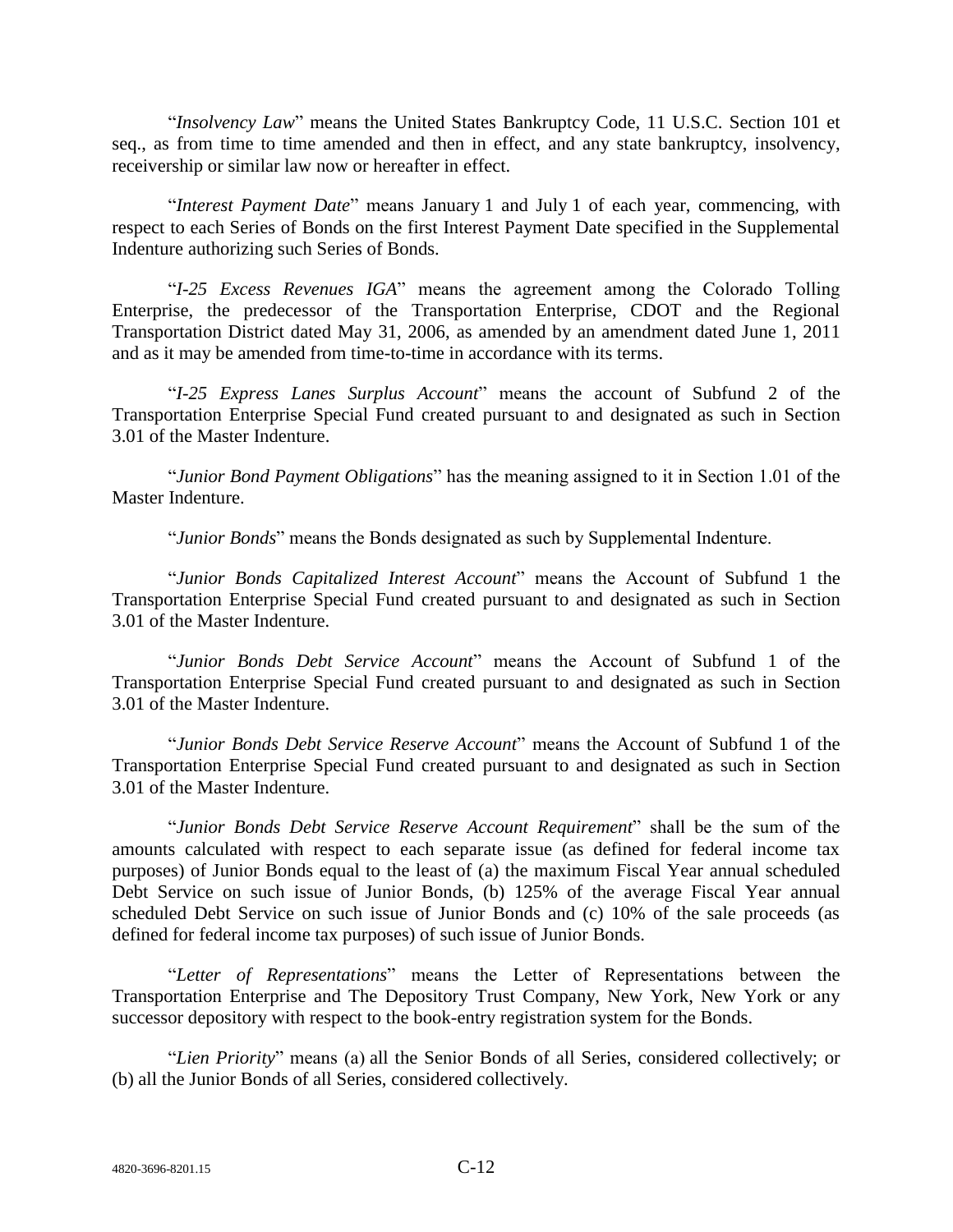"Master Indenture" means the Master Trust Indenture dated as of September 1, 2011 between the Transportation Enterprise and the Trustee as it may be amended or supplemented from time-to-time by Supplemental Indentures.

"Maturity Value" means, with respect to any Capital Appreciation Bond, the amount set forth in the Supplemental Indenture authorizing such Bond as the amount payable to the Owner of such Bond at the maturity of such Bond.

"Monthly Renewal and Replacement Deposit" means, with respect to each Transfer Date, (a) the sum of the monthly deposit amounts for each Renewal and Replacement determined by dividing the estimated cost of each Renewal and Replacement set forth in the most recent Engineer's Report by the number of months between the Transfer Date and the recommended commencement date for such Renewal and Replacement set forth in the in the most recent Engineer's Report *minus* (b) the estimated cost of the Renewals and Replacements that can be paid from the balance in the Project Renewal and Replacement Account Requirement assuming that the Renewals and Replacements set forth in the most recent Engineer's Report are commenced in the order recommended in such report.

"*Moody's*" means Moody's Investor Services, Inc. and any successor thereto.

―*New Money Purposes*‖ means the original financing by the Transportation Enterprise of a Transportation Infrastructure Project.

―*North Metro Express Lane System*‖ means the surface transportation system consisting of the Project and related surface transportation facilities.

―*Operations Center*‖ means the operations center of the Trustee in Salt Lake City, Utah or at such other location as the Trustee may designate from time-to-time by written notice to the Transportation Enterprise, the Owners and each Rating Agency.

―*Original Principal Amount*‖ means, with respect to any Capital Appreciation Bond, the amount set forth in a Supplemental Indenture as the original principal amount of such Bond.

"Original Purchaser" means, with respect to each Series of Bonds, the original purchaser of such Series of Bonds.

―*Outstanding*‖ means all Bonds that have been executed and delivered, except:

(a) any Bond on which all Debt Service due or to become due has been paid at maturity;

(b) any Bond on which the Redemption Price due or to become due has been paid in accordance with the redemption provisions applicable to such Bond;

(c) Bonds in lieu of which other Bonds have been executed and delivered pursuant to the provisions of the Indenture relating to the transfer and exchange of Bonds or the replacement of mutilated, lost, stolen or destroyed Bonds;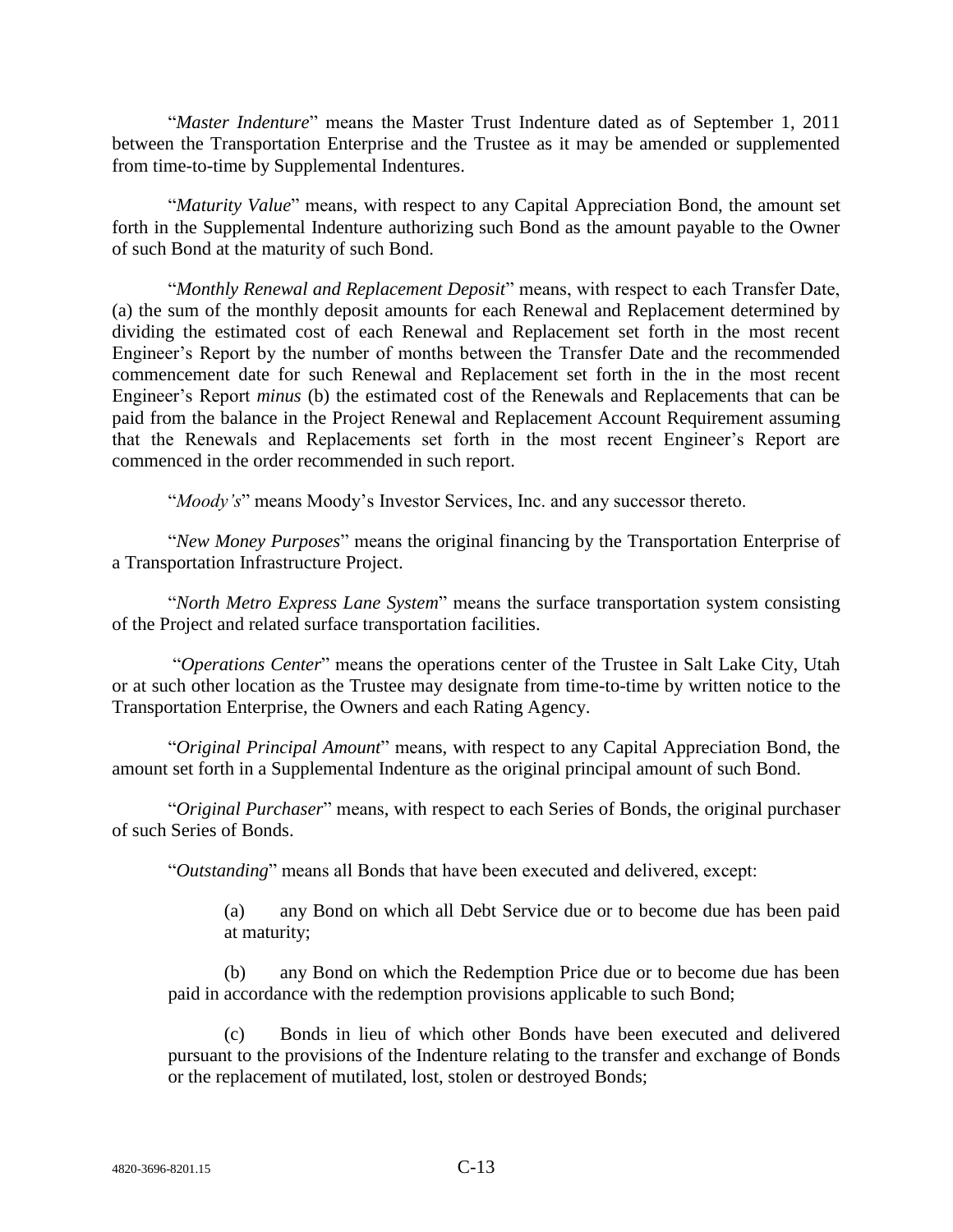(d) Bonds that have been canceled by the Trustee or that have been surrendered to the Trustee for cancellation;

(e) Bonds on which all Debt Service or the Redemption Price is due and for which the Trustee holds moneys sufficient to pay the Debt Service or Redemption Price for the benefit of the Owner thereof pursuant to Section 2.10 of the Master Indenture; and

(f) Bonds that have been defeased pursuant to Article VIII of the Master Indenture.

"Owner" of a Bond means the registered owner of such Bond as shown in the registration records of the Trustee.

―*Permitted Investments*‖ means:

(a) with respect to moneys in any Fund, Subfund, Account or Subaccount other than the Construction Account or any Defeasance Escrow Fund, investments authorized in C.R.S. § § 24-36-109, 24-36-112 and 24-36-113 or any successor thereto;

(b) with respect to moneys in the Construction Account, (i) investments authorized by clause (a) of this definition, (ii) investments authorized by C.R.S. title 24, article 75, part 6 or any successor thereto and (iii) to the extent such moneys are held by the Trustee, any investment that the Transportation Enterprise directs the Trustee to invest in if the Transportation Enterprise Board determines, by resolution, that such investment meets the standards set forth in C.R.S. § 15-1-304, the income is at least comparable to income available on investments authorized in clause (ii) above and the investment will assist the Transportation Enterprise in the completion of the Project;

(c) with respect to any Defeasance Escrow Fund, Defeasance Securities.

"Person" means any natural person, firm, corporation, partnership, limited liability company, state, political subdivision of any state, other public body or other organization or association.

―*Pledged CDOT Agreements*‖ means the CDOT O&M Loan Agreement; the CDOT Federal Aid Highway Program Stewardship Agreement developed in partnership with the Federal Highway Administrations Colorado Division Office, as amended or supplemented; the Intergovernment Agreement between CDOT and the Colorado Tolling Enterprise, the predecessor of the Transportation Enterprise, as amended by the first amendment thereto, dated as of June 1, 2011; and the Direct Agreement.

―*Pledged Revenues*‖ means (a) the User Fees with respect to the Project; (b) all earnings from the investment of moneys held in any Account or Subaccount that is part of the Trust Estate; (c) regularly scheduled payments to the Transportation Enterprise or the Trustee from the provider of any Hedge Facility with respect to Bonds that exceed the corresponding regularly scheduled payments by the Transportation Enterprise or the Trustee to the provider of such Hedge Facility; (d) all amounts payable to the Transportation Enterprise or the Trustee from the provider of a Credit Facility; (e) all termination payments and all other payments that are not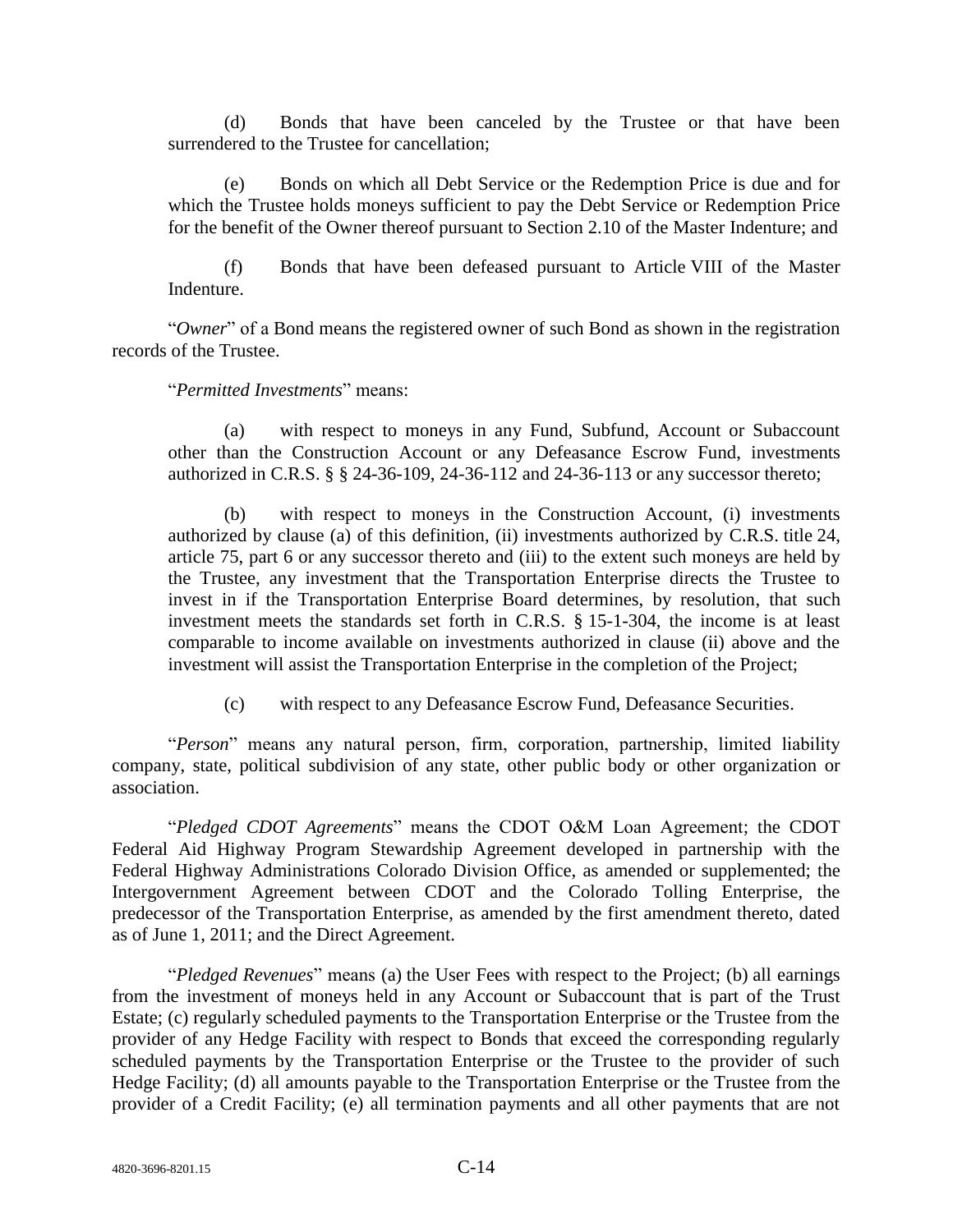regularly scheduled payments payable to the Transportation Enterprise or the Trustee by the provider of any Hedge Facility with respect to Bonds; (f) the proceeds of any loan to the Transportation Enterprise with respect to the Project; (g) the proceeds from the sale or other disposition of any portion of the Project; and (h) all amounts received by the Transportation Enterprise from grants and other sources with respect to the Project that are not included in clauses (a) through (g) of this definition, excluding, however, any such amounts that the Transportation Enterprise determines are, pursuant to the arrangement under which such amounts are paid to the Transportation Enterprise, required to be used for a purpose that is inconsistent with the deposit of such amounts into the Pledged Revenues Account.

―*Pledged Revenues Account*‖ means the account of Subfund 1 of the Transportation Enterprise Special Fund created pursuant to and designated as such in Section 3.01 of the Master Indenture.

―*Pledged Revenues Subaccount of the Project O&M Account*‖ means the subaccount of the Project O&M Account created pursuant to and designated as such in Section 3.01 of the Master Indenture.

―*Pledged Revenues Subaccount of the Project Renewal and Replacement Account*‖ means the subaccount of the Project Renewal and Replacement Account created pursuant to and designated as such in Section 3.10 of the Master Indenture.

―*Project*‖ means the U.S. 36 Managed Lanes Project–Phase 1 and any other Surface Transportation Infrastructure Project that is integrated with the U.S. 36 Managed Lanes Project– Phase 1, for which User Fees are imposed and that is designated to be part of the Project in a Supplemental Indenture.

―*Project Costs*‖ means any of the following that are expended on or after February 2, 2008:

(a) costs of administering, planning, designing, financing, repairing, reconstructing, replacing and maintaining the Project or the CDOT Project;

(b) the costs of acquiring land required in connection with, the Project or the CDOT Project;

(c) Debt Service on and the Redemption Price of Bonds and any TIFIA Loan;

(d) Costs of Issuance;

(e) operating costs and expenses of the Transportation Enterprise;

(f) costs and expenses relating to any Credit Facility entered into in accordance with Section 4.10 of the Master Indenture;

(g) costs and expenses relating to any Hedge Facility entered into in accordance with Section 4.10 of the Master Indenture;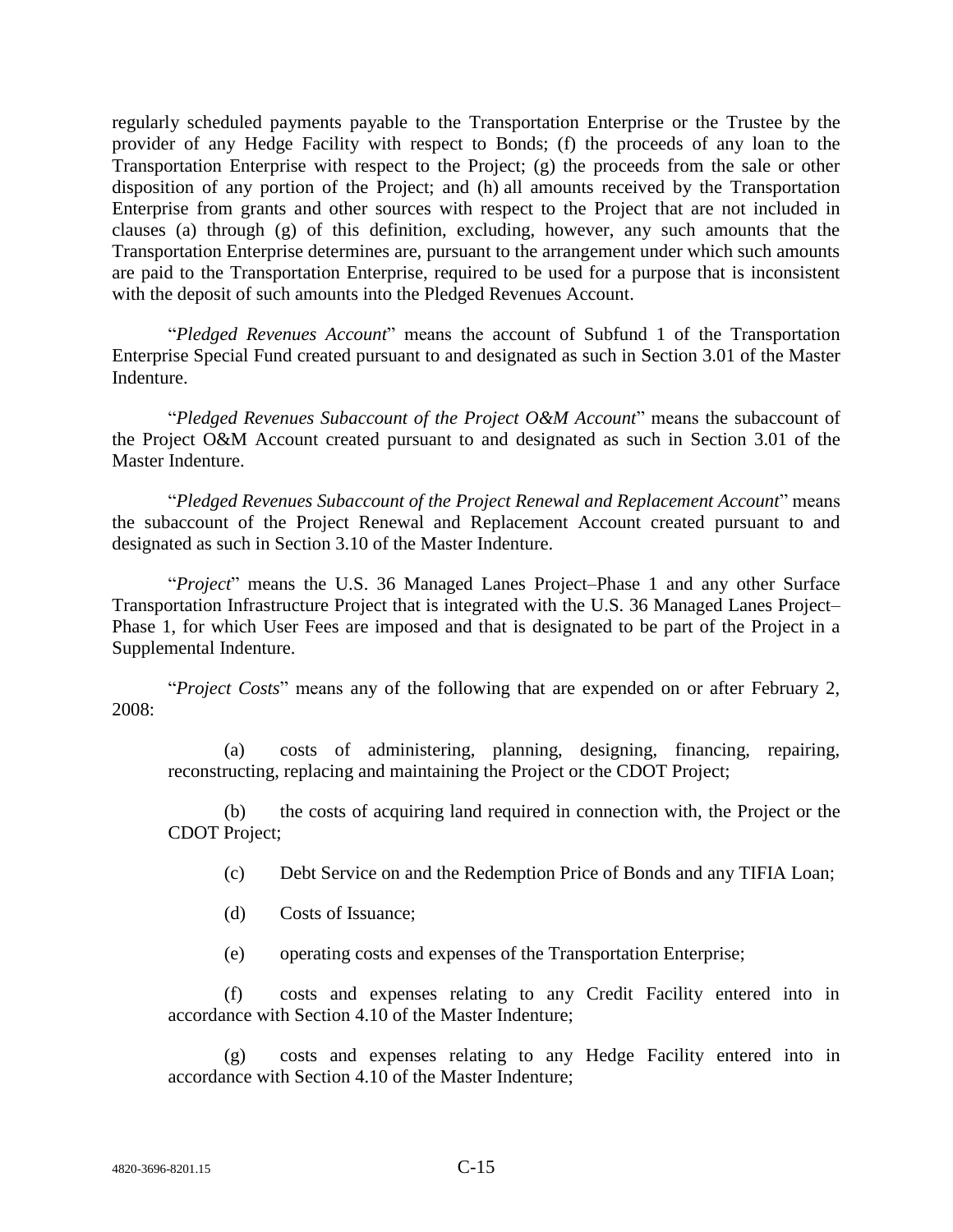(h) amounts required to be deposited into the Rebate Account pursuant to Section 3.08 of the Master Indenture and the Tax Compliance Certificates; and

(i) other amounts that the Transportation Enterprise determines are required to affect the Project or the CDOT Project..

"Project O&M Account" means the account of Subfund 1 of the Transportation Enterprise Special Fund created pursuant to and designated as such in Section 3.01 of the Master Indenture.

―*Project O&M Account Target Balance*‖ means, as of any Transfer Date, the greater of (a) the Initial Deposit to the Project O&M Account and (b) the amount budgeted to pay Project O&M Expenses for (i) if such Transfer Date occurs before July 1, 2015, the six calendar months immediately following such Transfer Date and (ii) if such Transfer Date occurs after July 1, 2015, the 12 calendar months immediately following such Transfer Date.

"*Project O&M Expenses*" means (a) all amounts paid or incurred by the Authority or any other Person on its behalf for the financing, planning, design, engineering, acquisition, installation, construction, reconstruction, operation or maintenance of the Project that (i) are expenses under generally accepted accounting principles then in effect for governmental entities similar to the Authority and (ii) have not been and are not expected to be paid from the proceeds of Bonds or moneys in any Account or Subaccount other than the Project O&M Account; (b) the Trustees Fees and Expenses; (c) the costs incurred in connection with the administration of the Transportation Enterprise, including but not limited to a share, determined by the Transportation Enterprise in its reasonable discretion, of the salaries and benefits payable to employees of the Transportation Enterprise and employees of CDOT who perform services for the Transportation Enterprise; and (d) the fees and expenses of any Engineer, Financial Consultant or Toll Road Consultant for services performed to comply with the provisions of the Master Indenture.

―*Project Renewal and Replacement Account*‖ means the account of Subfund 1 of the Transportation Enterprise Special Fund created pursuant to and designated as such in Section 3.01 of the Master Indenture.

―*Project Renewal and Replacement Account Requirement*‖ means the estimate set forth in the most recent Engineer's Report of the costs of Renewals and Replacements to be completed in the then current and the next six Fiscal Years following the date of such report.

"P3 Agreement" has the meaning assigned to it in Section 4.05 of the Master Indenture.

"P3 Developer" has the meaning assigned to it in Section 4.05 of the Master Indenture.

"*Purchase Price*" means the amount due on a Bond on the date on which it is purchased prior to maturity pursuant to the provisions of a Supplemental Indenture.

"Rating Agency" means any nationally recognized rating agency that, on the date this definition is applied, maintains a rating of Bonds of the Lien Priority or Lien Priorities to which this definition is applied at the request of the Transportation Enterprise.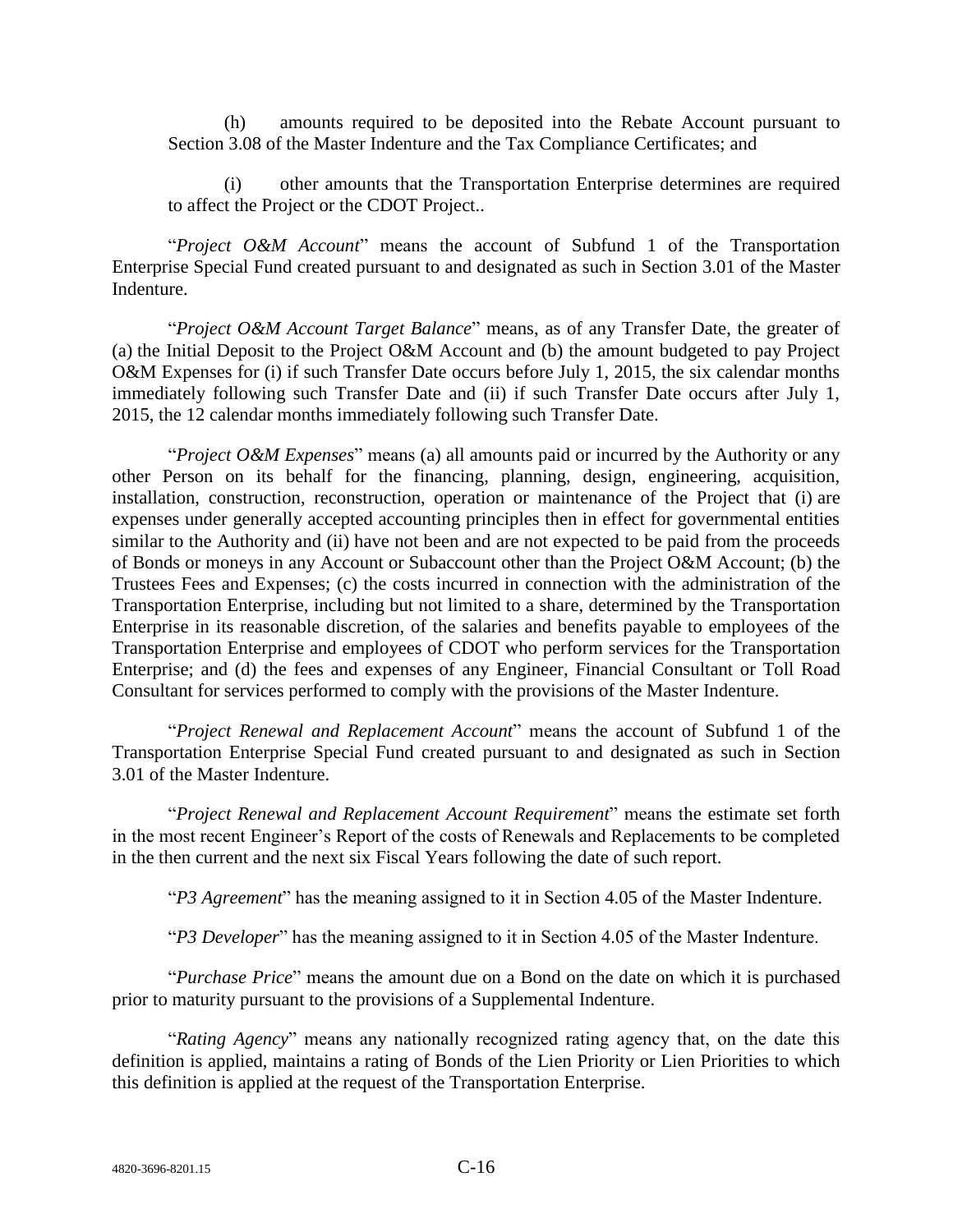―*Rebate Account*‖ means the account of Subfund 1 of the Transportation Enterprise Special Fund created pursuant to and designated as such in Section 3.01 of the Master Indenture.

―*Record Date*‖ means (a) with respect to any Interest Payment Date that is the first day of a month, the fifteenth day of the month (whether or not a Business Day) preceding the month in which the Interest Payment Date occurs; (b) with respect to any Interest Payment Date that is the fifteenth day of a month, the first day of such month (whether or not a Business Day); and (c) with respect to any other Interest Payment Date, the date designated as the Record Date for such Interest Payment Date in a Supplemental Indenture.

―*Redemption Price*‖ means the amount due on a Bond on the date on which it is redeemed prior to maturity pursuant to the redemption provisions applicable to such Bond. Such term does not include the principal and interest or Accreted Value due on term Bonds on the dates such Bonds are to be redeemed in accordance with a mandatory sinking fund redemption or mandatory pro rata redemption schedule set forth in a Supplemental Indenture.

―*Refunding Act*‖ means the Public Securities Refunding Act, title 11, article 56, C.R.S. and any successor thereto.

―*Refunding Bonds*‖ means Bonds issued for the purpose of refunding or refinancing, and proceeds of which are used to refund or refinance, any Bond, TIFIA Loan or other financial obligations of the Transportation Enterprise.

―*Renewal and Replacement*‖ means each renewal, replacement or improvement to the Project with a useful life of 12 or more months recommended in the most recent Engineer's Report. A renewal, replacement or and improvement to the Project with a useful life of less than 12 months is not a Renewal and Replacement and shall be paid for as a Project O&M Expense or from the System Surplus Account.

―*Renewal and Replacement Requirement*‖ means has the meaning assigned to it in Section 4.06 of the Master Indenture.

"S&P" means Standard & Poor's Ratings Services, a division of the McGraw-Hill Companies, Inc., and any successor thereto.

―*Scheduled Mandatory Redemption or Purchase*‖ means, with respect to any Bond, (a) a redemption of such Bond pursuant to a mandatory sinking fund or mandatory pro rata redemption schedule set forth in, or determined in accordance with, the Supplemental Indenture authorizing the Series of Bonds of which such Bond is a part; (b) a mandatory redemption of such Bond or a mandatory purchase of such Bond by the Transportation Enterprise on a specific date set forth in, or determined in accordance with, the Supplemental Indenture authorizing the Series of Bonds of which such Bond is a part; and (c) a mandatory redemption of such Bond or a mandatory purchase of such Bond by the Transportation Enterprise as a result of the occurrence of an event set forth in, or determined in accordance with, the Supplemental Indenture authorizing the Series of Bonds of which such Bond is a part if, but only if, such event has occurred and the date on which such mandatory redemption or mandatory purchase is to occur has been established. A mandatory redemption or a mandatory purchase of a Bond by the Transportation Enterprise as a result of the occurrence of an event that has not occurred is not a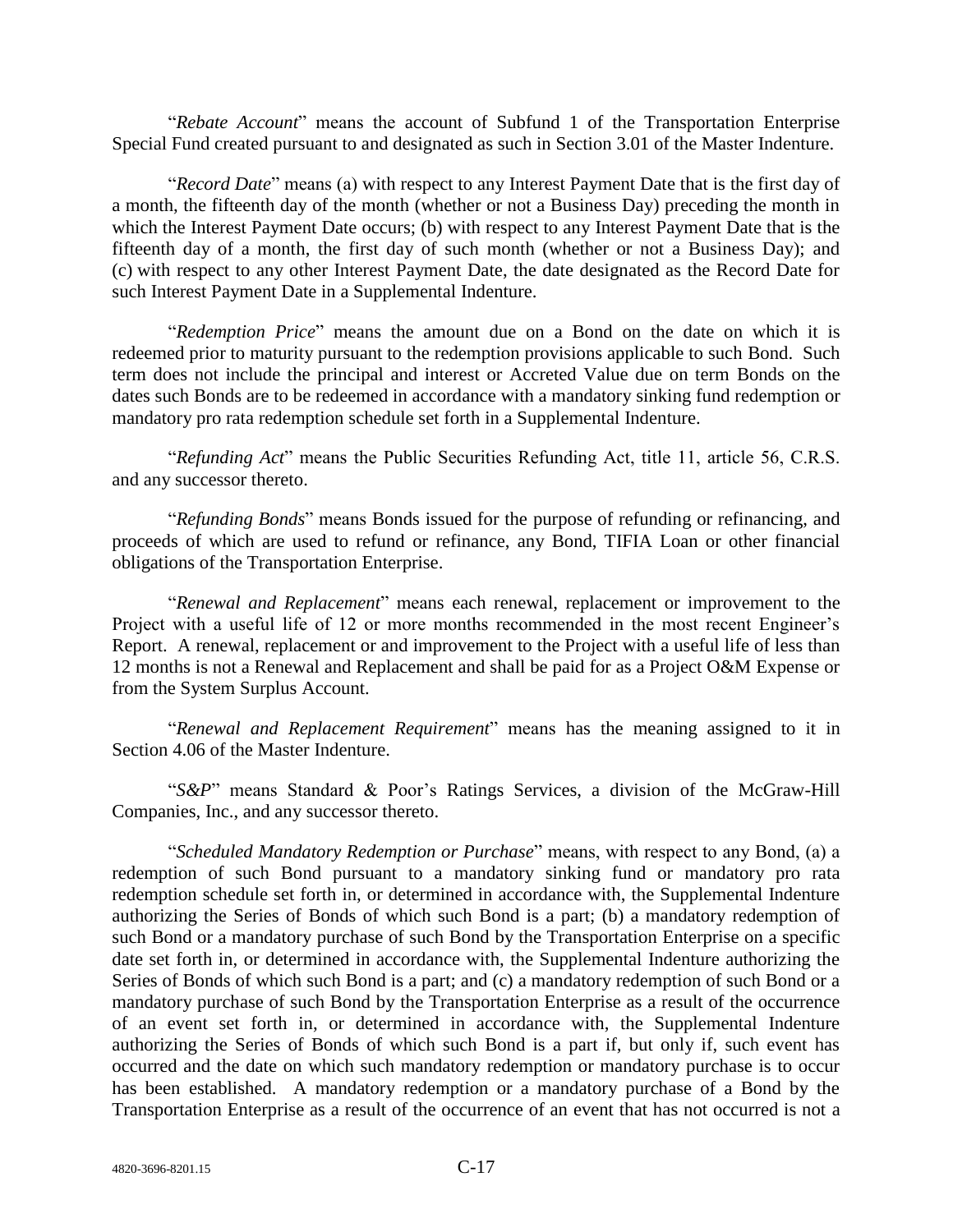Scheduled Mandatory Redemption or Purchase. A mandatory redemption or a mandatory purchase of a Bond by the Transportation Enterprise as a result of the occurrence of an event that has occurred is not a Scheduled Mandatory Redemption or Purchase unless and until the date on which such mandatory redemption or mandatory purchase is to occur has been established.

―*Secured Obligations*‖ has the meaning assigned to it in Section 1.01 of the Master Indenture.

―*Secured Parties*‖ has the meaning assigned to it in Section 1.01 of the Master Indenture.

―*Secured Party*‖ has the meaning assigned to it in Section 1.01 of the Master Indenture.

―*Senior Bond Payment Obligations*‖ has the meaning assigned to it in Section 1.01 of the Master Indenture.

―*Senior Bonds*‖ means the Bonds designated as such by Supplemental Indenture.

―*Senior Bonds Capitalized Interest Account*‖ means the Account of Subfund 1 of the Transportation Enterprise Special Fund created pursuant to and designated as such in Section 3.01 of the Master Indenture.

―*Senior Bonds Debt Service Account*‖ means the Account of Subfund 1 of the Transportation Enterprise Special Fund created pursuant to and designated as such in Section 3.01 of the Master Indenture.

―*Senior Bonds Debt Service Reserve Account*‖ means the account of Subfund 1 of the Transportation Enterprise Special Fund created and designated as such in Section 3.01 of the Master Indenture.

―*Senior Bonds Debt Service Reserve Account Requirement*‖ shall be the sum of the amounts calculated with respect to each separate issue (as defined for federal income tax purposes) of Senior Bonds equal to the least of (a) the maximum Fiscal Year annual scheduled Debt Service on such issue of Senior Bonds, (b) 125% of the average Fiscal Year annual scheduled Debt Service on such issue of Senior Bonds and (c) 10% of the sale proceeds (as defined for federal income tax purposes) of such issue of Senior Bonds.

"Senior Obligation" has the meaning assigned to it in Section 5.02(e) of the Master Indenture.

"Series" means the Bonds designated as a separate series in a Supplemental Indenture and any Bonds authenticated and delivered in lieu of or in substitution for such Bonds pursuant to the Indenture.

"Special Record Date" means a special date fixed to determine the names and addresses of Owners of Bonds for purposes of paying defaulted interest on Current Interest Bonds in accordance with Section 2.07 of the Master Indenture.

―*State*‖ means the State of Colorado.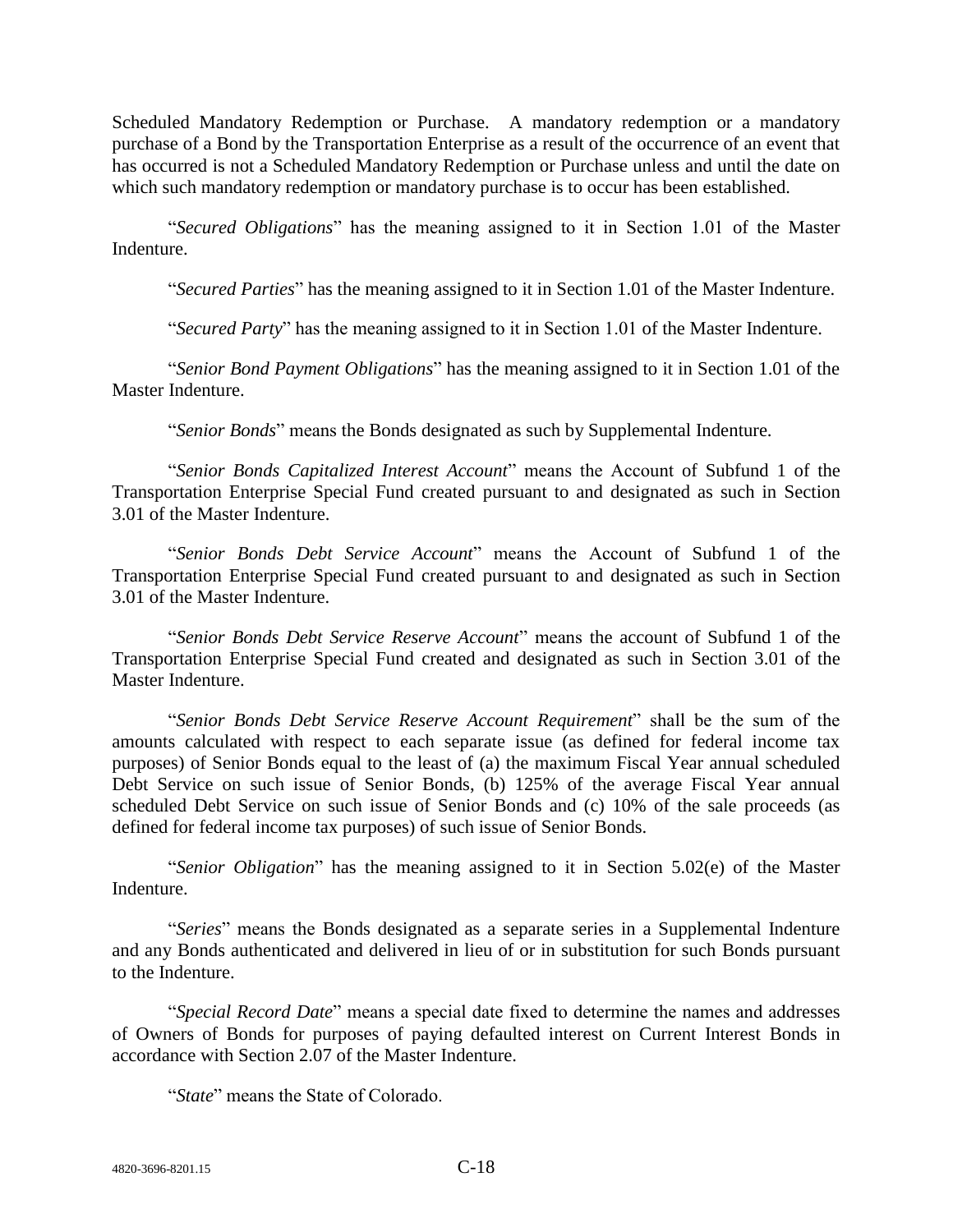―*Subaccount*‖ means any subaccount of any Account created by or pursuant to the Master Indenture, any Supplemental Indenture or by the Trustee in accordance with the Master Indenture or any Supplemental Indenture.

―*Subfund*‖ means Subfund 1, Subfund 2 and any other subfund of the Transportation Enterprise Special Fund created by or pursuant to the Master Indenture or any Supplemental Indenture or by the State Treasurer.

―*Subfund 1*‖ means the North Metro Express Lane System Subfund 1 of the Transportation Enterprise Special Fund created pursuant to and designated as such in Section 3.01 of the Master Indenture.

―*Subfund 2*‖ means the North Metro Express Lane System Subfund 2 of the Transportation Enterprise Special Fund created pursuant to and designated as such in Section 3.01 of the Master Indenture.

―*Subordinate Credit Facility Obligations*‖ has the meaning assigned to it in Section 1.01 of the Master Indenture.

―*Subordinate Hedge Facility Obligations*‖ has the meaning assigned to it in Section 1.01 of the Master Indenture.

"Subordinate Obligation" has the meaning assigned to it in Section 5.02(e) of the Master Indenture.

―*Substantial Completion Date*‖ means, with respect to the U.S. 36 Managed Lanes Project–Phase 1, the U.S. 36 Managed Lanes Project–Phase 1 or any other phase of the Project, the date such phase of the Project is open in its entirety to tolled vehicular or passenger traffic, as provided by the Transportation Enterprise to the Trustee in writing.

"Supplemental Indenture" means any indenture supplementing or amending the Master Indenture that is adopted pursuant to Article VII of the Master Indenture.

―*Supplemental Securities Act*‖ means the Supplemental Public Securities Act, C.R.S. title 11, article 57, part 2, as amended.

―*Surface Transportation Infrastructure Project*‖ has the meaning assigned to it in FASTER.

―*System Surplus Account*‖ means the account of Subfund 1 of the Transportation Enterprise Special Fund created pursuant to and designated as such in Section 3.01 of the Master Indenture.

―*Tax Compliance Certificate*‖ means, with respect to each Series of Bonds on which the Transportation Enterprise intends the interest to be excluded from gross income for federal income tax purposes, (a) the certificate or other instrument that sets forth the Transportation Enterprise's expectations regarding the investment and use of proceeds of such Bonds and other matters relating to Bond Counsel's opinion regarding the federal income tax treatment of interest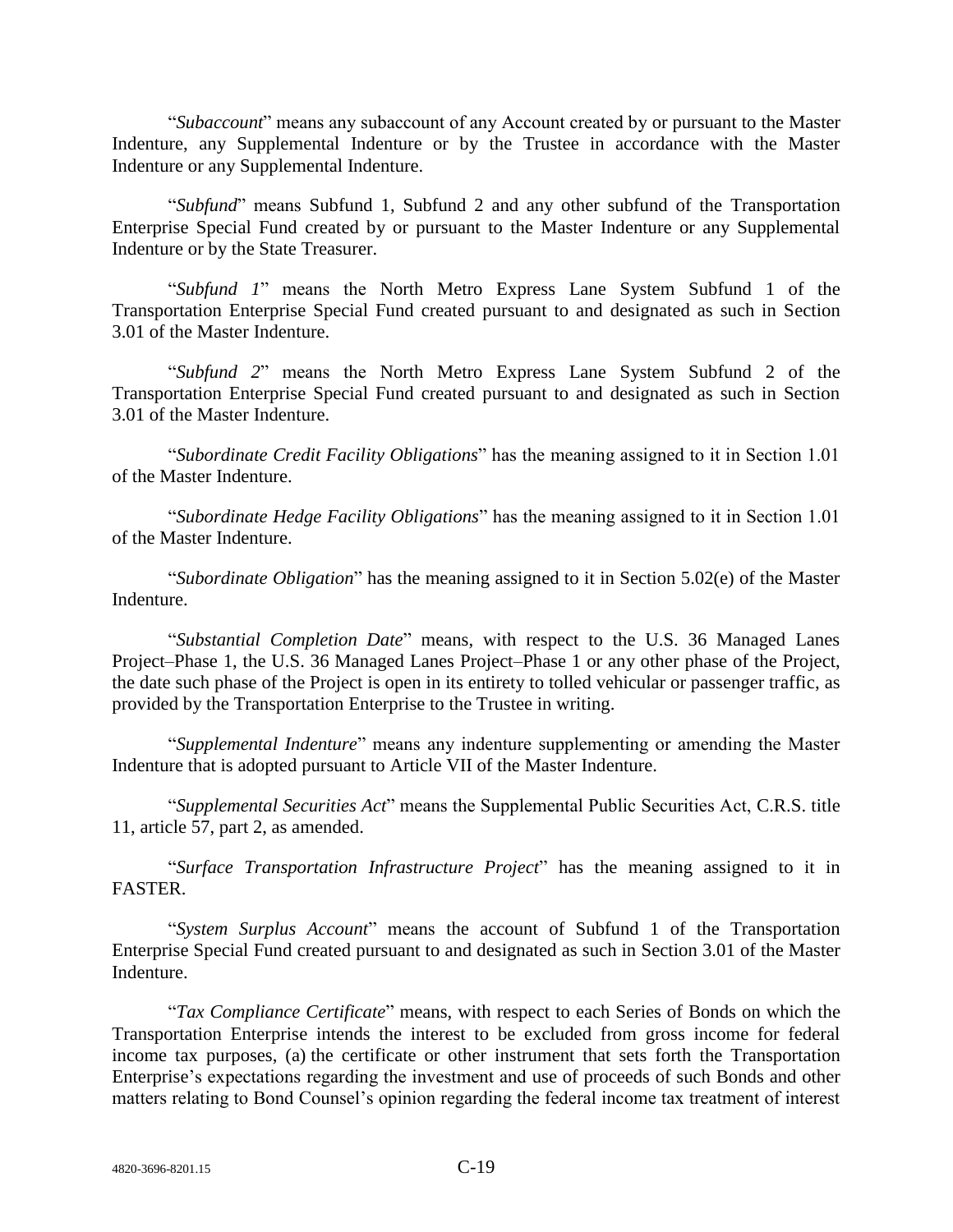on such Bonds, including any instructions delivered by Bond Counsel in connection with such certificate, instrument or opinion; and (b) any amendment or modification of any such certificate, instrument or instructions that is accompanied by an opinion of Bond Counsel stating that the amendment or modification will not cause an Adverse Tax Event.

―*Tax-Exempt Bond*‖ means any Bond of any Series of Bonds designated as Tax-Exempt Bonds in the Supplemental Indenture authorizing the issuance of the Series of Bonds of which such Bond is a part.

―*Tax Treatment Designation*‖ means the designation assigned to a Series of Bonds in the Supplemental Indenture authorizing the Series of Bonds as Taxable Bonds or Tax-Exempt Bonds.

―*Taxable Bond*‖ means any Bond of any Series designated as Taxable Bonds in the Supplemental Indenture authorizing the issuance of the Series of Bonds of which such Bond is a part.

"TIFIA Loan" means any loan from USDOT to the Transportation Enterprise made pursuant to the Transportation Infrastructure Finance and Innovation Act.

―*TIFIA Loan Agreement*‖ means any agreement between USDOT and the Transportation Enterprise with respect to a TIFIA Loan and includes the Promissory Note executed and delivered by the Transportation Enterprise in connection as it may be amended from time to time in accordance with its terms.

―*TIFIA Loans Debt Service Account*‖ means the account of Subfund 1 of the Transportation Enterprise Special Fund created pursuant to and designated as such in Section 3.01 of the Master Indenture.

―*TIFIA Loans Debt Service Reserve Account*‖ means the Account of Subfund 1 of the Transportation Enterprise Special Fund created pursuant to and designated as such in Section 3.01 of the Master Indenture.

―*TIFIA Loans Debt Service Reserve Account Requirement*‖ means the sum of the amounts calculated with respect to each TIFIA Loan equal to the maximum Fiscal Year annual scheduled Debt Service on such TIFIA Loan in the Year in which this definition is being applied and the four fiscal years immediately following such Fiscal Year.

―*TIFIA Loan Payment Obligations*‖ has the meaning assigned to it in Section 1.01 of the Master Indenture.

―*TIFIA Loans Prepayment Account*‖ means the Account of Subfund 1 of the Transportation Special Fund created pursuant to and designated as such in Section 3.01 of the Master Indenture.

―*TIFIA Loans Prepayment Commencement Date*‖ means the first Transfer Date pursuant to Section 3.03(c) of the Master Indenture that occurs after the Substantial Completion Date for the U.S. 36 Managed Lanes Project–Phase 2.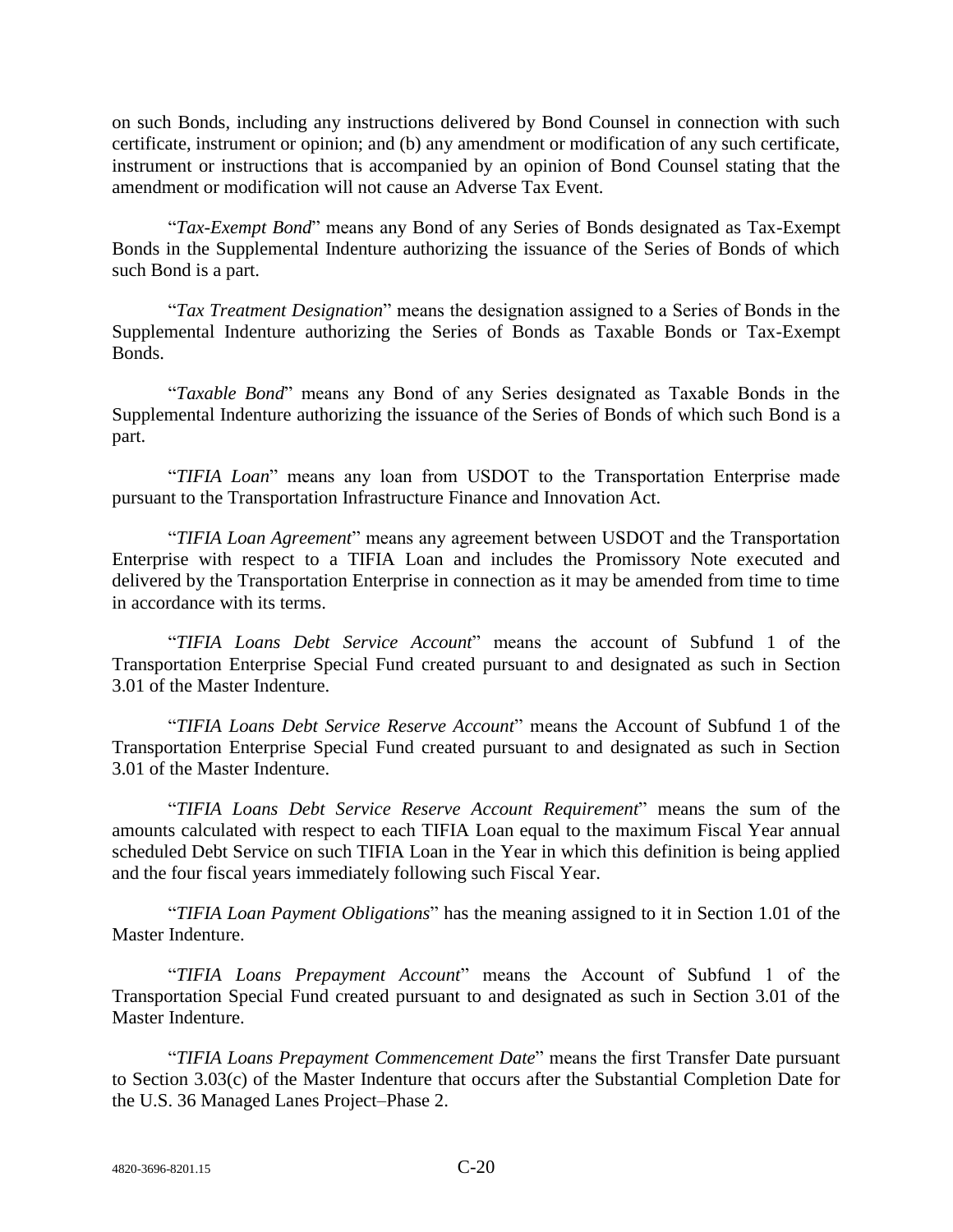―*TIFIA Loans Subaccount*‖ means the Subaccount of the Construction Account created pursuant to and designated as such in Section 3.01 of the Master Indenture.

―*Tolling Agreement*‖ means the Tolling Agreement dated as of September 1, 2011 among the Transportation Enterprise, CDOT, and the Federal Highway Administration.

―*Toll Road Consultant*‖ means a Person means a Person who (a) is retained by the Transportation Enterprise, (b) is not, and none of whose officers, directors or employees is, an officer, director or employee of the Transportation Enterprise (but may be the Original Purchaser or a financial advisor retained by the Transportation Enterprise for other purposes) and (c) is experienced and has a national and favorable reputation with respect to the collection of tolls from tolls roads such as the Project.

"Transfer Date" means a date on which available moneys from the Existing I-25 Express Lanes Revenue Account or the Pledged Revenues Account are to be transferred or disbursed to another Account or Subaccount pursuant to Sections 3.02(b) and 3.03(c) of the Master Indenture.

―*Transportation Commission*‖ means the Colorado Transportation Commission created in C.R.S. § 43-1-106 and any successor thereto.

―*Transportation Enterprise*‖ means the Colorado High Performance Transportation Enterprise.

―*Transportation Enterprise Operating Fund*‖ means the statewide transportation enterprise operating fund created in the State treasury by C.R.S. § 43-4-806(4).

―*Transportation Enterprise Representative*‖ means the Transportation Enterprise Director any other officer or employee of the Transportation Enterprise authorized by law or by a writing signed by the Transportation Enterprise Director to act as a Transportation Enterprise Representative under the Indenture.

―*Transportation Enterprise Special Fund*‖ means the statewide transportation enterprise special revenue fund created in the State treasury by C.R.S. § 43-4-806(3)(a).

"Trust Estate" has the meaning assigned to it in Section 1.01 of the Master Indenture.

―*Trustee*‖ means Zions First National Bank, acting in its capacity as trustee under the Indenture, and any successor appointed under the Indenture.

―*Trustee Fees and Expenses*‖ has the meaning assigned to it in Section 1.01 of the Master Indenture.

―*Trustee Representative*‖ means any officer of the Trustee and any other person authorized by a writing signed by an officer of the Trustee to act as a Trustee Representative under the Indenture.

"2011 TIFIA Loan" means the loan from USDOT to the Transportation Enterprise made pursuant to the 2011 TIFIA Loan Agreement.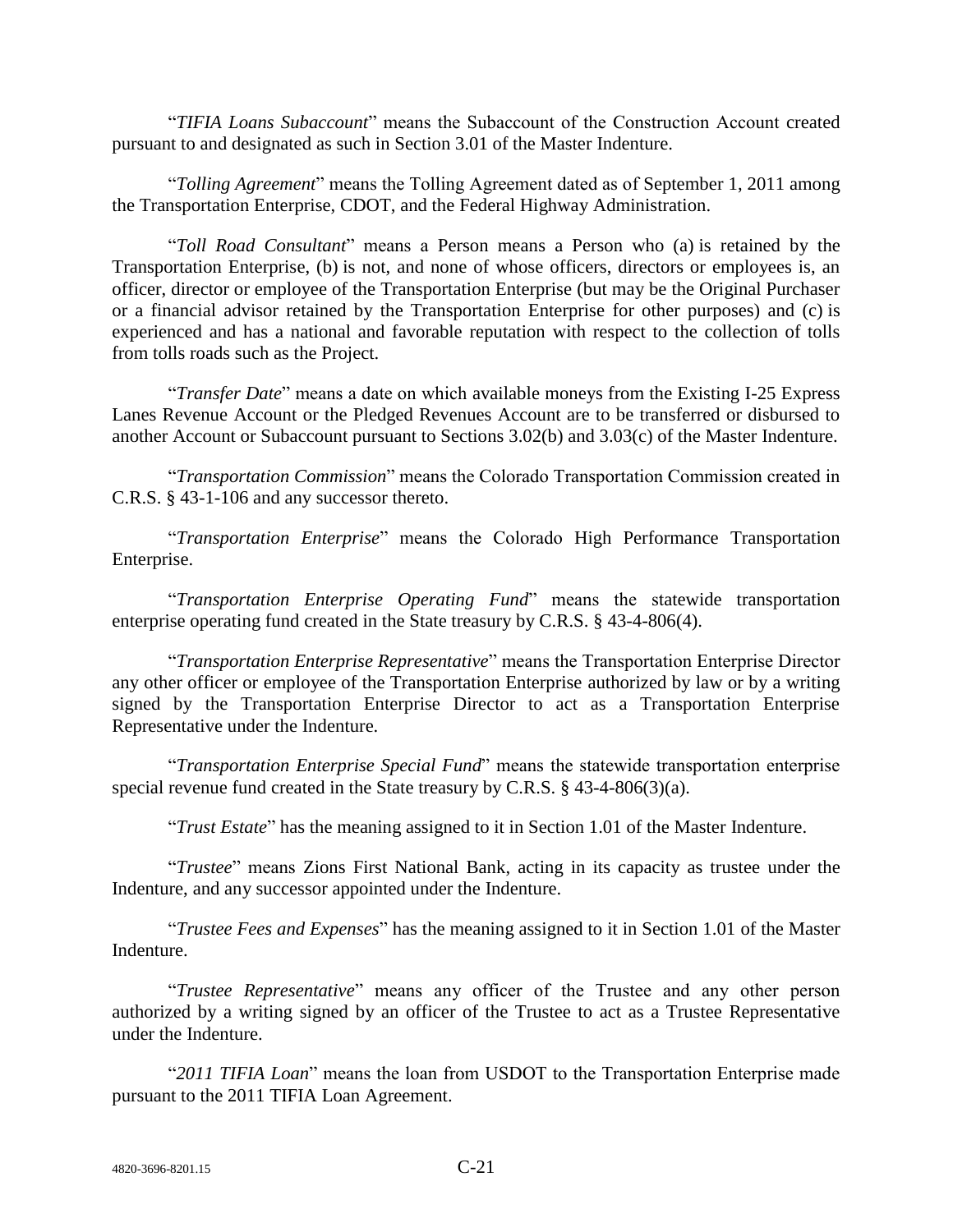"2011 TIFIA Loan Agreement" means the TIFIA Loan Agreement between USDOT and the Transportation Enterprise dated as of September 1, 2011 and the Promissory Note executed by the Transportation Enterprise in connection with such agreement, as such agreement and note may be amended from time-to-time in accordance with the terms of the agreement.

―*U.S. 36 CDOT Project*‖ means the U.S. 36 CDOT Project-Phase 1 and the U.S. 36 CDOT Project-Phase 2, collectively.

―*U.S. 36 CDOT Project–Phase 1*‖ means the planning, designing, engineering, reconstruction, repair, maintenance, operation and financing of the existing general purpose traffic lanes on U.S. 36 between Pecos Street and Interlocken Loop.

―*U.S. 36 CDOT Project–Phase 2*‖ means the planning, designing, engineering, reconstruction, repair, maintenance, operation and financing of the existing general purpose traffic lanes on U.S. 36 between Interlocken Loop and Table Mesa Drive.

―*U.S. 36 Managed Lanes Project–Phase 1*‖ means the planning, designing, engineering, acquisition, installation, construction, repair, reconstruction, maintenance, operation and financing of two managed lanes on U.S. 36 between Pecos Street and Interlocken Loop.

―*U.S. 36 Managed Lanes Project–Phase 2*‖ means the planning, designing, engineering, acquisition, installation, construction, repair, reconstruction, maintenance, operation and financing of two managed lanes on U.S. 36 between Interlocken Loop and Table Mesa Drive.

―*U.S. 36 Managed Lanes Project*‖ means the U.S. 36 Managed Lanes Project–Phase 1 and the U.S. 36 Managed Lanes Project–Phase 2, collectively.

―*U.S. 36 Project–Phase 1*‖ means the U.S. 36 CDOT Project–Phase 1 and the U.S. 36 Managed Lanes Project–Phase 1, collectively.

―*U.S. 36 Project–Phase 1*‖ means the U.S. 36 CDOT Project–Phase 1 and the U.S. 36 Managed Lanes Project–Phase 1, collectively.

―*U.S. 36 Project*‖ means the U.S. 36 CDOT Project and the U.S. 36 Managed Lanes Project, collectively.

―*2011 Supplemental Indenture*‖ means the 2011 Supplemental Indenture dated as of September 1, 2011 between the Transportation Enterprise and the Trustee.

"USDOT" means the United States Department of Transportation as lender under any TIFIA Loan Agreement. References to USDOT shall be ineffective if all TIFIA Loans have been paid in full.

―*User Fees*‖ means user fees imposed by the Transportation Enterprise with respect to the Project pursuant to FASTER.